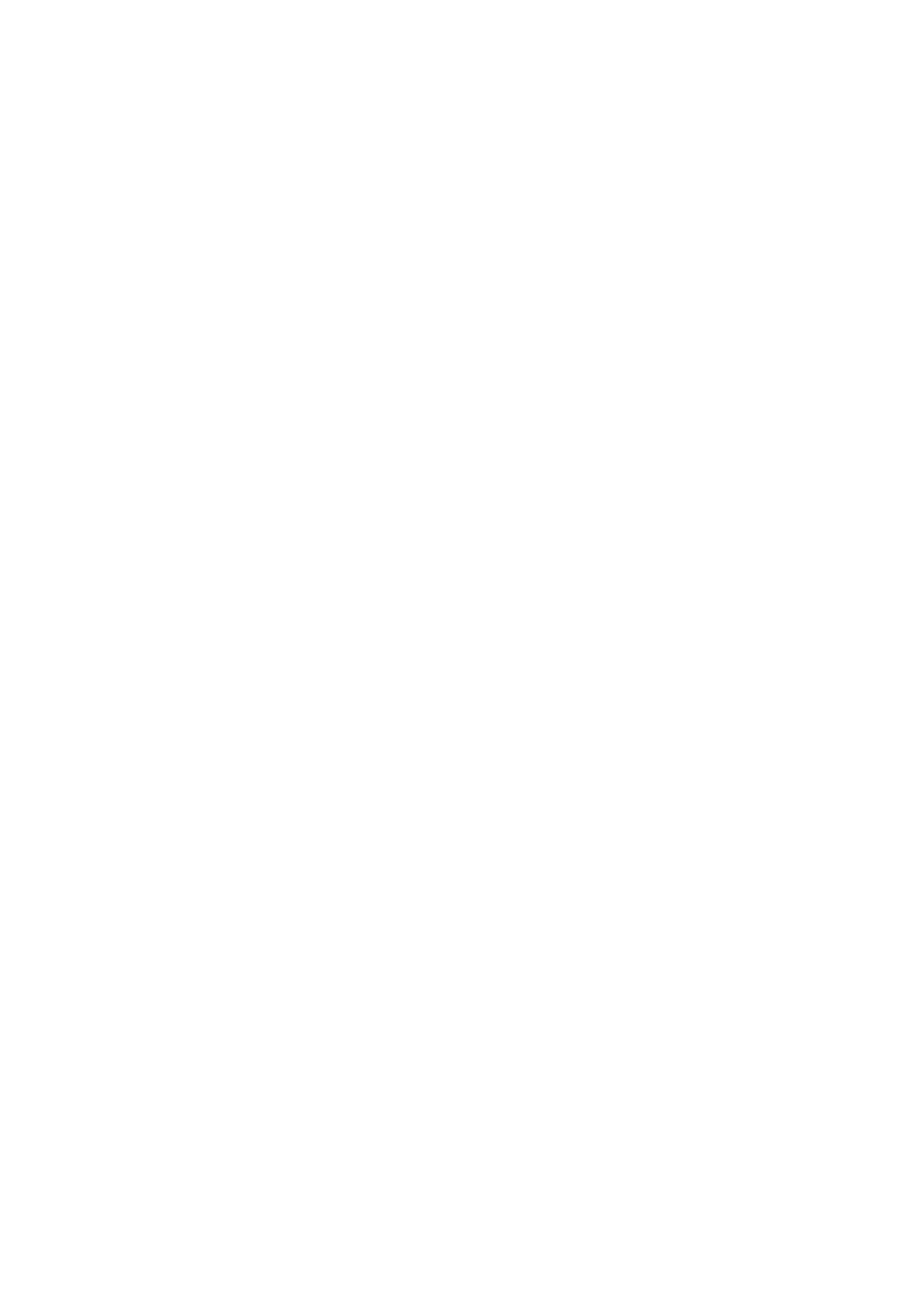# ORAL SESSIONS OF ORIGINAL PAPERS

### SESSION OF ORIGINAL PAPERS I – DIABETES IN CHILDREN AND ADULTS Chairs: Elektra Szymańska-Garbacz, Agnieszka Szypowska, Bogumił Wolnik

# U1

# A new trend in CT1 incidence rate among children and adolescents in the Silesian population

### Grażyna Deja<sup>1</sup>, Aleksandra Pyziak-Skupień<sup>1</sup>, Kalina Fabin<sup>2</sup>, Joanna Zarębska<sup>2</sup>, Joanna Polańska<sup>3</sup>, Przemysława Jarosz-Chobot<sup>1</sup>

1 Department of Paediatric Diabetology, Faculty of Medical Sciences, Medical University of Silesia, Katowice

2 Upper Silesian Child Health Centre, Katowice 3 Silesian University of Technology Faculty of Automatic Control, Electronics and Computer Science, Katowice

Introduction: The increasing trend of CT1 cases is a worldwide phenomenon and it is expected that this trend will continue in the future. Poland is currently one of the countries with an average incidence rate, with the highest growth rate in recent decades.

Aim of the study: The aim of this study is to summarise a 30-year observation of changes in the epidemiological status in the context of type 1 diabetes in the Upper Silesia region in children under 14 years of age.

Material and methods: A data analysis was conducted concerning the scientific regional registry CT1 of Upper Silesia, the largest and only diabetes centre for children representing EURODIAB in Poland. For detailed analysis of the incidence trend, we used univariate Siso analysis incorporating the R coefficient. We then compared 2 multivariate models including: year-to-year change, age and gender; from 1989–2012 and 1989–2019.

Results: During the 30-year follow-up period, the diagnosis was confirmed in 3222 children (1678 boys) aged 0–14 years. A steadily increasing trend in incidence rates was observed: from 4.68/100 000 (1989) to 23.97/100 000 (2019). In the analyses of the 3 10-year periods, different dynamics were observed in the behaviour of the indicators: in the first 2 decades the trend was constant, in the last one significant year-to-year fluctuations were visible – as follows: R2 = 0.4705, R2 = 0.7180; R2 = 0.2262. The indicators in the age groups on

average were: 0–4: 9.41, 5–9: 16.06, 10–14: 18.07; with the highest dynamics found in the 5–9 age group. A comparison of multivariate models showed that the upward trend in incidence has been slowing down in recent years, and the differences previously observed related to age group and gender are becoming less pronounced.

Conclusions: There is a clear long-term upward trend in the incidence of CT1 in Silesian children; however, the dynamics of change in the last decade is quite specific – high year-to-year variability was observed. This probably indicates a significant influence of environmental factors.

# $U2$

# Effects of *Lactobacillus rhamnosus* and *Biffidobacterium lactis* on β-cell function in children with newly diagnosed type 1 diabetes – a randomised trial

#### Lidia Groele<sup>1</sup>, Agnieszka Szypowska<sup>2</sup>

1 Department of Paediatric Diabetology and Paediatrics, Polikarp Józef Brudziński Paediatric Teaching Hospital, Warsaw 2 Department of Paediatric Diabetology and Paediatrics, Paediatric Teaching Hospital at the University Clinical Centre of the Warsaw Medical University

Introduction: According to scientific data, changing the bacterial flora of the gastrointestinal tract is important in the development of type 1 diabetes or in preventing the autoimmune process. In animal models, a lower diversity of bacteria from the Lactobacillus and *Biffidobacterium* family has been demonstrated in rats that have developed type 1 diabetes. In contrast, a reduced risk of pancreatic islet immune response was observed in children under 10 years of age with the DR3/4 genotype who received probiotics in the neonatal period.

Aim of the study: Evaluation of the effect of *Lactobacillus rhamnosus* (GG) and *Biffidobacterium lactis* (BB12) therapy on β-cell function in children with newly diagnosed type 1 diabetes.

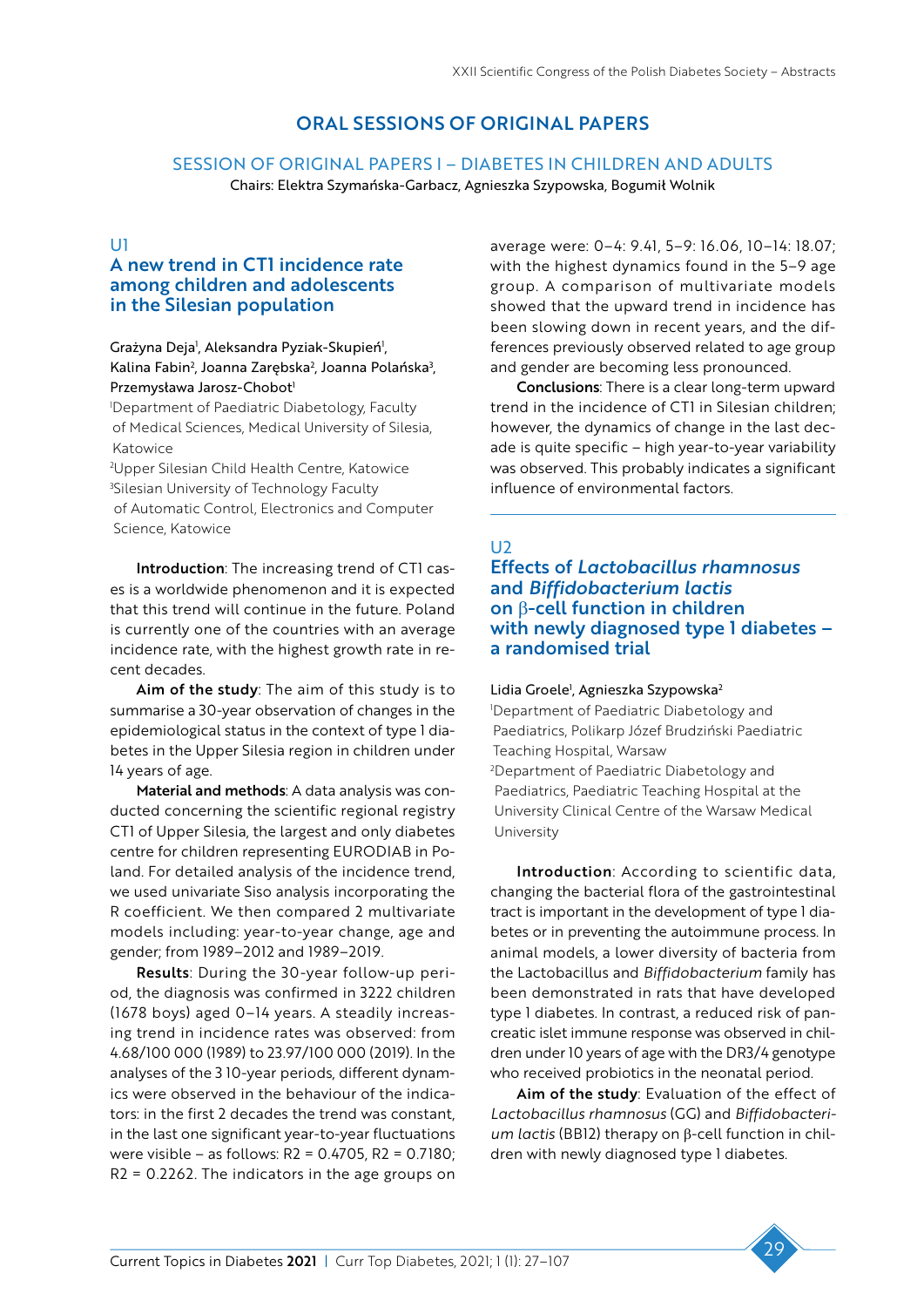Material and methods: Children aged 8-17 years with newly diagnosed type 1 diabetes (within 60 days) were included in a multicentre, randomised, double-blind study. For 6 months, patients in the intervention group received Lactobacillus rhamnosus GG and BB12 at a rate of 109 each, while those in the control group received placebo in capsule form once daily. The follow-up period was 12 months. The primary endpoint was the assessment of the area under the curve (AUC) of C-peptide during the 2-hour response to a standard meal (BOOST). Fasting C-peptide levels, inflammatory markers (interleukins), insulin requirements, metabolic compensation, anthropometric parameters, side effects and occurrence of other autoimmune diseases were assessed as secondary endpoints.

Results: The study included 96 patients (48 in the probiotic group and 48 in the placebo group) with a mean age of 12.3 years. 88 (92%) patients completed the 6-month intervention period and 87 (91%) patients remained in the 12-month follow-up period. There were no significant differences in the size of the area under the C-peptide curve between groups at 6 or 12 months of follow-up. Also for the secondary endpoints, no statistical differences were noted between the two groups. No episodes of severe hypoglycaemia or ketoacidosis occurred during the study, and there were no adverse reactions associated with the intake.

Conclusions: The strains of Lactobacillus rhamnosus GG and BB12 administered during the study did not significantly affect the maintenance of residual insulin secretion of pancreatic β-cells in children with newly diagnosed type 1 diabetes. It is still unclear which probiotics, if any, and in what combinations, are potentially most useful in the treatment of type 1 diabetes.

### $U<sub>3</sub>$

# Intestinal fatty acid binding protein as a possible indicator of enterocyte damage in type 1 diabetes in children

Agnieszka Ochocińska<sup>1</sup>, Jolanta Świderska<sup>2</sup>, Marta Wysocka-Mincewicz<sup>2</sup>, Bożena Cukrowska<sup>3</sup> 1 Department of Biochemistry, Radioimmunology and Experimental Medicine, Children's Memorial Health Institute, Warsaw 2 Department of Endocrinology and Diabetology, Children's Memorial Health Institute, Warsaw 3 Department of Pathology, Children's Memorial Health Institute, Warsaw

Introduction: A genome-wide association study (GWAS) revealed a role for impaired mucosal barrier function in the aetiopathogenesis of both type 1 diabetes (T1D) and celiac disease (CLD). Increased translocation of food and bacterial antigens from the intestinal lumen into the circulation in individuals with impaired intestinal barrier function is thought to activate the immune response, trigger and/or enhance β-cell destruction preceding the clinical manifestation of T1D.

Aim of the study: The aim of this study was to evaluate intestinal fatty acid binding protein (I-FABP) as a possible serological marker of enterocyte injury in patients diagnosed with T1D and negative serological tests for CLD (anti-tissue transglutaminase antibodies –tTG-IgA and anti-deamidated gliadin antibodies – DGP-IgG).

Material and methods: The study included 156 patients (83 girls and 73 boys) aged 6 to 17 years (mean age: 12 ±4 years). Patients were classified into two groups: with newly diagnosed T1D (*n* = 30) and T1D lasting a minimum of 3 years (*n* = 126). The control group consisted of 30 healthy children (14 girls and 16 boys) aged 6 to 17 years (mean age: 9 ±4 years) without diabetes, coeliac disease, evidence of current inflammation and other comorbidities.

Diabetes was diagnosed according to the guidelines of the Polish Diabetes Association. Serum I-FABP concentration was assessed using the Human I-FABP ELISA from HycultBiotech. Data were expressed as mean ±standard deviation (SD). The *U* Mann-Whitney test was used to compare I-FABP levels between patient and control groups.

Results: Mean I-FABP levels in the T1D patient group were statistically significantly higher than in the control group (respectively: 1153 ±665 pg/ml vs. 623 ±518 pg/ml, *p* < 0.05). Among patients in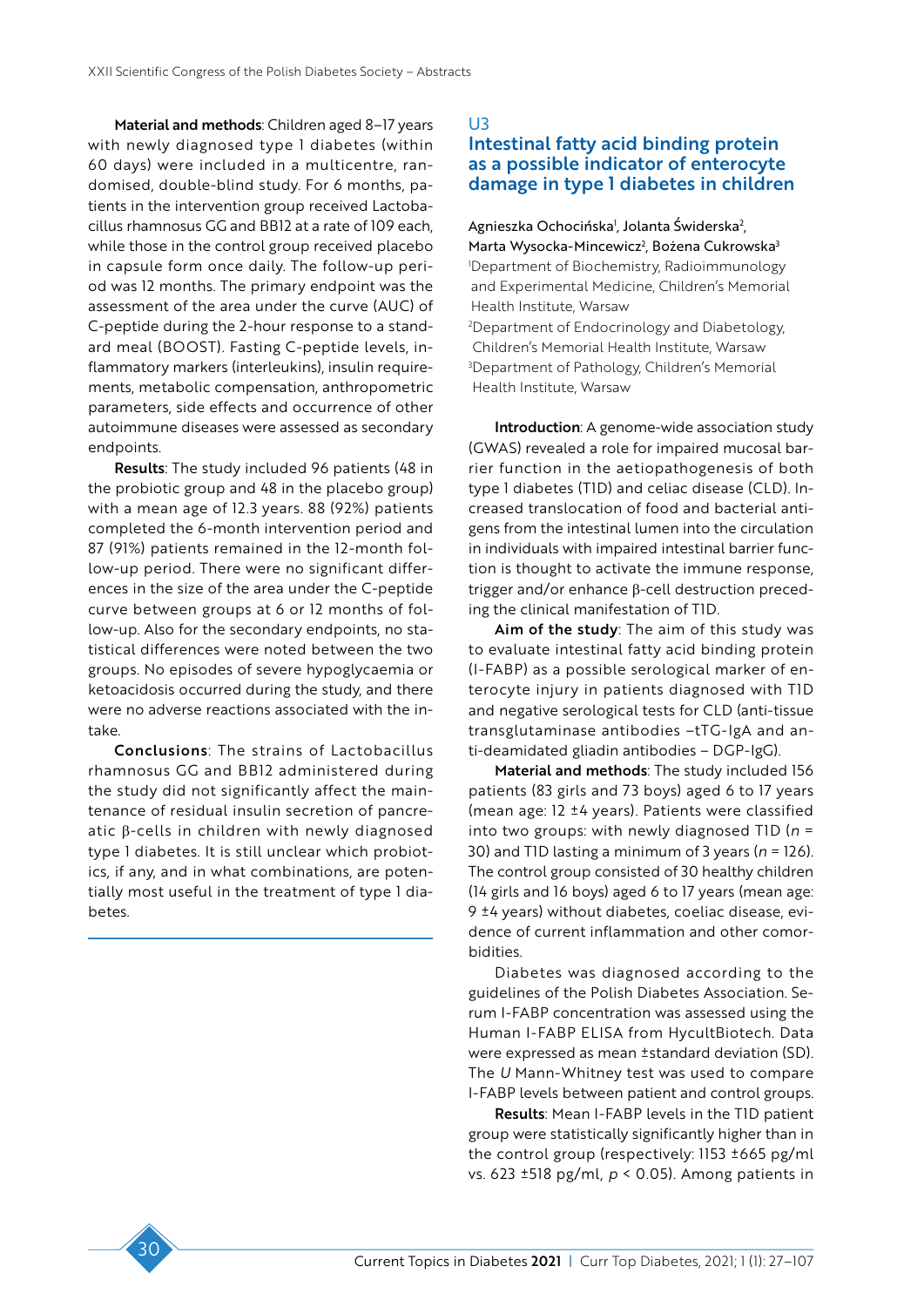the T1D study group, no differences (*p* ≥ 0.05) in I-FABP protein levels were observed according to disease duration (new diagnoses: 1159 ±676 pg/ml vs. suffering > 3 years 1151 ±665 pg/ml), gender (girls: 1158 ±777 pg/ml vs. boys: 1146 ±515 pg/ml,  $p > 0.05$ ) and with regard to compliance (HgA<sub>1C</sub>) ≤ 7.5%) or non-compliance (HbA<sub>1c</sub> > 7.5%) to a glycaemic regimen (1167 ±571 pg/ml, 1135 ±752 pg/ml, respectively).

Conclusions: Elevated I-FABP levels may reflect enterocyte damage in patients diagnosed with type 1 diabetes. I-FABP may be a useful serological marker, although its usefulness needs to be confirmed in further studies.

U4

# First experience with hybrid closed loop in children with type 1 diabetes

Sebastian Seget<sup>1</sup>, Ewa Rusak<sup>1</sup>, Halla Kamińska<sup>1</sup>, Eliza Skała-Zamorowska<sup>1</sup>, Paulina Rączkowska<sup>1</sup>, Joanna Polańska<sup>2</sup>, Przemysława Jarosz-Chobot<sup>1</sup> 1 Department of Paediatric Diabetology, Faculty of Medical Sciences, Medical University of Silesia, Katowice

2 Department of Engineering and Exploratory Data Analysis, Silesian University of Technology, Gliwice

Introduction: The closed-loop system is designed to maintain glucose levels at a set threshold by combining information from continuous glucose monitoring (CGM) with an algorithm that allows automatic insulin administration. The Medtronic Minimed 780G pump is the first officially available hybrid closed loop (HCL) pump available in Poland.

Aim of the study: Analysis of glycaemic control parameters in children with type 1 diabetes treated with closed-loop hybrid in relation to previous pump therapy.

Material and methods: Eleven children (7 boys) participated in the study, the mean age was 9.82 ±2.4 years and the duration of illness was 2.82 ±2.32 years. All patients were treated with a personal insulin pump and CGM before being connected to the HCL. The study analysed CGM reports and personal insulin pump (OPI) readings from two weeks prior to connection to the HCL and the two weeks under the automatic insulin dose adjustment system (Smart-Guard) to current blood glucose levels.

Results: The time spent in target glycaemia 70–180 mg/dl (TIR) before HCL inclusion was 77.94

±13.40%, and after HCL 82.90% ±9.83 *p* < 0.005. The SmartGuard system utilisation was 90.55% ±21.87.

Conclusions: The use of a hybrid loop significantly increases TIR, while keeping the time spent below 70 mg/dl and the coefficient of variation. Further studies on larger numbers of patients and with longer follow-up times are needed.

### U5

# Analysis of insulin requirements during pregnancy in type 1 diabetic patients treated with a personal insulin pump

Monika Żurawska-Kliś, Marcin Kosiński, Katarzyna Cypryk Department of Internal Medicine and Diabetology, Medical University of Lodz

Introduction: During pregnancy, there is a dynamic change in the daily demand for insulin (DDI). From the second trimester of pregnancy onwards, there is a steady increase in DDI, which is due to the secretion of pregnancy hormones that increase insulin resistance, aimed at ensuring the supply of nutrients necessary for normal fetal development.

Aim of the study: The aim of this study was to assess the change in insulin requirements in women with type 1 diabetes during pregnancy treated with a personal insulin pump.

Material and methods: A single-centre retrospective cohort study was conducted including 93 pregnant women with type 1 diabetes treated with a personal insulin pump, 54% of whom used continuous glucose monitoring.

Patient data from medical history and history of type 1 diabetes and associated diseases were analysed. Insulin requirements, weight gain and HbA<sub>1c</sub> percentage were analysed.

Results: The mean age of the women was 31.2  $\pm$ 4.33 years, duration of diabetes 15.9  $\pm$ 7.43 years, pre-pregnancy BMI 23.8 (23.0–24.6) kg/m2 , pre-pregnancy  $HbA_{1c}$  percentage 7.12  $\pm$ 1.28%, and the percentage of patients meeting pre-pregnancy compensation criteria (HbA<sub>1c</sub> < 6.5%) was 23%.

The mean DDI before pregnancy was 39.9 ±14.9 units (IU) (0.6 ±0.19 IU per kilogram of current body weight (IU/kg)). The mean DDI on the day of labour was 76.9 ±34.8 IU (0.9 5 ±0.36 IU/kg). The absolute increase in DDI during pregnancy was 28.8 ±15.9 IU (0.27 ±0.19 IU/kg), representing 80.6 ±59.2% (54.2 ±50.2% for IU/kg).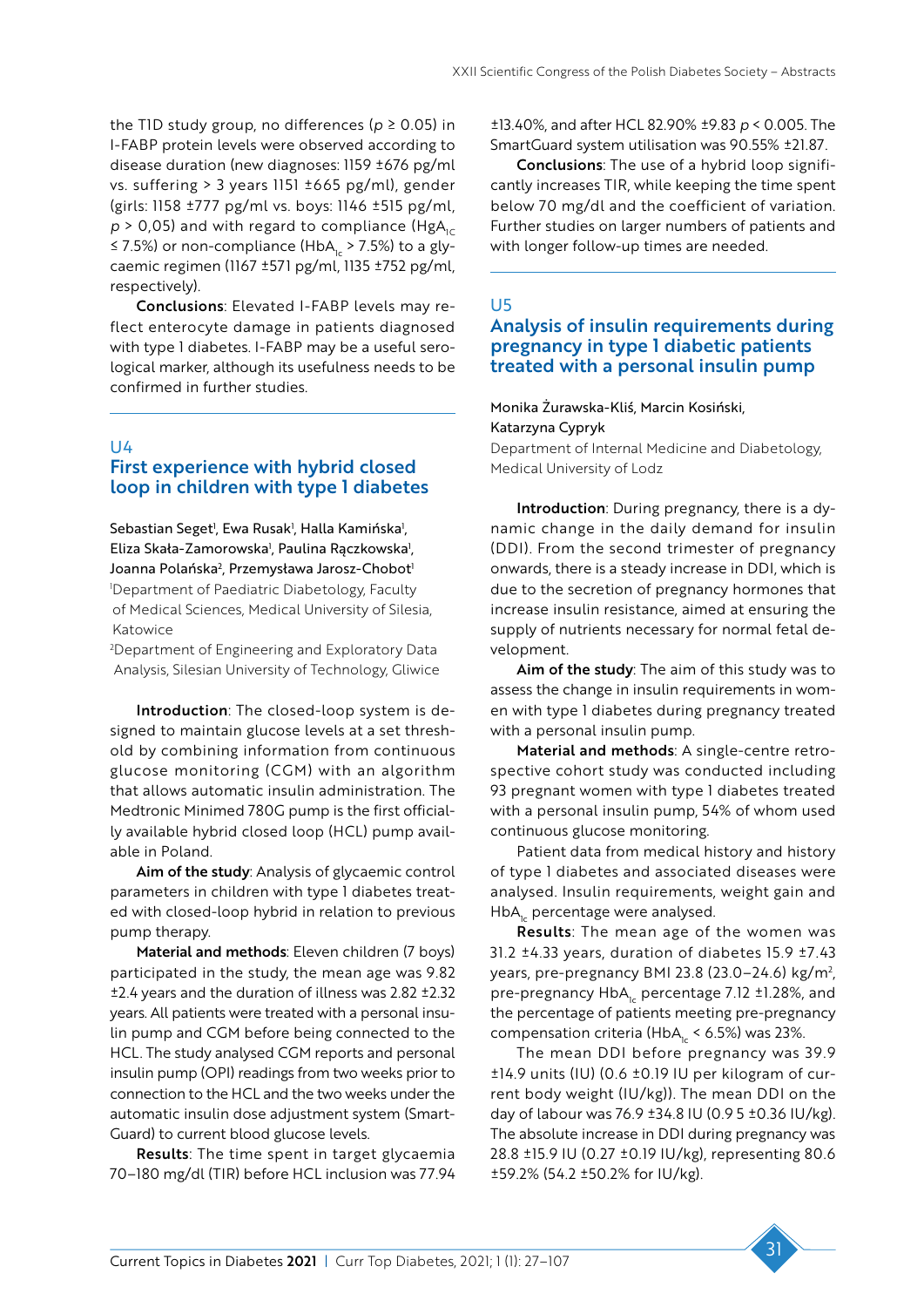The basal insulin dose before pregnancy was 18.6 ±8.0 IU, which was 47.0 ±13.5% of the DDI. The total increase in basal insulin dose during pregnancy was 10.7 ±8.2 IU, representing 71.4 ±51.9%.

The dose of short-acting insulin before pregnancy was 21.4 ±10.8 IU, which was 52.0 ±15.2% of the DDI. The total increase in short-acting insulin dose during pregnancy was 16.8 ±13.1 IU, representing 96.6 ±36.7%.

The total gestational weight gain was 12.5  $\pm$ 5.27 kg. The total gestational reduction in HbA<sub>1c</sub> was 0.35  $\pm$ 1.02%. The percentage of HbA<sub>1c</sub> was 6.44  $±1.02\%$  in the 1<sup>st</sup> trimester, 5.93  $±0.63\%$  in the 2<sup>nd</sup> trimester and 6.14 ±0.70% in the 3rd trimester. Target HbA<sub>1</sub> values (in the first trimester  $\leq$  6.5%, and in the second and third trimesters < 6.0%) were achieved by 52%, 57% and 38% of patients, respectively.

There was a positive association between percentage gestational increase in short-acting insulin dose and duration of diabetes (*r* = 0.336;  $p = 0.0138$ , total gestational weight gain (*r* = 0.471; *p* = 0.0002), and a negative association with total gestational reduction in HbA<sub>1c</sub> percentage (*r* = –0.363; *p* = 0.0104). One case of severe hypoglycaemia was reported.

Conclusions: In women with type 1 diabetes treated with a personal insulin pump, the total increase in daily insulin requirements is just over 50%, including an increase in basal insulin dose of just over 70% and a doubling of short-acting insulin. The total gestational requirement for short-acting insulin correlates positively with the duration of diabetes and gestational weight gain. A higher total percentage increase in short-acting insulin dose was associated with a lower total pregnancy change in  $HbA<sub>1c</sub>$  percentage.

U6

# Correlation of short- and long-term metabolic control parameters with characteristics in adults with type 1 diabetes treated with personal insulin pumps

Bartłomiej Matejko<sup>1</sup>, Małgorzata Morawska<sup>2</sup>, Łukasz Tota<sup>3</sup>, Maria Flakus<sup>4</sup>, Katarzyna Cyranka<sup>5</sup>, Tomasz Klupa<sup>i</sup>, Maciej Małecki<sup>i</sup>

1 Department of Metabolic Diseases, Jagiellonian University Medical College, Cracow 2 Department of Sports Medicine and Human Nutrition, Faculty of Physical Education and Sport, University of Physical Education in Cracow 3 Department of Physiology and Biochemistry, Faculty of Physical Education and Sport, University of Physical Education in Cracow

4 Institute of Psychology, University of Silesia, Katowice

5 Department of Psychiatry, Jagiellonian University Medical College, Cracow

Introduction: Several studies have assessed the association between personality traits and metabolic control outcomes in children and adolescents with type 1 diabetes mellitus (T1DM), only one was conducted in adult patients treated with insulin pumps. None of them assessed the correlation between personality and parameters from continuous glucose monitoring systems.

Aim of the study: The aim of this observational study was to investigate whether specific personality traits are correlated with the degree of metabolic compensation/duration of diabetes in adult patients with T1DM.

Material and methods: Data were collected from 56 adults (40 men) with treated T1DM (without complications or comorbidities; age 25.1 ±5.8 years; diabetes duration 12.7 ±6.4 years; treated with personal insulin pumps for a mean of 7.5 ±4.5 years). The Big Five personality traits (neuroticism, extraversion, openness, agreeableness and conscientiousness) were assessed using the NEO-Five Factor Inventory questionnaire. The calculated results were related to the standard tens. Groups with high and low sten values for each personality trait were compared. Data on HbA<sub>1c</sub> percentage, number of glucose measurements per day, basal insulin percentage, daily insulin dose per kg (DDIkg), time spent in range (TIR, 70–180 mg/dl), time spent below range (TBR, < 70 mg/dl and TBR2, < 54 mg/dl), mean CGMS glucose levels were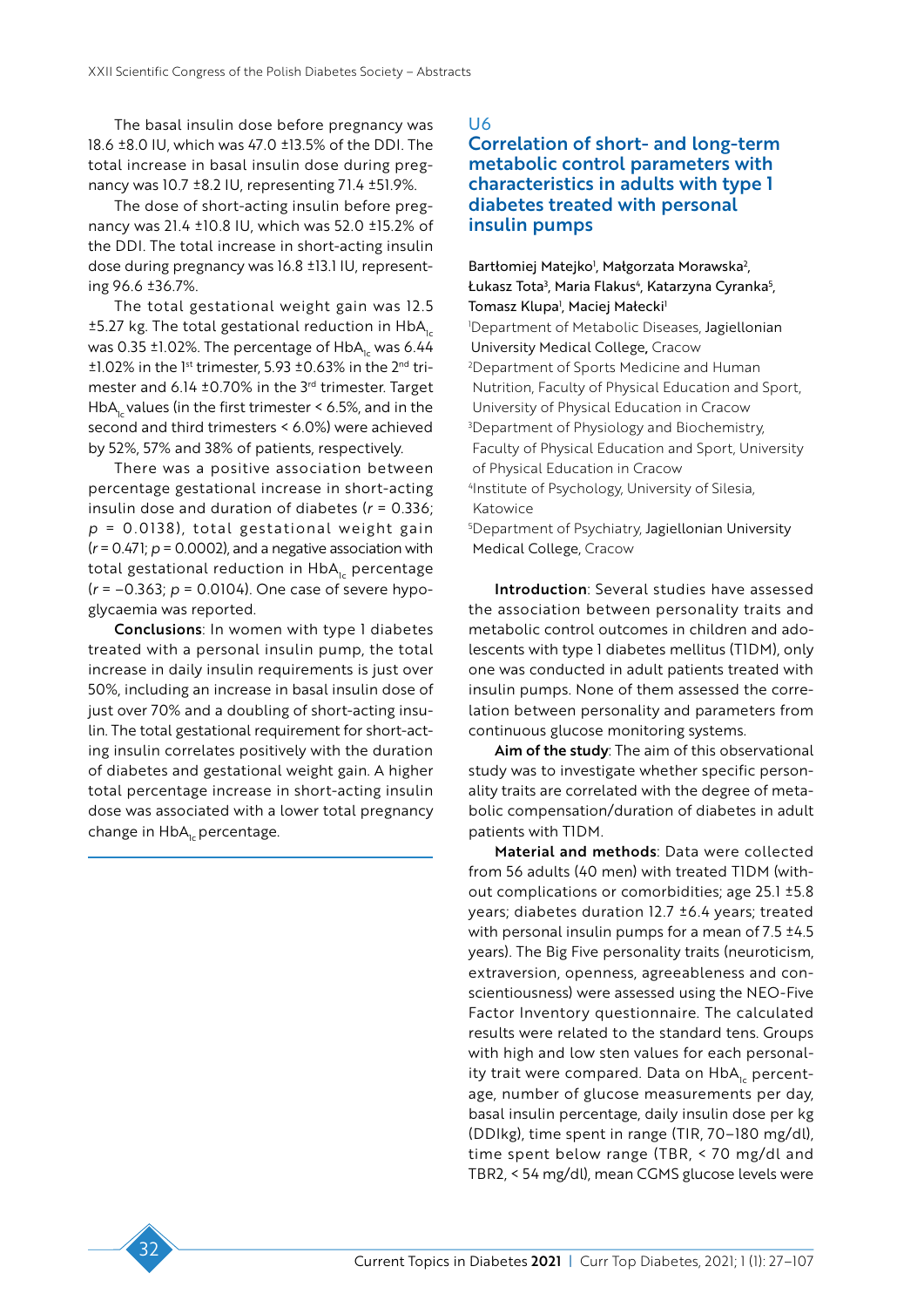obtained from personal insulin pumps, glucometers and a blinded continuous glucose monitoring system (Dexcom G4).

Results: The mean levels of the parameters assessed were:  $HbA<sub>1c</sub>$  6.9 ±0.9% (52 mmol/mol), 24-hour glucose tests 7.3 ±3.0. The mean TIR was 59.4 ±12.5%, mean TBR 12.4 ±8.7%, mean TBR2 5.2 ±5.4%. All personality traits except neuroticism (low trait level) showed medium severity.

Patients with optimal metabolic compensation (HbA<sub>1c</sub> < 6.5%) exhibited lower severity of neuroticism (*p* = 0.036). High compliance was the only personality trait correlating with most variables obtained from the CGM system: lower mean (*p* = 0.0008), lower median glucose (*p* = 0.0167), lower TAR (*p* = 0.0056), longer TBR (*p* = 0.0153), TBR2 (*p* = 0.0320). Higher levels of conscientiousness measured in stens characterised patients with longer duration of diabetes (above vs. below a median of 14 years; *p* = 0.0307).

Conclusions: Low neuroticism is more likely to characterise patients achieving  $HbA_{1c}$  percentages < 6.5%. Higher agreeableness was the only strong risk factor for metabolic control parameters based on CGM data.

#### U7

# Glucose monitoring by scanning: Polish and worldwide data – analysis of realworld data

Jerzy Hohendorff<sup>1</sup>, Janusz Gumprecht<sup>2</sup>,

Małgorzata Myśliwiec<sup>3</sup>, Dorota Zozulińska-Ziółkiewicz<sup>4</sup>, Maciei Małecki<sup>1</sup>

 Jagiellonian University Medical College, Cracow Medical University of Silesia, Katowice Medical University of Gdansk Poznan University of Medical Sciences

Introduction: Randomised clinical trials and observational studies have shown that the use of continuous scanning monitoring is associated with improved glycaemic control indices and improved quality of life.

Aim of the study: Evaluation of glycaemic control indices in patients using FreeStyleLibre® according to the frequency of measurements – comparison of data from the Polish and global population.

Material and methods: Retrospective real-world data analysis of anonymised data released from FreeStyleLibre® readers from September 2014 (global data)/August 2016 (Polish data) – August 2020.

Results: The Polish data comes from 10,679 readers, 92,627 sensors and covers 113 million recorded blood glucose readings, while the global data comes from 981,876 readers, 11,179,229 sensors and covers 13.1 billion blood glucose readings (60% of the data comes from Europe, countries with the largest share: Germany, France, Italy). The average daily number of scans performed by Polish patients is much higher than the worldwide average: 21.2 ±14.2 vs. 13.2 ±10.7. FreeStyleLibre® users in Poland achieve a lower average eHbA<sub>1c</sub>: 7.0  $\pm$ 1.2% vs. 7.5 ±1.5%, on average they spend more time in the target range (TIR: 70–180 mg/dl): 64.2 ±17.3% vs. 58.1 ±20.3% and less time in hyperglycaemia (TAR: > 180 mg/dl): 29.7 ±18.0% vs. 36.6 ±21.3%. In Poland, compared to worldwide data, a higher percentage of FreeStyleLibre® users reaches TIR > 70%: 36.3% vs. 28.8%. On the other hand, patients in Poland spend more time in hypoglycaemia (TBR: < 70 mg/dl): 4.7% vs. 3.6%. In addition, for the same number of daily measurements, FreeStyleLibre® users in Poland achieve lower eHbA $_{1c}$ , higher TIR, lower TAR but higher TBR. The analyses performed confirm the previously described association of the number of scans performed with improvements in glycaemic indices in the entire group analysed.

Conclusions: The number of scans performed per day is associated with better rates of glycaemic compensation. In Poland, users of continuous glycaemic monitoring by scanning achieve better glycaemic index values than the global average. The reason for the observed relationship is likely to be complex. At the same time, the data obtained show that under everyday conditions a large group of patients performs significantly more scans than is usually recommended.

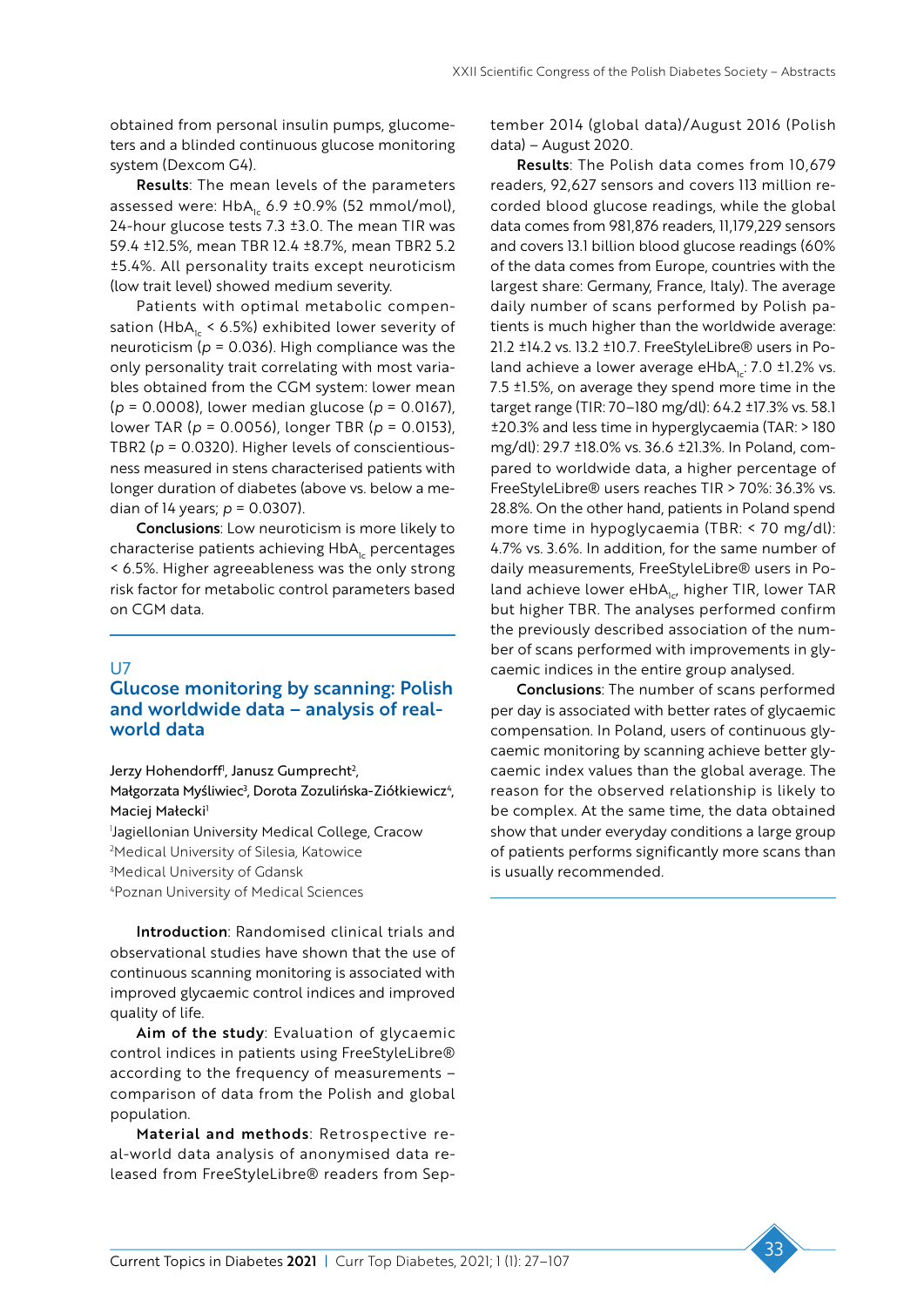### SESSION OF ORIGINAL PAPERS II – DIABETES PROTEUS (OR NOT). ALL FACES OF DIABETES

Chairs: Edward Franek, Małgorzata Godziejewska-Zawada, Małgorzata Szelachowska

### U8 Psychological reactions in patients with T1DM during the pandemic

Katarzyna Cyranka', Tomasz Klupa<sup>2</sup>, Dominika Dudek<sup>1</sup>, Bartłomiej Matejko<sup>2</sup>, Maciej Małecki2 1 Department of Psychiatry, Jagiellonian University Medical College, Cracow 2 Department of Metabolic Diseases, Jagiellonian

University Medical College, Cracow

Introduction: The pandemic associated with the spread of the SARS-Cov-2 virus has become a global challenge for health services, including in the context of mental well-being. The situation has become particularly challenging for patients with chronic diseases, including patients with T1DM. A crisis intervention team for patients with type 1 diabetes has been established at the University Hospital in Cracow.

Aim of the study: The team aimed to provide psychological support to patients.

Material and methods: An email was sent to 473 patients with T1DM under the care of a diabetes clinic, informing them of the possibility of an online consultation with a psychologist/psychiatrist, with an attached set of psychological tests. The study received approval from the bioethics committee.

Results: Of the 62 patients who responded to the email, 59 patients submitted complete questionnaires (CISS, STAI, PSS-10, GHQ) and 20 patients chose to receive psychological support (intervention group). In this group, both levels of anxiety (Anxiety as a state: M 47.80 vs. M 40.00, *p* = 0.042; Anxiety as a trait: M 47.20 vs. M 40.46, *p* = 0.022) and stress (M 23.60 vs. M 15.44, *p* = 0.001) were statistically significantly higher than in the group of patients who did not need psychological support. In addition, patients in the intervention group were significantly more likely (M 49.30 vs. M 38.23, *p* = 0.001) to use mainly emotion-focused coping strategies. What is also clinically relevant is that patients with T1DM who needed crisis intervention during lock down showed high rates of general psychopathology compared to the group without intervention (Anxiety and depression M 2.58 vs. M 1.85, *p* < 0.001; Difficulties in interpersonal relationships M 2.38 vs. M 1.97, *p* = 0.012; Difficulties in general psychological functioning M 2.76 vs. M 2.30, *p* = 0.006), which may indicate that this is a group with pre-existing psychiatric disorders that manifested in a stressful situation.

Conclusions: Most patients with T1DM cope with the stressor of a pandemic situation similarly to people in the general population – patients use adequate coping mechanisms. However, there is a group of patients who require special clinical attention: these are people with comorbid psychiatric disorders or specific hypersensitivity who require psychological support or psychotherapy in situations of prolonged stress. The presented intervention team can be an example of important and successful cooperation and communication between specialists from different medical fields (diabetology, psychiatry and psychology) at the moment of a crisis situation.

# **U9** Influenza and COVID-19 vaccination among patients with diabetes

Jakub Rzeszuto<sup>1</sup>, Szymon Suwała<sup>2</sup>, Roman Junik<sup>2</sup> 1 Student Research Group Evidence-Based Medicine at the Department of Endocrinology and Diabetology, Jagiellonian University Medical College, Cracow

2 Department of Endocrinology and Diabetology, Jagiellonian University Medical College, Cracow

Introduction: Influenza vaccination is among those recommended in type 1 and type 2 diabetes. In the current times of a raging pandemic, people with chronic illnesses (including diabetes) are also advised to vaccinate against COVID-19. However, there is a lot of contradictory information in public opinion on this subject, which is a legitimate concern.

Aim of the study: In our study, we sought to clarify the attitudes of people with diabetes towards influenza and COVID-19 vaccination, and whether there are factors that modify these attitudes.

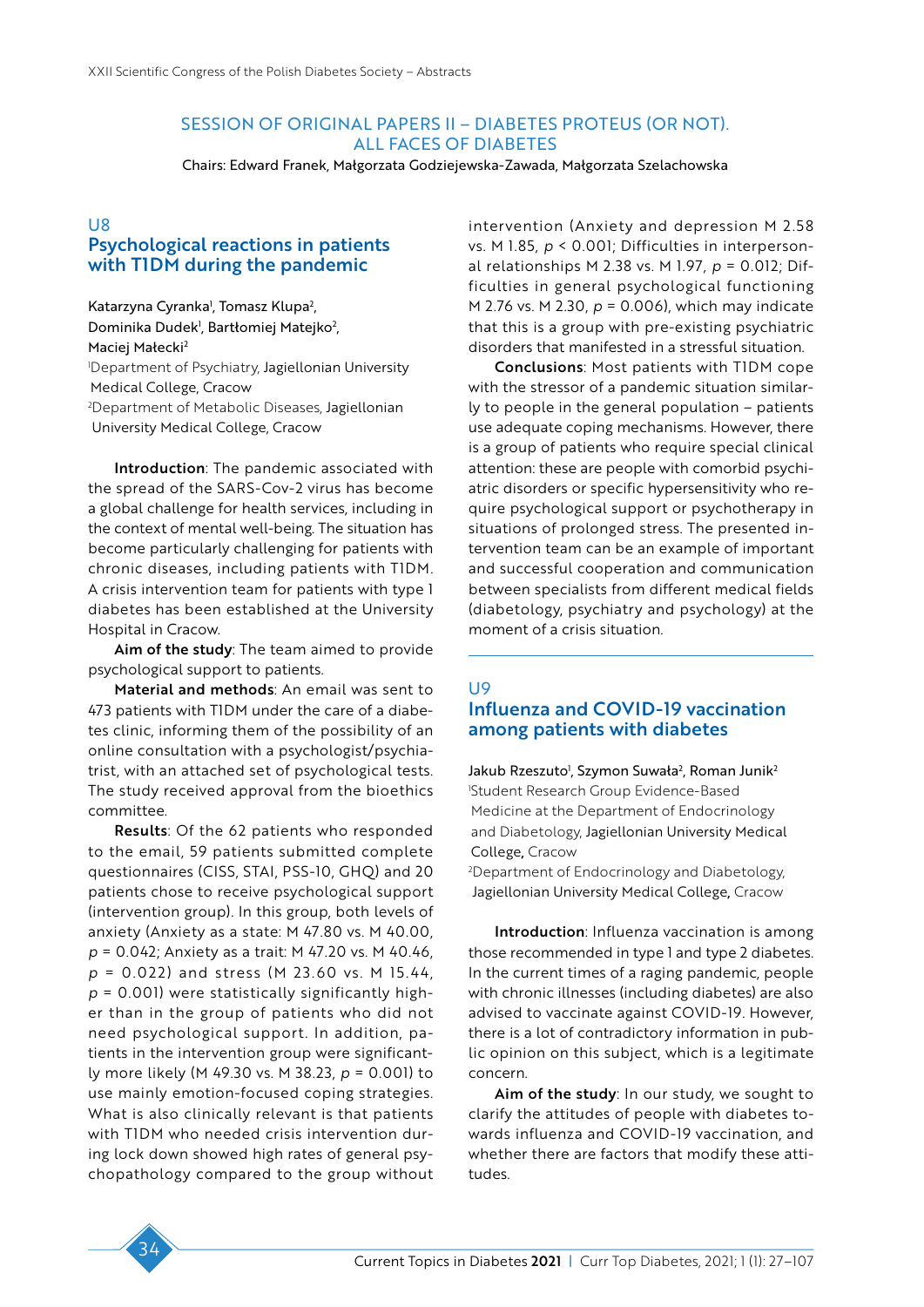Material and methods: Questionnaire-based study among diabetic patients – ongoing. So far 232 responses have been collected, with a predominantly female representation (77.78%), with type 1 diabetes (59.11% of all respondents). Statistical analysis performed using the STATISTICA 13.0 package. Ongoing study.

Results: 54.5% of respondents knew that annual influenza vaccination is recommended for people with diabetes – however, at the same time 20.6% of respondents received the vaccine annually. A statistically significant correlation was found between the attitude towards COVID-19 vaccination and gender of the respondents (men more often declare willingness to be vaccinated – 74% vs. 56%, *p* = 0.05) and type of diabetes (aversion to the vaccine is characteristic of patients with type 1 diabetes – 27.82% vs. 9.78%, *p* = 0.05). Ongoing study – full results will be presented at the Convention.

Conclusions: The population of people with diabetes varies in terms of knowledge and personal attitudes towards influenza and COVID-19 vaccination. Ongoing study – full conclusions will be presented at the Convention.

#### U10

COVID-19 in diabetic patients – preliminary data on the course of SARS-Cov-2 infection in patients hospitalized in a dedicated COVID-19 hospital

Michał Kania<sup>1,2</sup>, Mateusz Fiema<sup>2</sup>, Michał Terlecki<sup>3</sup>, Zlata Chaykivs.ka<sup>2</sup>, Marianna Kopka<sup>2</sup>, Małgorzata Kostrzycka<sup>2</sup>, Konrad Mazur<sup>2</sup>, Magdalena Wilk<sup>2</sup>, Jerzy Hohendorff<sup>2</sup>, Tomasz Klupa<sup>2</sup>, Przemysław Witek<sup>2</sup>, Marek Rajzer<sup>3</sup>, Barbara Katra<sup>2</sup>, Maciej Małecki2

1 Doctoral School of Medicine and Health Sciences, Jagiellonian University Medical College, Cracow 2 Department of Metabolic Diseases, Jagiellonian University Medical College, University Hospital in Cracow

<sup>3</sup><sup>1st</sup> Department of Cardiology, Interventional Electrocardiology and Hypertension, University Hospital in Cracow

Introduction: By the end of February 2021, the number of people diagnosed with COVID-19 infection in Poland was approximately 1.8 million. Data from other countries indicate that among those

hospitalised for Sars-Cov-2 infection, the proportion of patients with diabetes mellitus (DM) is between 10–20%. DM accompanying COVID-19 infection was a significant risk factor for its severe course, intensive care unit hospitalisation and death. To date, there are no data on the course of COVID-19 in hospitalised patients with DM in our country.

Aim of the study: The aim of this study is to describe the clinical characteristics of hospitalised patients with DM and to look for their association with clinical outcomes and mortality in the course of COVID-19.

Material and methods: A retrospective data analysis was conducted on patients with and without diabetes hospitalised between 6 March and 15 October 2020 for COVID-19 at the Teaching Hospital (TH) in Cracow, operating as a dedicated infectious diseases hospital.

Results: In the TH, 1729 patients were hospitalised for COVID-19 during the study period; diabetes was present in 404 of them (23.3%). Patients with diabetes compared to the group without diabetes were older (median age of 71 years vs. 60 years, *p* < 0.001), there were no differences in the gender structure of the hospitalised groups (men 53.8% vs. 50.5%, *p* = 0.24). The group of patients with DM compared to the group without DM had a higher percentage of patients requiring ICU hospitalisation (16.5% vs. 9.7%, *p* < 0.001), mechanical ventilation (12.1% vs. 8%, *p* = 0.011), higher mortality (19.3% vs. 11.2%, *p* < 0.001), longer duration of hospitalisation (medians: 18 vs. 16 days, *p* < 0.001).

Among patients with DM, the most common comorbidities were hypertension (81.7%), hypercholesterolemia (40%), ischaemic heart disease (32.6%), atrial fibrillation (22.7%), heart failure (17%), and overweight or obesity (85.8%, data available for 141 patients).

During hospitalisation, 151 patients with DM were treated with metformin, 59 with sulphonylurea derivatives and 28 with novel antidiabetic drugs – SGLT2i, DPP4i, GLP-1 analogues (respectively: 44%, 17.2%, 9%, data for 343 patients), in 213 (60.3%, data for 353 patients) insulin.

Conclusions: Patients with DM accounted for about a quarter of those hospitalised for COVID-19 infection. They were characterised by almost double the mortality and ICU stay rates and higher rates of other indicators of severe clinical course. Factors predisposing to significantly poorer clinical outcomes of treatment include multiple comorbidities associated with DM.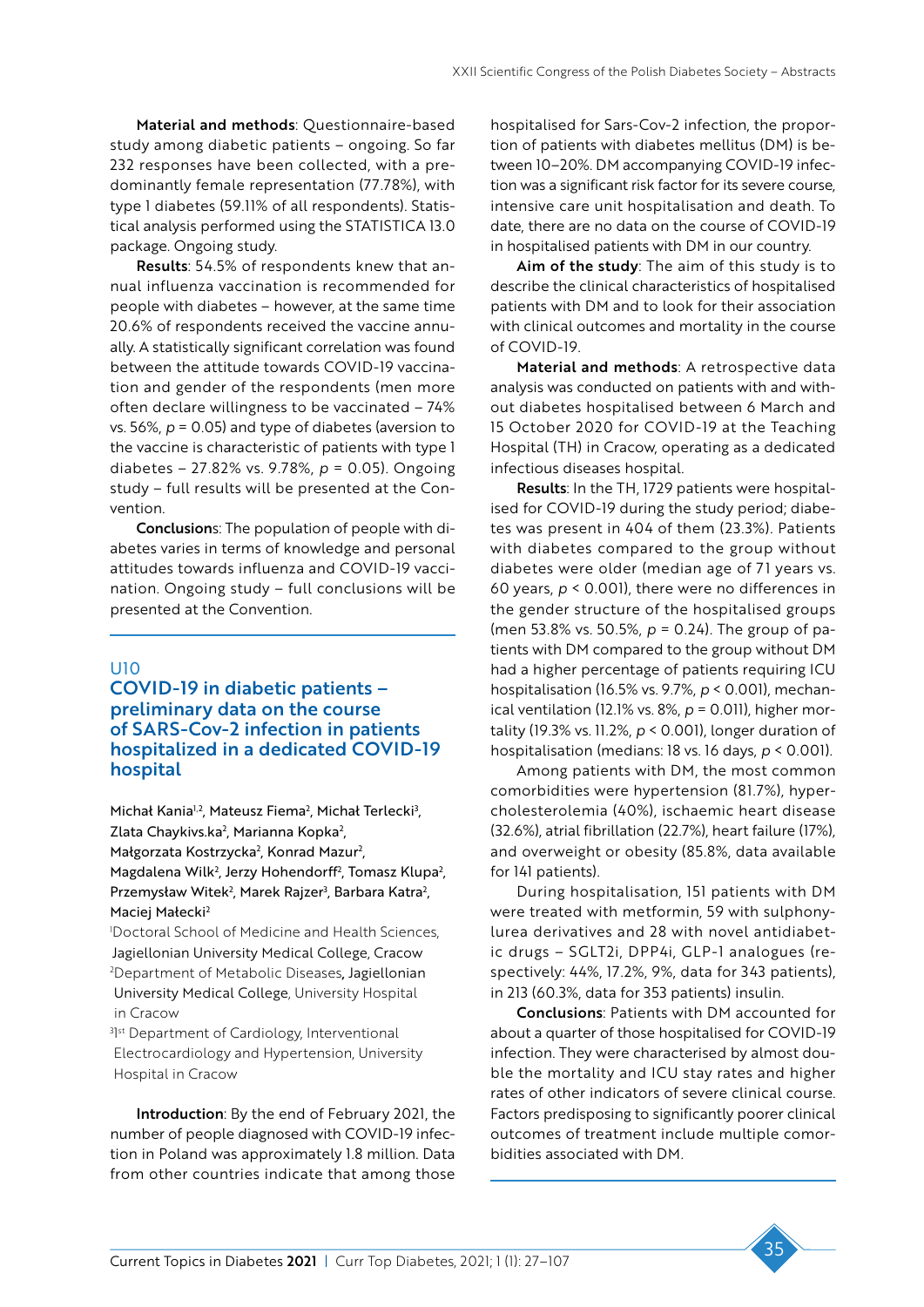### U11

# Evaluation of the usefulness of determining specific antibodies to pancreatic islet elements in firstdegree relatives of patients with type 1 diabetes using the 3 Screen ELISA (pre-diabetes study)

#### Klaudyna Noiszewska<sup>1</sup>,

Milena Jamiołkowska-Sztabkowska<sup>1</sup>, Aneta Zasim<sup>1</sup>, Agnieszka Polkowska<sup>i</sup>, Artur Mazur<sup>2</sup>, Marta Brzuszek<sup>2</sup>, Piotr Fichna<sup>3</sup>, Elżbieta Niechciał<sup>3</sup>, Mieczysław Szalecki<sup>4</sup>, Marta Wysocka-Mincewicz<sup>5</sup>, Małgorzata Myśliwiec<sup>6</sup>, Magdalena Żalińska<sup>6</sup>, Anna Noczyńska<sup>7</sup>, Agnieszka Zubkiewicz-Kucharska<sup>7</sup>, Agata Chobot<sup>8</sup>, Karolina Górska-Flak<sup>8</sup>, Agnieszka Szadkowska<sup>9</sup>, Krystyna Wyka<sup>9</sup>, Iwona Pietrzak<sup>9</sup>, Olgierd Pilecki<sup>10</sup>, Przemysława Jarosz-Chobot<sup>11</sup>, Ewa Rusak<sup>11</sup>, Wojciech Młynarski<sup>12</sup>, Mieczysław Walczak<sup>13</sup>,

Anita Horodnicka-Józwa<sup>13</sup>, Katarzyna Marcinkiewicz<sup>13</sup>, Joanna Nazim<sup>14</sup>, Maciej Szabłowski<sup>15</sup>,

Agata Karny<sup>15</sup>, Aleksandra Rusak<sup>15</sup>, Michael Powell<sup>16</sup>, Marie Amoroso<sup>16</sup>, Bernard Rees Smith<sup>16</sup>,

#### Jadwiga Furmaniak<sup>16</sup>, Artur Bossowski<sup>1</sup>

1 Department of Paediatrics, Endocrinology, Diabetology with Cardiology Sub-department, Medical University of Bialystok

- <sup>22nd</sup> Department of Paediatrics, Endocrinology and Paediatric Diabetology, Medical University of Rzeszow
- 3 Department of Diabetology and Obesity of Developmental Age, Poznan University of Medical Sciences
- 4 Department of Paediatrics, Endocrinology and Diabetology, Children's Memorial Health Institute, Warsaw
- 5 Department of Paediatrics, Endocrinology and Diabetology of the Children's Memorial Hospital in Warsaw
- 6Department of Paediatrics, Diabetology and Endocrinology, Medical University of Gdansk 7 Department of Endocrinology and Diabetology of the Developmental Age, Silesian Piasts Medical University of Wroclaw

8 Department of Paediatrics, Institute of Medical Sciences, University of Opole

9 Department of Paediatrics, Diabetology, Endocrinology and Nephrology, Medical University of Lodz

10Department of Paediatrics, Endocrinology and Diabetology, Józef Brudziński Provincial Children's Hospital in Bydgoszcz

11Department of Paediatric Diabetology, Medical University of Silesia, Katowice

- <sup>12</sup>Department of Paediatrics, Oncology and Haematology, Medical University of Lodz
- <sup>13</sup>Department of Paediatrics, Endocrinology, Diabetology, Metabolic Diseases and Cardiology of Developmental Age, Pomeranian Medical University, Szczecin
- <sup>14</sup>Department of Paediatric Endocrinology, Jagiellonian University Medical College, Cracow
- <sup>15</sup>Student Research Group at the Department of Paediatrics, Endocrinology, Diabetology and Cardiology, Medical University of Bialystok
- 16FIRS Laboratories, RSR Ltd, Cardiff, United Kingdom

The preclinical stage (pre-diabetes) precedes the full-blown development of type 1 diabetes (T1D) for many years. Diagnosis during this period is often difficult and is based on the detection of specific antibodies against pancreatic islet elements in the patient's blood. First-degree relatives of T1D patients carrying high-risk HLA genotypes are most susceptible to developing autoimmunity. Genetic testing would potentially be the most advantageous; however, its high cost limits this diagnostic option and selection of individuals with preclinical phase I diabetes is possible after serum analysis of individuals at risk for the presence of antibodies. A 3 Screen ELISA (RSR Ltd) was performed in children from families with type 1 diabetes to simultaneously look for a minimum of one of the autoantibodies against GAD (glutamic acid decarboxylase), ZnT8 (zinc transporter 8) or IA-2 islet antigen. Positive samples in the 3 Screen ELI-SA were then assessed for the presence of specific antibody types. Potentially about 70% of people with two or more types of antibodies present (including IAA, anti-insulin antibodies), constituting the pre-diabetes group, will develop carbohydrate disorders and require insulin treatment over the next 10 years.

Clinical centres from Bialystok (*n* = 197), Rzeszow (*n* = 48), Poznan (*n* = 51), Warsaw IPCZD (*n* = 68), Opole (*n* = 42), Wroclaw (*n* = 67), Gdansk (*n* = 25), Lodz (*n* = 57), Katowice (*n* = 15), Cracow (*n* = 14), Szczecin (*n* = 11), Bydgoszcz (*n* = 27) participated in the study, with a total of 622 patients aged 7 months to 18 years. Blood was collected at local centres and serum was prepared, coded and sent to the coordinating Clinic and then sent to FIRS Laboratories, RSR Ltd (Cardiff, UK) through international collaboration. All 3 Screen positive samples were then tested with the GAD65 Ab ELISA, IA-2 Ab ELISA, ZnT8 Ab ELISA and Insulin Ab RIA tests. The presence of two or more antibody types identified patients at highest

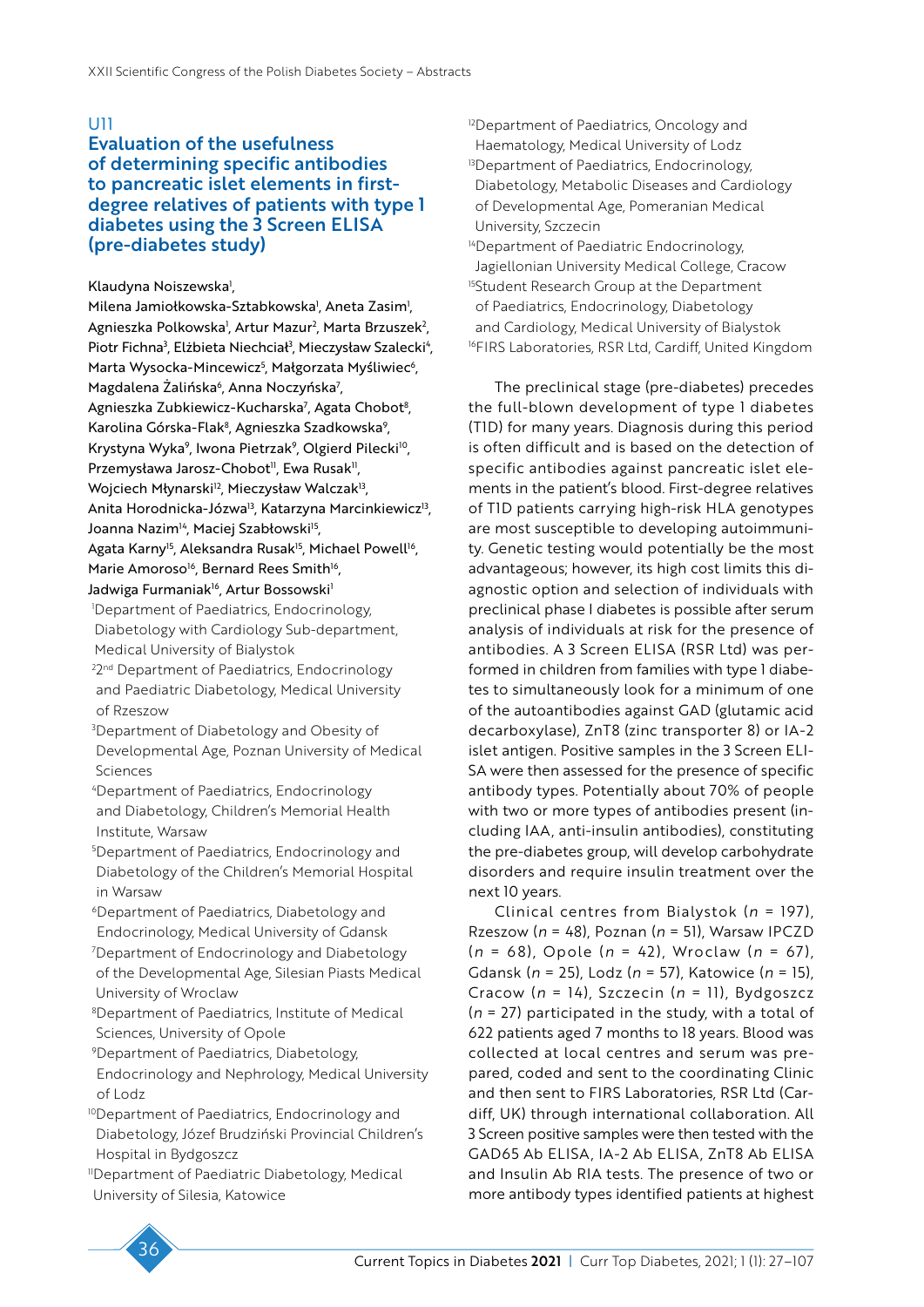risk of developing T1D. 51 samples are still being processed.

So far, 622 samples have been assessed. Positive screening test values were observed in 40 patients (6.43%). When analysing individual antibody types, 29 children with multiple (2 or more) antibodies were selected – representing the pre-diabetes group (4.6%). Subsequently, based on the follow-up protocol, positive patients had an Oral Glucose Load Test, glycated haemoglobin and were included in outpatient care.

Early detection of antibodies, made possible by the 3 screen ELISA identifies the preclinical stages of T1D development in the period before the onset of dysglycaemia. Ongoing care, education and follow-up promote longer maintenance of endogenous insulin secretion and provide opportunities for therapeutic interventions in innovative clinical programmes.

# $U12$

# hsCRP as a biomarker to aid in the diagnosis of MODY diabetes – a systematic review and network meta-analysis

#### Michał Kania<sup>1,2</sup>, Magdalena Szopa<sup>2</sup>

1 Doctoral School of Medicine and Health Sciences, Jagiellonian University Medical College, Cracow 2 Department of Metabolic Diseases, University Hospital in Cracow

Introduction: Maturity-Onset Diabetes of the Young (MODY) includes monogenic forms of diabetes and affects approximately 1–4% of people with diabetes. It is estimated that there may be about 20,000 patients with MODY in Poland, most of whom, however, remain undiagnosed. There are several forms of MODY, the most common of which are HNF-1A-MODY and GCK-MODY. MODY diabetes poses diagnostic difficulties. Genetic testing is expensive, hence the proposals to develop calculators or algorithms to narrow down the group of patients to be further diagnosed. A number of papers have highlighted the lower levels of hsCRP (high specific C reactive protein) in people with a mutation in the HNF1A gene. Numerous authors have attempted to refine or proposed new tools enriched with the determination of this commonly used parameter to assist in the diagnosis of MODY. There is a lack of summary of work published to date assessing hsCRP levels in different types of diabetes and forms of MODY.

Aim of the study: The aim of this study was to perform a systematic review and network meta-analysis of data on hsCRP levels in patients with different types of diabetes – type 1, type 2, type 2 with early onset and clinical features likely to correspond to MODY diabetes and different forms of MODY diabetes – HNF1A-MODY, GCK-MODY and HNF4A-MODY and to attempt to assess the utility of hsCRP as a stand-alone or additional parameter in models differentiating patients with MODY and other types of diabetes.

Material and methods: A systematic review of MEDLINE and EMBASE databases was performed, and all sources were included that compared hsCRP levels in the blood of patients with type 1 diabetes, type 2 diabetes, type 2 diabetes with early onset and clinical features that may correspond to MODY, and forms of HNF1A-MODY, GCK-MODY and HNF-4A-MODY. The included studies were assessed for quality and heterogeneity. The network meta-analysis used a random effects model.

Results: The criteria were met by 8915 (excluding duplicates) studies. 26 full texts were evaluated. 9 papers contained the data required for network meta-analysis. Patients with HNF1A-MODY diabetes had lower hsCRP levels than patients with other types of diabetes (mean difference compared to type 2 diabetes with early onset and clinical features that may correspond to MODY was –1.47 [0.97; 1.97]; to type 1 diabetes –0.71 [0.23; 1.18]; to GCK-MODY –0.76 [0.33; 1.2] mg/l).

Conclusions: HsCRP levels are lower in patients with HNF-1A-MODY compared to other types of diabetes. In most of the papers assessed in this review, the authors point out that hsCRP as a standalone parameter is insufficient to distinguish MODY from type 2 diabetes with early onset and clinical features that may correspond to MODY. The inclusion of hsCRP as an additional parameter in models to differentiate between patients with MODY diabetes and other types of diabetes increased their effectiveness in most cases.

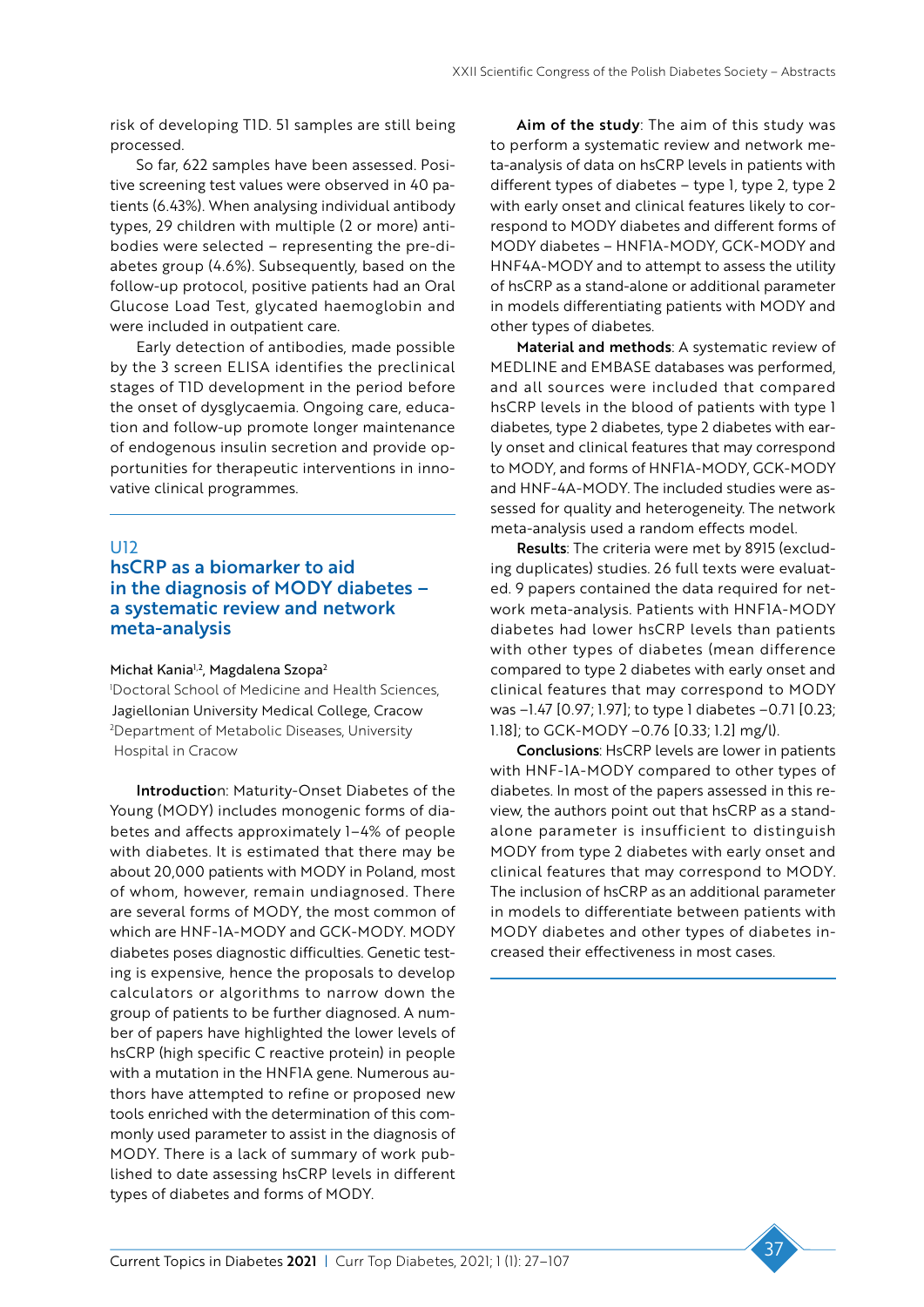# U13

# Evaluation of reversibility of carbohydrate metabolism disturbances, changes in body composition and adipocytokine concentrations in patients with Cushing's disease treated with surgery

Przemysław Witek<sup>i</sup>, Grzegorz Zieliński<sup>2</sup>, Katarzyna Szamotulska<sup>3</sup>, Aleksandra Stasiewicz<sup>4</sup>, Joanna Witek<sup>5</sup> 1 Department of Internal Medicine, Endocrinology and Diabetology, Warsaw Medical University

2 Department of Neurosurgery, Military Medical Institute, Warsaw

3 Department of Epidemiology and Biostatistics, Institute of Mother and Child, Warsaw 4 Department of Internal Medicine, Endocrinology and Diabetology, Warsaw Medical University 5 Polyclinic of the Institute of Mother and Child, Warsaw

Introduction: Cushing's disease leads to cardiovascular and metabolic complications that impair quality of life and increase mortality in patients with hypercortisolaemia. The treatment of choice is removal of the pituitary tumour. Prospective studies on the reversibility of metabolic abnormalities after successful surgical treatment are lacking.

Aim of the study: Prospective evaluation of the reversibility of carbohydrate metabolism disturbances, body composition changes and adipocytokine profile in patients with Cushing's disease treated with surgery.

Material and methods: Observational cohort study including 50 patients with Cushing's disease (age: 42.4 ±14.9 years; women 78%) treated with surgery and 52 volunteers with normal carbohydrate metabolism (control group) matched for gender and age (age:  $44.1 \pm 13.3$ ; women 80.8%). Before surgical treatment (visit V0), carbohydrate metabolism (fasting glucose, insulin, C-peptide and OGTT), body composition by densitometry and adipocytokine profile were assessed. This evaluation was repeated 3 and 6 months after surgery in the study group (visits V1 and V2) and compared with the control group.

Results: In V0, obesity and overweight were present in 48% and 36% of patients, diabetes in 26%, pre-diabetes in 42% and hypertension in 78%. Remission of Cushing's disease was confirmed in 38 patients (76%). The dynamics of the studied parameters in the remission group for visits V0, V1 and V2 were as follows: fasting glucose (mg/dl): 90; 80; 82;( *p* < 0.001); fasting insulin (IU/l): 14.3; 10.0; 9.5 (*p* = 0.001); mean OGTT glycaemia (mg/dl): 153; 111; 106 (*p* < 0.001); mean insulinaemia (IU/l): 86.5; 65.5; 41.9 (*p* < 0.001); mean C-peptide in OGTT (ng/ml): 4.6; 3.0; 2.8 (*p* < 0.001); proinsulin in OGTT (pmol/l): 26.5; 12; 11.1 (*p* < 0.001); MATSU-DA: 2.4; 4.3; 4.9 (*p* < 0.001); waist circumference (cm): 109; 103; 98 (*p* < 0.001); BMI (kg/m2 ): 30.4; 28.6; 26.7 (*p* < 0.001); visceral fat (%): 42.2; 40.3; 36.8 (*p* < 0.001); Adiponectin (µg/ml): 3.8; 3.0; 3.3 ( $p = 0.341$ ). The comparison of results in the remission group (V2) with those obtained in the control group were as follows: fasting glucose (mg/dl): 82; 88 (*p* = 0.547); fasting insulin (IU/l): 9.5; 9.05 (*p* = 0,416); mean OGTT glycaemia (mg/dl): 106; 105 (*p* = 0.170); mean insulinaemia (IU/l): 41.9; 42.38 (*p* = 0.405); mean C-peptide in OGTT (ng/ml): 2.8; 1.9 (*p* < 0.001); proinsulin in OGTT (pmol/l): 11.10; 6.49 (*p* = 0.005); MATSUDA: 4.9; 5.4 (*p* = 0.332); waist circumference (cm): 98; 88 (*p* < 0.001); BMI (kg/m2 ): 26.7; 23.7 (*p* = 0.001); visceral fat (%): 36.8; 29.8 (*p* < 0.001); adiponectin (µg/ml): 3.3; 5.5 (*p* = 0.341).

Conclusions: After 6 months of successful surgery for Cushing's disease, normalisation of the basic parameters of carbohydrate metabolism is observed: fasting glycaemia and insulinaemia and in the OGTT, as well as indices of insulin resistance, which do not differ from those observed in the control group. Concentrations of C-peptide, proinsulin, adiponectin, as well as BMI, relative visceral fat content and waist circumference, despite improvement, are still significantly different from those observed in the control group, indicating persistence of increased cardiovascular risk despite the normalisation of basic parameters of carbohydrate metabolism.

# U14 Differences in the course of diabetes in postmenopausal women

#### Katarzyna Strawa-Zakościelna<sup>1</sup>, Dariusz Duma<sup>1</sup>, Beata Matyjaszek-Matuszek2

1 Institute of Laboratory Diagnostics, Medical University of Lublin

2 Department of Endocrinology, Diabetology and Metabolic Diseases, Medical University of Lublin

Introduction: Type 2 diabetes is a growing epidemiological problem worldwide, its risk increases with age, and it primarily affects the female gender.

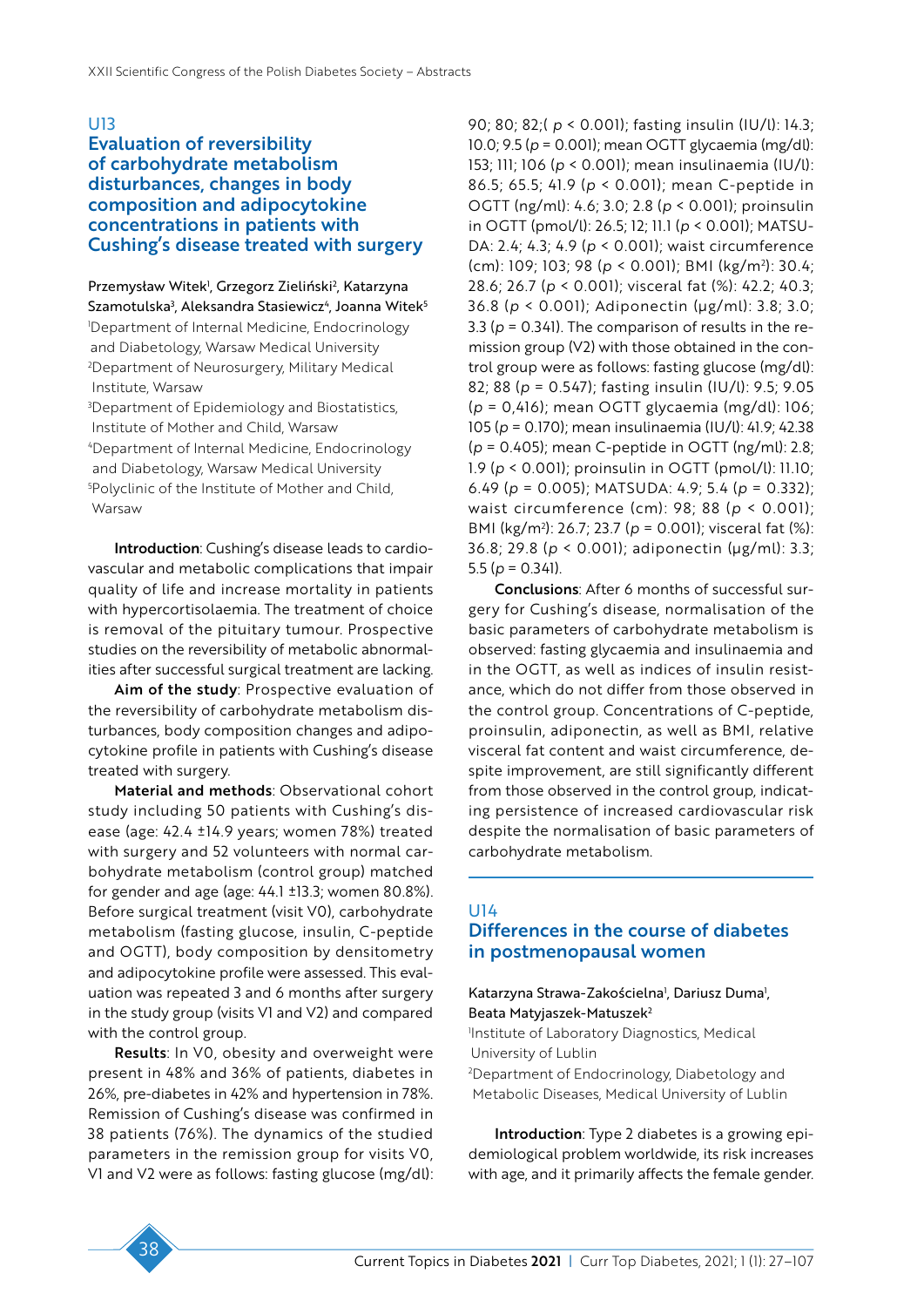In addition, postmenopausal women with diabetes have a significantly higher risk of complications, mainly cardiovascular, compared to men with diabetes during this period of life and postmenopausal women but without diabetes.

Aim of the study: The aim of this study was to evaluate the course of type 2 diabetes in postmenopausal women, with particular emphasis on the distinct clinical features, risk factors and cardiovascular complications.

Material and methods: Retrospective analysis of medical records of postmenopausal patients hospitalised at the Department of Endocrinology, Medical University of Lublin, between 2010 and 2014, the study group consisted of 328 patients with type 2 diabetes mellitus and the control group of 140 women without carbohydrate metabolism disorders. Clinical presentation including gynaecological status, diabetes risk factors, prevalence of associated diseases and diabetes complications were assessed.

Results: Women in the study group were characterised by: lower height 157.6 ±9.6 cm vs. control group 159.2 ±6.2 cm (*p* < 0.05), higher body weight 76.1 kg vs. 72.1 kg (*p* < 0.05) and BMI: 30.5 kg/m2 vs. 28.4 kg/m2 (*p* < 0.001). Among the recognised risk factors, obesity (51.2% study group vs. 40.7% control group), positive family history of diabetes (26.2% vs. 15.7%), and alcoholism (2.1% vs. 0.0%) predominated in the study group. Similarly, hypercholesterolemia predominated in the study group (61.6% vs. 52.9%); however, this difference was not statistically significant. Nicotinism was more common in the control population 27.9% vs. 18.3% in the study group (*p* < 0.05). The assessment of gynaecological status showed no significant differences in the following: time of first and last menstrual bleeding, miscarriages, abnormalities of the reproductive organs and urinary incontinence, and cancers of the endometrium, ovary or breast. Among the associated diseases, significant differences were observed mainly in the prevalence of cardiovascular disease. Ischaemic heart disease (41.8% vs. 24.3%, *p* < 0.001), myocardial infarction (13.4% vs. 2.9%, *p* < 0.01), heart failure (18.0% vs. 6.4%, *p* < 0.01), stroke (11% vs. 2.9%, *p* < 0.01) and hypertension (89.6% vs. 75%) were significantly more frequent in the study population.

Conclusions: The results presented here confirm the role of previously recognised risk factors for the development of type 2 diabetes, of which obesity appears to be the most significant. In addition, diabetes increased the risk of cardiovascular

episodes, the risk of ischaemic heart disease and heart failure was nearly three times higher, the risk of myocardial infarction more than five times higher and stroke more than four times higher compared to postmenopausal patients but without diabetes.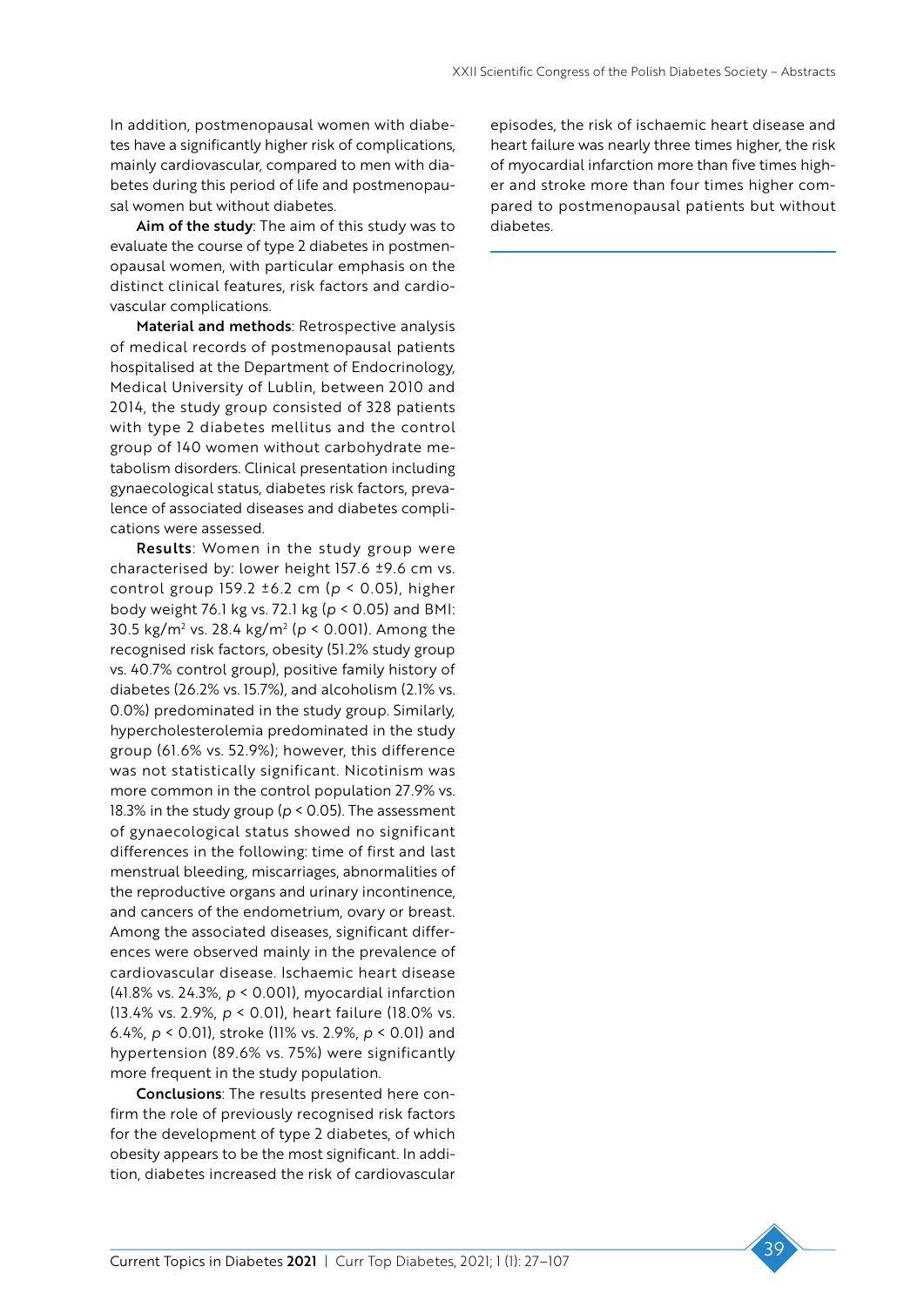### SESSION OF ORIGINAL PAPERS III – DIAGNOSE WELL AND TREAT WELL: EASIER SAID THAN DONE…

Chairs: Katarzyna Cyganek, Piotr Dziemidok, Anna Korzon-Burakowska

### U15

Comparison of clinical and metabolic characteristics and obstetric outcomes in patients with gestational diabetes according to the timing of diagnosis of carbohydrate metabolism disorders

Monika Zurawska-Kliś<sup>ı</sup>, Klaudia Czarnik<sup>ı</sup>, Szymon Szymczak<sup>2</sup>, Michał Krekora<sup>3</sup>, Katarzyna Cypryk<sup>1</sup> 1 Department of Internal Medicine and Diabetology, Medical University of Lodz

2 Department of Internal Medicine and Diabetology, Medical University of Bialystok

3 Department of Gynaecology and Obstetrics Medical University of Lodz

Introduction: Gestational diabetes mellitus (GDM) is associated with a higher rate of obstetric complications. There are now increasing cases of GDM being diagnosed in the first half of pregnancy. To date, however, the cause of this phenomenon has not been established.

Aim of the study: The aim of this study was to compare clinical, metabolic characteristics and obstetric outcomes in women with GDM according to the time of diagnosis.

Material and methods: This was a single-centre retrospective cohort study including 393 pregnant women with GDM treated between 2014 and 2020. In 85 patients, GDM was diagnosed before the 20<sup>th</sup> week of pregnancy (group A) and in 308 patients after the 20th week of pregnancy (group B). Clinical and metabolic characteristics and obstetric outcomes were analysed.

Results: Women in both groups did not differ in age, mean BMI, frequency of individual BMI categories (≤ 25 kg/m², 25–30 kg/m², > 30 kg/m²), glucose concentrations in 75gOGTT, or frequency of insulin therapy use (all *p* > 0.05). There were no differences in duration of pregnancy, proportion of preterm deliveries, mode of delivery, neonatal birth weight, and incidence of excess birth weight. In contrast, newborns of mothers in group A, compared to group B, had a significantly higher rate of SGA (16.47% vs. 8.44%; *p* = 0.0302). Comparative analysis of neonates with SGA with those without SGA (with mean birth weight of 2650g (2250-2800) vs. 3400 g (3150– 3650), respectively; *p* < 0.00001) showed that in the group of children with SGA, maternal diagnosis of GDM was made significantly more often before the  $20<sup>th</sup>$  week of gestation ( $p = 0.0302$ ). No differences were found for the other parameters. Correlation analysis showed a negative association between the presence of SGA and the time of diagnosis of GDM (*p* = 0.0258) and a positive association between the presence of SGA and diagnosis of GDM before the  $20<sup>th</sup>$  week of pregnancy ( $p = 0.0302$ ). In various regression models including maternal age, pre-pregnancy BMI, timing of GDM diagnosis, 75 g OGTT score, treatment modality and gestational age at delivery, only GDM diagnosed before the 20<sup>th</sup> week was an independent predictor of neonatal SGA (OR greater than 2 for all models analysed, *p* < 0.05).

Conclusions: Women with GDM, irrespective of the time of diagnosis of the carbohydrate metabolism disorder, do not differ in terms of clinical characteristics, outcome of diagnostic tests or treatment of GDM.

Offspring of mothers with GDM diagnosed before the  $20<sup>th</sup>$  week of gestation have a higher incidence of SGA compared to women diagnosed in the second half of pregnancy. The timing of the diagnosis of gestational diabetes does not affect other obstetric outcomes. Further research is needed to explain the cause of the observed phenomenon.

### U16

# Diagnosis of pre-eclampsia in women with diabetic kidney disease

Daniel Boroń, Jakub Kornacki, Urszula Mantaj, Przemysław Wirstlein, Paweł Gutaj, Ewa Wender-Ożegowska Department of Reproduction, Obstetrics,

Gynaecology and Gynaecological Oncology, Poznan University of Medical Sciences

Introduction: Pre-eclampsia (PE) is one of the most serious complications of pregnancy, affecting approximately 2–3% of women. The diagnosis of PE is particularly difficult in patients with long-standing pre-pregnancy diabetes complicated by nephropathy.

Aim of the study: The primary aim of this study was to assess the frequency of PE diagnosis in

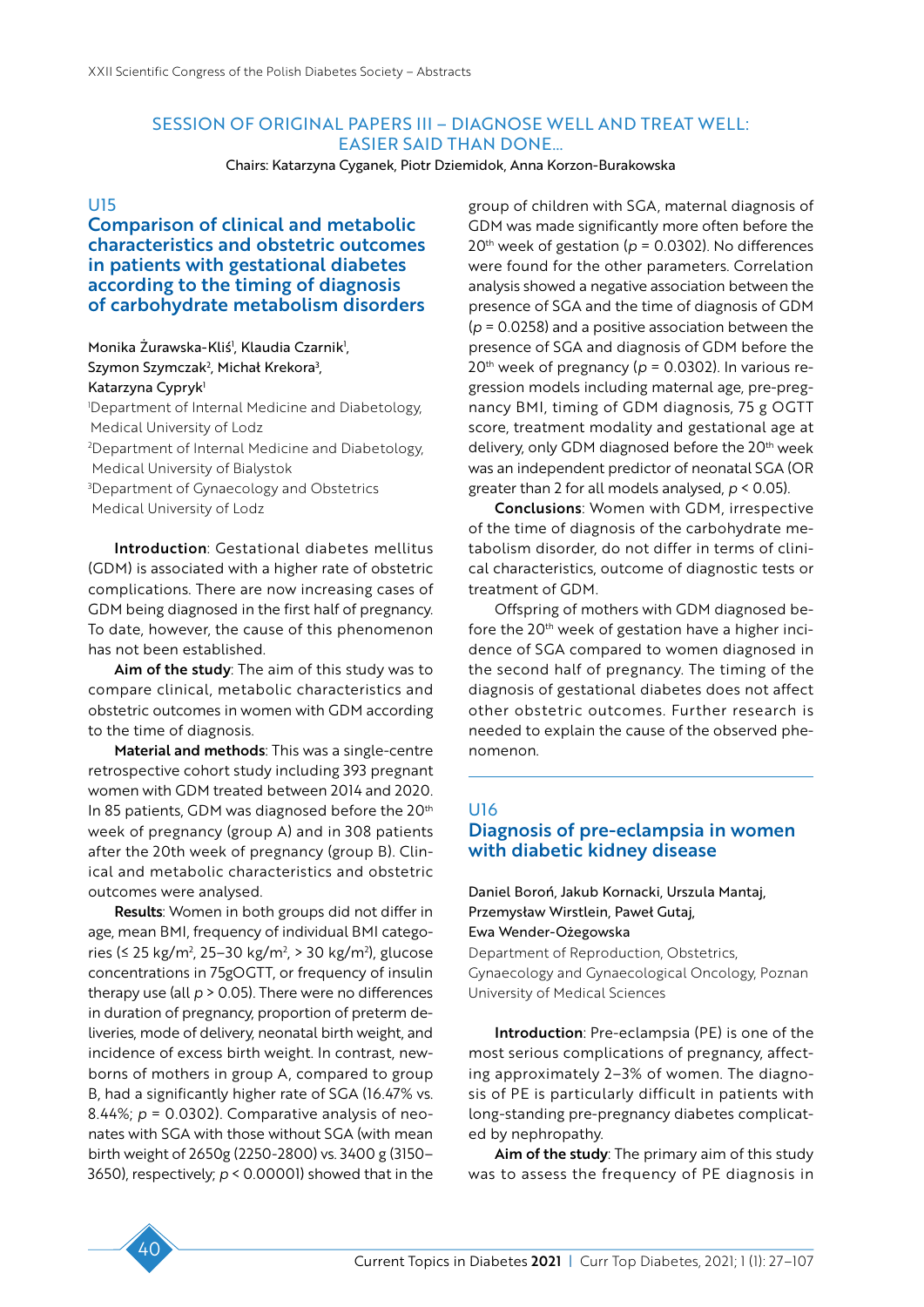women with diabetic kidney disease (DKD). The second aim was to analyse the influence of various clinical factors and changes in laboratory tests during pregnancy on the occurrence of PE. The clinical analysis considered, among other things, the presence of proliferative retinopathy, chronic hypertension, degree of proteinuria, mode of insulin therapy or use of acetylsalicylic acid.

Material and methods: The study included 79 patients with DKD from the 1st trimester of pregnancy. All patients were hospitalised in the Department of Reproduction, Poznan University of Medical Sciences, between 2016 and 2020. All patients were diagnosed with pre-pregnancy diabetes of at least 20 years' duration and/or diagnosed before 10 years of age with the presence of microalbuminuria or proteinuria in the 1st trimester of pregnancy. Pre-eclampsia was diagnosed after the 20th week of pregnancy based on the International Society for the Study of Hypertension in Pregnancy (ISSHP) criteria including the presence of chronic hypertension.

Results: At the time of inclusion in the study, proliferative retinopathy was found in 16 female subjects (20.2%), overt proteinuria in 10 (12.6%), ischaemic heart disease in 2 (2.5%) and chronic hypertension in 11 (13.9%). PE was diagnosed in 18 pregnant women (22.8%), including 48.1% with retinopathy and/or proteinuria and 9.6% without the above-mentioned complications. The pregnant women diagnosed with PE were significantly older (*p* = 0.004) and had significantly longer diabetes ( $p = 0.0001$ ) than patients not diagnosed with PE. The rate of foetal growth restriction (FGR) was significantly higher in the group with diagnosed pre-eclampsia than in the group without PE (27.8% vs. 0.6%, *p* < 0.05). Those patients who used an insulin pump developed PE significantly less often than those pregnant women who used single insulin injections. No reduced incidence of developing PE was observed in women who used aspirin from the 1st trimester of pregnancy compared to pregnant women who did not take the drug.

Conclusions: Long-term pre-pregnancy diabetes is a strong risk factor for developing PE. Patients with overt proteinuria and/or proliferative retinopathy diagnosed in the first trimester of pregnancy are at greatest risk of developing PE. Placental insufficiency expressed by fetal growth restriction is an important clinical feature of PE, also in a diagnostic sense, in women with longterm pre-pregnancy diabetes. The use of insulin

therapy with a pump appears to be important in the prevention of PE, as opposed to the use of aspirin.

### U17

# Echocardiographic assessment of left ventricular structure and epicardial fat thickness in patients with metabolic syndrome

Janina Lewkowicz<sup>i</sup>, Anna Tankiewicz-Kwedlo<sup>2</sup>, Katarzyna Łagoda<sup>,</sup> Tomasz Rusak<sup>3</sup>, Małgorzata Kiluk<sup>1</sup>, Monika Karczewska-Kupczewska<sup>1</sup>, Irina Kowalska<sup>1</sup> 1 Department of Internal Medicine and Metabolic Diseases, Medical University of Bialystok 2 Institute of Monitored Pharmacotherapy, Medical University of Bialystok

3 Institute of Physical Chemistry, Medical University of Bialystok

Introduction: Metabolic syndrome (MS) is a set of cardiovascular risk factors. Transthoracic echocardiography (TTE) with assessment of left ventricular myocardial structure and epicardial adipose tissue (EAT) thickness can be a helpful tool in assessing the severity of cardiac complications. Many years of research have shown that EAT has direct paracrine and endocrine effects on the myocardium and coronary vessels, contributing to the development of atherosclerotic cardiovascular disease.

Aim of the study: The aim of this study was echocardiographic assessment of cardiac morphology in patients diagnosed with MS extended by an EAT measurement.

Material and methods: 42 (median age 50 (20) years, median BMI 32.1 (6.53)) MS patients and 21 (median age 46 [19] years, median BMI 27.3 [4.70]) controls without MS with normal Oral Glucose Tolerance Test (OGTT) results were included in the study. The main exclusion criteria were obesity with BMI ≥ 40 kg/m<sup>2</sup> and significant comorbidities (including advanced heart failure, resistant hypertension, advanced coronary artery disease, active cancer, renal failure with eGFR < 60 ml/min/1.73 m<sup>2</sup>, POCHP), use of statins, hypoglycaemic drugs. All subjects underwent a clinical examination, body composition analysis using electrical bioimpednation, OGTT with glucose and insulin determination, and blood lipid concentrations were measured. MS was diagnosed based on the 2009 joint position of the IDF, NHLBI, AHA, WHF, IAS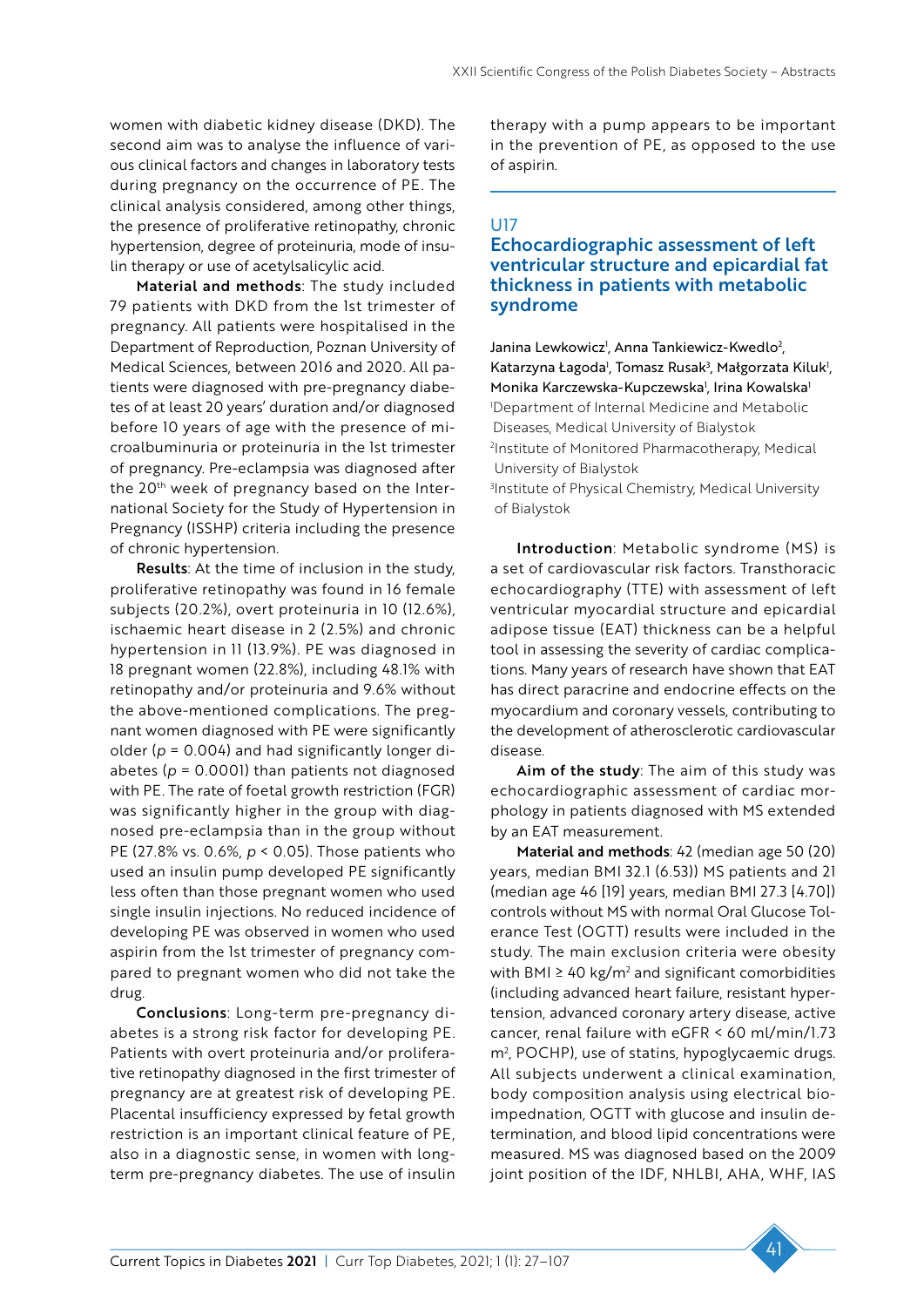and IASO. To assess cardiac morphology and function, TTE with a measurement of the EAT thickness was performed in all subjects.

Results: The study groups did not differ in terms of age or gender. Based on TTE, there was a statistically significant increase in the left ventricular mass (LVM) (*p* < 0.0001), an increase in the EAT thickness (*p* < 0.0001) in the MS patients compared to the controls. In the MS group, a positive correlation was observed between LVM and EAT (*r* = 0.500, *p* = 0.001) and between the left ventricular mass index standardised to the power of 2.7 and EAT (*r* = 0.606, *p* = 0.0006), moreover, the EAT layer thickness correlated positively with the left ventricular interventricular septum thickness

(*r* = 0.403, *p* = 0.033, as well as with the left ventricular posterior wall thickness (*r* = 0.525, *p* = 0.004). There were also positive correlations between the left ventricular mass index (LVMI) and the fat mass  $(r = 0.311, p = 0.045)$  and between the LVMI and the waist circumference (*r* = 0.324, *p* = 0.036) in the MS patients.

Conclusions: In MS patients, the thickness of the EAT layer may influence left ventricular muscle remodelling. At the same time, the EAT thickness is related to the amount of total body fat and the patient's waist circumference. Echocardiographic measurement of EAT may serve as a potential marker of cardiac complications in MS patients.

### U18

# Analysis of the bacteriological profile of infected diabetic foot wounds in relation to the method of material collection and selected clinical parameters

Przemysław Witek, Sebastian Borys,

Jerzy Hohendorff, Teresa Koblik, Maciej Małecki Department of Metabolic Diseases, Jagiellonian University Medical College, Cracow

Introduction: Correct microbiological assessment of infected wounds is important in the choice of targeted antibiotic therapy, so it is essential that the material for examination is properly collected.

Aim of the study: The aim of this study was to retrospectively analyse the bacteriological profile of diabetic foot wound infections in relation to the mode of collection and selected clinical parameters.

Material and methods: The analysis included data from 206 patients (141, 68% male) hospitalised in the local Clinical Department between 2016 and 2019 for infected diabetic foot ulceration. According to the procedures in force, in the first two years the material for microbiological examination was taken in the form of a swab, in the following years the procedure was changed and a tissue specimen was taken from the bottom of the ulcer. Only the result of the first culture taken during hospitalisation was analysed. Differences in the prevalence of Gram-positive and Gramnegative flora were assessed according to mode of collection ( swab, specimen), presence of critical lower limb ischaemia, gender, e-GFR grade, age,  $HbA_{1c}$ , CRP.

Results: In the 206 samples collected, 398 bacterial strains were isolated (average 1.93 strains/ patient). 82 cultures (39.8%) were monoculture, 124 (60.2%) multiculture. The most frequently isolated pathogen was Staphylococcus aureus 72 (18.1% of all strains). A total of 193 (48.5%) Gram-positive and 205 (51.5%) Gram-negative bacteria were found. Anaerobes accounted for 55 (13.8%) of the bacterial flora. There were no significant differences in the prevalence of Gram-positive and Gram-negative and anaerobic bacteria across the group depending on the method of culture collection. However, in the patients without critical ischaemia of the lower limbs compared to the patients with ischaemia, the Gram-positive flora was significantly more frequent regardless of the method of material collection (swab: 48 (58.5%), *p* = 0.005; specimen: 73 (57.9%), *p* = 0.003). In the patients with GFR < 60 ml/min, Gram-positive flora was significantly more frequent in wound specimen cultures 56 (59.6%) than in swab cultures 26 (40.0%),  $p = 0.015$  and also when compared to specimen studies of the patients with GFR ≥ 60 ml/min 61 (42.1%), *p* = 0.008. In contrast, swabs from those  $\geq$  65 years of age showed significantly more Gram-negative flora 39 (63.9%) compared to swabs from those < 65 years of age 44 (44.9%). All patients with  $HbA<sub>1c</sub>$  < median (8.4%) compared to those with  $HbA<sub>1c</sub>$  > median had significantly more Gram-negative flora, 54 (63.5%) vs. 45 (45.5%), respectively; *p* = 0.014. This relationship was also observed when comparing against HbA<sub>1c</sub> the results of swab cultures 22 – (68.7%) vs. 19 (44.2%); *p* = 0.035.

Conclusions: In the analysis performed, significant differences in the prevalence of Gram-positive and Gram-negative bacterial flora were found in some groups of patients with infected diabetic

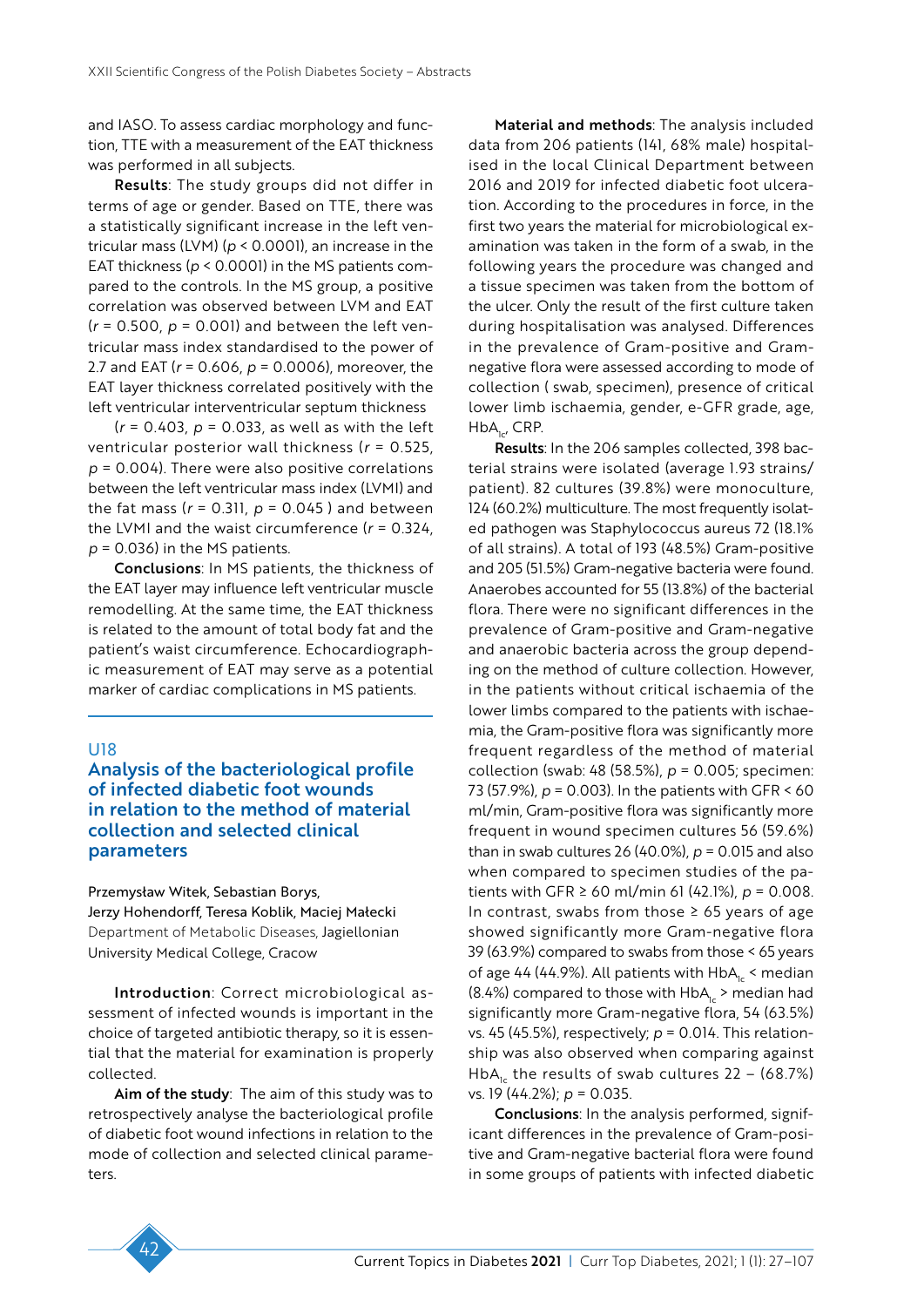foot ulcer depending on clinical characteristics and the method of material collection.

#### U19

# Could the use of allogeneic mesenchymal stem cells accelerate ulcer healing in patients with neuropathic diabetic foot syndrome?

Beata Mrozikiewicz-Rakowska<sup>1</sup>,

Mateusz Mieczkowski<sup>1</sup>,

Małgorzata Lewandowska-Szumieł<sup>2,3,4</sup>,

Ilona Szabłowska-Gadomska3,4,

Katarzyna Królewczyk<sup>3,4</sup>, Jakub Zieliński<sup>5</sup>,

Tomasz Grzela<sup>6,7</sup>, Leszek Czupryniak<sup>1</sup>

1 Department of Diabetology and Internal Medicine, Warsaw Medical University

2 Department and Institute of Histology and

Embryology, Warsaw Medical University

3 Research Laboratory – Cell Bank, Warsaw Medical University

- 4 Centre for Preclinical Testing and Technology, Warsaw
- 5 Interdisciplinary Centre for Mathematical and Computer Modelling, University of Warsaw

6Department and Institute of Histology and

Embryology, Warsaw Medical University

7 Biostructure Centre, Warsaw

Introduction: Healing of ulcers in diabetic foot syndrome is significantly delayed and is associated with the risk of life-threatening complications, including sepsis, lower limb amputation and even death. Cell therapy based on mesenchymal stem/ stromal cells (MSC) is increasingly being considered as a promising tool for wound treatment. It is now known that in addition to bone marrow, where they were first described, other tissues can also be sources of MSCs. In particular, adipose-derived stem cells (ADSC) are of great interest due to their increasingly well documented immunomodulatory properties.

Aim of the study: The aim of this study is to evaluate the safety and efficacy of topical allogeneic ADSC therapy for the treatment of ulcers in patients with neuropathic diabetic foot syndrome (1ABC EudraCT study, number: 201600410915, positive opinion of the Bioethics Committee at the Warsaw Medical University dated 24.06.2019).

Material and methods: A total of 39 patients with neuropathic diabetic foot syndrome in grades IA and IIA according to the University of Texas classification were eligible for the study. During the randomisation period, 9 patients were disqualified due to the presence of exclusion factors. Finally, 10 patients received treatment with standard therapy and tissue adhesive (tissue adhesive group) and 20 received treatment with standard therapy and ADSCs suspended in tissue adhesive (ADSC group). The preparations were made in accordance with specifications approved by the Chief Pharmaceutical Inspectorate. The clinical follow-up included the following parameters: the degree of reduction in size parameters, percentage of epithelializing tissue in the wound, local and systemic tolerability of the therapy, including the occurrence of adverse effects. The assessment was carried out in week: 1, 2, 3, 4, 5 and 9 after administration of the preparation. Statistical analysis was performed using the Wilcoxon test.

Results: The ratio of wound area to initial area was found to be significantly lower in the ADSC group than in the tissue adhesive group in week 1, respectively. (z-score –3.10159, *p* = 0.00194), 2. (z-score –2.44167, *p* =0.01468), 3. (z-score –3.0356, *p* = 0.00236), 4. (z-score –2.08972, *p* = 0.03662). The percentage of non-epithelializing area in the wound is significantly lower in the MSC group. The tolerability of the administered preparations was very good, with no patients experiencing severe adverse events.

Conclusions: The results of preliminary analyses allow us to conclude that the use of allogeneic ADSCs in the treatment of neuropathic ulcers in the course of diabetic foot syndrome is a safe therapy that allows for improved wound healing outcomes in this group of patients, including influencing a faster reduction in wound size and an increase in the area of epithelializing tissue, which together may contribute to a reduced risk of infection.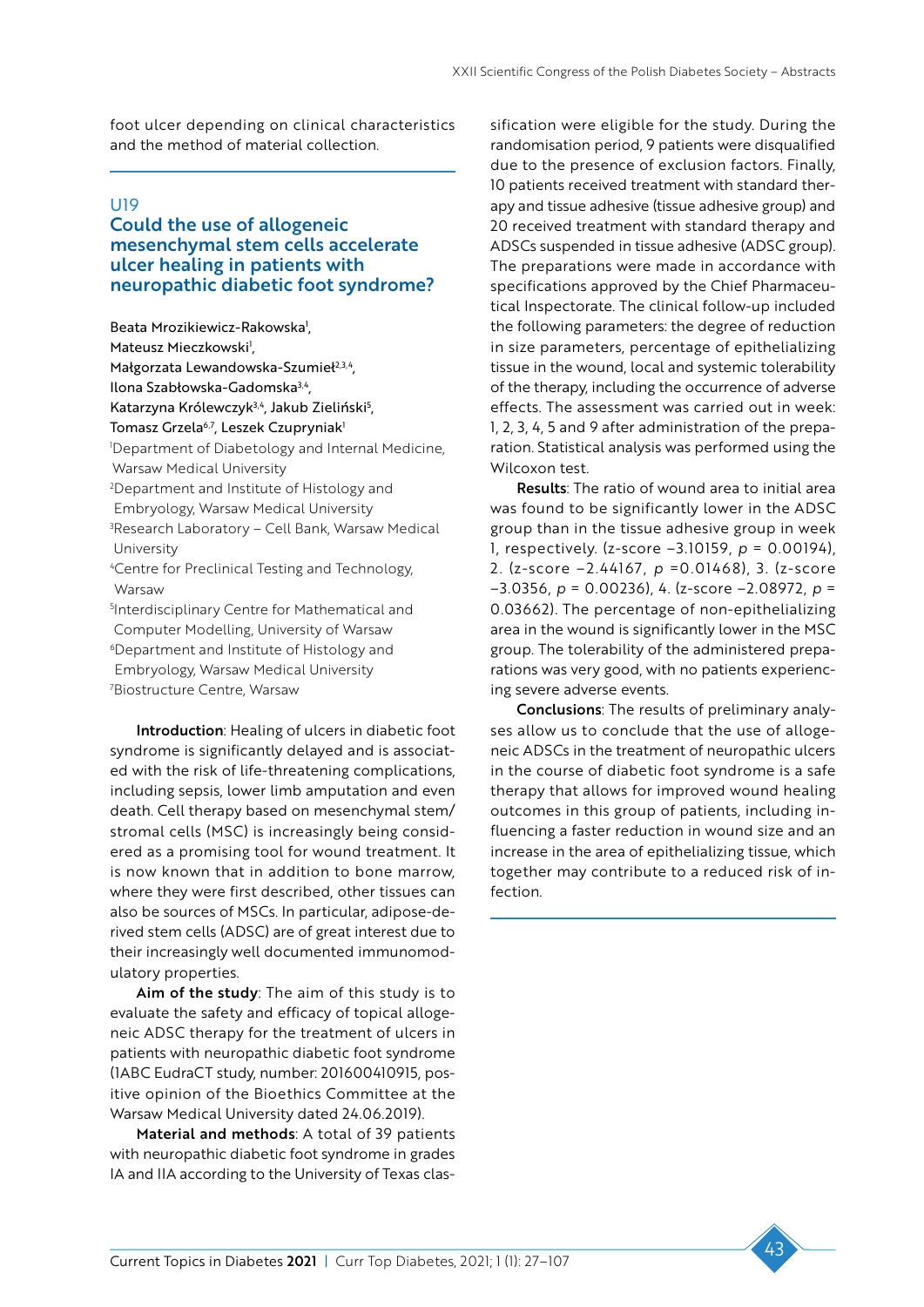### U20

# Older patients with type 2 diabetes benefit more from switching therapy from NPH insulin to Glargine 300 insulin – a post hoc analysis of a multicentre, prospective observational study

Bogumił Wolnik<sup>1</sup>, Anatol Hryniewiecki<sup>2</sup>, Dorota Pisarczyk-Wiza<sup>3</sup>, Tomasz Szczepanik<sup>4</sup>, Tomasz Klupa<sup>5</sup>

1 Department of Hypertension and Diabetology of the Medical University of Gdansk 2 Sanofi-Aventis Sp. z o. o.

3 Department of Internal Medicine and Diabetology, Poznan University of Medical Sciences 4 Zagłębie Oncology Centre, Starkiewicz Specialised

Hospital Dabrowa Gornicza

5 Department of Metabolic Diseases, Jagiellonian University Medical College, Cracow

Introduction: Insulin therapy in older patients with diabetes is particularly challenging because of the higher risk and more severe clinical consequences of hypoglycaemia. An element of therapy that may minimise the risk of hypoglycaemia in older patients with diabetes may be the selection of an appropriate insulin preparation.

Aim of the study: Post-hoc assessment of data from a multicentre, prospective observational study evaluating the change in insulin therapy from NPH insulin to Gla-300 insulin for efficacy and safety in relation to patient age and time since diabetes diagnosis.

Material and methods: The original study completed 469 patients with type 2 diabetes, from 51 centres in Poland, who changed treatment from NPH insulin to Gla-300 insulin at 6-month follow-up. The current analysis of the results was performed according to the age of the patients (224 patients ≤ 65 years of age vs. 245 patients > 65 years of age), and the duration of diabetes (below and above the median, i.e. 13 years of disease duration).

**Results**: In the age group (GW)  $\leq$  65 years of age, there was a reduction in mean  $HbA<sub>1c</sub>$  from 9.23% to 8.13% (difference 1.08%, *p* < 0.0001) and in GW > 65 years of age from 9.15% to 8.20% (difference 0.94%,  $p < 0.001$ ), with no significant difference between groups *p* = 0.18. The reduction in hypoglycaemia incident rate in GW ≤ 65 years of age was 5.5% (from 42/224–18.8% to 30/224– 13.65%) and in GW > 65 years of age was 14.6%

(from 66/245–26.9% to 31/245–13.0%), and the relative reduction in hypoglycaemia incident rate was statistically significantly greater in GW > 65 years of age (14.6% vs. 5.5%, *p* = 0.0013). GW > 65 years of age also had a significantly greater relative reduction in nocturnal symptomatic hypoglycaemic incidents (*p* < 0.05). The time since diagnosis of diabetes (CORC) group  $\leq$  13 years of age had a reduction in mean  $HbA<sub>1c</sub>$  from 9.20% to 8.04% (a difference of 1.16%) while the CORC group > 13 years of age had a reduction from 9.18% to 8.28% (a difference of 0.87%), *p* = 0.007. In the CORC ≤ 13 years group there was a reduction in all hypoglycaemia episodes from 37/217 (17.1%) to 27/217 (12.7%), in the CORC >13 years group from 71/252 (28.2%) to 34/252 (13.8%), the reduction in hypoglycaemia incidents in the CORC ≤13 years group was 4.7% and in the CORC >13 years group was 15%, the relative reduction was statistically significantly greater in the CORC >13 years group (15% vs. 7%, *p* = 0.0003). There was also a reduction in nocturnal symptomatic ( $p = 0.023$ ) and nocturnal documented (*p* = 0.019) hypoglycaemia in the CORC group >13 years of age.

Conclusions: The change in therapy from NPH insulin to Gla-300 insulin was particularly beneficial in patients > 65 years of age, who achieved a similar reduction in HbA<sub>1c</sub> compared with younger patients and gained a significantly greater relative reduction in the risk of hypoglycaemia. The patients with longer duration of diabetes achieved a greater relative reduction in the risk of hypoglycaemia, with a slightly smaller reduction in  $HbA<sub>1c</sub>$ compared to the patients with shorter duration of disease.

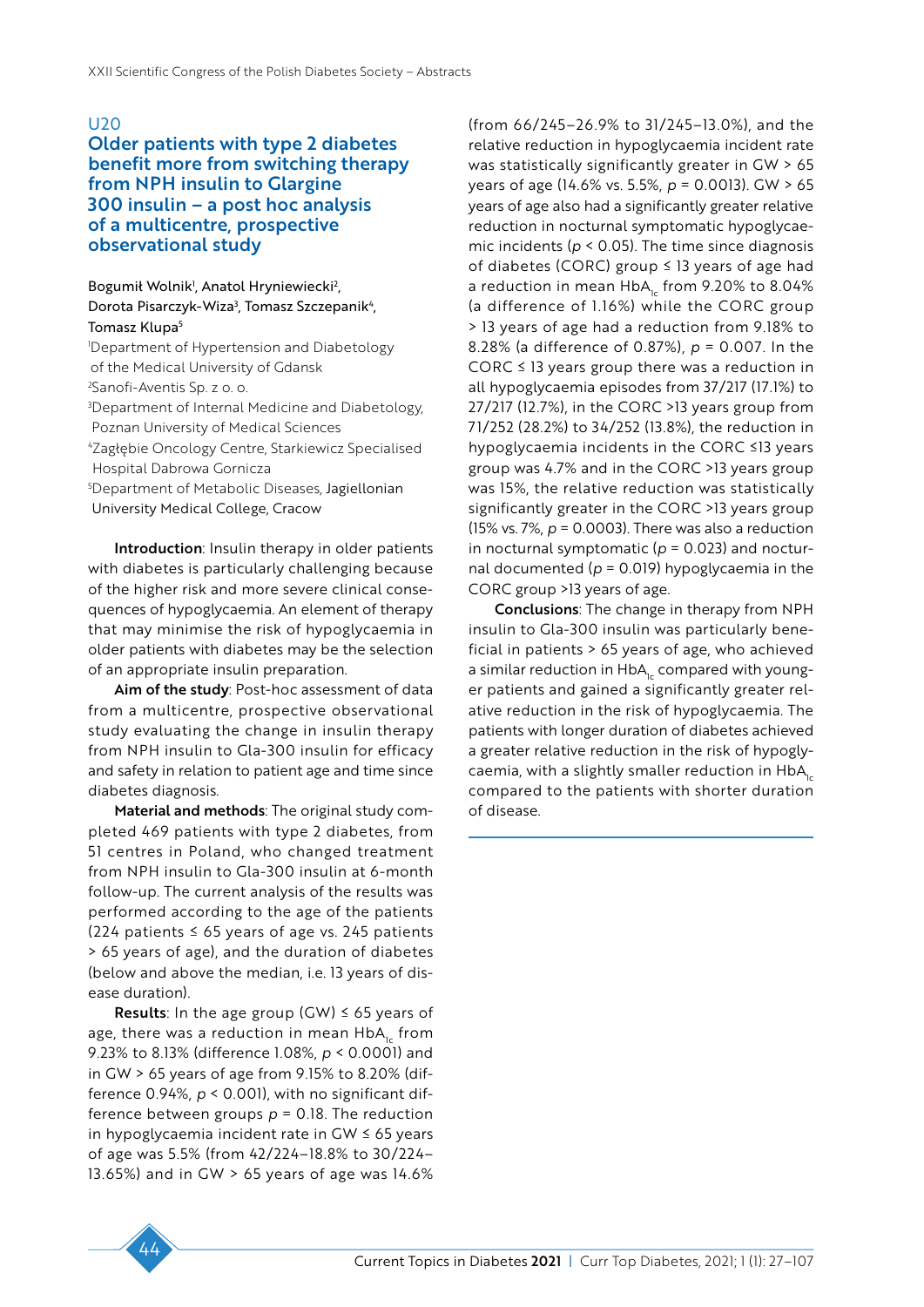# POSTER SESSIONS OF ORIGINAL PAPERS

### POSTER SESSION 1 – SMALL PARTICLES, BIG OPPORTUNITIES

Chairs: Monika Karczewska-Kupczewska, Dariusz Moczulski, Katarzyna Nabrdalik

#### P1

# Klotho protein levels are found to be reduced in children with type 1 diabetes and it correlates with metabolic compensation

### Agnieszka Zubkiewicz-Kucharska, Beata Wikiera, Anna Noczyńska

Department of Paediatric Endocrinology and Diabetology, Silesian Piasts Medical University of Wroclaw

Introduction: Klotho protein levels are recognised as a prognostic factor in the development of chronic complications of diabetes. It is thought that Klotho deficiency may contribute to β-cell apoptosis and the development of type 1 diabetes.

Aim of the study: The aim of this study was to evaluate Klotho protein levels in children with type 1 diabetes (T1D) and its association with classic risk factors for chronic diabetic complications: dysglycaemia and endothelial dysfunction.

Material and methods: The study involved 80 children with T1D (37 boys) and 34 healthy children (control group, 15 boys). Micro- and macroangiopathy was excluded in the patients and renal function was normal for all of them. Serum levels of s-Klotho, sI-CAM, sVCAM and e-selectin were studied in relation to HbA<sub>1c</sub>, lipidogram, AVBG and SD glucose.

Results: The concentration of Klotho was lower in T1D than in the control group (2041.9 ±1017.6 pg/ml vs. 2790.3 ±1423.9 pg/ml, *p* = 0.0113). Concentrations of sICAM, sVCAM and e-selectin were comparable in the patients and the control group. In T1D, Klotho and e-selectin were correlated with HbA1c (*r* = –0.31, *p* = 0.0066, ir = 0.25, *p* = 0.0351, respectively), but not with AVBG and blood glucose SD, and with diabetes duration. The concentration of sKlotho correlated with total cholesterol (*r* = 0.31, *p* = 0.0129), HDL cholesterol (*r* = 0.43, *p* = 0.0011) and LDL cholesterol (*r* = 0.28, *p* = 0.0412). The sKlotho level was not correlated with triglyceride, sICAM, sVCAM and e-selectin concentrations.

Conclusions: The study found significantly lower levels of s-Klotho in children with type 1 diabetes correlated with  $HbA_{1c}$ , but not with adhesion molecule levels or disease duration.

P2 Association of serum levels of fibroblast growth factor 23 (FGF23) with duration of type 1 diabetes

Justyna Flotyńska<sup>1</sup>, Aleksandra Uruska<sup>1</sup>, Aleksandra Araszkiewicz<sup>i</sup>, Aleksandra Cieluch<sup>i</sup>, Agata Grzelka-Woźniak<sup>1</sup>, Anita Kaczmarek<sup>1</sup>, Dariusz Naskręt<sup>1</sup>, Katarzyna Piotrowska<sup>2</sup>, Dorota Zozulińska-Ziółkiewicz<sup>1</sup> 1 Department of Internal Medicine and Diabetology, Poznan University of Medical Sciences 2 Department of Hypertension, Angiology and Internal Medicine, Poznan University of Medical Sciences

Introduction: FGF23 (fibroblast growth factor 23) is a phosphatoury hormone, synthesised and secreted by osteoblasts and osteocytes. The study found elevated levels of circulating FGF23 mainly in people with obesity and type 2 diabetes. FGF23 exacerbates insulin resistance and plays an important role in energy homeostasis. A cofactor essential for the proper function of FGF23 is the Klotho protein. This complex affects glucose metabolism, gene expression of antioxidant enzymes, and cell ageing processes.

Aim of the study: The aim of this project was to evaluate the association of serum FGF23 levels with duration of type 1 diabetes (DMT1).

Material and methods: 58 InLipoDiab project participants [median duration of DMT1 4.2 (3.4–4.8) years,  $HbA_1$ , 6.6 (5.9–7.3)%] and 67 PoProStu project participants [median duration of DMT1 23 (22–24) years, HbA<sub>1c</sub> 7.8 (7.2–8.4)%] were eligible for the study. All patients were treated from the diagnosis of diabetes with intensive functional insulin therapy. Serum FGF23 levels were measured by the ELISA test. The reference value for serum FGF23 concentration is ≤ 30 pg/ml. Results below and equal to this value were defined as low (normal) and above as high (abnormal).

Results: The patients of the InLipoDiab project differed significantly from those of the PoProStu project in the following parameters: disease duration 4.2 (3.4–4.8) years vs. 23 (22–24) years; *p* < 0.001, age 29 (24–33) years vs. 46 (42–52) years;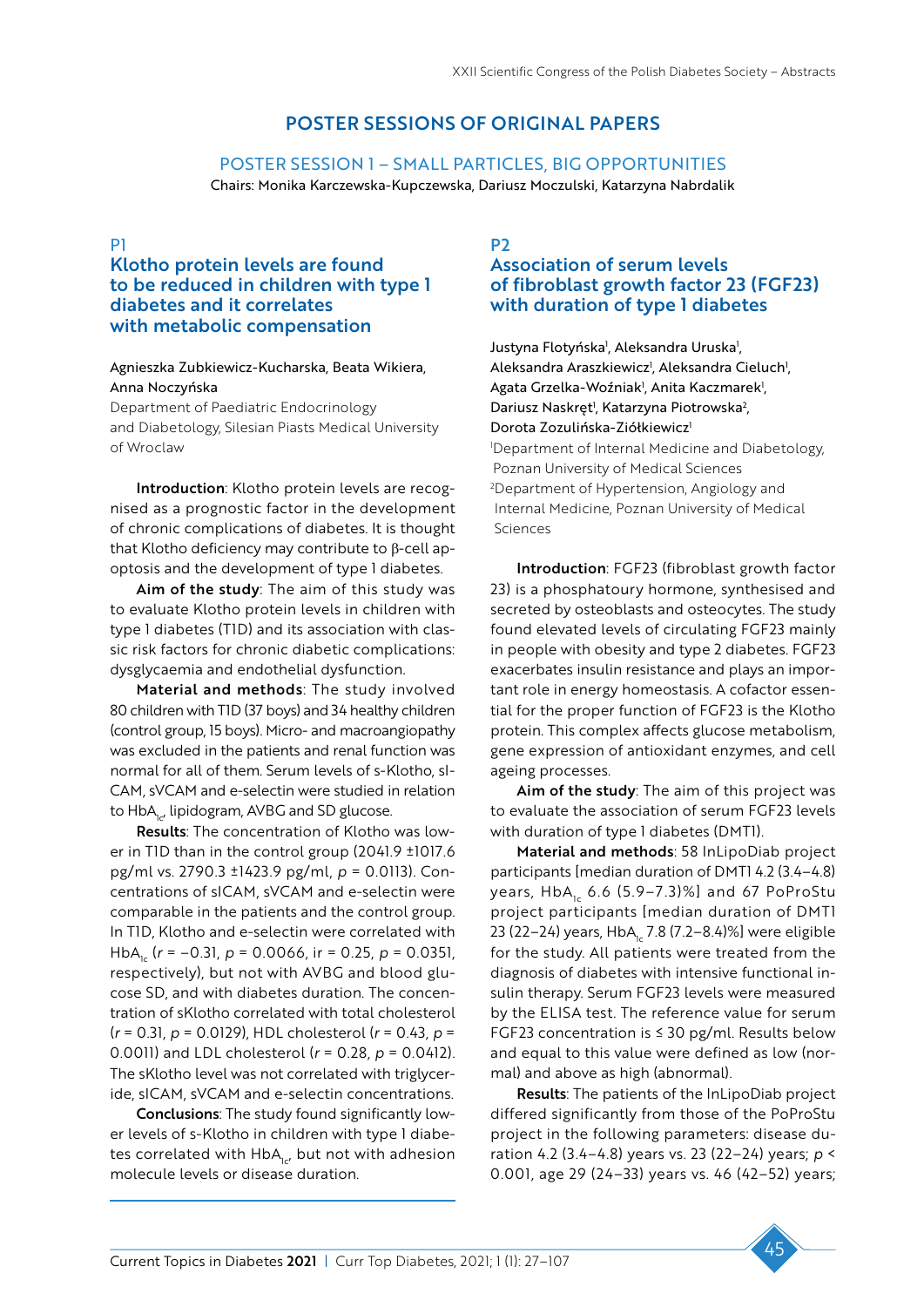*p* < 0.001, BMI 23.0 (20.6–25.3) kg/m2 vs. 25.4 (22.9–28.9) kg/m<sup>2</sup>; *p* = 0.001, HbA<sub>1c</sub> 6.6 (5.9–7.3)% vs. 7.8 (7.2–8.4)%; *p* < 0.001 and were less likely to exceed the 30 pg/ml FGF23 threshold 14% vs. 63%; *p* < 0.001. Multivariate logistic regression showed that as the duration of DMT1 increased by one year, the chance of exceeding FGF23 > 30 pg/ml increased by 22% and this was independent of age, BMI, HbA<sub>1c</sub> and gender [AOR = 1.25 (95% CI: 1.1050– 1.4165),  $p = 0.004$ .

Conclusions: The duration of DMT1, irrespective of age is associated with higher serum FGF23 concentrations, which may be related to accelerated biological ageing processes in this patient group.

### P3

Investigating the association between the expression of proinflammatory markers and the clinical phenotype of patients in the first year after gestational diabetes

Andrzej Zieleniak<sup>ı</sup>, Rafał Głowacki<sup>ı</sup>,

Monika Żurawska-Kliś<sup>2</sup>, Katarzyna Cypryk<sup>2</sup>, Lucyna Woźniak<sup>ı</sup>, Marzena Wójcik<sup>ı</sup>

1 Institute of Structural Biology, Medical University of Lodz

2 Department of Internal Medicine and Diabetology, Medical University of Lodz

Introduction: Although an important role for subclinical inflammation in the development and progression of gestational diabetes mellitus (GDM) has been demonstrated in recent years, the findings regarding the association of various inflammatory mediators, including TNF- $\alpha$  and IL-6, with gestational diabetes mellitus (GDM) are inconclusive.

Aim of the study: The aim of this study was to evaluate changes in TNFA and IL-6 mRNA expression in leukocytes of women with diagnosed GDM in the third trimester of pregnancy and one year after delivery and to determine the relationship between the expression of these genes as well as clinical and anthropometric parameters of the studied patients.

Material and methods: The study included 28 patients with GDM and 31 pregnant women with normal glucose tolerance (NGT; control group). Patients with a positive family history of type 2 diabetes, a diagnosis of GDM in a previous pregnancy or diabetes before pregnancy, and inflammation were

excluded from the study. All patients underwent anthropometric measurements and metabolic parameters and levels of TNFA and IL-6 transcripts in their leukocytes were determined using the qRT-PCR technique.

Results: During pregnancy, women with GDM were hyperglycaemic and had lower HDL fraction cholesterol levels and higher HOMA-IR and higher fasting insulin and IL-6 transcript levels compared to controls (*p* < 0.05). The two groups were not statistically significantly different in terms of age, pre-pregnancy BMI, gestational weight gain and TNFA transcript levels (*p* > 0.05). IL-6 mRNA expression positively correlated with glycaemic concentrations at 0, 1 and 2 h OGTT, while TNFA mRNA expression positively correlated with the patients' pre-pregnancy BMI and fasting glycaemia (*p* < 0.05). ROC curve analysis showed that the IL-6 transcript had a high discriminatory value for both patient groups studied (AUC = 0.848, *p* < 0.05). One year after delivery, levels of IL-6 and TNFA transcripts decreased, but these differences were not statistically significant. Both transcripts positively correlated with plasma CRP levels.

Conclusions: Our results indicate that increased IL-6 mRNA expression in GDM patients is associated with impaired carbohydrate metabolism and that IL-6 and TNFA transcripts are associated with the development and/or course of inflammation in women with a history of GDM during the first year postpartum.

### P4

# The role of adropin and neopterin in gestational diabetes and the development of associated complications

Łukasz Adamczak, Paweł Guta, Ewa Wender-Ożegowska Department of Reproduction, Poznan University of Medical Sciences

The global obesity epidemic is not sparing pregnant women. According to the relevant data, approximately 33–37% of women of childbearing age are obese. These figures are reflected in the increasing number of complications during pregnancy, which include gestational diabetes. The aim of this study is to evaluate the concentrations of two molecules: adropin and neopterin in the course of gestational diabetes and their possible rela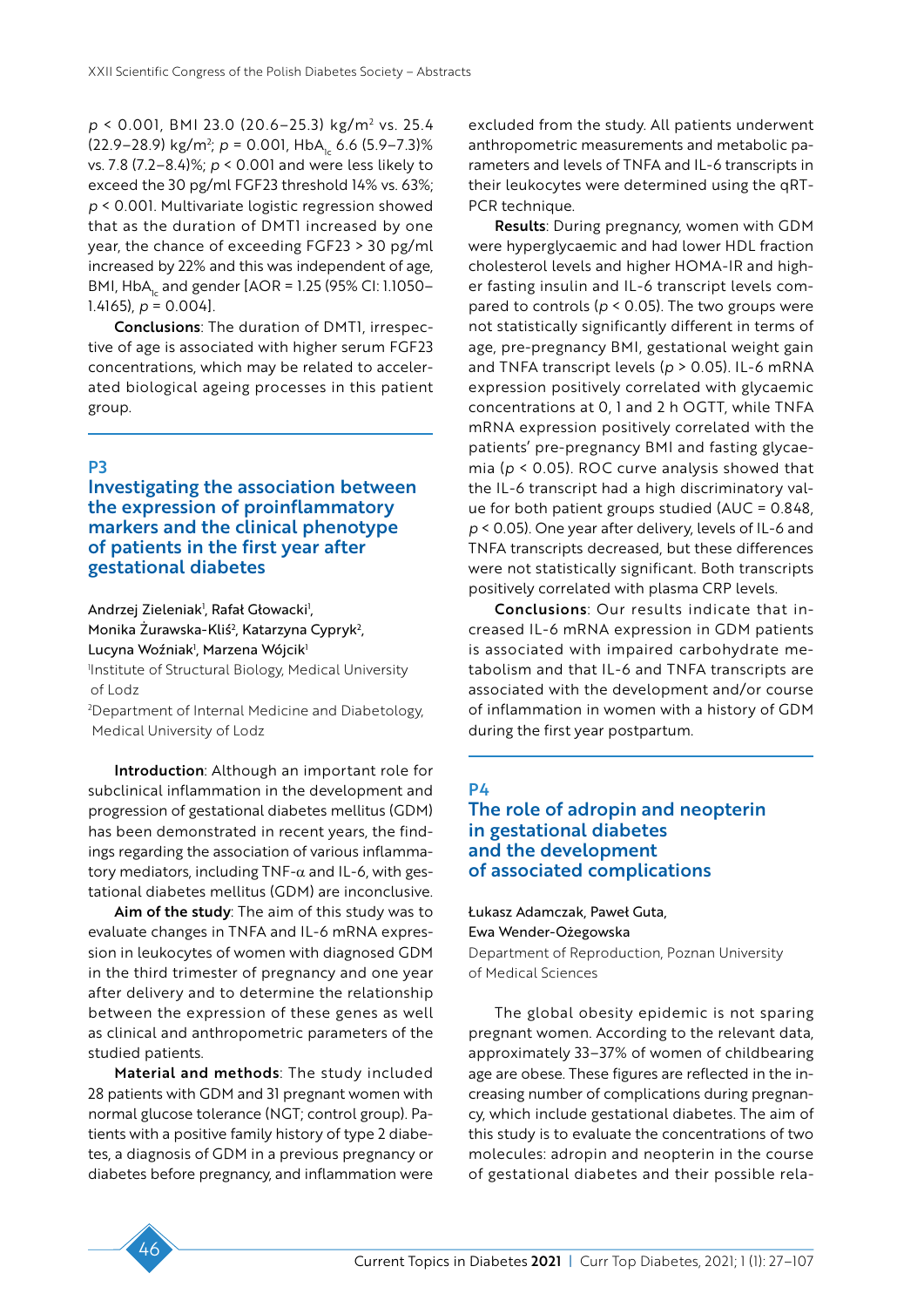tionship with the occurrence of obstetric complications characteristic for it. Adropin is a hormone that promotes glucose oxidation relative to fatty acid oxidation in muscle. Neopterin is a non-specific, low molecular weight mediator of the cellular immune response and has been called a marker of inflammation.

The study included 65 obese and overweight pregnant patients (BMI  $>$  27 kg/m<sup>2</sup>) with glycaemic disorders diagnosed during pregnancy: gestational diabetes and diabetes first diagnosed during pregnancy – diagnosed according to the criteria of the Polish Diabetological Association. Blood for analysis was collected during two visits: V1– between 28 and 32 weeks of pregnancy, and V2 – between 37 and 39 weeks of pregnancy. Cord blood collected immediately after birth from the umbilical artery of 16 newborns was also secured. Using ELI-SA, adropin and neopterin concentrations were determined at the above time intervals. The study group was assessed for anthropometric, metabolic compensation and obstetric outcomes.

The patients' mean BMI at visit VI was 37.96 kg/m<sup>2</sup> and at visit V2 it was 38.75 kg/m<sup>2</sup>. The average weight gain of the patients between the two visits was 2.5 kg. In the study group of patients at visit V1, the mean adropin level was 532.32 mmol/ml, the median value for neopterin was 2.54 mmol/ml. For visit V2, the mean value for adropin concentration was 589.67 mmol/ml and the median for neopterin was 3.27 mmol/ml. Comparison of adropin levels between visits V1 and V2 showed a statistically significant increase (*p* = 0.02). A statistically significant difference was also shown in neopterin concentration values for the V1 and V2 visits (*p* = 0.002). There was no correlation between the weight gain of the patients and the increase in their serum adropin concentration (Pearson correlation coefficient  $0.02 - p \le 0.05$ ), but there was a positive correlation between the weight gain and the increase in neopterin concentration (Spearman correlation coefficient 0.06 – *p* < 0.05). Adropin and neopterin levels at visits V1 and V2, as well as their change between the visits, were not statistically significantly different between patients whose newborns presented with too high birth weight (LGA, large for gestational age) relative to gestational age and those who were born with normal weight (AGA, appropriate for gestational age).

Overweight and obese pregnant patients with gestational diabetes in the last trimester of pregnancy have significantly increased levels of adropin and neopterin in their serum. The increased neopterin levels correlate with weight gain in the patients.

# P5

Expression of miRNA molecules is increased in visceral adipose tissue in women with diabetes and pre-diabetic conditions, which may be linked to inflammation, oxidative stress insulin signalling

Justyna Strycharz<sup>i</sup>, Adam Wróblewski<sup>2</sup>,

Andrzej Zieleniak<sup>3</sup>, Ewa Świderska<sup>2</sup>, Tomasz Matyjas<sup>4</sup>, Monika Rucińska<sup>4</sup>, Lech Pomorski<sup>4</sup>, Piotr Czarny<sup>2</sup>, Janusz Szemraj<sup>2</sup>, Józef Drzewoski<sup>5</sup>,

#### Agnieszka Śliwińska6

1 Institute of Medical Biochemistry, Medical University of Lodz

2 Institute of Medical Biochemistry, Medical University of Lodz

3 Institute of Structural Biology, Medical University of Lodz

4 Department of General and Oncological Surgery, Medical University of Lodz

5 Central Hospital of the Medical University of Lodz <sup>6</sup>Institute of Nucleic Acid Biochemistry, Medical University of Lodz

Introduction: MicroRNAs (miRNAs) are wellknown epigenetic regulators of gene expression and, at the same time, markers of metabolic disorders, involved, among other things, in inflammation and regulation of glucose metabolism. Carbohydrate metabolism disorders including pre-diabetes and type 2 diabetes (T2DM2) are closely associated with excessive visceral adipose tissue (VAT) growth, which increases inflammation through cytokine production. The hypertrophied VAT also secretes miRNA molecules into the bloodstream that interact with other tissues crucial for regulating glucose metabolism.

Aim of the study: Evaluation of the effect of carbohydrate metabolism disorders on the expression levels of 75 miRNA molecules in visceral adipose tissue.

Material and methods: VAT was collected from 38 patients aged 50–81 years (12 men and 26 women, matched for BMI) allocated to the following groups: normoglycaemic (NG), prediabetes and T2DM based on the 2020 ADA guidelines (FPG level, HbA<sub>1</sub>).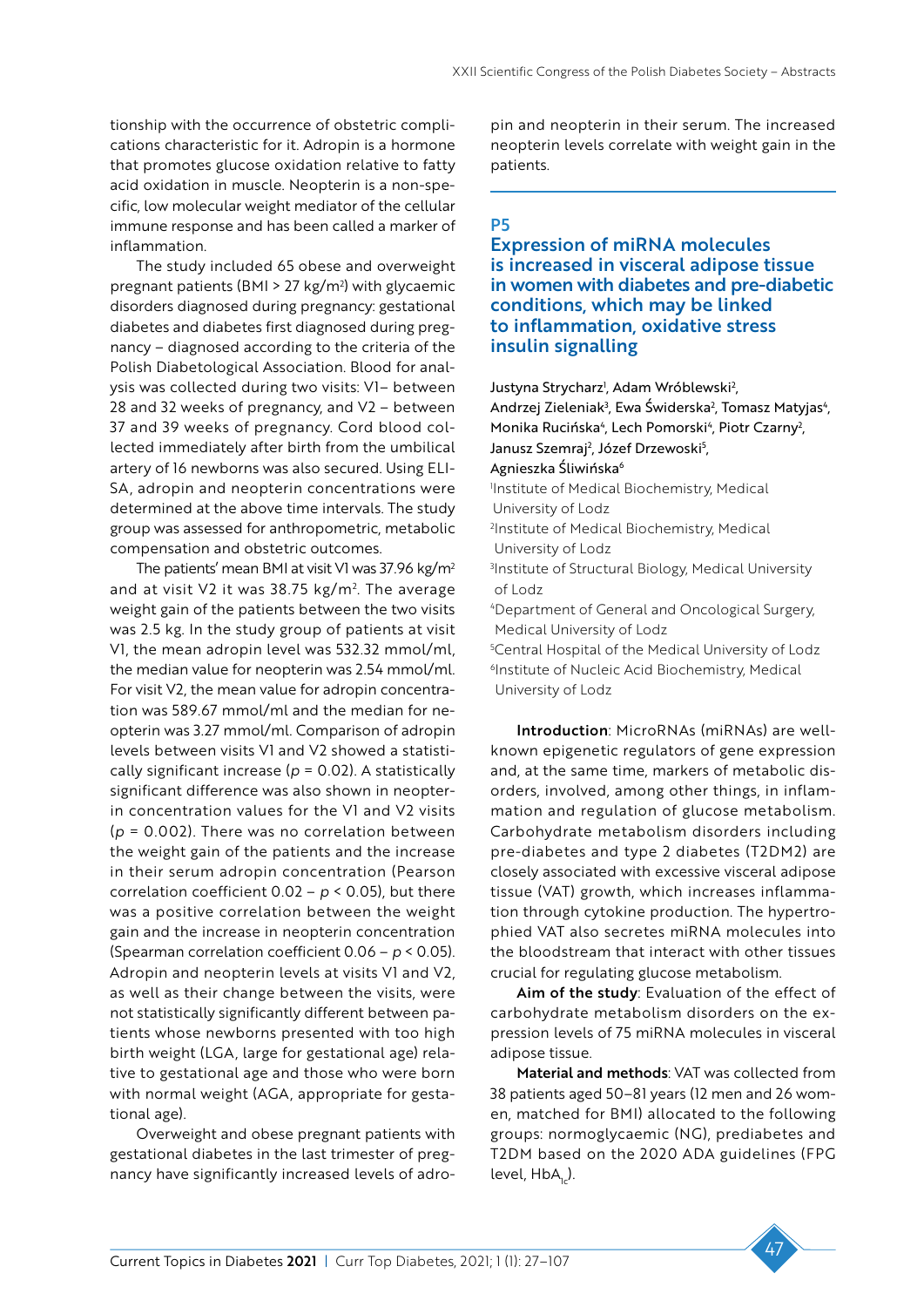The expression level of miRNAs was determined by qPCR against 2 experimentally selected reference genes (Bestkeeper). Statistical analysis included Shapiro-Wilk, Levene and ANOVA with Tukey's post-hoc test, Spearman correlation, FDR correction (applied to expression and correlation analysis), sPL-SDA, ROC curves, and hierarchical clustering. In silico analysis was performed using the miEAA and miRSystem tools.

Results: The expression of selected miRNA molecules in VAT may depend on gender. Hierarchical clustering analysis indicated a significant similarity in the expression profiles of the miRNAs examined in women with diabetes (T2DM) and pre-diabetes. The expression of 15 miRNA molecules was elevated in patients with carbohydrate metabolism disorders (prediabetes and/or T2DM) compared to the normoglycaemic group (miR-10a-5p, let-7d-5p, miR-532-5p, miR-127-3p, miR-125b-5p, let-7a-5p, let-7e-5p, miR-199a-3p, miR-365a-3p, miR-99a-5p, miR-100-5p, miR-342-3p, miR-146b-5p, miR-204-5p, miR-409-3p). The expression of most significantly altered miRNA molecules was positively correlated with FPG and HbA<sub>1c</sub>. Only miR-146b-5p expression levels were significantly correlated with two IR indices, TG/HDL and HO-MA-IR. Furthermore, the expression level of none of the miRNA molecules examined was significantly altered between the pre-diabetes and T2DM patient groups. Based on the results of ROC curves, ANOVA, sPLS-DA modelling, Spearman correlation and hierarchical clustering, the 11 most significantly altered miRNA molecules were selected for functional analysis. The results suggest that changes in the expression of these 11 miRNA molecules may be linked to oxidative stress, inflammation and insulin pathway signalling.

Conclusions: The expression of miRNAs in VAT may depend on gender. The significant changes detected in miRNA expression in VAT in women with carbohydrate metabolism disorders may indicate their role in the development of chronic inflammation and oxidative stress induced by hyperglycaemia\*.

*\*The entire results are presented in a manuscript published in 2021 in the Journal Antioxidants.*

#### P6

# Short-term and chronic hyperglycaemia alter the expression profile of IRS1 I MIR-152-3p in mature human visceral adipocytes

Ewa Świderska<sup>1</sup>, Justyna Strycharz<sup>1</sup>,

Adam Wróblewski<sup>1</sup>, Józef Drzewoski<sup>2</sup>, Janusz Szemraj<sup>1</sup>, Agnieszka Śliwińska3

1 Institute of Medical Biochemistry, Medical University of Lodz

2 Central Clinical Hospital of the Medical University of Lodz, Teaching Centre

3 Department of Nucleic Acid Biochemistry, Medical University of Lodz

Introduction: MiRNAs have the ability to silence the expression of many genes in response to environmental factors. Changes in miRNA expression levels have been demonstrated in the adipose tissue of T2DM patients. As one of the insulin-sensitive tissues, adipose tissue is involved in maintaining glucose homeostasis via the insulin signalling pathway. A typical symptom of T2DM is hyperglycaemia (HG), a consequence of disruption of insulin signalling resulting in the development of insulin resistance. However, the effect of HG on individual components of the insulin pathway in adipocytes and what role miRNA molecules play in this is unknown.

Aim of the study: In this study, we set out to investigate (a) how the expression of miRNA 152-3p targeting one of the key components of the insulin signalling pathway, IRS1, changes and (b) how IRS1 expression changes (at the mRNA and protein level) during the differentiation process of visceral adipocytes exposed to chronic and transient HG.

Material and methods: Adipogenesis of human visceral preadipocytes conducted under normoglycaemic (NG) and chronic or transient HG (30mM) conditions, included 3 stages: proliferation (5 days), differentiation (12 days), maturation (6 days) yielding 14 research variants. After each stage, some cells were collected for further analysis, ultimately yielding 14 research variants. Gene and miRNA expression levels were examined by real-time Q-PCR. Protein expression was tested by ELISA. Statistical analysis was performed using ANOVA and Student's *t*-test.

Results: During adipogenesis under normoglycaemic conditions, IRS1 expression at the mRNA level was constant. At the protein level, a significant decrease in expression was observed only

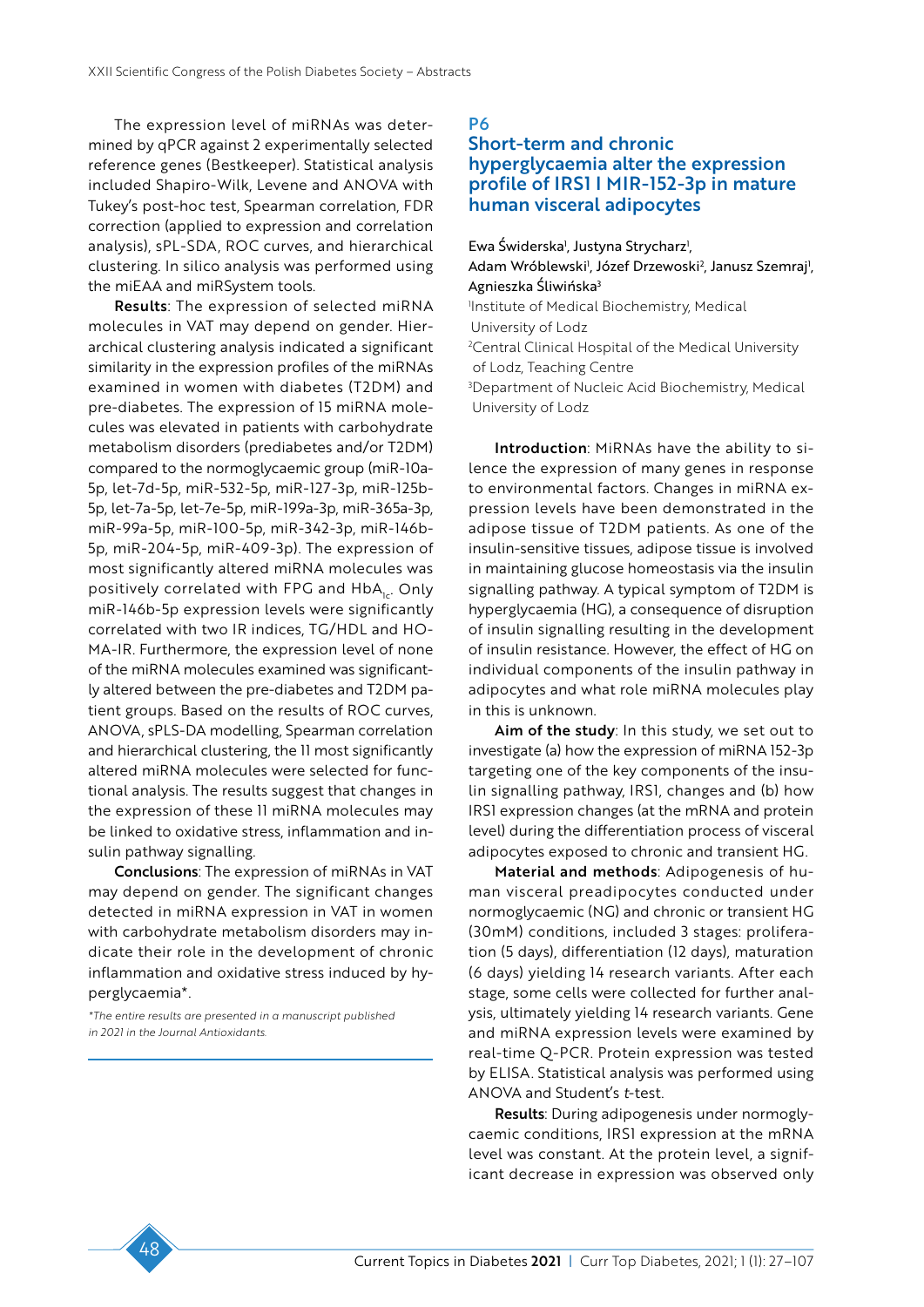in mature adipocytes. Chronic HG during adipogenesis resulted in a similar expression profile of IRS1,compared to NG cultured cells (at mRNA and protein levels). Only in mature adipocytes did chronic HG induce a significant increase in IRS1 mRNA expression (HHH vs. NNN). Short-term HG induced changes in the expression (mRNA and protein) of IRS1 only in mature cells. A single hyperglycaemic stimulus induced expression changes only when introduced during maturation (decrease at protein level). The dual hyperglycaemic stimulus, on the other hand, resulted in changes only at the mRNA level. The most pronounced change in expression was found when exposure of preadipocytes to HG occurred during their differentiation and maturation period. Expression of mir-152-3p did not change during adipogenesis under constant glycaemic conditions (NG and HG), but was significantly altered under short-term HG. These changes occurred only in mature adipocytes and appear to correlate negatively with mRNA expression, which may explain the lack of changes in IRS1 expression at the protein level.

Conclusions: Hyperglycaemia (short-term and chronic) alters the IRS1 expression profile only in mature adipocytes, but does not affect IRS1 expression during proliferation or differentiation.

The effect of HG on IRS1 expression may be at least partially silenced by the action of mir-152-3p.

### **P7**

### Hyperglycaemia reduces adiponectin expression during visceral adipocyte adipogenesis with associated changes in the methylation of the promoter of this gene

Adam Wróblewski<sup>1</sup>, Justyna Strycharz<sup>1</sup>, Ewa Świderska<sup>†</sup>, Janusz Szemraj<sup>†</sup>, Józef Drzewoski<sup>2</sup>,

Agnieszka Śliwińska3

1 Institute of Medical Biochemistry, Medical University of Lodz

2 Central Hospital of the Medical University of Lodz 3 Institute of Nucleic Acid Biochemistry, Medical University of Lodz

Introduction: Adiponectin is a hormone secreted by mature fat cells and plays an important role in glucose and fatty acid metabolism in the liver and skeletal muscle. This hormone increases insulin sensitivity and has anti-inflammatory and anti-atherosclerotic effects. Hyperglycaemia (HG) –

the main biochemical marker of diabetes – can alter the expression of many genes, including those regulating glucose and lipid homeostasis. Exposure of cells to HG, especially long-term, results in epigenetic modifications, including, inter alia, methylation of CpG (Cytosine-phosphate-Guanine) islets. To date, little is known about the effect of HG on the degree of methylation of the ADI-POQ gene and on adiponectin expression.

Aim of the study: To extend our knowledge on the effect of HG on the methylation of the AD-IPOQ gene promoter and its transcription and translation in the differentiation and maturation of human preadipocytes.

Material and methods: Human visceral preadipocytes (HPA-v, Innoprot).

Cells of the HPA-v line were differentiated into mature adipocytes under normoglycaemic conditions and HG (30 mM), during three culture stages: preadipocyte proliferation (5 days), differentiation (12 days) and adipocyte maturation (6 days). Variants were determined according to the glycaemic conditions in the culture stages, yielding 6 culture variants (for normoglycaemia– N, NN, NNN, and for HG – H, HH, HHH). ADIPOQ gene expression was determined at the mRNA level using qPCR and TaqMan probes, and at the protein level using ELISA (Cloud-Clone). Methylation analysis of selected CpG sites of the proximal promoter of adiponectin was performed by HRM (QIAGEN). Statistical analysis was performed using ANOVA and Student's *t*-test.

Results: Under normoglycaemic as well as HG conditions, adiponectin mRNA expression increased after the differentiation stage and then decreased in mature adipocytes. However, HG resulted in lower mRNA expression after differentiation. Changes in protein levels produced in adipocytes during adipogenesis corresponded with mRNA levels. However, in mature adipocytes, protein expression only decreased to a certain level. Both after the differentiation and maturation stages, protein levels in HG-treated adipocytes were significantly lower compared to controls. Methylation of the selected adiponectin promoter sequence increased significantly in mature HG-differentiated adipocytes (HHH vs. H), whereas it was not significantly altered in normoglycaemicadipogenesis.

Conclusions: These results suggest that HG may attenuate adiponectin expression in new generations of visceral adipocytes. The concordance of changes in adiponectin expression in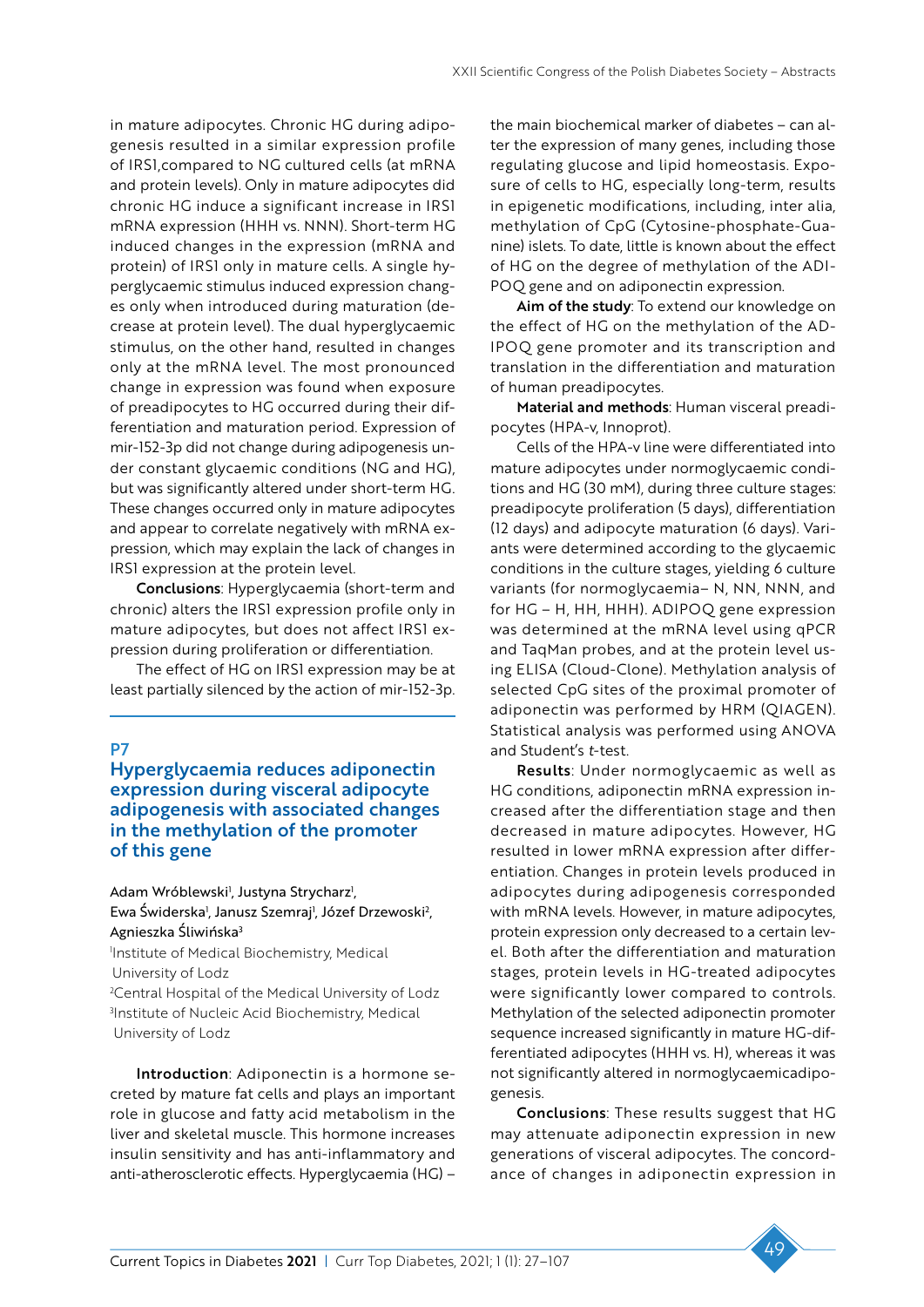mature adipocytes with an increase in methylation suggests a negative effect of this process on ADIPOQ gene expression. Decreased adiponectin levels following HG exposure may increase insulin resistance and exacerbate the degree of chronic inflammation.

### P8

# Leptin, adiponectin, omentin-1 and betatrophin in pre-diabetes and type 2 diabetes in relation to selected clinical and biochemical parameters

#### Patrycja Kozak-Nurczyk

Institute of Rural Medicine in Lublin

Introduction: In the last 30 years, adipose tissue has been seen as an active endocrine organ, due to the discovery of numerous signalling proteins called adipokines. Adipokines are substances secreted by adipocytes with multidirectional effects. Due to the effect of adipokines on insulin resistance, it is thought that they may act as biomarkers in pre-diabetes (PD) and type 2 diabetes (DM2).

Aim of the study: The aim of this study was to determine whether there are significant differences in leptin, adiponectin, omentin-1 and betatrophin levels in relation to PD and DM2 comorbidity and, therefore, whether selected adipokines can act as biomarkers of the above-mentioned conditions. The aim of the study was also to evaluate the concentration of selected adipokines in relation to individual clinical and biochemical parameters in the study groups.

Material and methods: 35 subjects without diabetes or pre-diabetic status aged 44.86 ±12.45 years (control group – CG), 14 subjects with newly diagnosed PD aged 54.29 ±8.24 years and 27 subjects with DM2 lasting 5 ±3.85 years aged 56.35 ±9.34 years were included in the study.

C-peptide, glucose, insulin, CRP concentrations, HbA<sub>1c</sub> levels, lipid profile by laboratory methods and adiponectin, leptin, omentin-1 and betatrophin concentrations by ELISA were determined among the subjects. Assessment of total (TBF%), subcutaneous (SAT) and visceral adipose tissue (VAT) by DEXA was also performed.

Results: The DM2 group had significantly lower adiponectin levels compared with the CG. Adiponectin concentration in the CG negatively correlated with the concentration of C-peptide, insulin, CRP, index values: BMI, WHR, HOMA IR and VAT area and weight. In the PD group, adiponectin levels negatively correlated with VAT area. In all groups, adiponectin levels correlated negatively with triglyceride levels. Leptin concentration positively correlated with body fatness parameters (BMI, TBF%, VAT weight and area and SAT), regardless of the study group. In the group with PD and DM2, there was a positive correlation between betatrophin levels and VAT weight and leptin concentration. Omentin-1 concentration in CG negatively correlated with HOMA IR index, insulin, leptin and HbA<sub>1c</sub> levels, as well as body fatness parameters i.e.: VAT, SAT, TBF%, BMI, WHR. The concentrations of adiponectin, leptin and omentin-1 showed significant differences according to gender and study group.

Conclusions: In the study conducted, only adiponectin among the adipokines examined acted as a biomarker for type 2 diabetes. A strong positive relationship between leptin levels and body fatness parameters, especially SAT area, was confirmed. Betatrophin showed properties of an adipokine associated with insulin resistance similar to leptin, and its levels were not gender-dependent.

#### P9

# Histone acetyltransferases and deacetylases are involved in metformin-induced apoptosis in pancreatic cancer cells

Izabela Szymczak-Pajor<sup>1</sup>, Ewa Świderska<sup>2</sup>, Justyna Strycharz<sup>2</sup>, Jacek Kasznicki<sup>3</sup>, Marta Bogdańska<sup>4</sup>, Agnieszka Śliwińska<sup>1</sup> 1 Institute of Nucleic Acid Biochemistry, Medical University of Lodz 2 Institute of Medical Biochemistry, Medical University of Lodz 3 Department of Internal Medicine, Diabetology and Clinical Pharmacology, Medical University of Lodz 4 Student Research Group on Civilisation Diseases, Medical University of Lodz

Introduction: Metformin is a drug commonly used to treat type 2 diabetes mellitus (T2DM). In addition, it is also suggested that it exhibits anti-cancer properties as it induces apoptosis, inhibits growth and proliferation of cancer cells. However, the mechanisms of its anticancer action are not fully understood. It has been suggested that one of these may be an effect on the enzymes respon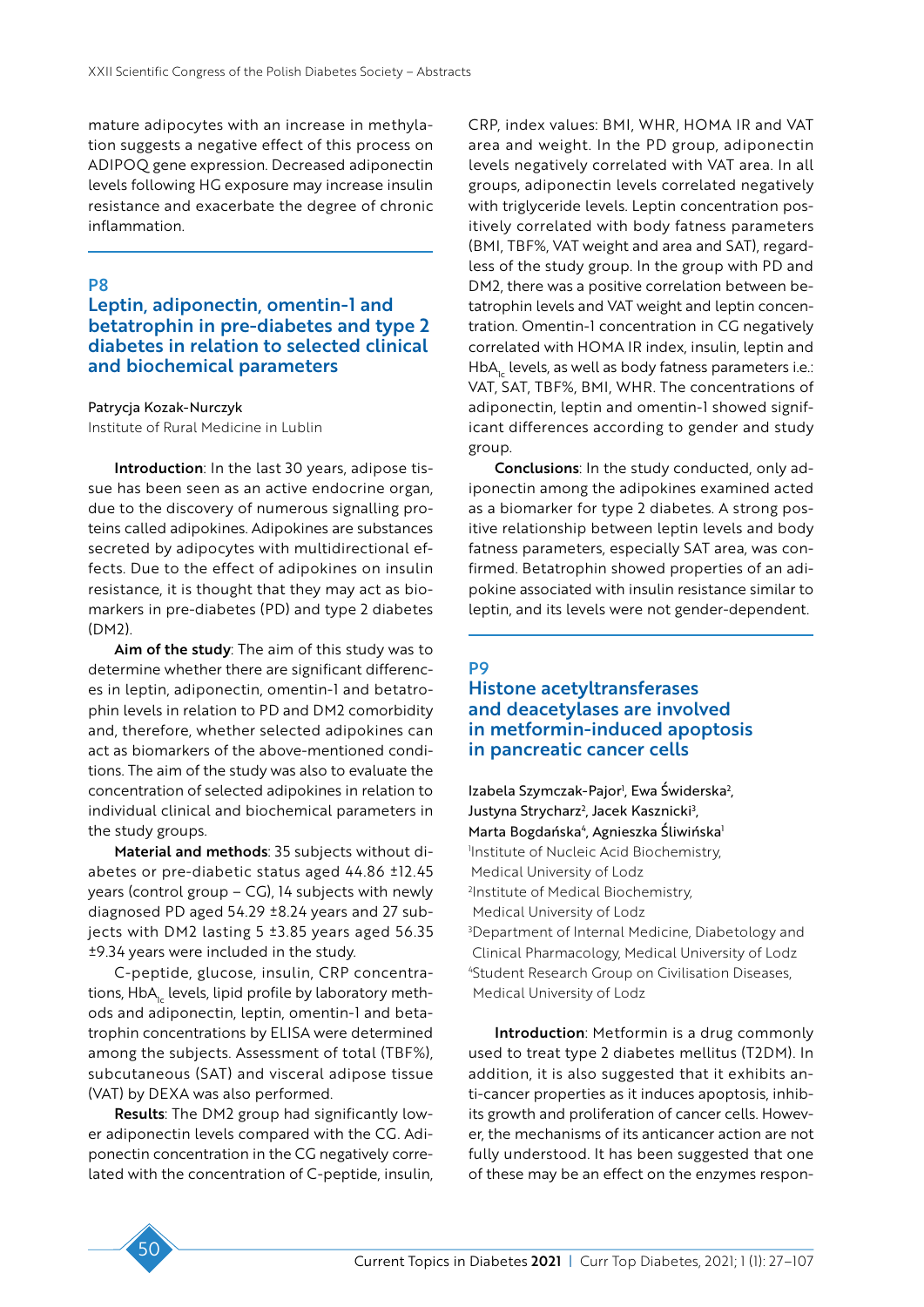sible for the histone acetylation state, which is maintained by histone acetyltransferases such as: PCAF, p300, CBP and deacetylases such as SIRT-1.

Aim of the study: The aim of this study was to evaluate the effect of metformin on the expression level of histone acetyltransferases: PCAF, p300, CBP and histone deacetylases: SIRT-1 in human pancreatic cancer cells.

Material and methods: The study was performed on pancreatic cancer cell lines 1.2B4 and PANC-1. The 1.2B4 cell line was created by fusing a primary culture of human pancreatic islets with a human pancreatic cancer cell line [HuP-T3]. PANC-1 is a pancreatic ductal epithelial carcinoma cell line.

1.2B4 and PANC-1 cells were treated with 1 mM and 5 mM metformin for 24, 48 and 72 hours. Cell viability was determined by MTT assay, the percentage of cells in early apoptosis was determined by flow cytometry. The mRNA and protein expression of PCAF, p300, CBP and SIRT-1 were analysed by qRT-PCR and Western blot, respectively.

Results: Metformin was observed to induce dose- and exposure-time-dependent apoptosis of 1.2B4 and PANC-1 cells. 1mM metformin increased SIRT-1 mRNA expression at 24 hours (*p* < 0.05) and 72 hours (*p* < 0.001); CBP at 24 hours (*p* < 0.05) and 72 hours (*p* < 0.01), but decreased PCAF mRNA expression at 48 hours (*p* < 0.05) in the PANC-1 cells. 5mM metformin increased SIRT-1 mRNA expression at 24 hours (*p* < 0.01) in the PANC-1 cells and PCAF mRNA expression at 24 hours (*p* < 0.01) in the 1.2B4 cells, but decreased CBP mRNA expression at 72 hours (*p* < 0.01) in the PANC-1 cells. Of the proteins tested, a dose-dependent, statistically significant reduction in PCAF protein expression was observed in both the 1.2B4 and the PANC-1 cells.

Conclusions: The results of our study indicate that the propapototic effect of metformin against pancreatic cancer cells may be related to effects on the expression levels of PCAF, SIRT-1 and CBP.

Funding: The study was funded by a grant from the Medical University of Lodz (No. 503/1-159- 01/503-21-001).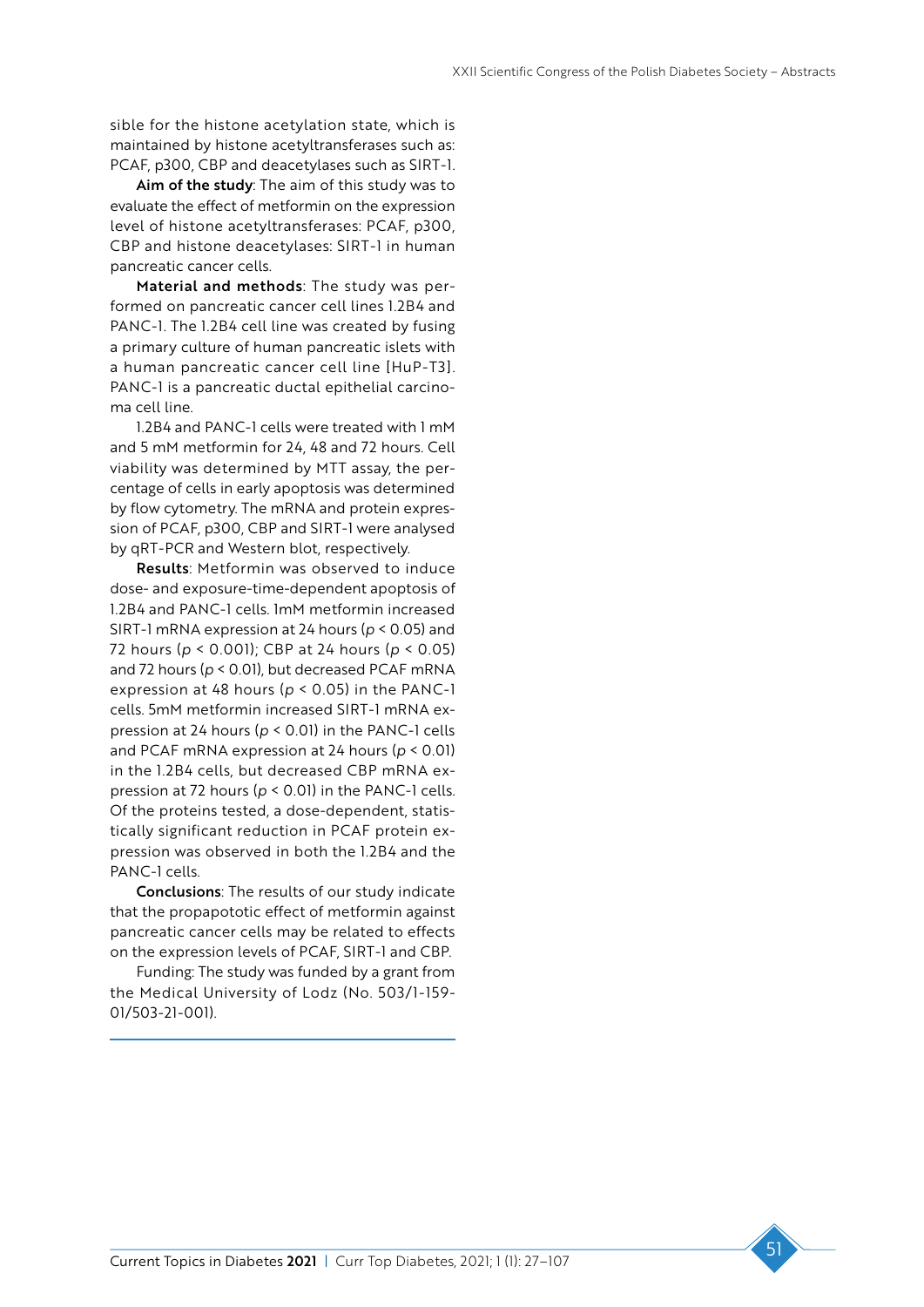# POSTER SESSION 2 – DEMONIC PANDEMIC DIABETES

Chairs: Elżbieta Kozek, Beata Matyjaszek-Matuszek, Alicja Milczarczyk

### P10

Comparison of the prevalence of ketoacidosis at the time of diagnosis of type 1 diabetes in children during the SARS-CoV-2 virus pandemic and one year earlier

Anna Wołoszyn-Durkiewicz, Małgorzata Myśliwiec Department of Paediatrics, Diabetology and Endocrinology, Medical University of Gdansk

Introduction: Ketoacidosis (DKA) is a lifethreatening acute complication of diabetes, often found at the time of diagnosis. Early detection of type 1 diabetes (DM1) is key to avoiding DKA. During the SARS-CoV-2 virus pandemic, there has been an alarming increase in the incidence of DKA at the time of diagnosis and a higher incidence of severe DKA, sometimes requiring treatment in intensive care units (ICUs).

Aim of the study: The aim of this study was to compare the prevalence of ketoacidosis at the time of diagnosis of DM1 during the pandemic (15.03.2020 – 31.01.2021) and in the corresponding period one year earlier (15.03.2019 – 31.01.2020) in the Pomorskie Province.

Material and methods: All patients with newly diagnosed DM1 hospitalised in the Department of Paediatric Diabetology of the University Clinical Centre in Gdansk from 15.03.2019 to 31.01.2021 were included in the study. Patients were divided into two groups according to the date of diagnosis (before and during the SARS-CoV-2 pandemic). The number of cases and severity of DKA at the time of diagnosis of DM1 were compared. Data were analysed using the Statistica software by Statsoft.

Results: The pandemic period showed 47.56% more cases of DM1 (*n* = 121) than in the same period a year earlier ( $n = 82$ ). The average age of patients during the pandemic was 8.9 ±4.4, the year before was 10.2 ±4.83. The majority of patients were from the city (during the pandemic 63.64% (*n* = 77), before the pandemic 54.88% (*n* = 45)). During the pandemic, DKA was found significantly more often at the time of DM1 diagnosis (58.68, *n* = 71) compared to before the pandemic (40.24%, *n* = 33). Severe ketoacidosis (defined as pH < 7.0) was demonstrated in up to 21.13% of patients (*n* = 15), one year earlier in 12.12% (*n* = 4). In addition, up to 29.58% of patients required treatment in the ICU, before the pandemic 15.15% (*n* = 5). Patients with moderate ketoacidosis (pH 7.0–7.25) were the most numerous group (42.25%, *n* = 30) during the pandemic period; before the pandemic, patients with mild ketoacidosis (pH 7.25–7.3) predominated (63.64%, *n* = 21). During the pandemic, patients with mild ketoacidosis represented only 36.62% (*n* = 26). The mean pH in the group of DKA patients during the pandemic period was lower –7.12 ±0.14 than the year before  $-7.19 \pm 0.12$ , but the difference was not statistically significant (*p* = 0.06).

Conclusions: During the SARS-CoV-2 virus pandemic, there was a higher incidence of DKA with DM1 and there were significantly more cases of severe DKA. This is probably due to the reduced accessibility to medical care, but also to the more frequent delay in parental reaction and waiting to see a doctor until serious clinical symptoms of the disease appear.

# P12

# Impact of the lockdown due to the COVID-19 pandemic on glycaemic control in diabetic patients

Edyta Sutkowska, Dominik Marciniak, Karolina Sutkowska, Karolina Biernat, Natalia Kuciel, Justyna Mazurek

Silesian Piasts Medical University of Wroclaw

Introduction: The lockdown due to the COVID-19 pandemic has affected physical activity and the choices of products bought, to name but a few. This has changed behavioural treatment options for patients with diabetes.

Aim of the study: The aim of this study was to assess the impact of the first months of the lockdown on diabetes control and to look for variables that were in a causal relationship with glycaemic control outcomes during this period.

Material and methods: Retrospective comparisons were made of results before the lockdown (1–4 months before its announcement): V1 with those after 3–5 months of its duration V2 in patients from Nowy Dwór Non-Public Diabetological Centre in Wroclaw.

The following were analysed: absolute value of  $HbA<sub>1c</sub>$  and the direction of its changes (increase/ decrease); glycaemic control (good/bad) and other

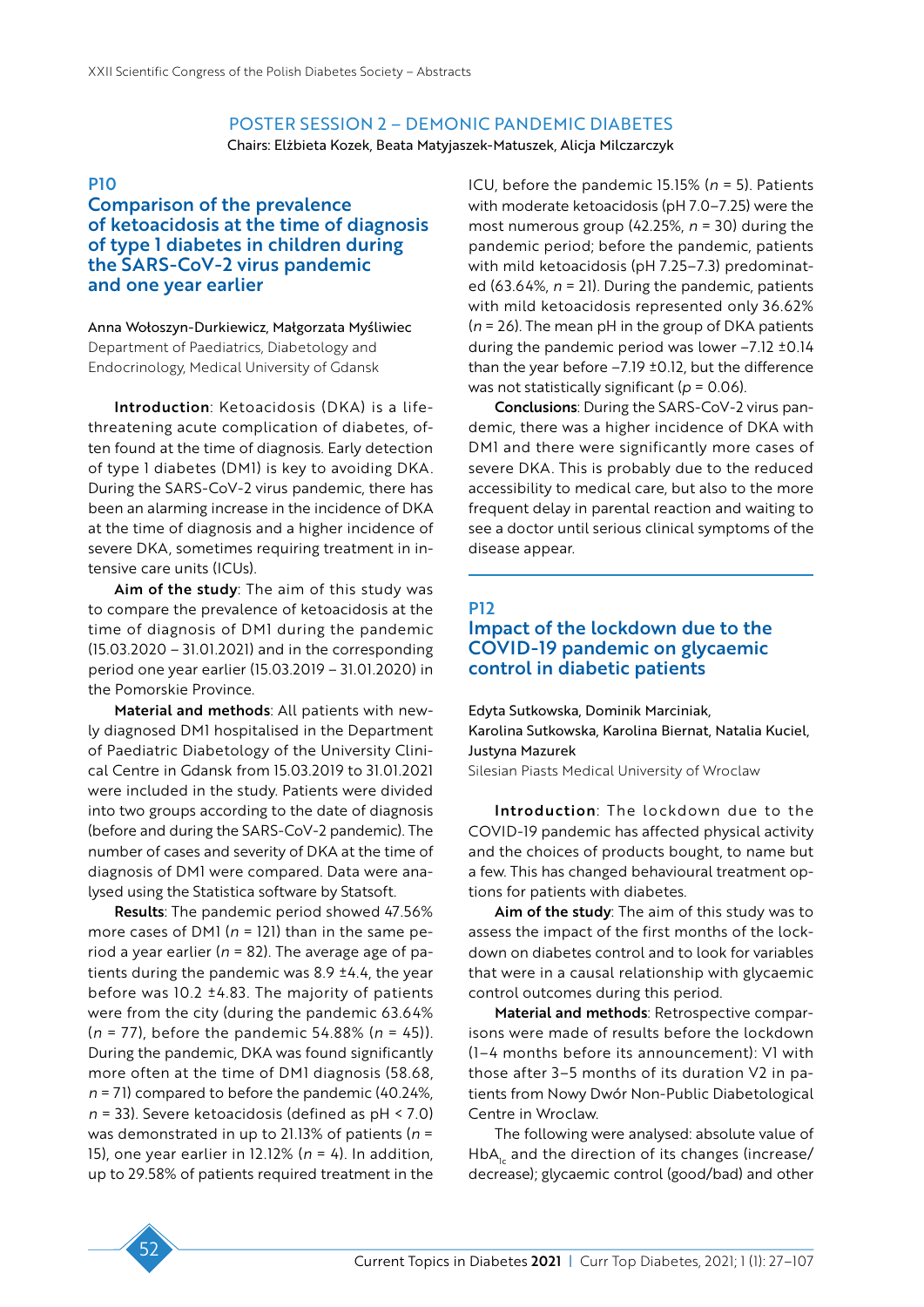parameters and information which, in the opinion of the researcher, could have influenced the results: age; gender; duration of diabetes; previous problems with glycaemic control; modification of therapy just before the lockdown; method of hypoglycaemic treatment; change in body weight and physical activity level and occurrence of acute illness and need for unplanned hospitalisation during the lockdown period; patient withdrawal from therapy, previous chronic macrovascular complications. Inclusion criteria: > 18 years of age and availability of the investigator to the  $HbA<sub>1c</sub>$  result before and during the defined lockdown period, a minimum interval of 3 months between analysed  $HbA_{1c}$ results. Exclusion criterion: gestational diabetes. The pre-lockdown period (V1) covered December 2019, January, February, March 2020. The lockdown period (V2) included: April, May, June, July, August 2020. For quotient variables the following were determined: means, min/max values, SD, standard error. The Shapiro-Wilk test was used to assess the normality of the distribution. Frequency tables were calculated for variables on nominal scales, including dichotomous ones. Nonparametric tests (Wilcoxon sign and matched pairs) and analysis of variance for repeated measures and Friedman posthoc test were used to compare HbA<sub>1c</sub> mean values, which did not show a normal distribution. The statistical significance of correlations between variables on nominal scales was assessed by Pearson's  $\chi^2$  and McNemar's  $\chi^2$  tests for dependent samples. The correlation between dichotomous and continuous variables was assessed using univariate logistic regression. Principal component analysis (PCA) was used to assess global correlations. A significance level of  $\alpha$  = 0.05 was adopted.

Results: Information obtained from 65 medical histories (29 from women; T2DM – 96.9%) revealed that during the lockdown: mean HbA<sub>1c</sub> decreased ( $p = 0.0027$ ); HbA<sub>1c</sub> normalised in 19 and worsened in 4 individuals ( $p = 0.0035$ ). Furthermore, HbA<sub>1c</sub> was normal in 60% of patients during V2 and in 40% during V1 (*p* = 0.0033). There was no association of changes in  $HbA_{1c}$  during the lockdown with the study variables. Current macrovascular complications were the only variable that affected the increase in  $HbA_{1c}$ during the lockdown (*p* = 0.0072), OR = 5.33.

Conclusions: The first months of the lockdown improved glycaemic control in patients with type 2 diabetes. The only group at risk of worsening diabetes compensation were patients with macrovascular complications.

#### P13

# Analysis of carbohydrate metabolism disorders in patients infected with SARS-CoV-2 – own experience

#### Magdalena Woźniak<sup>i</sup>, Grzegorz Rudzki<sup>i</sup>, Jan Siwiec<sup>2</sup>, Beata Matyjaszek-Matuszek1

1 Department of Endocrinology, Diabetology and Metabolic Diseases, Medical University of Lublin 2 Department of Pneumology, Oncology and Allergology, Medical University of Lublin

Introduction: The first SARS-CoV-2 infection was found in December 2019 in Wuhan, China. Since then, the disease known as COVID-19 has spread throughout the world, and on 11 March 2020, the World Health Organisation, observing the scale of the epidemic threat, declared a COV-ID-19 pandemic. SARS-CoV-2 infection is usually mild, with flu-like symptoms. However, in some cases COVID-19 infection can progress as a severe systemic illness leading to acute respiratory distress syndrome and even death. Patients at high risk of severe COVID-19 have several features in common, including advanced age, male gender and diagnosed comorbidities, including carbohydrate metabolic disorders.

Aim of the study: The aim of this study was to analyse the severity of carbohydrate metabolism disorders in patients with COVID-19 infection.

Material and methods: The study included 58 patients (24-F, 34-M) infected with SARS-CoV-2, in whom carbohydrate metabolism disorders were found during hospitalisation in the Isolation Ward at the Department of Pneumonology, Oncology and Allergology, Medical University of Lublin, between 10.2020 and 01.2021.

Retrospective analysis of available medical records.

Results: The study group included 58 patients, that is 32.4% of all hospitalised patients ( $n = 179$ ), with an age of 67.88 ±12.42 years. Patients with T2DM accounted for 98.3% and T1DM for 1.7%. The mean  $HbA_{1c}$  concentration was 7.49%  $\pm$ 2.09. As many as 65.52% of patients with carbohydrate metabolism disorders required passive oxygen therapy, of which 53.45% had Sat. < 90% despite its use, and 12.07% needed mechanical ventilation. Analysis of deaths showed that hyperglycaemic patients accounted for 60% (*n* = 20). Due to increasing symptoms of respiratory failure in hospitalised patients in stage 3 and 4 of the disease according to the "Recommendations for diagnosis

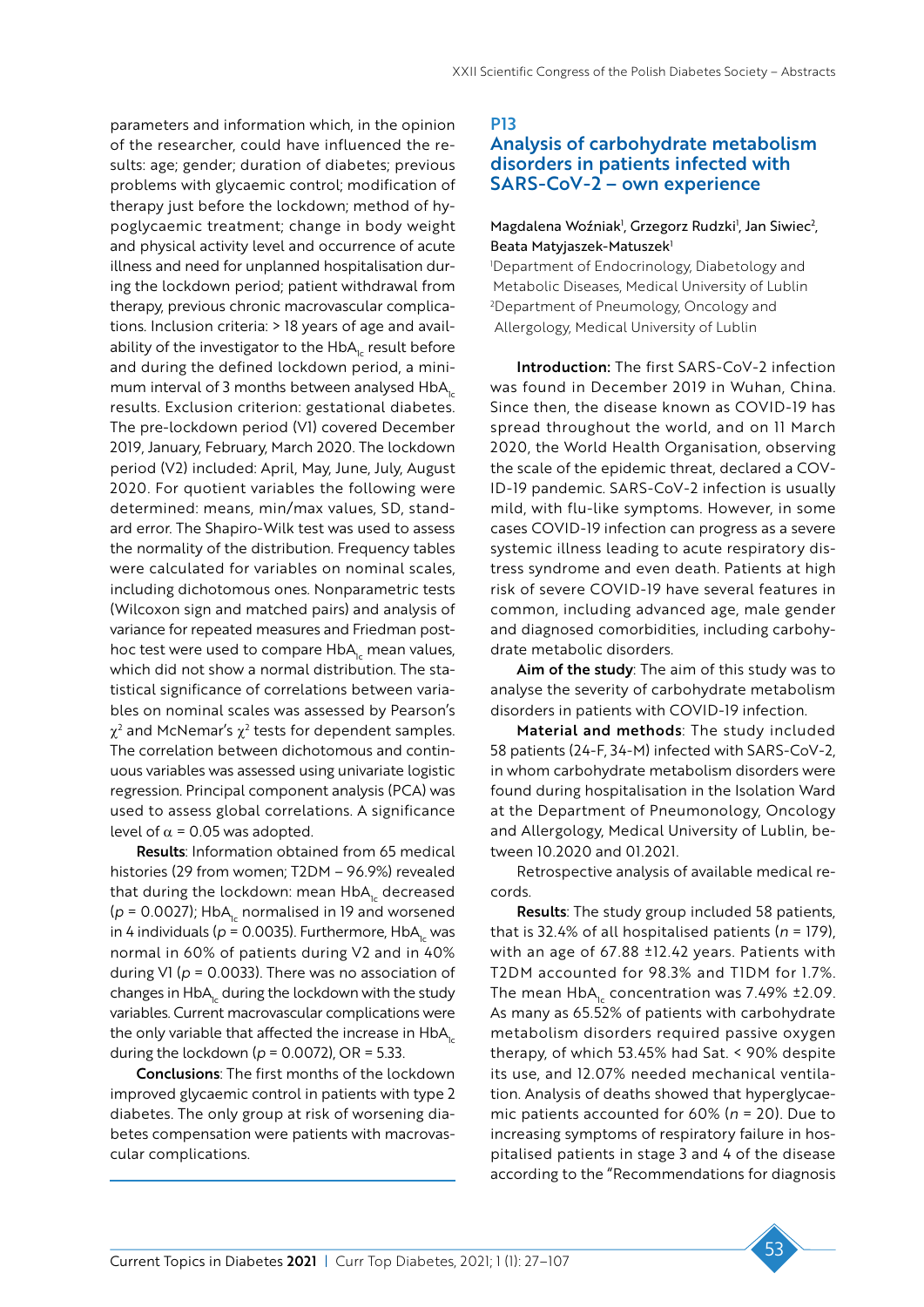and therapy of SARS-CoV-2 infections of the Polish Society of Epidemiologists and Infectious Disease Physicians" classification, iv corticosteroids were used. They accounted for 60.42% (*n* = 48) of all patients. As many as 50% of patients required insulin therapy delivery (68.97% in the intensive model), of which 75.86% (*n* = 29) had previously been treated with oral drugs or diet alone. The mean daily insulin requirement was 37.59 u/d ±17.01. Statistical analysis showed a correlation between HbA<sub>1c</sub> levels and the use of insulin therapy (*p* < 0.05) and higher daily insulin requirements were found in patients with higher HbA<sub>1c</sub> levels ( $p < 0.000001$ ).

Conclusions: One in three patients hospitalised for severe SARS-CoV-2 infection had a history of carbohydrate metabolism disorders.

More than half of the fatal cases found with severe infection had carbohydrate metabolism disorders.

In patients with type 2 diabetes and active SARS-CoV-2 infection, the inclusion of corticosteroid therapy results in the need for insulin therapy in more than 75% of patients.

Chronic metabolic imbalance increases the risk of insulin dependence during COVID-19 infection.

Every patient with diabetes and active SARS-CoV-2 infection requires regular assessment of carbohydrate metabolism.

#### P14

Therapeutic management and obstetric outcomes in patients with gestational diabetes during the first wave of the COVID-19 pandemic in 2020 – a report from a diabetes reference centre

Magdalena Wilk<sup>i</sup>, Paulina Surowiec<sup>i</sup>, Bartłomiej Matejko<sup>i</sup>, Albert Wróbel<sup>2</sup>, Joanna Zięba-Parkitny<sup>ı</sup>, Katarzyna Cyganek<sup>ı</sup>, Hubert Huras<sup>3</sup>

1 Department of Metabolic Diseases and Diabetology, Jagiellonian University Medical College, Cracow, University Hospital in Cracow 2 Student Research Group at the Department of Metabolic Diseases and Diabetology, Jagiellonian University Medical College, Cracow <sup>3</sup>Department of Obstetrics and Perinatology, Jagiellonian University Medical College, Cracow, University Hospital in Cracow

Introduction: The COVID-19 pandemic has forced rapid adaptation of healthcare services to

ensure continuity of care for many patient groups. Women with gestational diabetes mellitus (GDM) are a special group of patients because they require urgent education and frequent, systematic diabetological control.

Aim of the study: To assess the impact of the first wave of the COVID-19 pandemic on GDM treatment, glycaemic control and obstetric outcomes.

Material and methods: In this retrospective study from the diabetes reference centre (Cracow, Poland), we compared patient data from two different periods: the first wave of the COVID-19 pandemic (March 2020 – June 2020) and the pre-pandemic period (October 2019 – February 2020). Data were collected from medical records and telephone surveys. There were no patients with coexisting COVID-19 in the study groups.

Results: We included 155 women (Group 1 *n* = 73 and Group 2 *n* = 82 from the COVID-19 pandemic and pre-COVID-19 pandemic period, respectively). During the COVID-19 pandemic, almost half of all women with GDM (*n* 1 = 36, 49.3%) used telemedicine as a method of contact with a diabetologist, whereas in the earlier period this tool of contact with a diabetologist was not used. In addition, female patients were more likely to report difficulties in performing self-monitoring of blood glucose (*n* 1 = 20, 27.4% vs. *n* 2 = 7, 8.5% *p* ≤ 0.01) and spent less time on average on diabetes education and training than in the control group (*n* 1 = 39, 53.4% vs. *n* 2 = 9, 9.8% less than 2 hours of education; *p* ≤ 0.01). Most analysed glycaemic parameters and obstetric outcomes were similar. Referring to obstetric complications, differences were observed in the incidence of prolonged labour (*n* 1 = 12, 16.4% vs. *n* 2 = 3, 3.7% *p* ≤ 0.01) and the number of pre-eclampsia episodes (*n* 1 = 0 vs. *n* 2 = 7, 8.5%, *p* = 0.01) .

Conclusions: In this single-centre observation, despite the difficulties encountered in managing diabetes, the period of the first wave of the COV-ID-19 pandemic did not appear to have a significant negative impact on obstetric outcomes in women with GDM.

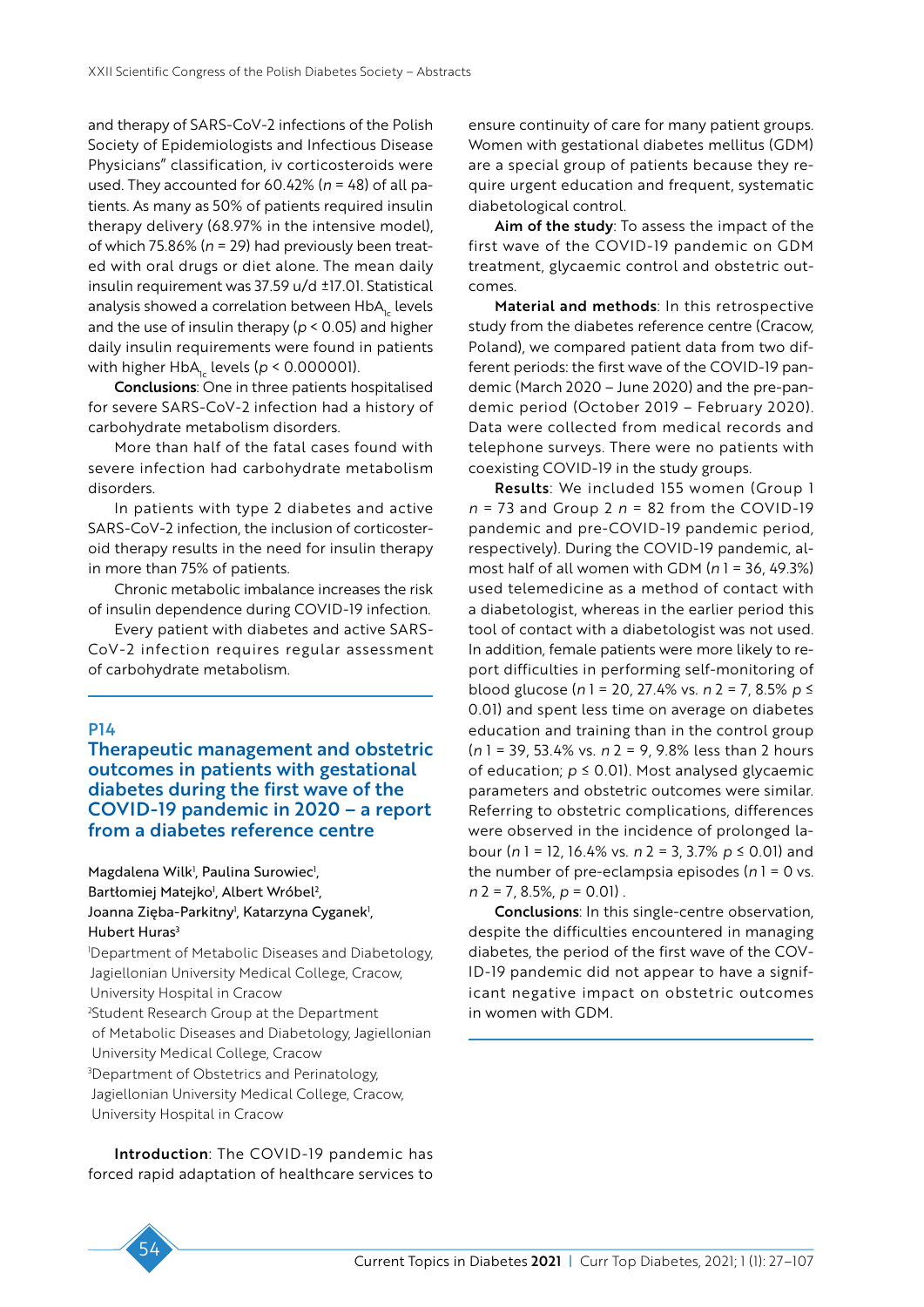P15

### Analysis of the reasons for the failure of the measures taken to prevent COVID-19 in the diabetes department between October and December 2020

Marzena Danielak, Daria Gorczyca-Siudak, Ewa Kostrzewa-Zabłocka, Piotr Dziemidok Institute of Rural Medicine in Lublin

Aim of the study: To describe preventive measures for COVID-19 infection in staff and patients of the Department of Diabetology.

Material and methods: Hospital records. Analysis of the activities undertaken in the period October – December 2020 in the Department of Diabetology, based on hospital records.

Results: During the period in question, COV-ID-19 cases were reported in staff and patients of the Department of Diabetology – an epidemic outbreak was identified. The unfreezing of the economy and the unleashing of population mobility has resulted in uncontrollable behaviour among people. The result was a surge in COVID cases across the country. In the Department of Diabetology, as in the whole hospital, there was an infection with the SARS-CoV-2 virus. Allowing staff to work in different centres led to the disease being imported from another hospital where a COVID-19 outbreak was diagnosed. In October 2020, by decision of the Governor, an observation and infectious diseases sub-division was established in the hospital for patients with suspected or diagnosed COVID-19. The organisation of this ward resulted in the mixing of staff assigned to this ward with others (shared passageways, offices, social rooms) and patients. Patients with an initial negative PCR result, were transferred to the target ward, where after a few days it turned out that the tests taken from the patients were positive again. When analysing the situation, it was difficult to determine the cause of this condition – wrongly taken swab, no viral load period in the patient, false negative result? Due to various aspects (patients' needs, execution of the contract), the Hospital had to return to normal functioning – admissions of scheduled patients. The low number of medical staff (sick leave), resulted in working overtime. The heavy workload exacerbated fatigue, which had an adverse effect on compliance – social distance, sanitisation. In addition, shortages of nursing and support staff forced the hospital management to rotate this staff between wards and merge wards. There was

contact between staff involved in the care of COV-ID-19 patients and others. Also the movement of people from the hospital management (in the same work clothes) and common medical reports involving many people were not negligible in the development of outbreaks (infection vectors).

Conclusions: Human behaviour has the greatest influence on the development of epidemics and new outbreaks. The analysis of documents and the situation shows that organisational errors were the cause of epidemic outbreaks. Simply developing procedures in line with the latest guidelines and legislation does not prevent an increase in the incidence of the disease. Only by strictly adhering to the developed principles will the expected results – the absence of the disease or a reduction in the number of patients – be achieved.

### P16 Treatment of obesity in the era of the COVID-19 pandemic – a preliminary report

Jakub Wronecki<sup>1</sup>, Michał Łuniewski<sup>1</sup>, Hanna Szmygin<sup>1</sup>, Magdalena Skorek<sup>1</sup>, Ewa Obel<sup>1</sup>, Agnieszka Zwolak<sup>2</sup>, Monika Lenart-Lipińska<sup>1</sup>, Beata Matyjaszek-Matuszek<sup>1</sup> 1 Department of Endocrinology, Diabetology and Metabolic Diseases, Medical University of Lublin 2 Department of Internal Medicine and Department of Internal Medicine Nursing, Medical University of Lublin

Introduction: Obesity and its numerous complications, due to their increasing prevalence, constitute an unresolved public health problem worldwide. Due to the COVID-19 pandemic and its associated restrictions, the number of patients with obesity and its metabolic complications has increased dramatically. The escalating obesity epidemic and the socioeconomic burden of treatment necessitate early detection and effective treatment, ideally before complications occur.

Aim of the study: Evaluation of the effectiveness and comparison of different options for obesity therapy carried out within the framework of same-day hospitalisations in the Department of Endocrinology.

Material and methods: Hospital records of obese patients enrolled in the obesity treatment programme for same-day stays in the Department of Endocrinology.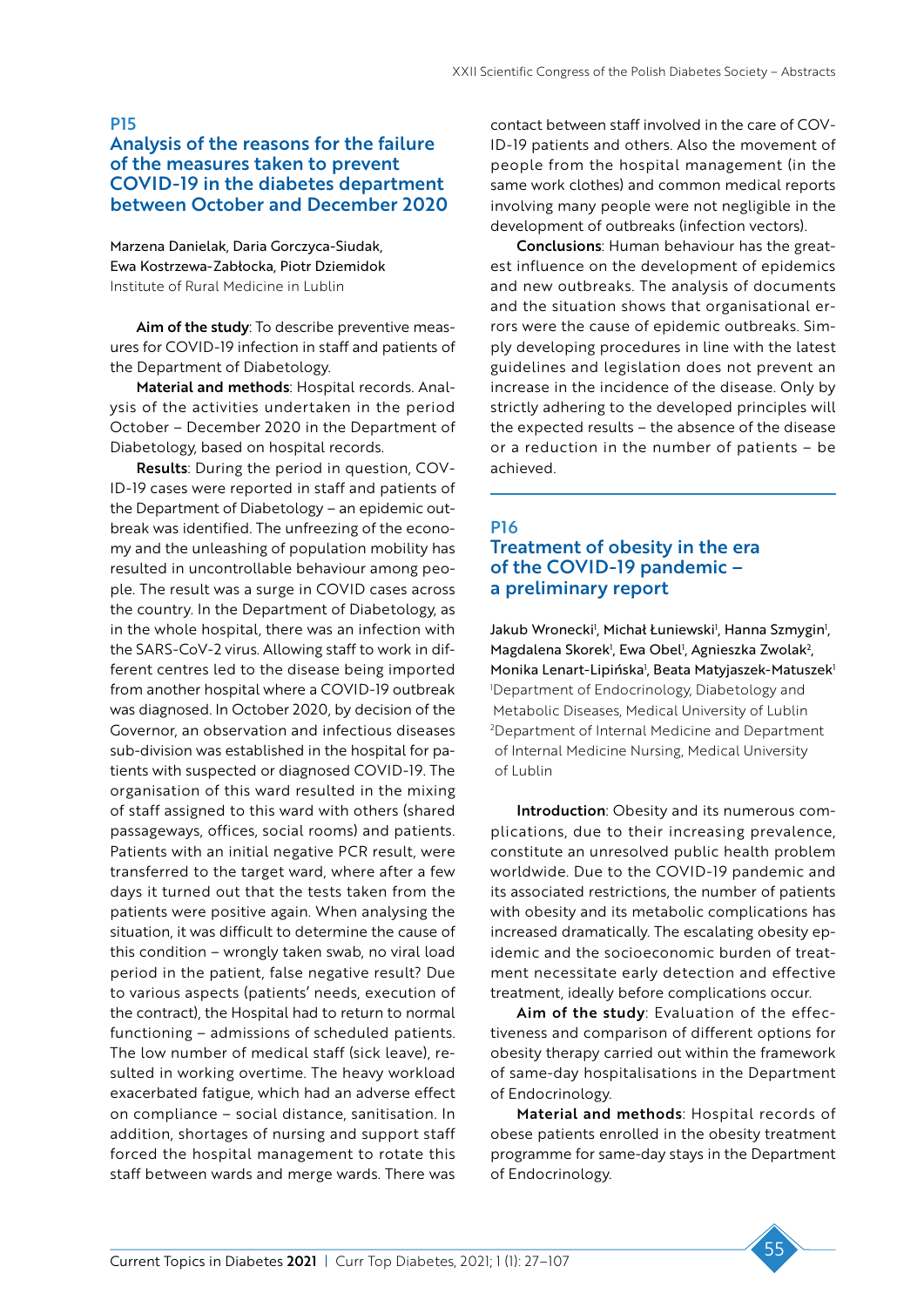Retrospective study and statistical evaluation of clinical data collected during the first 3 months of the above programme.

Results: There were 42 patients aged between 16 and 75 years (mean 39.6 ±16.1 years of age), of whom 32 patients (76.19%) came for a second stay. 69% of the patients were female and 31% were male. Based on BMI assessment, WHO grade I obesity was present in 38% of the hospitalised patients, grade II obesity in 41% and 21% of the programme participants suffered from grade III obesity. The median body weight of the participants was 105 kg (range 78–142 kg) and the median BMI was 36.9 kg/m² (range 30.1–50.2 kg/m²). The patients' waist circumference ranged from 92–134 cm (median 109 cm) and median HOMA-IR 3.7 (1.7–10.6).

The patients were offered an individually tailored obesity treatment regimen, with behavioural-only treatment (dietary treatment and regular exercise) being used in 66.7% of the patients. Pharmacological treatment, as an adjunct to lifestyle changes, was undertaken by 33.3% of the study participants, including 23.8% taking a GLP-1 analogue and 9.5% taking a combination preparation of naltrexone and bupropion. In addition, 76.2% of the participants were taking a metformin preparation. In the time between the first and the second hospitalisation (about one month), a decrease in body weight (on average by about 4.4 kg), waist circumference (by about 2.4 cm), BMI (by about 1.31 kg/m2 ) was achieved in all groups. Pharmacological treatment was intensified; at the end of the second hospitalisation, 10 patients (31%) maintained behavioural treatment as the sole component of therapy.

Conclusions: The threat posed by the pandemic particularly affects obese people, who are at increased risk of hospitalisation and death. This indicates the need for intensive treatment of this civilisation disease. Our experience shows that inpatient treatment of obesity is possible despite the pandemic, and preliminary results allow us to conclude that this treatment is effective. In most patients it is necessary to include pharmacological treatment in addition to behavioural methods and exercise. Further research will optimise treatment methods, ensuring that therapy is effective while keeping patients highly motivated to continue treatment.

#### P17

# Locus of health control, self-efficacy and dispositional optimism in patients with type 2 diabetes during the COVID-19 pandemic

#### Sylwia Krzemińska

Silesian Piasts Medical University of Wroclaw

Introduction: An important factor modifying activity in the process of biopsychosocial health maintenance or prevention of complications of an already existing chronic disease is the locus of health control and self-efficacy, but also a sense of life optimism. It is believed that taking action with regard to physical and mental well-being is largely dependent on expressed opinions about the influence of internal and external factors on health. At a time of the covid19 pandemic and the forced reduction in both movement and accessibility to wider health care, and the fear associated with the possibility of covid19 infecting patients with T2DM diabetes and complications, this seems even more important.

Aim of the study: The aim of this study was to determine the levels of self-efficacy, locus of health control and sense of optimism and the associations between them in patients with type 2 diabetes during the covid19 pandemic.

Material and methods: The study was conducted using a telephone diagnostic survey in a group of 140 T2DM patients with disease of at least 5 years' duration. Three standardised research tools were used: Generalised Self-Efficacy Scale (GSES), Multidimensional Health Locus of Control Scale (MHLC) and The Life Orientation Test (LOT-R). The questionnaires of 106 patients were included in the analysis (the others were rejected due to incomplete responses) with an average age of 62.47 ±7.77 years. The group was predominantly male (55.66%), married (60.38%), not working (33.96%), retired (36.79%), unemployed 9 (8.49%).

Results: 74 of the 106 survey participants (69.81%) showed high self-efficacy, 29 respondents (27.36%) showed medium self-efficacy and 3 respondents (2.83%) showed low self-efficacy. Based on the MHLC questionnaire, the majority of the subjects had an internal locus of health control. Based on the analysis of the LOT-R questionnaire, the majority of respondents (66.98%) have a tendency towards pessimism. In terms of standardised tools, there were low positive correlations, but these are not statistically significant.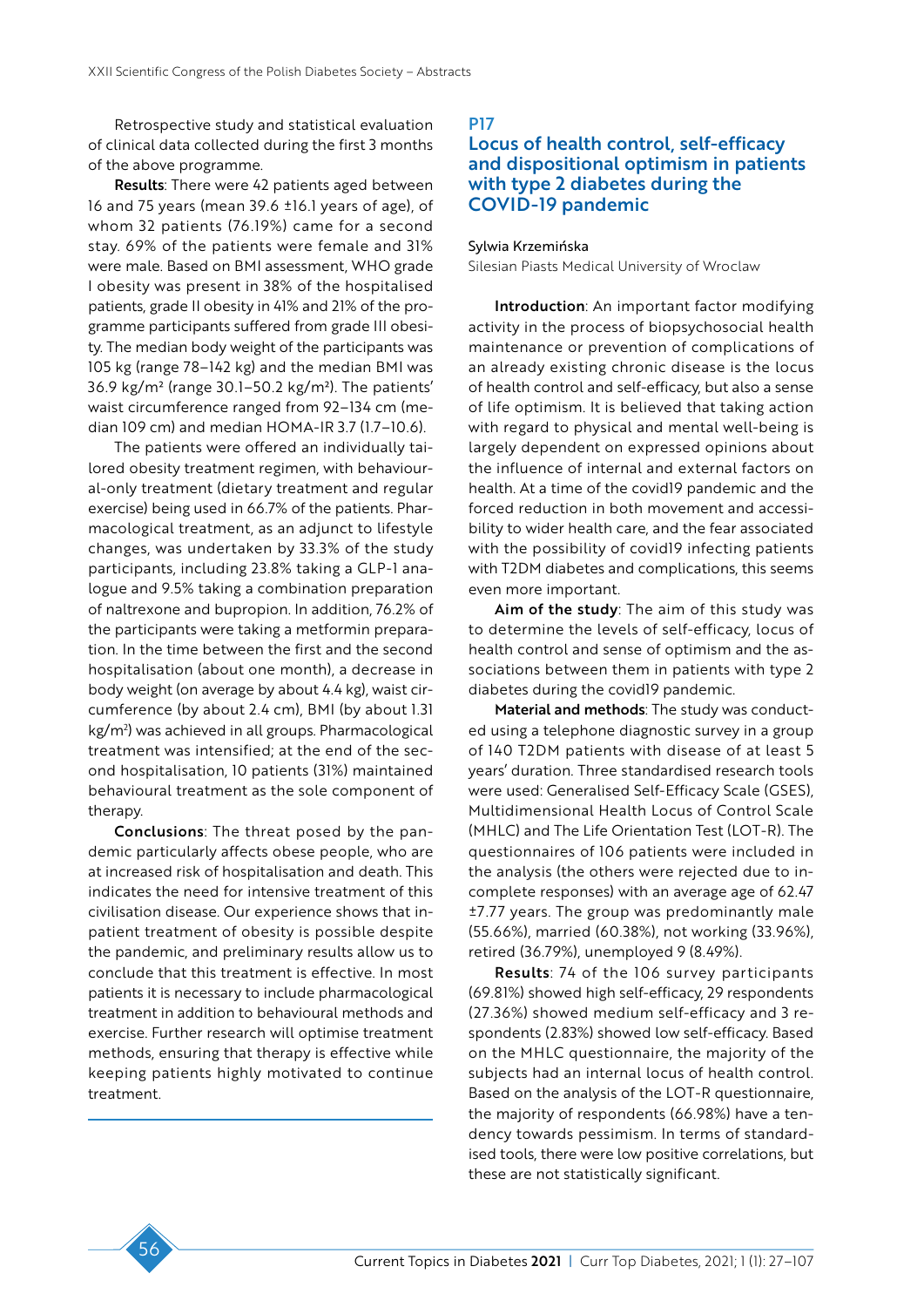Conclusions: The patient's somatic state affects the psychological state and vice versa determining how to deal and cope with difficulties, and the psychological state affects the somatic state. The results obtained on the locus of health control, self-efficacy and dispositional optimism in patients with type 2 diabetes may become very important in planning patient education to improve knowledge, as well as strengthening patient support in caring for their own health and preventing complications.

### P18

### Psychological aspects of a diabetes diagnosis in the shadow of the pandemic – a case study

### Malwina Musiał-Paździor, Ada Przygocka-Pieniążek, Małgorzata Myśliwiec

Department of Paediatrics, Diabetology and Endocrinology, University Medical Centre in Gdansk

The diagnosis of type 1 diabetes in a child is a shock to the whole family. The COVID19 pandemic, which has been ongoing since 2020, has further exacerbated the psychological difficulties of adapting to a new life situation for patients and their families. To date, support for a parent on the ward with their child has been provided, in addition to staff, by visiting family and friends, and by other parents of children with newly diagnosed diabetes as well as with chronic diabetes. The introduction of sanitary and epidemiological rigours – prohibition of visits and caregivers going outside the ward, seeing other adults only during training – from a psychological point of view significantly increases the quantity and quality of adaptation disorders.

A patient aged 2 years and 6 months was transferred from the intensive care unit (ICU) to the paediatric diabetes unit (PDU) after very severe acidosis – pH 6.86, BE –30, with impaired consciousness. The diagnosis was made at the district hospital, from where the boy was transferred by air transport to the ICU – he required emergency intubation prior to transport, which was witnessed by his mother. Intensive care unit regulations indicate that a parent can see the child after the patient is initially stabilised and secured – the shock experienced during intubation led the mother to consider this as concealing the patient's condition.

In the pre-pandemic setting, it was common for one parent to stay permanently in the Unit and for another parent to come in to look after a child too young to attend training or be left alone.

While in the PDU, the mother's mental state definitely deteriorated, despite the child's good general condition. Communication within the team and decision-making that took into account psychological thinking about the patient and family allowed for a flexible and appropriate response to the dynamic, highly emotional situation of the family system. This approach enabled gradual stabilisation of the patient, diabetes education for the family and therapeutic work with the mother to achieve her ability to care for her son when he returned home.

The first psychological consultation of the patient's mother took place in the Diabetes Outpatient Clinic, allowing her to regain the concrete and mental space to recognise and name the emotional states that were a response to the life-threatening situation of the child and the parallel diagnosis of type 1 diabetes. In addition, having to separate mother and child was an unrehearsed separation for this dyad, the first since birth, made all the more difficult by the fact that breastfeeding was terminated during hospitalisation.

This case shows how important the availability of psychological care is for the patient and their family, especially during an ongoing pandemic. The psychologist is an important member of the therapeutic team; timely intervention allows for proper therapy and prevents the development of sequelae of traumatic events.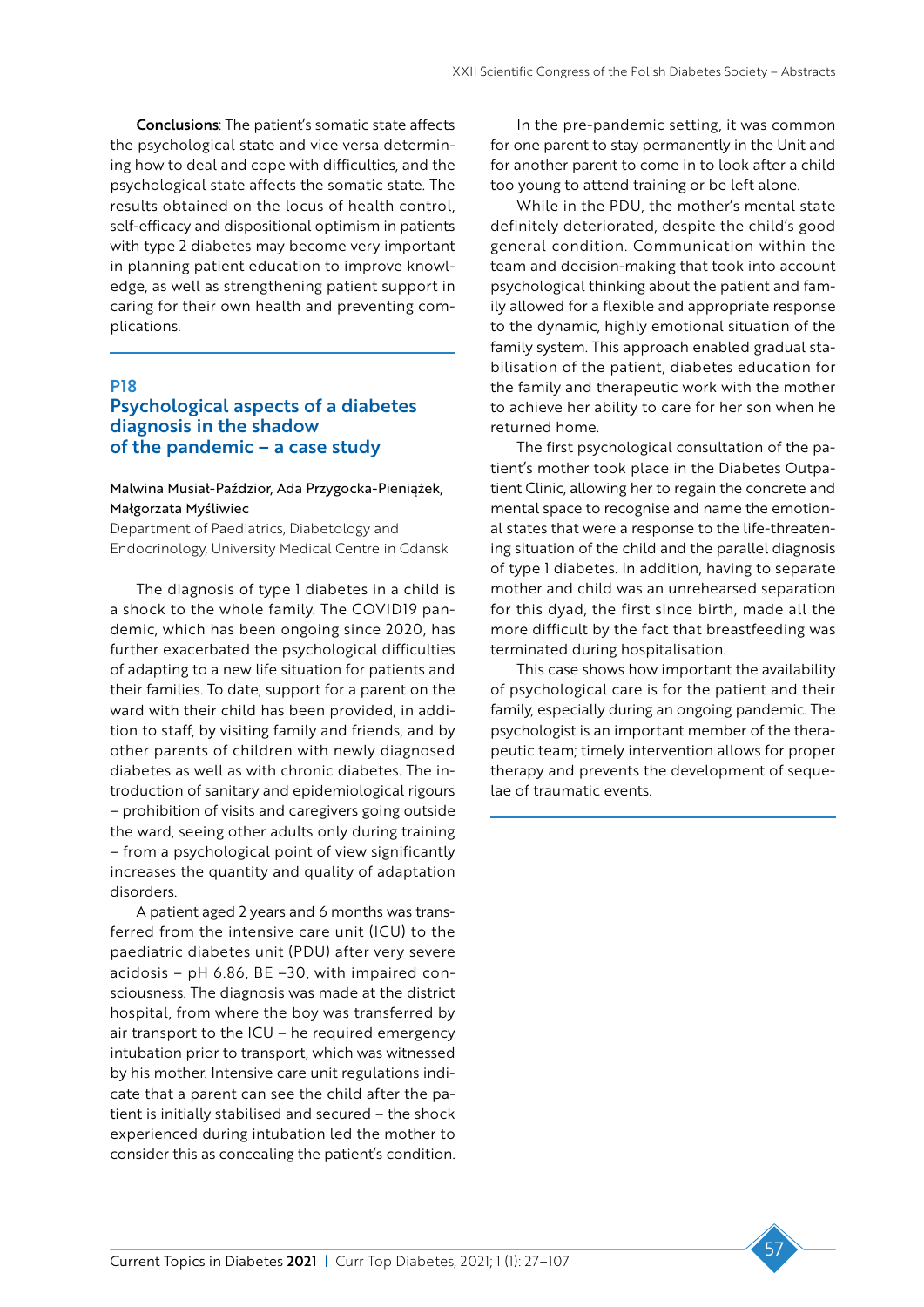### POSTER SESSION 3 – APPROACHING DIABETES BY A NANNY AND A TEACHER Chairs: Piotr Fichna, Beata Mianowska, Agnieszka Szypowska

# P19 Care for children with type 1 diabetes in kindergartens and schools

#### Monika Zamarlik

Faculty of Health Sciences, Jagiellonian University Medical College, Cracow

Introduction: Type 1 diabetes in the paediatric population is becoming a major social problem affecting an increasing number of families with young, dependent children. Polish educational institutions are not prepared to care for diabetics. There are no nurses in them, and they are the ones who, according to the current law, are supposed to take care of students with diabetes. Teachers are not prepared to care for students with diabetes, and there is no system of compulsory, standardised in-service training on the subject.

Aim of the study: To explore parents' views on the quality of care for students with diabetes in kindergartens and schools and to compare the results obtained in 2013 and 2020.

Material and methods: The research in the form of a survey with closed questions and open questions was conducted twice in 2013 (*n* = 602) and in 2020 (*n* = 604).

Results: There has been a slight positive change in the care for children with diabetes. In 2013, parents rated the quality of care for children with diabetes as: bad – 13%, insufficient – 68%, sufficient –  $14\%$ , good – 5%, and in 2020 as: bad –  $11\%$ , insufficient – 54%, sufficient – 25.5%, good – 10.5%. The problem of the lack of legal regulations and the absence of nurses in facilities worsened, staff training was not provided systemically.

Conclusions: It is necessary to solve the problem in a systemic way, to introduce compulsory, standardised training, to clarify the scope of the responsibility of teachers taking on the care of a child with diabetes, to introduce appropriate legislative changes and to extend the regulation to include preschool children, who are currently neglected.

#### P20

# Dietary assessment of adolescents with type 1 diabetes

Artur Myśliwiec<sup>i</sup>, Agnieszka Lejk<sup>2</sup>, Maria Skalska<sup>2</sup>, Joanna Jastrzębska<sup>1</sup>, Beata Sztangierska<sup>2</sup>, Zbigniew Jastrzębski<sup>1</sup>

1 Institute of Sports Physiology, University of Physical Education and Sports in Gdansk 2 Department of Paediatrics, Diabetology and Endocrinology, Medical University of Gdansk

Introduction: There are currently between 5 and 10% of teenagers with type 1 diabetes. During this period, the influence of peers and observation of their eating habits plays a significant role. Unfortunately, they very often differ from the principles of proper nutrition which, according to the Polish Diabetes Association, should be introduced as an element of correct metabolic control in patients with type 1 diabetes.

Aim of the study: To assess the nutritional status and diet of adolescents with type 1 diabetes and to compare their dietary habits to generally accepted standards of normal nutrition.

Material and methods: The study participants were 20 boys with a mean age of 14.6 ±1.58 years with type 1 diabetes treated with a personal insulin pump. The mean  $HbA_{1c}$  level was 7.55 ±0.84%. The study used anthropometric methods, survey methods (Starzyńska's test) and body composition analysis using the InBody 770 device.

Results: In the majority of subjects, nutritional status assessment indicates a normal distribution of body fat and muscle mass. Unfortunately, there are many dietary mistakes, which include: a lack of regularity of meals; a low intake of fruit and vegetables; a low intake of wholemeal products; an excess of animal products; a low intake of fish, nuts, grains and seeds; the presence of numerous unhealthy snacks such as sweets and crisps; the frequent consumption of sugary drinks; inappropriate portions of meals that are too large; and the choice of inappropriate technological processing such as deep frying. In a significant group of adolescents, the diet is not properly balanced in terms of its macronutrient content. In 50% of the people in the study group, carbohydrates were consumed in excessive amounts, particularly in the form of

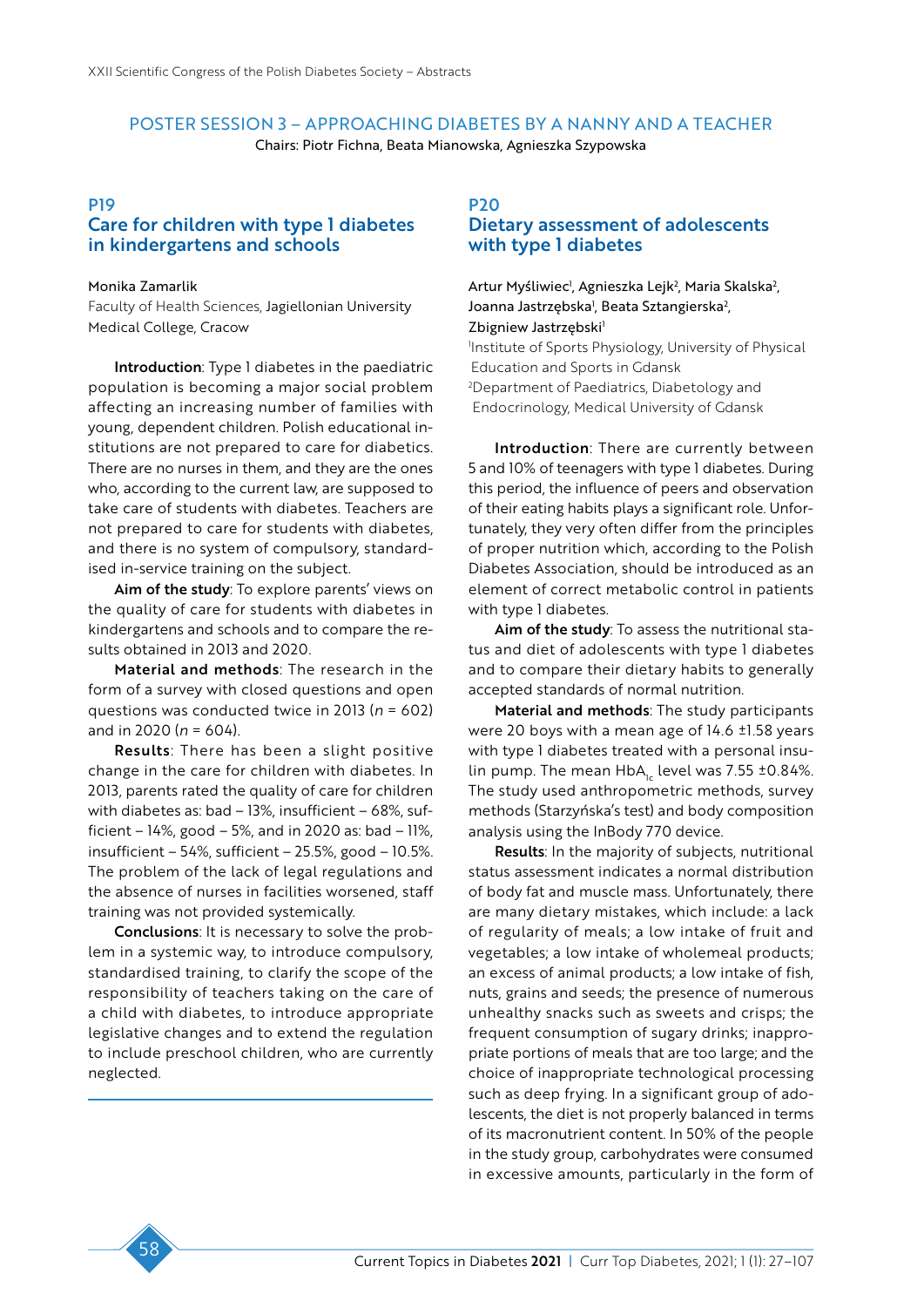simple sugars. 35% of adolescents (7 respondents) consumed protein in higher amounts than recommended. For the amount of fat in the diet, 45% (9 people) consumed it above the daily requirement.

Conclusions: An unbalanced diet, lack of regularity in the meals eaten and the presence of numerous unhealthy snacks can lead to abnormal glycaemic control and the occurrence of metabolic complications in the future.

### P21

# Increasing prevalence of diabetic ketoacidosis among children with newly diagnosed diabetes – what else don't we know?

### Agnieszka Kowalska, Magdalena Dymińska, Emilia Kowalczyk, Agnieszka Szypowska, Katarzyna Dżygało

Department of Paediatric Diabetology and Paediatrics, University Clinical Centre of the Warsaw Medical University

Introduction: Diabetic ketoacidosis (DKA) is a life- and health-threatening condition and continues to be an important diagnostic and therapeutic problem. According to the available literature, younger children are at higher risk of developing this acute complication.

Aim of the study: To assess the frequency and severity of DKA in a group of children with newly diagnosed type 1 diabetes (CT1) hospitalised at our centre between 2015 and 2020.

Material and methods: The population included patients referred directly to our centre for suspected diabetes, as well as those transferred from local centres. Data analysed included: age, gender, pH and severity of DKA at the time of CT1 diagnosis. DKA was diagnosed at pH < 7.3. DKA severity was determined based on the ISPAD definition (severe at pH < 7.1, moderate pH < 7.2 and mild pH < 7.3).

Results: Data from 1058 children (54.4% boys) with a mean age of 9.3 ±4.3 years were analysed. Younger children (≤ 5 years) accounted for 19.7% of the group. DKA was diagnosed in 32.2% of patients, including in the subgroup of children with DKA: mild acidosis in 40.8%, moderate in 28.7% and severe in 30.5%. Between 2015 and 2018, the frequency of DKA was 24.7–34.2%, while between 2019 and 2020 it exceeded 40% (*p* < 0.0001). The incidence of severe DKA more than doubled compared to previous years (from 6.9% of all new cases to 15%, *p* < 0.0001). In 2019–2020, compared to previous years, in the subgroup of children  $\leq 5$ years, there was a significant increase in both the prevalence of total DKA (49.4% vs. 30.5%, respectively, *p* = 0.008) and severe DKA (18.2% vs. 7.6% of all new DM1 cases,  $p = 0.026$ ). In contrast, there were no differences in either the age of diabetes diagnosis (*p* = 0.595) or the proportion of the subgroup of ≤ 5-year-olds between the groups in the compared intervals (*p* = 0.936).

Conclusions: Still nearly 2/3 of patients with newly diagnosed CT1 are diagnosed in the DKA state. This problem is most pronounced in the youngest age group. There was an alarming increase in the prevalence of DKA to > 40%, including its severe form, during the 6 years included in the analysis. It is necessary to search for the causes of the observed increase in the frequency of DKA and to take preventive measures.

### P22

# Evaluation of the bacterial microflora of the urethral region in children with newly diagnosed type 1 diabetes mellitus

Sebastian Seget<sup>1</sup>, Ewa Rusak<sup>2</sup>, Mirosław Partyka<sup>3</sup>, Aleksandra Mroskowiak<sup>4</sup>, Ewa Samulska<sup>3</sup>, Julia Strózik<sup>4</sup>, Anna Wilk<sup>4</sup>, Przemysława Jarosz-Chobot<sup>1</sup> 1 Department of Paediatric Diabetology Faculty of Medical Sciences, Medical University of Silesia, Katowice

2 Department of Paediatric Diabetology Faculty of Medical Sciences, Medical University of Silesia, Katowice

3 Institute of Laboratory Diagnostics, Upper Silesian Children's Health Centre, Katowice

4 Student Research Group in Paediatric Diabetology, Faculty of Medical Sciences, Medical University of Silesia, Katowice

Introduction: Children with type 1 diabetes (T1D) are at greater risk of infection due to dysfunction of the immune system. Glucosuria further increases the risk of infection of the urinary tract and urethral area.

Aim of the study: Evaluation of the bacterial microflora of the urethral region in children with newly diagnosed T1D.

Material and methods: The material for the study consisted of urethral swabs taken on ad-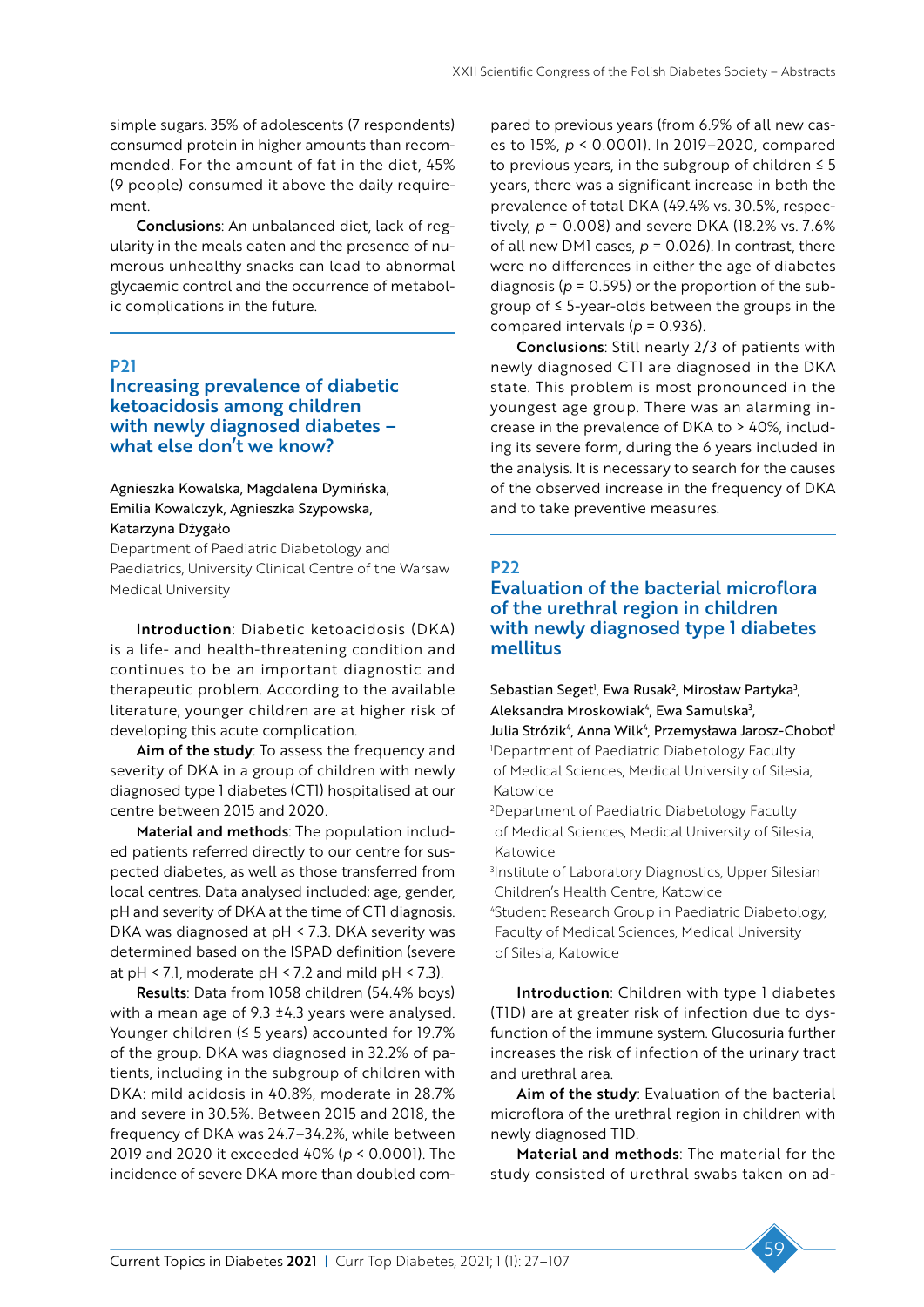mission in 37 patients with a fresh diagnosis of T1D (19 girls, 18 boys). The mean age of patients was 9.2 years (0.58–17.5 years). The mean  $HbA<sub>1c</sub>$  value was 12.44% (6.4–20.1%). Mean glycosuria was 4929.91 mg/dl (0–9770 mg/dl). Ketoacidosis was diagnosed in 12 children (32.4%).

Results: The following microbial species were isolated in the collected materials: *Candida albicans* – in 12 children (32.43%), *Enterococcus faecalis* in 8 children (21.62%), *Staphylococcus aureus*  in 6 children (16.22%), *Escherichia coli* in 5 children (13.51%), *Streptococcus anginosus* in 5 children (13.51%), *Corynebacterium glucuronolyticum* in 5 children (13.51%), *Streptococcus* β*-haemolyticus* gr B in 4 children (10.81%), *Aerococcusurinae* in 4 children (10.81%), *Candida dubliniensis* in 3 children (8.1%), *Lactobacillus gasseri* in 3 children (8.1%), *Streptococcus oralis* in 2 children (5.4%), *Candida parapsilosis* in 2 children (5.4%), *Coagulase-negative staphylococci* in 24 children (64.86%). In addition, the following microbial species were isolated in individual cases: *Citrobacterfreundii*, *Candida guilliermondii*, *Streptococcus gallolyticus*, *Cutibacteriumavidum*, *Streptococcus vestibularis*, *Streptococcus salivarius*, *Klebsiellaoxytoca*, *Corynebacterium amycolatum*, *Micrococcus luteus*, *Klebsiella pneumoniae*, *Corynebacterium kroppenstedtii*, *Actinomycesturicensis*, *Actinomycesurogenitalis*, *Lactobacillus crispatus*, *Acinetobacter ursingii*, *Leclerciaadecarboxylata*, *Moraxella osloensis*, *Pantoea eucrina*, *Actinotignum schaalii*. In 1 patient cultures were negative.

On the basis of the above observation, 17 children were colonised with Candida fungi in the urethral region (48.57%), whereas in the remaining patients (51.43%) the urethral region was colonised only with bacterial strains.

Conclusions: When T1D is diagnosed, it is extremely important to examine the urethral region to identify inflammation and to intervene appropriately and effectively.

P23

# Analysis of factors influencing the prolongation of glycaemic time in the target range in children with type 1 diabetes using a continuous glycaemic monitoring system

#### Emilia Kowalczyk<sup>1</sup>, Agnieszka Szypowska<sup>2</sup>

1 Clinical Department of Paediatric Diabetology and Paediatrics, University Clinical Centre of the Warsaw Medical University

2 Department of Paediatrics, Paediatric Teaching Hospital at the University Clinical Centre of the Warsaw Medical University

Introduction: In 2019, Batellino et al. published an international consensus on glycaemic targets for patients using continuous glucose monitoring (CGM) systems, which has been accepted by many international scientific societies, including the Polish Diabetes Association. Of greatest importance is the achievement of a time in range (TIR, time in range) > 70%, which is closely related to the occurrence of complications in the form of microangiopathy and macroangiopathy.

Aim of the study: The aim of this study is to isolate factors influencing the prolongation of glycaemic time within the target range estimated from CGM among children with type 1 diabetes.

Material and methods: A clinical-control study. Patients aged 1–17 years with type 1 diabetes for more than 1 year, treated with intensive insulin therapy using an insulin pump  $\geq 3$  months, using a continuous glycaemic monitoring system ≥ 1 month, using the system at least 6 days a week were included in the study divided equally into study and control groups. The study group consisted of patients who achieved a TIR > 70%, and the control group consisted of patients who achieved a TIR ≤ 70% based on data obtained from CGM. During the visit to the Diabetes Outpatient Clinic,  $HbA<sub>1c</sub>$  levels were determined, data from the glycaemic monitoring system were read and patients were asked to complete a one-time questionnaire.

Results: Data from 66 patients (33 each in the group with TIR > 70% and  $\leq$  70%, respectively) were analysed. There were no differences for patient age (*p* = 0.514), insulin requirement (*p* = 0.772), body weight (*p* = 0.216), duration of diabetes (*p* = 0.461), duration of glycaemic monitoring (*p* = 0.690) or type of glycaemic monitoring system used. The groups were similar in terms of the type of insulin pump used, the insulin analogue in the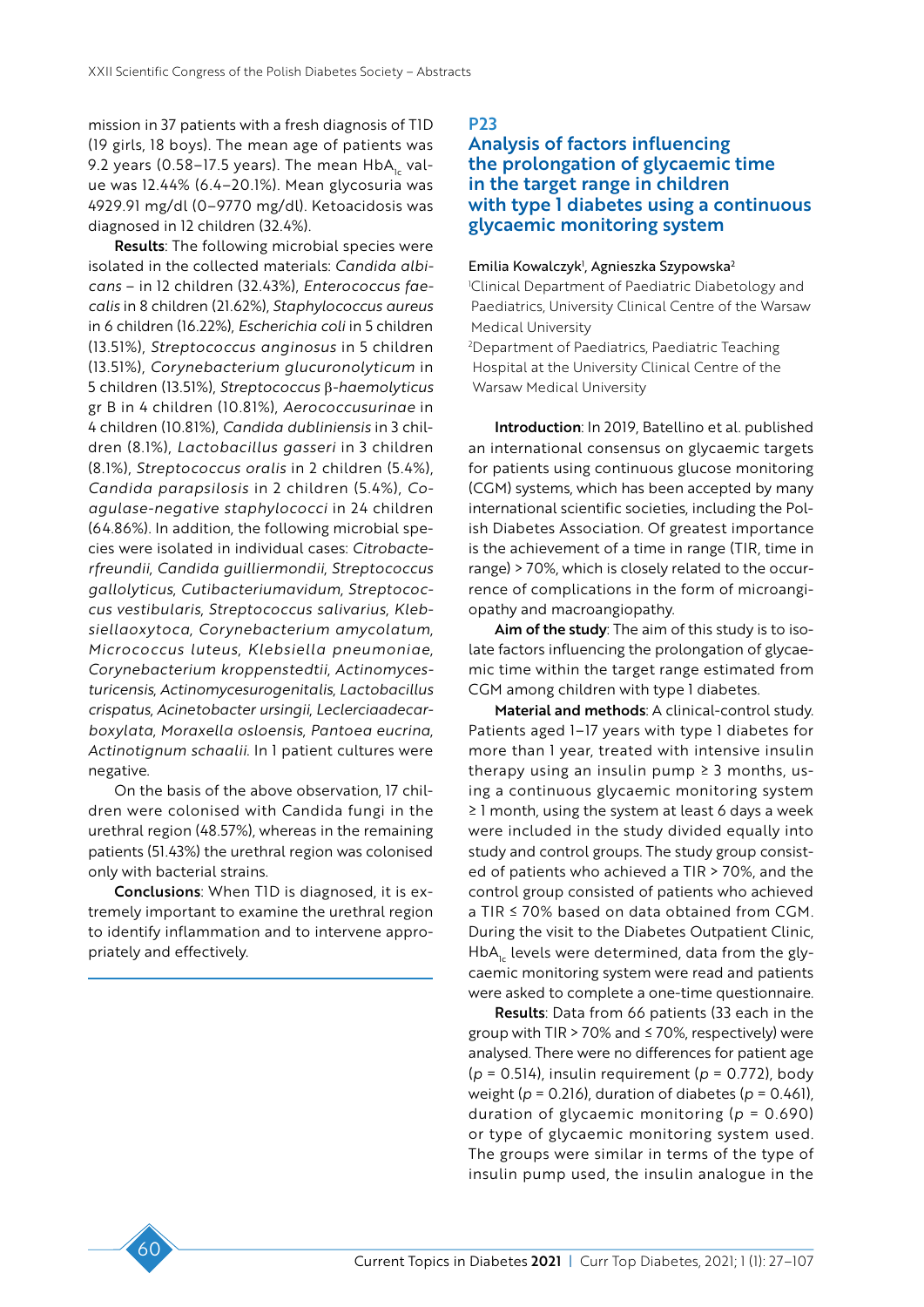pump, the type of injections used and the frequency of insulin pump replacement. In the group of patients achieving a TIR >70%, a significantly higher proportion of patients reported maintaining the interval from insulin supply to meal consumption ( $p = 0.048$ ). The percentage of HbA<sub>1c</sub> was statistically higher in the group of patients with TIR ≤ 70% (7.5% vs. 6.5%; *p* < 0.0001). Analysis of data from glycaemic monitoring systems showed significant differences for the time above range (> 180 mg/dl 23% vs. 14%, *p* < 0.0001 and > 250 mg/dl 11% vs. 2%, *p* < 0.0001), but no differences for the time below range for both < 70 mg/dl (3% vs. 3%; *p* = 0.830) and < 54 mg/dl (1% vs. 1%; *p* = 0.156).

Conclusions: The main problem of patients not reaching the therapeutic target of TIR > 70% is hyperglycaemia.

Maintaining an adequate interval between insulin supply and meal consumption may be one of the factors contributing to a prolonged TIR.

Patients using glycaemic monitoring systems achieve acceptable and recommended rates of hypoglycaemia regardless of TIR values.

#### P24

### Immunosuppressive activity of Treg lymphocytes in children with type 1 diabetes after stimulation with CCL5 chemokine under in vitro conditions

Urszula Ławrynowicz<sup>i</sup>, Bartosz Słomiński<sup>i</sup>, Maja Okońska<sup>2</sup>, Małgorzata Myśliwiec<sup>2</sup>, Monika Ryba-Stanisławowska1

1 Department of Medical Immunology, Faculty of Medicine, Medical University of Gdansk 2 Department of Paediatrics, Diabetology and Endocrinology, Faculty of Medicine, Medical University of Gdansk

The chemokine receptor type 5 (CCR5) and its main ligand, the pro-inflammatory chemokine CCL5, significantly influence the course of the immune response by allowing leukocytes to migrate into inflamed tissues. The CCR5/CCL5 system and its relationship with Treg cells in type 1 diabetes mellitus (DM1) have not been studied to date. One allelic variant of the CCR5 gene contains a 32pz deletion (CCR5-Δ32), which results in abnormal expression of the receptor and reduced amounts of the receptor on the cell surface. Studies suggest that expression of CCR5 on the surface of regulatory T cells (Treg) is necessary to maintain their

normal immunosuppressive activity. Preliminary studies by our team have shown an association of the CCR5-Δ32 polymorphism with the occurrence of diabetic retinopathy and increased inflammatory response in DM1 patients. The increased inflammatory response seen in carriers of the Δ32 allele may be due to the fact that impaired expression of the CCR5 receptor attenuates the immunosuppressive effects of CCR5-dependent regulatory T cells.

The aim of the present study was to evaluate the effect of the CCL5 chemokine on the immunosuppressive properties of Tregs. Cells with a CD4+ CD25+ CD127low phenotype were isolated from the whole blood of 18 chronic type 1 diabetes patients using an immunomagnetic method. The cells prepared in this way were subjected to 48 h of stimulation with chemokine CCL5. The percentage of CD4+ CD25+ CD127lowFOXP3 cells expressing the CCR5 receptor was then determined by flow cytometry in both stimulated and unstimulated cultures. To investigate the immunosuppressive properties of Tregs isolated from diabetic patients, an assay was performed to evaluate the production of IFN-γ by effector cells, in co-culture with regulatory lymphocytes. After 5 h stimulation in the presence of PMA with ionomycin and monensin, CD3+CD4+IFNγ+ cells were determined by flow cytometry.

The chemokine CCL5 was shown to positively influence the immunosuppressive properties of regulatory T cells relative to effector T cells, resulting in a significant reduction in the percentage of IFNγ-producing cells compared with non-CCL5 treated cells. It was observed that stimulation of Treg cells with CCL5 chemokine resulted in increased FOXP3 expression on CCR5+ Treg cells which correlated with their increased suppressor activity.

The results obtained suggest that the CCR5/ CCL5 axis is significantly involved in the Treg cell-dependent regulation of the inflammatory response. However, further functional studies are needed to better understand this relationship.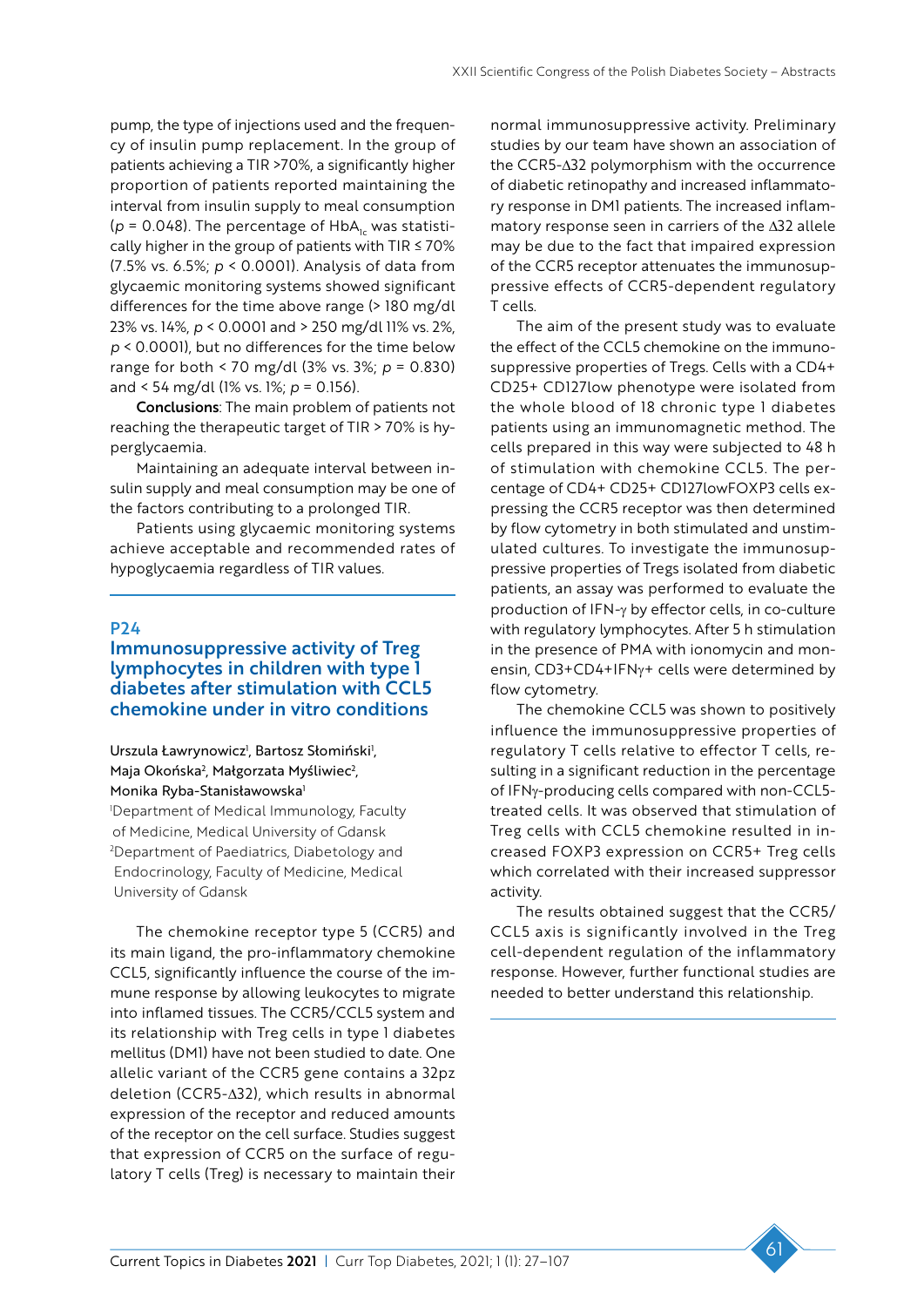#### P25

# Insulin therapy in a child with neonatal diabetes using new technology – Medtronic 640G pumps with SmartGuard system

### Katarzyna Piechowiak<sup>ı</sup>, Kinga Zielińska<sup>2</sup>, Joanna Seliga-Siwecka<sup>2</sup>, Agnieszka Szypowska<sup>3</sup>, Katarzyna Dżygało<sup>1</sup>

1 Clinical Department of Diabetology and Paediatrics, Paediatric Teaching Hospital at the University Clinical Centre of the Warsaw Medical University 2 Department of Neonatology and Neonatal Intensive Care, Warsaw Medical University 3 Department of Paediatrics, Warsaw Medical University

Introduction: Neonatal diabetes is a rare cause of hyperglycaemia in infancy. Until the result of genetic testing is available, insulin therapy is the treatment of choice. Due to significant insulin sensitivity, variable insulin requirements, unpredictable length and timing of feeding, lack of clinical trials and recommendations, insulin therapy in this age group is challenging.

Methods: We present the case of a child with transient neonatal diabetes (TND) with a mutation in the BLK gene treated with a Medtronic 640G insulin pump with the SmartGuard hypoglycaemia prediction system.

Material and methods: A female neonate born by caesarean section in 34Hbd with hypotrophy (1240g), macroglossia, limb defects (syndactyly of the first and second fingers of the right hand, lobster claw type defect of the right foot) was observed from 7 hours of life with hyperglycaemia > 300 mg/dl, without metabolic acidosis. Infectious causes of hyperglycaemia were excluded. Neonatal diabetes mellitus was diagnosed. IV insulin therapy was administered (initial flow 0.05 units/ kg/h). The flow rate was modified in the range of 0.002–0.1 IU/kg/h due to fluctuations in glycaemia 23–402 mg/dl) and increasing food intake. The baby was partially fed parenterally until 2 weeks of age, then fed from a bottle. Intravenous insulin therapy was continued for the first 3 weeks of life, then a Medtronic 640G insulin pump with Smart-Guard hypoglycaemia prediction system was connected. The pump uses a fast-acting analogue at 10-fold dilution. From the 31st day of life the baby was exclusively breastfed (meal boluses given in divided doses before and after feeding).

Results: The insulin requirement after pump connection was 0.18 units/kg/day. During CSII therapy, mean blood glucose levels were maintained at 138 ±38 mg/dl (glucometer) and 141 ±45 mg/dl (CGM), without ketoacidosis or severe hypoglycaemia, and only 2 episodes of hypoglycaemia were reported. Good tolerance of Silhouette-type Teflon insertions and sensors was observed, and no occlusion of the infusion set was observed. In the 45th day of life it was diagnosed with bronchitis requiring steroid therapy. Mean insulin requirements before, during and after infection were 0.22 units/kg/day, 0.56 units/kg/day and 0.59 units/kg/ day, respectively, including 47%, 72% and 74% of the dose in the basal infusion. From day 63, only the basal infusion (0.24 units/kg/day) was administered. From day 77 until now, the child has not required insulin. The  $HbA_{1c}$  value at the end of treatment was 5.4%.

Conclusions: The use of CPWI with SmartGuard in an infant with TND is safe, provides good metabolic control of diabetes with a reduced risk of hypoglycaemia, facilitates dose adaptation during breastfeeding and during infection. This therapy improves the comfort of the carers' lives.

# P26 Familial occurrence of type 1 diabetes mellitus, celiac disease and eosinophilic esophagitis – a case report

#### Teresa Rudzińska, Katarzyna Dżygało

Clinical Department of Paediatric Diabetology and Paediatrics, Paediatric Teaching Hospital in Warsaw

Introduction: Genetic and environmental predispositions play an important role in the aetiopathogenesis of type 1 diabetes (DM1), coeliac disease and eosinophilic oesophagitis (EoE). EoE is a rare disease, but is described to be more common in both children with coeliac disease compared to the general population (5.6% vs. 0.9%) and children with DM1 (1.2% vs. 0.3%). However, the data available in the literature are inconsistent. It is not clear whether the co-occurrence of these diseases is due to their common background or merely coincidence. There is little work showing familial comorbidity of these diseases. The available treatments for EoE (Proton Pump Inhibitors (PPI), steroid therapy or elimination diet) have proven efficacy, the choice of therapy is individualised.

Case description: A 9-year-old boy with type 1 diabetes mellitus treated with continuous subcutaneous insulin infusion for 4 years was admitted

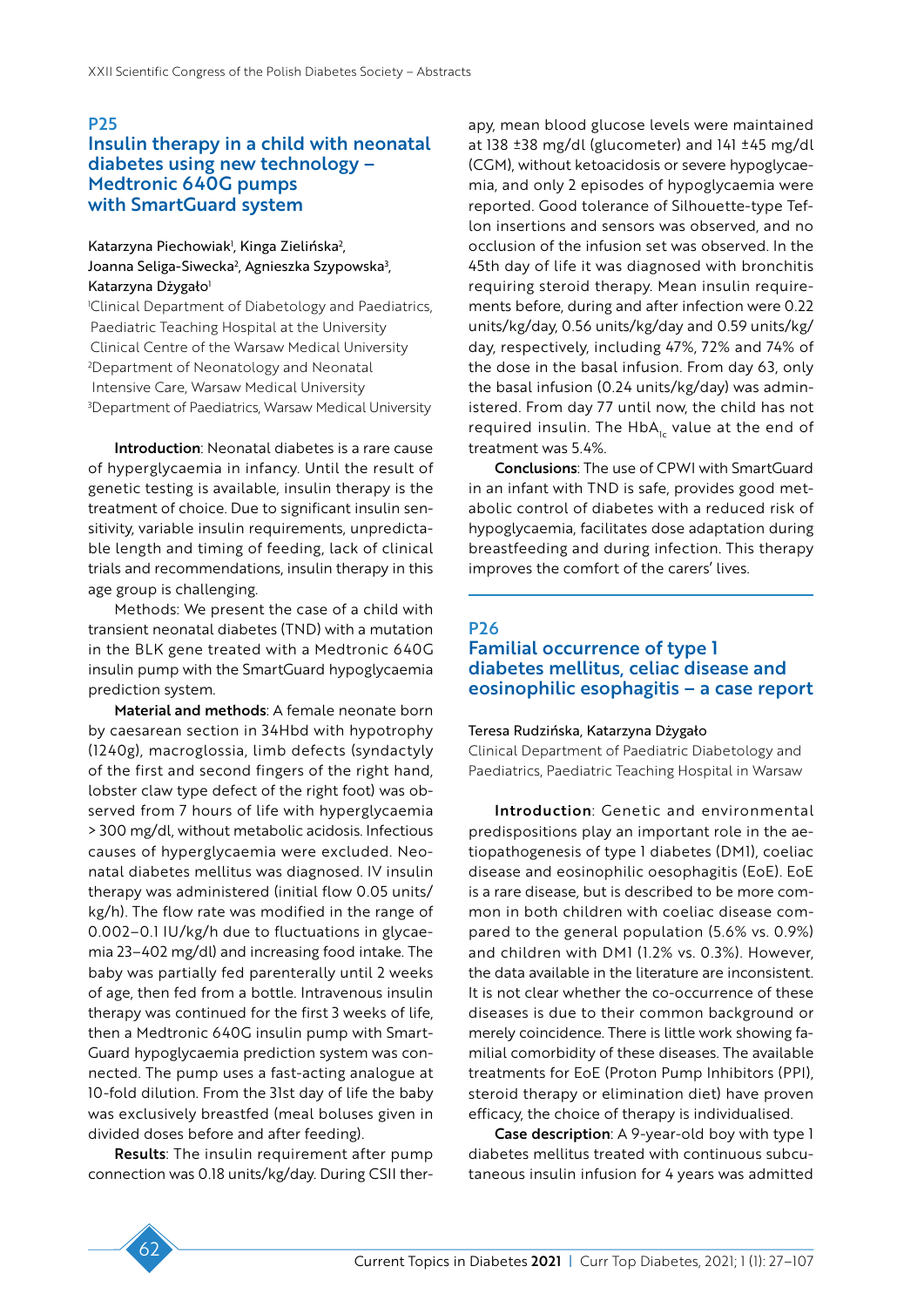to hospital because of abdominal pain and pain on swallowing food since 2 months. The boy had a history of cow's milk protein allergy at 1 year of age and since the diagnosis of DM1, persistently elevated levels of anti-tissue transglutaminase (anti-tTG) antibodies were observed. In a gastroscopy performed for this reason 2 years earlier, EoE was incidentally diagnosed (no symptoms at the time), treated with PPI. In follow-up endoscopic examinations, no abnormalities were described, anti-tTG levels remained high. During hospitalisation, the gastroscopy performed for the complaint described a recurrence of EoE. Then, after 3 months, it was found that PPI treatment was ineffective, and it was decided to include a cow's milk protein and gluten exclusion diet. The patient's 7-yearold brother was found to be hyperglycaemic (205 mg/dl) on one occasion. In addition, a slower growth rate over the preceding 2 years and periodic abdominal pains were observed. The parents denied the allergy. Screening for DM1-specific autoantibodies is still being processed, OGTT performed was normal, very high (> 300 U/ml) anti-tTg levels were found. On diagnostic gastroscopy with biopsy, both celiac disease and EoE were diagnosed. Treatment with proton pump inhibitors and an elimination diet excluding gluten and cow's milk protein was started. Both brothers are scheduled for a follow-up gastroscopy after 12 weeks of treatment, currently the parents report a decrease in complaints, good tolerance of the diet.

Conclusions: To the best of our knowledge, this is the first case report of familial coexistence of DM1, celiac disease and EoE. By presenting this case, we would like to raise awareness and diagnostic vigilance regarding the possibility of DM1 co-occurring with diseases of non-autoimmune aetiopathogenesis, in particular EoE. Consideration should be given to placing the patient's close family under increased monitoring for these diseases. It is also important to adapt the treatment method in terms of effectiveness and patient capacity. In the case described, an important element was the inclusion of the family in the dietetic care.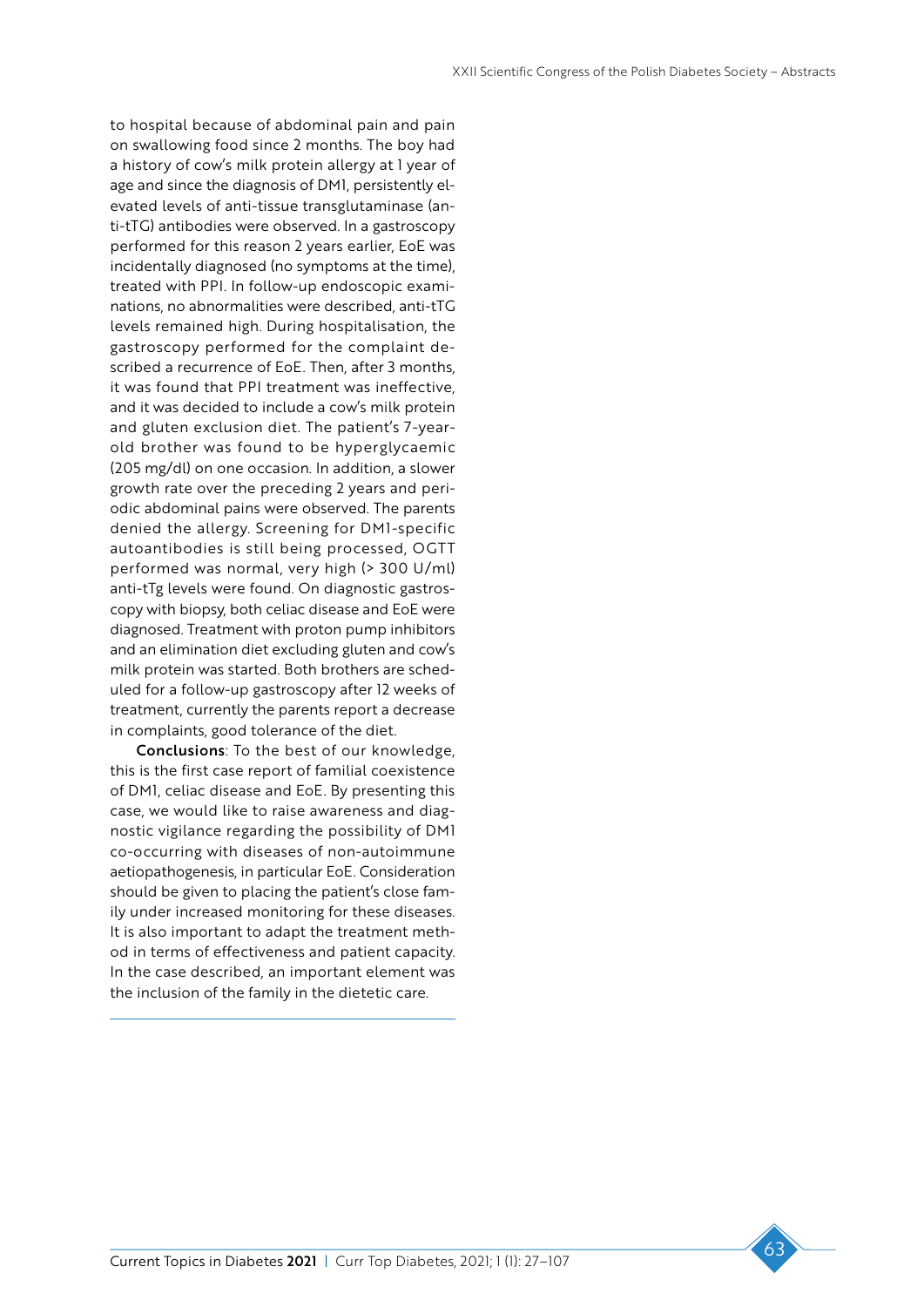# POSTER SESSION 4 – DIABETES AS A NERVOUS DISEASE

Chairs: Maciej Pawłowski, Aleksandra Uruska

#### P27

# Carbohydratemetabolismdisorders in patients with ischemicstroke – preliminary report

Aneta Szafraniec-Porada<sup>ı</sup>, Mariusz Kowalczyk<sup>ı</sup>, Joanna Wojczal<sup>2</sup>, Agnieszka Radzka-Pogoda<sup>1</sup>, Dominik Porada<sup>1</sup>, Beata Matyjaszek-Matuszek<sup>1</sup> 1 Department of Endocrinology, Diabetology and Metabolic Diseases, Medical University of Lublin 2 Department of Neurology, Medical University of Lublin

Introduction: Diabetes is a strong risk factor for stroke, regardless of other causes. Hyperglycaemia is observed in approximately 60% of patients hospitalised for acute stroke and is an unfavourable prognostic factor, both in patients with diabetes and those without known carbohydrate metabolism disorders. Diabetes management should be adapted to the patient's dynamically changing health situation.

Aim of the study: Assessment of the prevalence of carbohydrate metabolism disorders in patients with fresh ischaemic stroke in the context of current Polish Diabetes Association diagnostic and therapeutic recommendations for 2021.

Material and methods: The study included 50 randomly selected patients with acute ischaemic stroke, aged 37 to 95 years (71.1 ±12.6 years), including 34 women (68%) and 16 men (32%), hospitalised at the Stroke Ward in Lublin from September 2019 to December 2020, who were divided into 3 subgroups: with history of type 2 diabetes, without history of diabetes with  $HbA<sub>1c</sub> \ge 6.5%$  and without history of diabetes with  $HbA<sub>1c</sub> < 6.5%$ .

Retrospective analysis of medical records, with particular emphasis on anthropometric data, laboratory and imaging examinations.

Results: Prior to the stroke episode, type 2 diabetes was diagnosed in 13 patients (26%), none of the patients had a new diagnosis of diabetes, but 5 patients (10%) had an  $HbA_1 \ge 6.5\%$  (with no conditions found that could disrupt the relationship between  $HbA<sub>1c</sub>$  value and mean glycaemia). Hyperglycaemia ≥ 180 mg/dl on admission was found in 5 patients (10%, including 3 diabetics and 2 patients without a history of diabetes with  $HbA<sub>1c</sub>$ < 6.5%, but diabetes diagnosis was not extended in this group). The mean glycaemia immediately after the stroke episode in patients with diabetes was 173  $\pm$ 49 mg/dl and the HbA<sub>1c</sub> value was

7.5 ±1.6% and only in 4 patients was it higher than the recommended general criterion for diabetes compensation. Among comorbidities in the study group, hypertension was found in 88% of patients and lipid disorders in 44%. There were no significant correlations between carbohydrate, lipid or inflammatory parameters and the thickness of the infima-media complex in the common carotid arteries, the presence of atherosclerotic plaque or haemodynamic parameters of intracranial arteries.

Conclusions: One in four patients hospitalised with acute ischaemic stroke had coexisting type 2 diabetes.

Potentially, one in 10 patients hospitalised for stroke may have an unrecognised carbohydrate metabolism disorder.

An HbA<sub>1</sub> value  $\geq 6.5\%$  should be a useful parameter to diagnose diabetes in the acute stroke period.

Preliminary analyses do not confirm the association of the presence of metabolic disorders with anatomical and haemodynamic parameters of the carotid and intracranial arteries.

Satisfactory metabolic compensation does not prevent the occurrence of CNS ischaemia.

Prospective observational studies should continue, as increasing the size of the study group will allow more reliable conclusions to be drawn.

#### P28

# Management of acute stroke in a patient with hyperglycaemia – a proposal for a diabetes-neurology algorithm

Beata Matyjaszek-Matuszek<sup>1</sup>,

Monika Lenart-Lipińska<sup>,</sup> Joanna Wojczal<sup>2</sup>, Małgorzata Fudala<sup>3</sup>, Grzegorz Kozera<sup>4</sup>

1 Department of Endocrinology, Diabetology and Metabolic Diseases, Medical University of Lublin 2 Department of Neurology, Medical University of Lublin

3 Department of Neurology, Maria Skłodowska-Curie Provincial Hospital in Skarżysko-Kamienna 4 Medical Simulation Centre, Medical University of Gdansk

Introduction: Diabetes is a recognised risk factor for macro- and microangiopathic com-

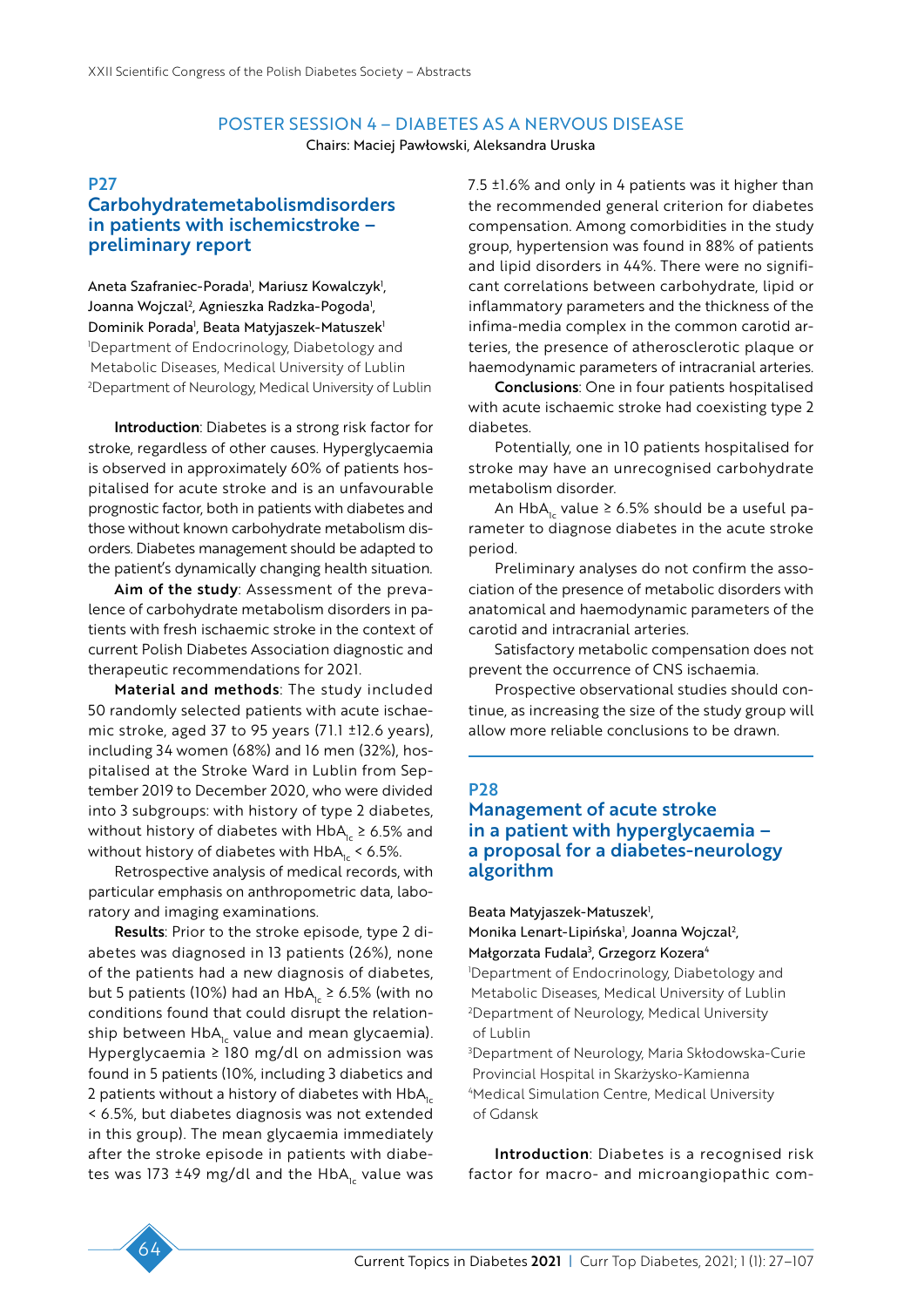plications, including stroke, both ischaemic and haemorrhagic. Additionally, in the acute phase of stroke, hyperglycaemia is an independent factor for poor prognosis and higher mortality, both in patients with and without a prior diagnosis of diabetes. There is a lack of scientific evidence in the available interventional studies supporting a beneficial role of normoglycaemia after insulin therapy in improving prognosis in this group of patients, and current guidelines for the treatment of hyperglycaemia in stroke are mainly based on expert opinion.

Aim of the study: The aim of this paper is to propose an evidence-based diabetes-neurology algorithm for acute stroke in a patient with hyperglycaemia.

Material and methods: A review of the available literature including the results of cardiovascular safety studies of new hypoglycaemic therapies.

Results: In all cases of stroke, blood glucose levels should be laboratory determined. If the glycaemic value exceeds 180 mg/dl (10 mm/dl), intensive antihyperglycaemic treatment should be administered. Although the results of randomised clinical trials do not support the fact that normoglycaemia by intravenous insulin therapy reduces mortality or neurological prognosis, in the acute phase of stroke, infusion pump insulin therapy should be implemented for glycaemia > 180 mg/dl and glucose levels should be maintained in the range of 140–180 mg/dl, avoiding hypoglycaemia. In patients treated for diabetes, in the acute phase of stroke, it is recommended to temporarily discontinue current oral antidiabetic drugs and implement an intensive model of insulin therapy. Blood glucose levels should be closely monitored on an empty stomach and 2 hours after main meals and during the evening and night hours in all stroke patients within the first 72 hours of treatment. In patients who are unconscious and/ or have swallowing disorders, gastrointestinal nutrition should be provided as soon as possible through the placement of an intragastric tube and regular enteral feeding. In stroke patients without known diabetes, once the patient is stabilised, a diagnosis of diabetes should be made before discharge from hospital, including the determination of the indication for a glucose load test and  $HbA<sub>1c</sub>$  determination. Considering the results of CVOT studies confirming beneficial cardiovascular effects of certain GLP-1 receptor agonists (liraglutide, semaglutide, dulaglutide) and neutral effects of flosins, after taking into account individual contraindications, they should be recommended for further treatment of diabetes.

Conclusions: Hyperglycaemia in the course of stroke requires intensive treatment, according to a management algorithm accepted by diabetologists and neurologists. In patients without known diabetes, once the clinical condition is stabilised, a diagnosis of diabetes should be made as soon as possible. In the treatment of diabetes, the inclusion of new hypoglycaemic therapies with proven cardiovascular benefits (GLP-1 receptor agonists, SGLT2 inhibitors) should not be delayed with an emphasis on GLP-1 agonists.

### P29 Diabetic striatopathy: a rare manifestation of diabetes and a diagnostic dilemma

Paulina Trojanowska, Mariusz Kowalczyk, Beata Matyjaszek-Matuszek Department of Endocrinology, Diabetology and Metabolic Diseases, Medical University of Lublin

Introduction: Diabetic striatopathy is a specific type of neuropathy as it affects the central nervous system, whereas the most commonly observed complication of diabetes in clinical practice is peripheral polyneuropathy. It is characterised by involuntary, arrhythmic, rapid movements of high amplitude (chorea and ballismus) and the presence of hyperintense lesions in the striatum on T1-weighted magnetic resonance images. A feature pointing to diabetic microangiopathy as the cause of the observed abnormalities in the subcortical nuclei is the presence of ischaemic lesions without mass effect or disruption of the internal capsule continuity.

Aim of the study: The aim of this study was to present the current knowledge on the impact of chronic hyperglycaemia on the development of diabetic striatopathy in people with type 2 diabetes.

Material and methods: Analysis of PubMed, Scopus, Polish Medical Bibliography and Web of Science databases in which keywords related to diabetic striatopathy were searched.

Retrospective analysis of available medical records.

Results: In 1 in 100,000 cases, haemichorea/ haemiballismus syndrome is the first manifestation of diabetes. The clinical picture, for reasons that are not fully understood, in these patients usually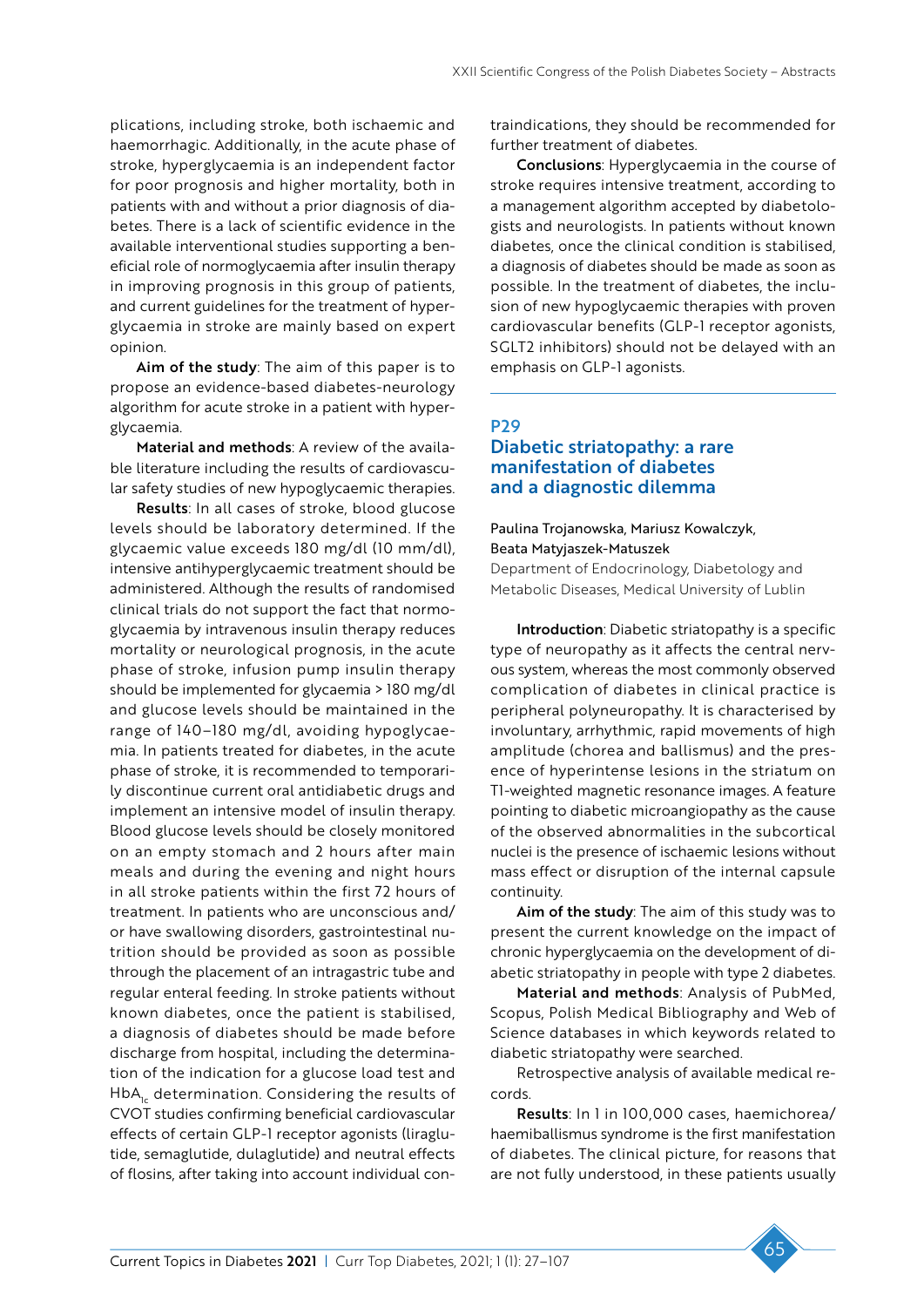does not show ketone bodies in the urine or blood (non-ketotic hyperglycaemia) and therefore they do not have acidosis at the time of diagnosis of diabetes. Brain MRI shows hyperintense signal of the caudate nucleus and shell in T1-weighted images, probably reflecting manganese accumulation in gemistocytes (protein-rich astrocytes found in acute brain injury). These lesions may be located either opposite to the clinical manifestations or, less commonly, bilaterally. The prognosis for the resolution of abnormal involuntary movements in these cases is usually good and in general most symptoms resolve completely after a few days, weeks or, less commonly, months following normalisation of blood glucose levels. However, it is not uncommon for symptoms to be so persistent that additional pharmacological treatment is required. Changes in the brain in radiological images may persist for a long time, even after the clinical symptoms have disappeared, from several weeks to 6 years. The most commonly accepted hypothesis for the pathophysiology of diabetic striatopathy is local cerebral hypoperfusion due to excessive blood viscosity following chronic hyperglycaemia. This ischaemia in the central nervous system leads to an increase in anaerobic metabolism, a decrease in γ-aminobutyric acid levels and the triggering of thalamocortical hyperactivity, manifested by abnormal involuntary movements.

Conclusions: Due to the rarity of this complication of diabetes, to date there is insufficient knowledge about it, including its incidence, demographic determinants, correlation of clinical symptoms and location of abnormalities in the striatum. Further multifaceted understanding of diabetic striatopathy, including mechanisms leading to basal ganglia damage, effectiveness of different treatment strategies, frequency of recurrence of clinical symptoms, seems to be necessary to formulate recommendations for its diagnosis and treatment, and preferably prevention.

### P30 Hypoglycaemia in a patient with autoimmune encephalitis

#### Małgorzata Godziejewska-Zawada

Department of Endocrinology Medical Centre for Postgraduate Education

Introduction: Hypoglycaemia is one of the reasons why a patient without diabetes visits a diabetologist. The most common cause of symptomatic hypoglycaemia is functional, usually postprandial hypoglycaemia. Less commonly, it is hypoglycaemia caused by a pancreatic tumour – insulinoma. Hypoglycaemia caused by immunological disorders – the presence of antibodies against insulin or insulin receptors – is even rarer.

Case description: A 59-year-old man was admitted to the Department in January 2020 for a diagnosis of hypoglycaemia. History of 2-time glycaemic drops to about 30 mg/dl confirmed by laboratory tests. The reduction in glucose levels was not associated with meals, exercise or fasting. The glucose drops occurred 2 times, the first time being in July and the second time in November 2019.

Autoimmune encephalitis diagnosed in August 2019, based on positive antibodies reacting with recombinant tretinoin antigen and focal epilepsy in the course of encephalitis. Hypothyroidism in autoimmune disease (10.2019.). Bronchial asthma. Deaf-mutism.

July/August 2019 muscle stiffness making it very difficult to move and perform daily activities and gradually increasing symptoms such as confusion, hallucinations, epileptic seizures. He currently has retrograde amnesia relating to July and August, as well as increased pain in his right shoulder and stiffness in his fingers. 2× confirmed hypoglycaemia.

Fasting trial negative – insulinoma ruled out. Fasting trial results:

- glucose mg/dl start =  $86.99$ ; end =  $71.79$ ;
- insulin  $\mu$ IU/ml start = 6.2; end = 3.4;
- C-peptide ng/ml start =  $1.94$ ; end =  $1.06$ ;
- glycated haemoglobin (HbA<sub>1c</sub>) = 4.9% (30 mmol/mol).

Anti-GAD antibodies = 150.6 IU/ml (normal < 10).

Pituitary-adrenal axis diagnosis was performed and it was normal. Secondary adrenal insufficiency was excluded as a cause of hypoglycaemia. Possible causes of hypoglycaemia in the patient Given the patient's history and examination findings, it should be assumed that the cause of hypoglycaemia was an autoimmune disorder. Possible causes are:

- hypoglycaemia due to anti-insulin antibodies;
- hypoglycaemia due to anti-insulin receptor antibodies;
- $\beta$ -cell destruction caused by an autoimmune process.

The most likely cause of hypoglycaemia is the presence of antibodies against insulin receptors.

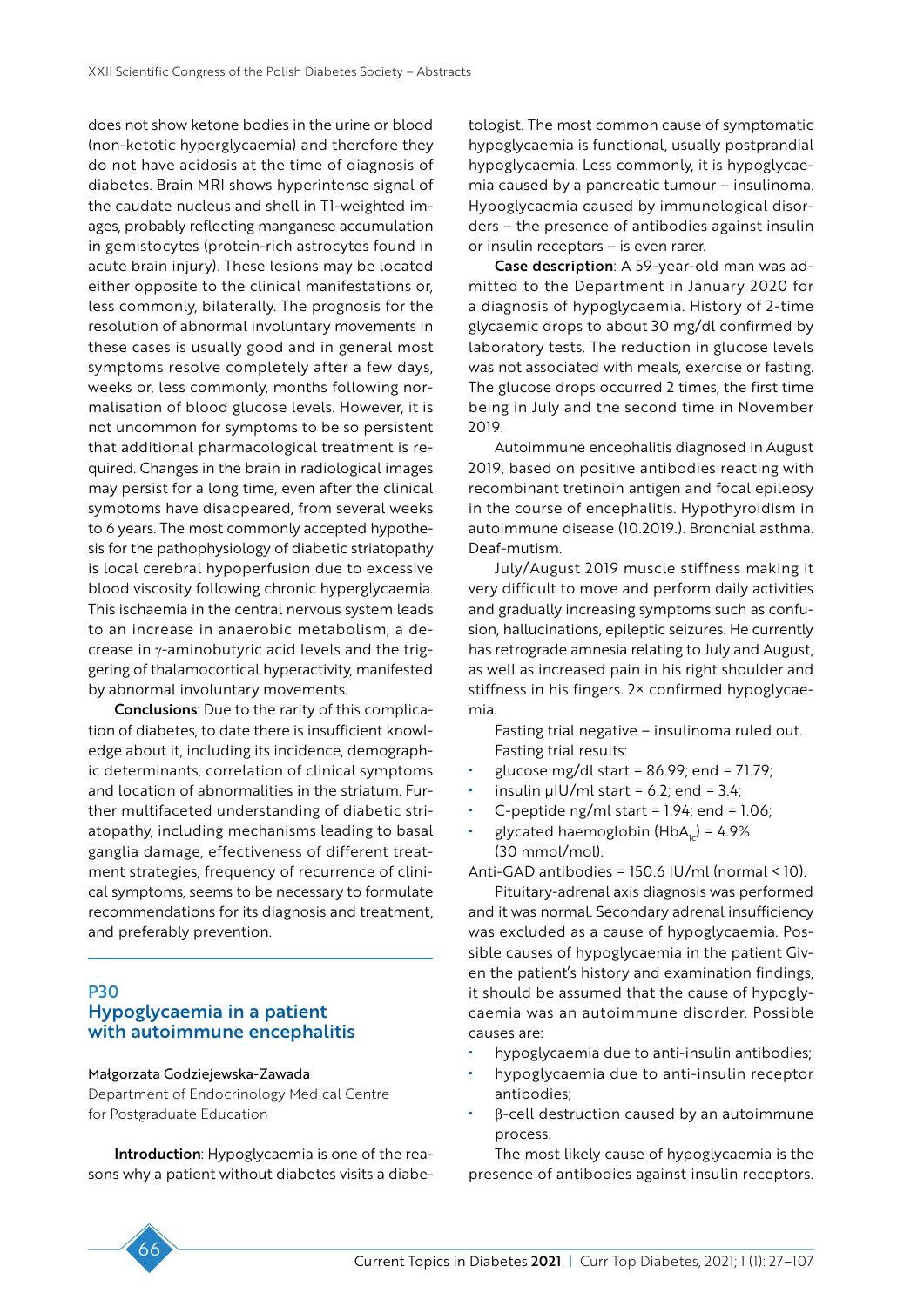However, hypoglycaemia related to β-cell destruction by an autoimmune process cannot be excluded, as demonstrated by anti-GAD antibodies, although their presence may also be related to the underlying disease (autoimmune encephalitis) – the patient requires further observation of glucose concentrations.

Conclusions: During the one-year follow-up, the patient did not have recurrent hypoglycaemic events or glycaemic elevations. During the oneyear follow-up, the patient did not have recurrent hypoglycaemic events or blood glucose elevations. The neurological and motor condition improved significantly.

#### P31

### Determination of morphological and neurochemical changes in nerve endings of dermis sections in diabetic neuropathy

Kamila Szymańska, Natalia Nowicka, Bernard Kordas, Jarosław Szuszkiewicz, Wojciech Matuszewski, Robert Modzelewski, Elżbieta Bandurska-Stankiewicz, Joanna Wojtkiewicz, Judyta Juranek

University of Warmia and Mazury

Introduction: Peripheral nerve neuropathy is one of the most common complications of diabetes affecting 60% of patients. It is the most common cause of foot ulcers and amputations and contributes to severe sensorimotor disorders, affecting the health of patients and causing significant economic losses to both the patient and the healthcare system. To date, the exact causes of peripheral neuropathy remain unknown; several factors are thought to contribute to the onset of neuropathy such as lack of or poor glycaemic control, impaired perineural circulation or impaired axonal transport.

Aim of the study: The aim of this project was to determine changes in the expression of key proteins associated with axonal transport in the nerve endings of superficial peripheral nerves located in the dermis layer of the distal lower limbs.

Material and methods: Ten healthy subjects and 10 patients with diagnosed diabetes (> 5 years after diagnosis) were enrolled in the study. After obtaining approval from the Local Ethical Committee for the proposed study and after receiving individual consent from each person qualified to

participate in the study, dermis sections were taken from the control group and patients for analysis.

After obtaining approval from the Local Ethical Committee for the proposed study and after receiving individual consent from each person qualified to participate in the study, dermis sections were taken from the control group and the patients for analysis. After collection, sections were fixed and prepared for immunofluorescence staining for PGP 9.5 (panneuronal marker), DIAPH1, actin, liprin and proliferin (axonal transport, cytoskeleton). Immunofluorescence analysis was performed using a fluorescence microscope and ImageJ software according to a previously developed method.

Results: Preliminary results indicate that there are differences in the expression of cytoskeletal proteins associated with axonal transport between the control group and diabetic patients. Immunofluorescence analysis showed statistical differences in the number of fibres stained as PGP 9.5 (mean 4.35 vs. 3.07 fibres, control vs. diabetes), furthermore for DIAPH1, liprin and profilin visible, but not reaching statistical significance, differences in the intensity of immunostaining were observed between the control and diabetes groups.

Conclusions: From the preliminary data obtained, noticeable differences in the immunoexpression of key axonal transport proteins emerge between the control and diabetic groups, confirming the role of disturbances of this transport in the development of diabetic neuropathies. These results are a prelude to further studies on the role of axonal transport in neuropathy formation and confirm the role of cytoskeletal proteins in diabetes-related neurological complications in the peripheral nervous system.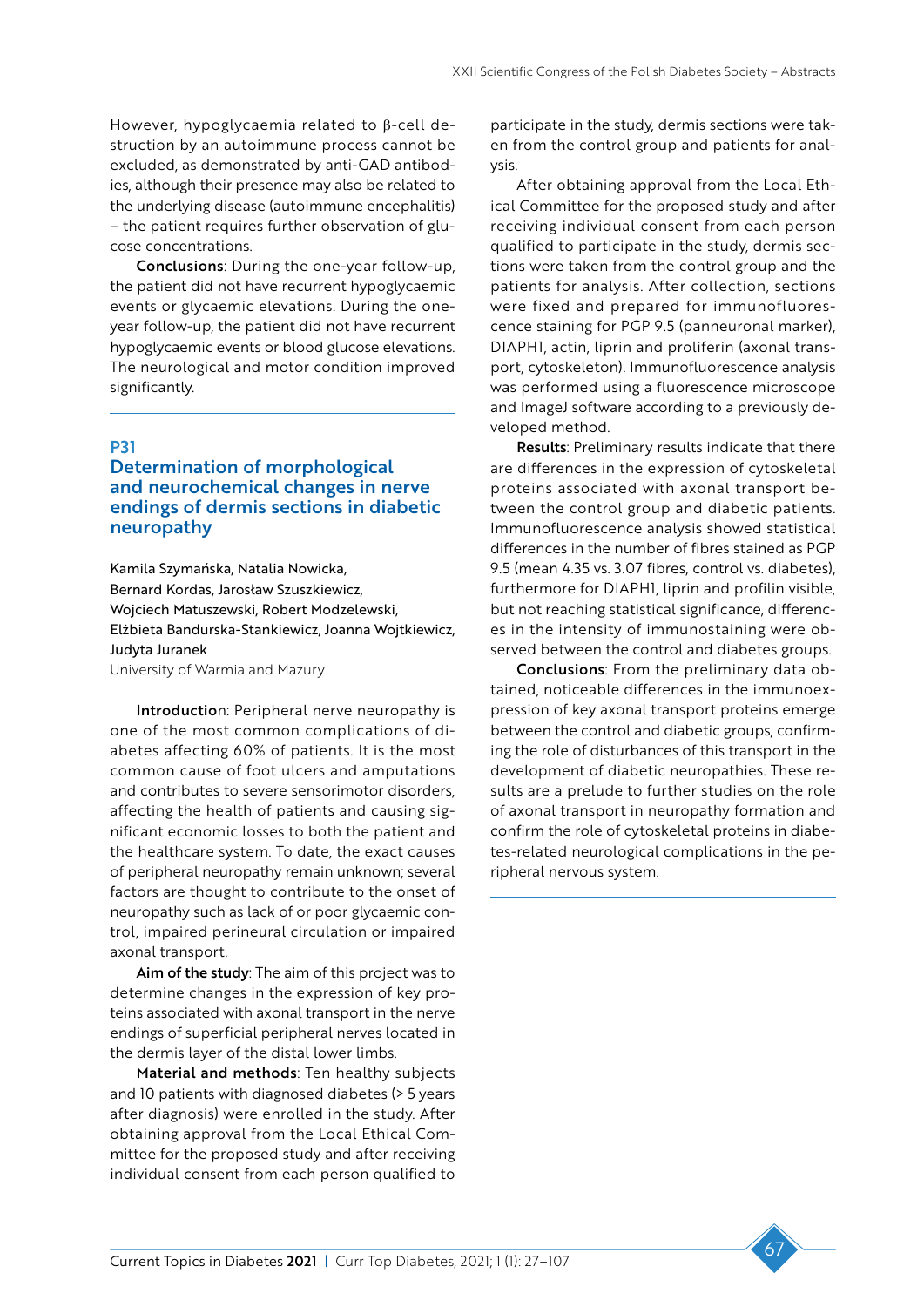### P32

### The Urinary Incontinence in People with Diabetes Report – an interdisciplinary perspective

Beata Stepanow<sup>i</sup>, Anna Ławnik2, Beata Polarczyk<sup>3</sup>, Estera Michalak<sup>4</sup>, Katarzyna Dobersztyn-Kominkiewicz<sup>4</sup>, Honorata Błaszczyk5 , Katarzyna Wieczorkowska-Tobis<sup>6</sup>, Mariusz Blewniewski<sup>7</sup>, Paweł Miotła<sup>8</sup>, Leszek Czupryniak<sup>9</sup> 1 Diabetes Education Association, Coalition "Na pomocniesamodzielnym" 2 Faculty of Health Sciences, John Paul II State Higher School in BiałaPodlaska 3 Diabetes Education Association 4 Happymed sp. z o. o. 5 Outpatient Clinic of Family Doctors, Lodz 6Polish Gerontological Society 7 Department of General, Oncological and Functional Urology, Provincial Multispecialised Centre of Oncology and Traumatology in Lodz <sup>82nd</sup> Department of Gynaecology, Medical University of Lublin 9 Department of Diabetology and Internal Medicine, Warsaw Medical University

Introduction: Urinary incontinence is considered by the WHO to be one of the most important health problems of the 21st century and has the status of a social disease. In 2008, the estimated number of people with urinary incontinence worldwide was 346 million and in 2013 it was 383 million. It is estimated that in Poland the problem of urinary incontinence may concern about 2.5 million people. Diabetes is the silent pandemic of the 21st century. In Poland, over 2 million people (i.e. 9.1%) currently suffer from diabetes, and by 2025 over 2.7 million (11.0%) will be affected. The "Urinary Incontinence in People with Diabetes Report" confronts these two challenges of our time, which require a multidisciplinary approach.

Aim of the study: The aim of this study was to find out the frequency of urinary incontinence in people with diabetes mellitus, with an assessment of their level of knowledge about urinary incontinence, the impact of this condition on the patients' quality of life, as well as getting to know the sources of knowledge from which they seek help.

Study group and methods: The study group consisted of 400 people with type 1 (*n* = 150) and type 2 (*n* = 250) diabetes. There were 65% women

and 35% men in the study group. The mean age of the subjects was 55.9 ±10.2, the mean duration of disease was 11.09 ±6.34. The subjects completed the questionnaires independently or with the support of a diabetes educator. The survey questionnaire contained 15 questions.

Results: Significant among the many data are the results that 82% of people with type 2 diabetes (*n* = 250) and 26% of people with type 1 diabetes (*n* = 150) suffer from urinary incontinence, with the remainder being at risk. None of the respondents knew any methods of treatment for urinary incontinence. Quality of life is more frequently affected by urinary incontinence in people with type 2 diabetes ( $p = 0.004$ ). It was verified that accompanying depression (*p* < 0.001), obesity (*p* = 0.004) in people with urinary incontinence have a significant impact on quality of life indicating most often limitations in undertaking physical activity. Despite the complaints, as many as 67% of this group had never discussed the issue with a medical professional. The younger the persons the more often they do not talk about urinary incontinence complaints (*p* = 0.01). In the female group, the lack of talk about urinary incontinence complaints decreases with age  $(p = 0.004)$ . People with type 2 diabetes are more likely to talk about urinary incontinence complaints (*p* = 0.008). Most often, respondents chose a urologist from the entire treatment team to talk to  $(p = 0.01)$ .

Conclusions: The study shows a significant incidence of urinary incontinence in people with diabetes. The subjects have no knowledge of treatment methods for urinary incontinence. Urinary incontinence significantly affects the quality of life of people with diabetes. People with diabetes do not discuss urinary incontinence with medical staff.

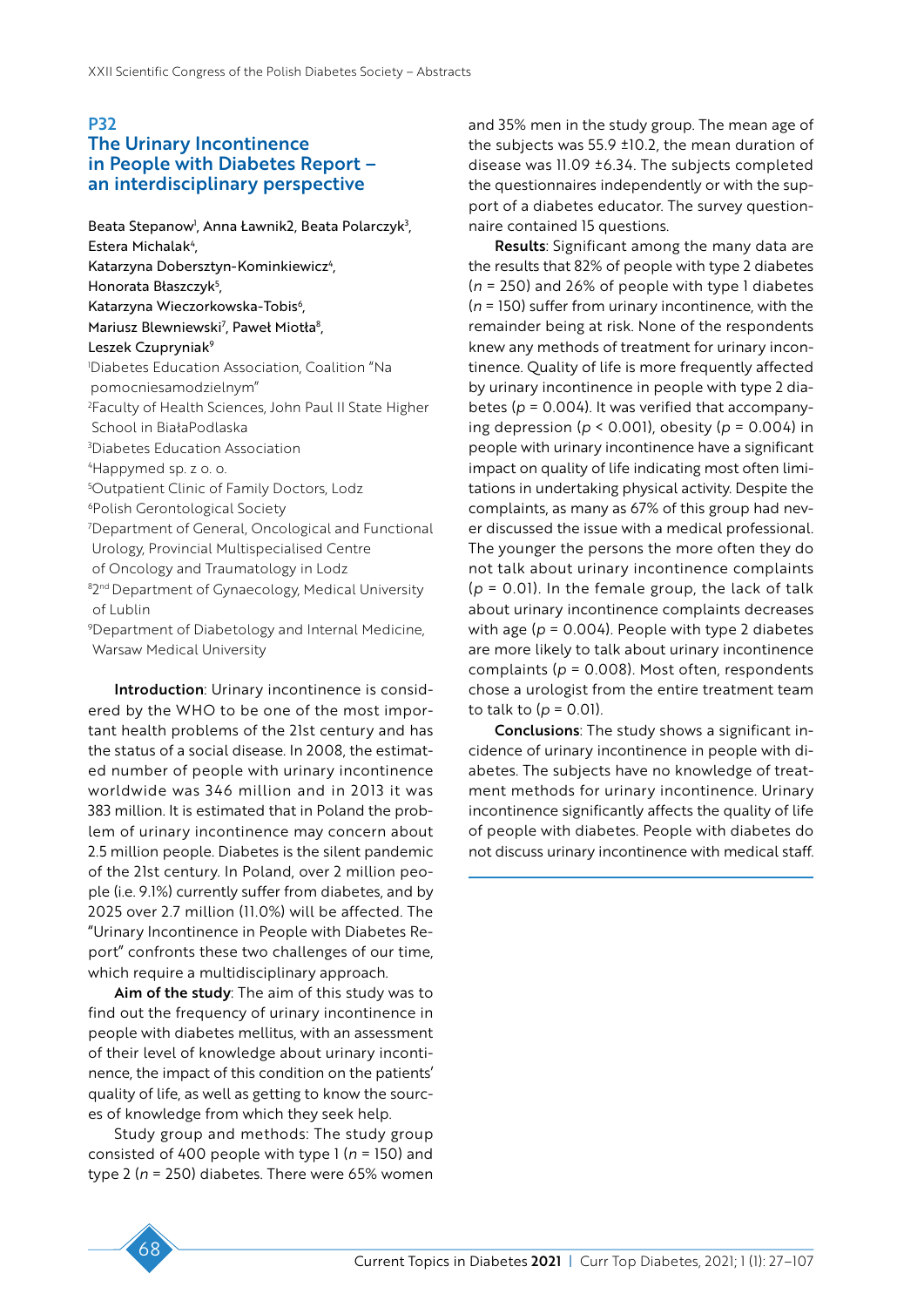#### P33

### DIAPH1, RAGE, CML and HMGB1 proteins expression in sciatic nerve – influence of type i diabetes on neuropathy development

Kamila Zglejc-Waszak<sup>1</sup>, Agnieszka Korytko<sup>1</sup>, Nina Reiniger<sup>2</sup>, Rosa Rosario<sup>2</sup>, Ann Marie Schmidt<sup>3,4</sup>, Joanna Wojtkiewicz<sup>i</sup>, Judyta Karolina Juranek<sup>i</sup> <sup>1</sup>I<sup>st</sup> University of Warmia and Mazury in Olsztyn, Faculty of Medicine, Collegium Medicum, Department of Human Physiology and Pathophysiology, Olsztyn

 Columbia University Medical Center, New York, USA Columbia University Medical Center, New York, USA New York University, Langone Medical Center, New York, USA

Introduction: Neuropathy is one of the most commonly diagnosed complications among patients affected by diabetes. This problem has been recognised and is currently being intensively researched in order to establish the pathomechanism of this disease and mitigate its consequences. DIAPH1 belongs to the formin family of Rho-GT-Pases and is one of the ligands of the RAGE (receptor for advanced glycation end products). The best known final glycation product is Nε-carboxymethyllysine (CML). It has recently been speculated that a key protein that detects high glucose levels as a cellular stressor and danger signal is HMGB1 (high mobility group box). There are indications that the environmental stress of high glucose levels in the cell, as well as increased glycation and the presence of harmful end products of advanced glycation, may contribute to diabetic neuropathy.

Aim of the study: The main aim of the experiment was to investigate whether type 1 diabetes affects the protein expression levels of DIAPH1, RAGE, CML and HMGB1, as well as the number of myelinated nerve fibres in the mouse sciatic nerve.

Materialand methods: OVE26 mice (strain FVB(Cg)-Tg(Ins2-CALM1)26Ove Tg(Cryaa-TAg)1Ove/PneJ] and FVB mice (strain FVB/NJ) from the Jackson laboratory (Bar Harbor, USA) were used for the study. The sciatic nerve was collected from OVE26 (*n* = 4, study group) and FVB (*n* = 4, control group) males aged seven months.

The expression level and protein localisation of DIAPH1, RAGE, CML and HMGB1 were determined using an immunohistochemical staining method based on an indirect immunoenzymatic reaction using a substrate for the enzyme (DAB).

In turn, the number of myelinated nerve fibres was calculated by staining with toluidine blue.

Results: The expression of the DIAPH1, RAGE, CML and HMGB1 proteins in the mouse sciatic nerve was demonstrated. An increase was observed (*p* ≤ 0.05) in the protein expression levels of RAGE and HMGB1 in the sciatic nerve taken from mice with type 1 diabetes (OVE26) compared to the control group (FVB). There were no differences (*p* ≥ 0.05) in the expression levels of DIAPH1 and CML between the study groups. There was a trend towards a decreased (*p* = 0.057) number of myelinated nerve fibres in the sciatic nerve in mice with type 1 diabetes.

Conclusions: The results show that in mice with type 1 diabetes, as the number of myelinated nerve fibres decreases, the expression levels of the RAGE as well as HMGB1 proteins increase in the sciatic nerve. High glucose levels can activate signal transduction pathways dependent on these proteins and contribute to the development of diabetic neuropathy. The glycation and oxidative stress marker (CML), the receptor for glycation end-products and its ligands DI-APH1 and HMGB1 were shown to be involved in the development of neuropathy in the type I diabetic mouse. Inhibition of the expression of these proteins, in diabetic patients, may be a future therapeutic target in preventing the development of neuropathy.

### P34 Diabetic neuropathy in type 1 and type 2 diabetes in mice

Agnieszka Korytko<sup>,</sup> Julia Jarosławska<sup>2</sup>, Kamila Zglejc-Waszak<sup>i</sup>, Tomasz Antonowski<sup>i</sup>, Andrzej Sławomir Pomianowski<sup>3</sup>, Krzysztof Wąsowicz<sup>4</sup>, Judyta Karolina Juranek<sup>1</sup> 1 Department of Human Physiology and Pathophysiology Faculty of Medicine, Collegium Medicum, University of Warmia and Mazury in Olsztyn 2 Department of Biological Functions of Food, Institute of Animal Reproduction and Food Research 3 Department of Internal Medicine, Faculty of Veterinary Medicine, University of Warmia and Mazury in Olsztyn 4 Department of Pathophysiology, Forensic Veterinary Medicine and Administration, Faculty of Veterinary Medicine, University of Warmia and Mazury in Olsztyn

Introduction: Diabetic neuropathy is the most common neurological complication of type 1 and 2 diabetes (T1D and T2D), affecting the peripher-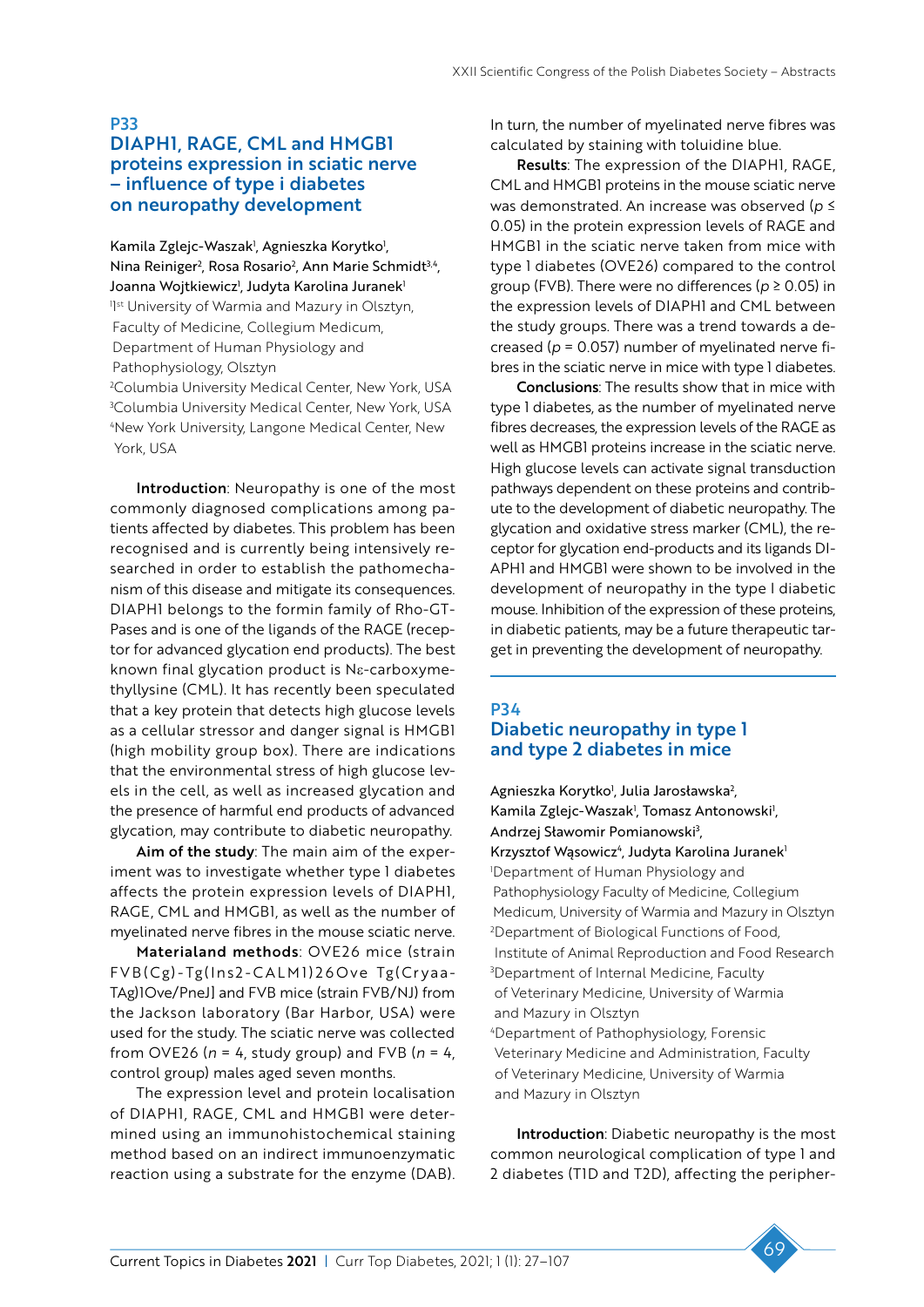al nervous system, leading to sensory impairment and pain.

Aim of the study: The aim of this study was to assess the severity of diabetic neuropathy in the two types of diabetes, taking into account functional, structural and biochemical changes in the sciatic nerve.

Material and methods: The experiment included three groups of mice, including a control group (fed a low-calorie diet), a T1D group (streptozotocin injection – STZ) and a T2D group (fed a high-fat diet – HFD). The experiment lasted 4 months.

The mice were characterised in terms of experimentally induced phenotypic (body weight) and metabolic (blood glucose) changes. To assess the status of diabetic neuropathy of the sciatic nerve, nerve conduction study (ENG), morphometric and morphological analysis and Western Blot analysis of proteins associated with inflammation and oxidative stress were performed.

Results: Of the experimental groups, HFD mice had the statistically highest, and STZ the lowest, body weights (*p* < 0.001). Only mice in the STZ group developed diabetes, as indicated by elevated blood sugar levels compared to the other groups (*p* < 0.001). Compared to healthy control mice, fewer nerve fibres were observed in the STZ and HFD groups (*p* < 0.01), which translated into impaired motor and sensory nerve conduction in these animals, with statistically significant decreases in ENG measurements observed only in the STZ group (*p* < 0.01). The Western blot analysis revealed increased expression levels of the pro-oxidant protein nNOS in sciatic nerves isolated from the STZ and HFD mice (*p* < 0.05). At the same time, the expression levels of the antioxidant protein SOD1 were significantly reduced in these groups compared to the control group (*p* < 0.05). Of the proinflammatory proteins tested, only the expression level of S100b protein was elevated in the HFD group, compared to the STZ group (*p* < 0.01) and the control group (*p* < 0.05).

Conclusions: In the study presented here, the use of experimental treatments consisting of STZ injection and HFD feeding, led to the development of a similar degree of peripheral nerve damage, including a number of morphological and electrophysiological changes in the sciatic nerve. Our study indicates that HFD-fed mice, before developing full-blown diabetes, have neuropathic changes in thick nerve fibres, and that glycaemic status is not a major factor influencing the development and progression of neuropathy in T2D. Noteworthy is the significant disturbance in oxidant-antioxidant balance accompanying neuropathic nerve lesions observed in both early pre-diabetic (HFD) and prolonged diabetic (STZ) mouse groups. Excessive formation of reactive oxygen species and insufficient antioxidant protection play an important role in the development of neuropathy in both types of diabetes.

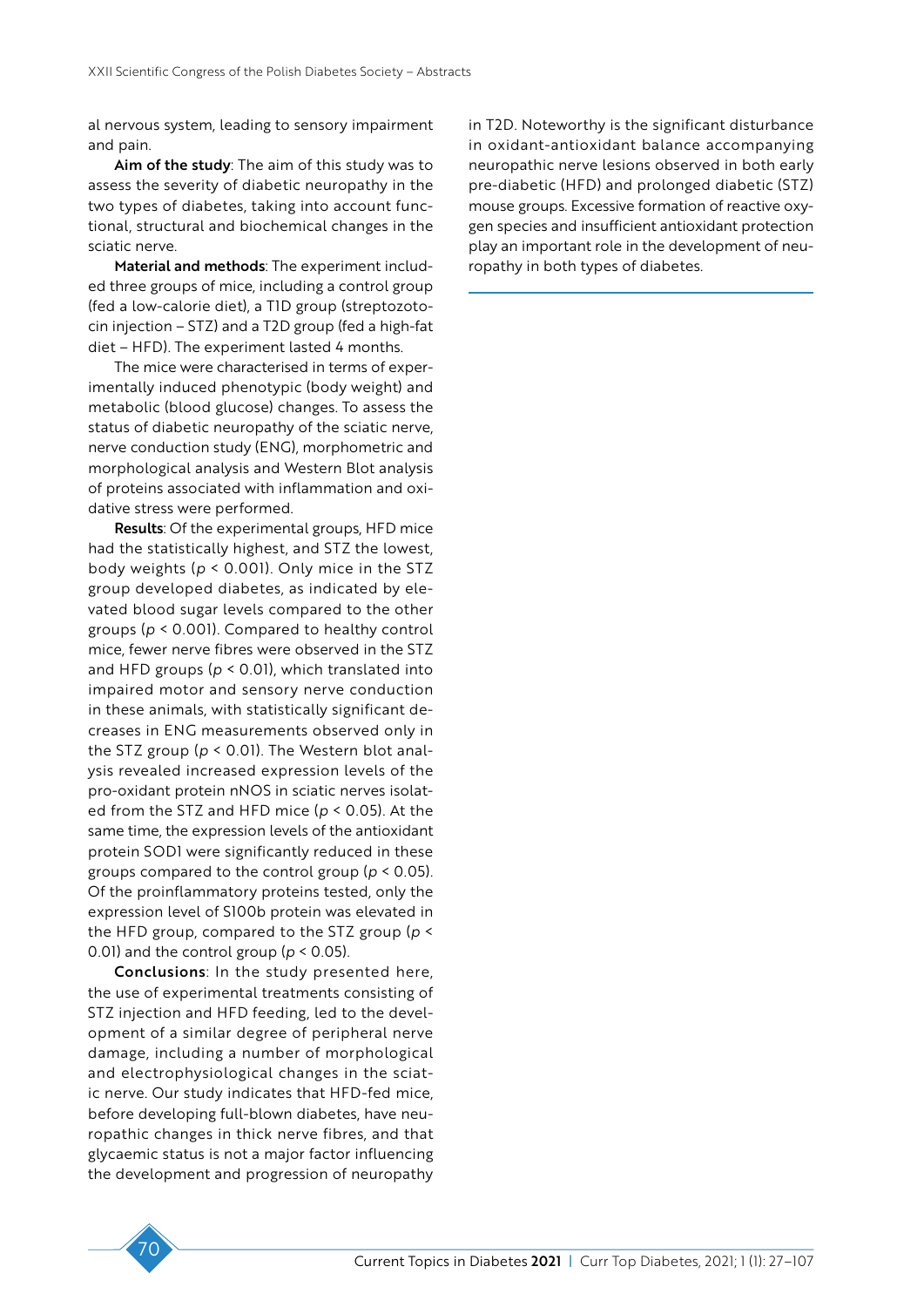# POSTER SESSION 5 – TYPE 1 DIABETES AFTER HIGH SCHOOL GRADUATION

Chairs: Andrzej Gawrecki, Tomasz Klupa, Adam Krętowski

#### P35

# Coincidence of type 1 diabetes and autoimmune pancreatitis – a case report

Ada Przygocka-Pieniążek, Anna Wołoszyn-Durkiewicz, Małgorzata Myśliwiec Department of Paediatrics, Diabetology and Endocrinology, University Medical Centre in Gdansk

A patient less than 18 years old presented to the ED for severe abdominal pain. A suspicion of "acute abdomen" was raised and the patient consulted a surgeon who ruled out a surgical basis for the pain. When taking a more detailed history, in addition to severe abdominal pain for several days, the patient reported having symptoms of polyuria, polydipsia and a loss of approximately 4 kg of body weight over the past week. In the ED, capillary blood glucose measurement (700 mg/dl) and gasometry (pH 7.16, BE – 20.9 mmol/l, HCO3 9.1 mmol/l) were performed, which revealed moderate ketoacidosis. Due to his severe general condition, inadequate in terms of gasometric parameters, the patient was hospitalised in the ICU for 2 days. He was then transferred to the Paediatric Diabetes Ward, where the autoimmune background of the disease was confirmed (positive ZnT8 and GAD antibodies) and type 1 diabetes (DM1) was diagnosed.

Screening abdominal ultrasound showed Wirsung's duct dilated to 4 mm – extended diagnosis was recommended. The MRI showed a segmentally dilated main pancreatic duct with uneven outlines, discrete 2<sup>nd</sup>order ducts and infiltrating diffusion restriction in the pancreas. A suspicion of an inflammatory process, most likely autoimmune in origin, was raised. Once a malignant lesion was excluded, including by biopsy and tumour antigen testing, a diagnosis of autoimmune pancreatitis was made, currently requiring no treatment. The patient is currently under the care of a diabetes and gastroenterology outpatient clinic.

Autoimmune pancreatitis (AIP) is a chronic disease, considered part of a generalised autoimmune disease. It usually occurs late, around the 7th decade of life, more often in men. The progression, as in DM1, may be asymptomatic for a long time. At the time of diagnosis, the most common symptoms are jaundice, weight loss, diabetes (unspecified type), abdominal pain and acute pancreatitis. In the case described, the patient's age made the diagnosing physicians think of DM1, but in older people it is easy to overlook the autoimmune background of diabetes (LADA diabetes), and focus on more common AIP in this population.

Type 1 diabetes is very often accompanied by other autoimmune diseases. The screening includes celiac disease and autoimmune thyroiditis. However, it should be remembered that in a patient already diagnosed with DM1, other rarer autoimmune diseases are also possible, even if the patient's age, as in the case described, is not typical.

#### P36

Type 1 diabetes mellitus diagnosed in a patient over 80 years of age with associated autoimmune diseases – a case report

### Katarzyna Rutkowska, Maciej Pawłowski, Katarzyna Cypryk

Department of Internal Medicine and Diabetology, Medical University of Lodz

Introduction: Type 1 diabetes is most often diagnosed at a young age and is characterised by absolute insulin deficiency. According to the classification of the Polish Diabetes Association, the definition of type 1 diabetes of autoimmune aetiology includes slow-progressing diabetes (LADA). This type of diabetes, in the early stages of the disease, is characterised by insulin independence. In such patients, especially if they are elderly, type 2 diabetes is often misdiagnosed.

Aim of the study: The aim of this study is to present the description of a patient with vitiligo, alopecia areata and autoimmune diabetes mellitus diagnosed at 84 years of age.

Material and methods: Retrospective analysis of available medical records.

Case description: The patient was diagnosed with diabetes in March 2020, in her 84th year. Medical records show that venous blood glucose at the time of presentation to hospital was 967 mg/dl, pH 7.4, effective plasma osmolality 317 mOsm/kg  $\rm H_2O$ . A diagnosis of type 2 diabetes was then made. Intermediate-acting human insulin was prescribed as a single injection before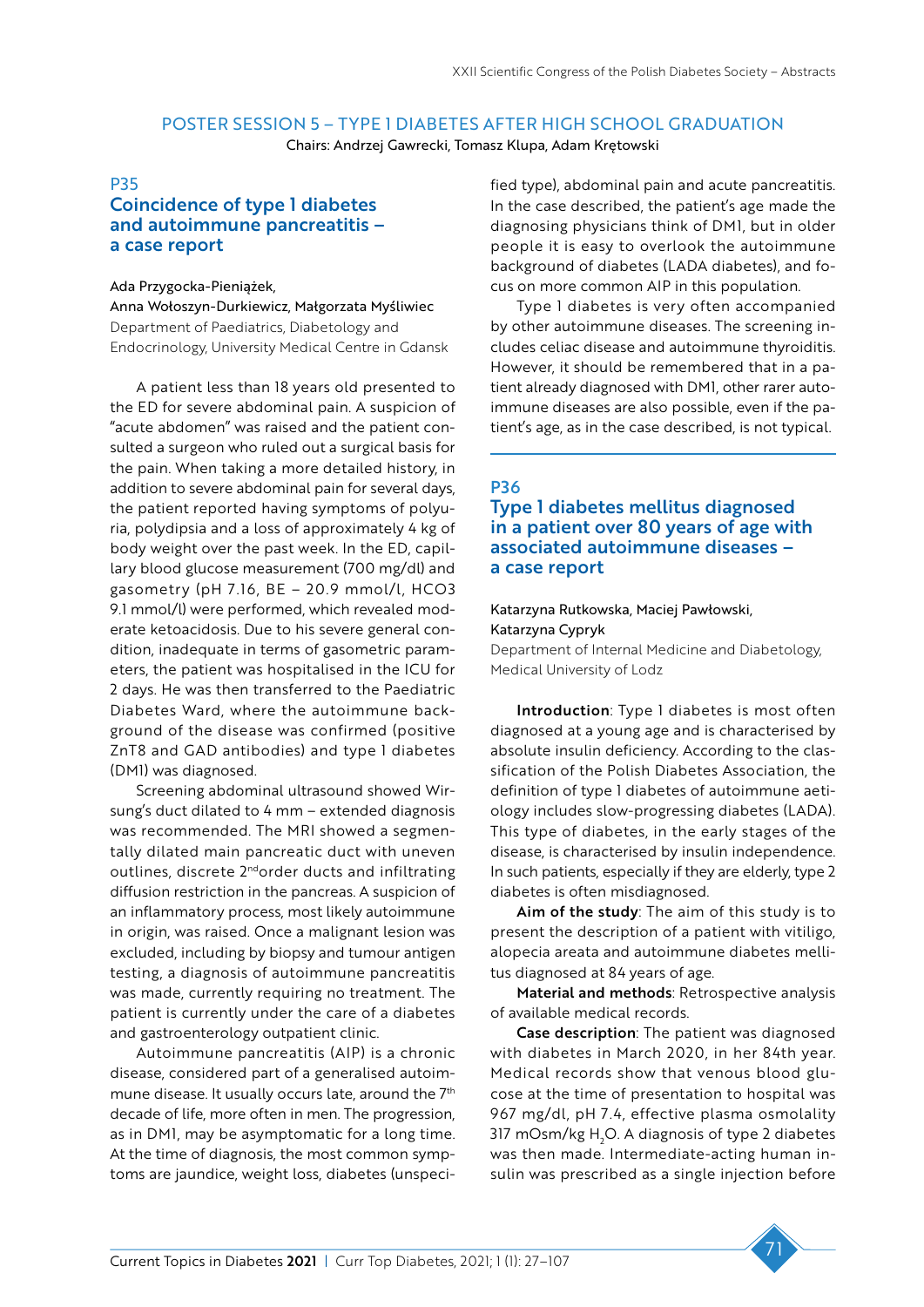breakfast. Due to persistent hyperglycaemia, polyuria and polydipsia, the patient was readmitted to hospital in November 2020. On admission, venous blood glucose was 578 mg/dl,  $HbA<sub>1c</sub>$  12.7%, C-peptide 0.26 nmol/l, body weight 68 kg, height 168 cm, BMI 24.1 kg/m<sup>2</sup>. Intravenous insulin infusion was administered, followed by intensive insulin therapy. Due to concurrent autoimmune diseases and atypical onset of the disease, a suspicion of autoimmune diabetes was raised. The antibody results confirmed this assumption – ICA 160 units, anti-GAD 3473 U/ml, ZnT8 884.29 U/ml.

Conclusions: The above case report shows that autoimmune diabetes with acute onset can occur at any age, even in late adulthood. The initial misdiagnosis was probably due to being suggestive of the patient's age and the absence of metabolic acidosis. It delayed the implementation of intensive insulin therapy and exposed the patient to persistent hyperglycaemia for several months. Cooccurrence of autoimmune diseases should always prompt the diagnosis of type 1 diabetes.

#### P37

# Type 1 diabetes during oral retinoid therapy – coincidence or induction? Case reports

Magdalena Dymińska, Katarzyna Dżygało Department of Paediatrics, Clinical Unit of Paediatric Diabetology and Paediatrics, Warsaw Medical University

Oral retinoids (ORs) are effective and widely used drugs for the treatment of acne. Increased blood glucose levels and new cases of diabetes are also among the many side effects of ORs mentioned. The literature has so far reported a case of type 1 diabetes mellitus (DM1) with diabetic ketoacidosis (DKA), LADA diabetes and cases of autoimmune thyroiditis (AITD) during or just after the OR treatment course. It has been suggested that OR therapy may be an environmental trigger for autoimmunity. Last year there were 3 cases of newly diagnosed DM1 in OR users at our centre.

Patient 1: A 13-year-old boy admitted for vomiting and weakness with typical symptoms of diabetes (polydipsia, polyuria, weight loss) for one month. Nine months of OR therapy for nodular acne was continued until the date of DM1 diagnosis. Abnormal fasting blood glucose observed during therapy was considered a side effect of treatment. Family history indicated a burden of Crohn's disease in the father. On admission, there was moderate DKA (pH 7.0; HCO3– 4.8 mmol/L; BE  $-24.9$  mmol/l), hyperglycaemia 409 mg/dl, HbA<sub>1c</sub> 11.9%, positive GADA antibody titer 375.22 U/ml and low C-peptide concentration 0.7 ng/ml.

Patient 2: A 15-year-old girl admitted because of typical diabetic symptoms that had been present for a month. The patient completed one year of OR therapy 2 months prior to hospitalisation. Glycaemia was not monitored during therapy. Family history showed a burden of AITD in the mother and DM1 in the patient's brother and father. On admission, mild DKA (pH 7.29; HCO3– 12.7; BE  $-13.8$ ), HbA<sub>1c</sub> 13.9% and positive antibody titres of ICA(+++), IA2 (44.6 U/ml) and GADA 42.9 u/ml were found. In addition, AITD was diagnosed during hospitalisation.

Patient 3: A 15-year-old boy admitted due to typical symptoms of diabetes that had been present for a month. OR treatment was started 3 months earlier for nodular acne. Glycaemia was not controlled during therapy. Family history was not affected by autoimmune diseases. On admission there was moderate DKA with a pH of 7.0, hyperglycaemia of 570 mg/dl,  $HbA<sub>1c</sub>$  of 16.9%. Autoantibodies for DM1 and C-peptide levels are still being processed. During hospitalisation, the patient was also diagnosed with AITD. After stabilisation of glycaemia and dermatological consultation, the patient was continued on OR therapy.

Both before and during OR treatment, it is important to remember to monitor blood glucose regularly according to general recommendations. If abnormal glycaemia is present, it is imperative that the diagnosis for DM1 (including immunological diagnosis) is deepened, especially in adolescents and young adults. Increased vigilance should be exercised in patients with a positive personal and/or family history of autoimmune disease, and more frequent blood glucose monitoring may be required. The relationship between type 1 diabetes and oral retinoids is unclear and requires further study.

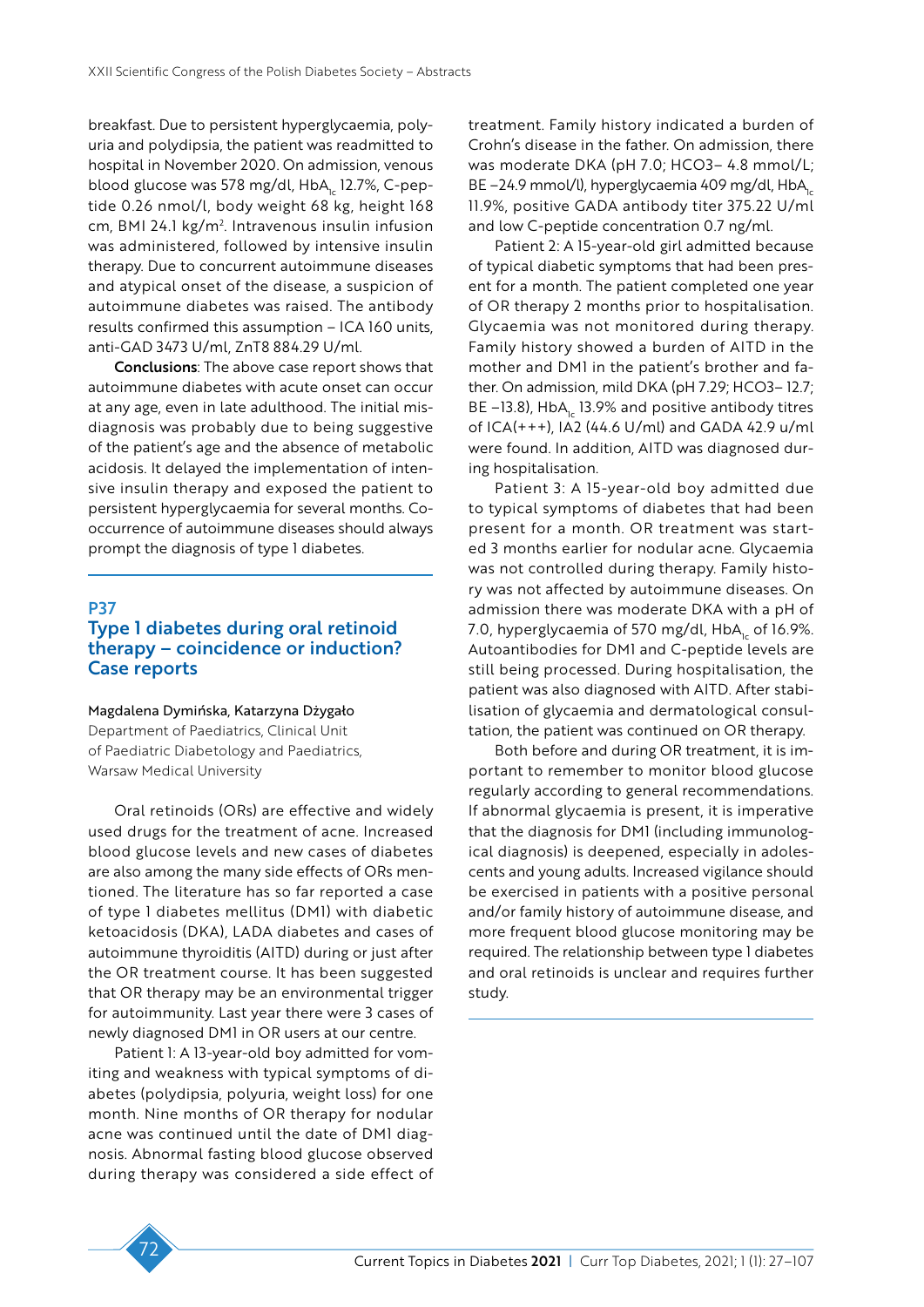#### P38

### Results of growth hormone treatment of a patient with somatotropin hypopituitarism and type 1 diabetes mellitus

### Anna Rakuś-Kwiatosz, Bożena Banecka, Iwona Beń-Skowronek

Institute of Paediatric Propedeutics, Medical University of Lublin Department of Paediatric Endocrinology and Diabetology, Medical University of Lublin

Introduction: Currently, the incidence of diabetes is increasing especially in younger age groups (under 5 years of age). Growth hormone deficiency has a prevalence of 1:3500-1:8700, so the coexistence of these conditions may be increasing. In diabetic patients, there are multiple mechanisms that impair the growth process, affecting the GH – insulin-like growth factor (IGF-1) axis. However, with properly controlled diabetes, patients achieve a normal body height and should be diagnosed for causes of short stature other than diabetes. There are few reports on the safety and effects of recombinant human growth hormone (rhGH) in patients with somatotropin hypopituitarism (SNP) and type 1 diabetes. Of greatest concern is the increase in IGF-1 levels during rhGH treatment, which may promote the progression of diabetic retinopathy.

Aim of the study: The aim of this presentation is to present the effects of rhGH treatment of a patient with SNP and type 1 diabetes.

Case description: The child was diagnosed with diabetes at the age of 15 months. The patient was treated with intensive insulin pen therapy for 7 months after diagnosis, but large glycaemic fluctuations were observed. At 22 months of age, insulin therapy with a personal insulin pump was started, with good compensation. From the age of 2 the child's growth curve was below the  $3<sup>rd</sup>$  centile. At 7 years of age, the girl was diagnosed with SNP in the course of the diagnosis of short stature. The child's father had a history of being treated with rhGH for SNP. At the age of 7 years and 2 months the girl started rhGH therapy.

Results: An acceleration of the growth rate was observed after the start of treatment. At the start of rhGH administration, the girl's body height was 113.2 cm (< 3rd centile, -2.13 SDS), after one year of treatment 121.1 cm  $(3<sup>rd</sup>-10<sup>th</sup>$  centile,  $-1.71$  SDS). The child's current body height at 13 years and 3 months is 152.5 cm (10th–25th centile; –1.35 SDS). IGF-1 levels were continuously monitored and maintained around the lower range of normal values. After the inclusion of rhGH, the need for insulin increased. Before starting rhGH it was about 0.6 units/kg of body weight/day, after starting rhGH it increased to about 1 unit/kg of body weight/day, now 0.9 units/kg of body weight/day. No worsening of metabolic control of diabetes was observed. The percentage of glycated haemoglobin did not change significantly. It was 6.70% at the start of treatment, 6.70% after one year of treatment and 6.41% at the last visit.

No features of diabetic retinopathy were observed.

Conclusions: In diabetic patients, it is also advisable to search for causes of short stature other than metabolic imbalance, since children with well-controlled diabetes do not present growth disturbances. Based on the literature and our own observations, it appears that rhGH treatment of children with diabetes is safe and beneficial. There is a need for larger group studies to assess the safety and effects of rhGH therapy in children with type 1 diabetes.

#### P39

### Levels of biomarkers of muscle and bowel damage after exercise with predominantly eccentric contractions in men with type 1 diabetes

Bartłomiej Matejko, Łukasz Tota, Małgorzata Morawska, Sandra Mrozińska, Tomasz Klupa, Maciej Małecki 1 Department of Metabolic Diseases, Jagiellonian University Medical College, Cracow 2 Department of Physiology and Biochemistry, Faculty of Physical Education and Sport, University of Physical Education in Cracow 3 Department of Sports Medicine and Human Nutrition, Faculty of Physical Education and Sport, University of Physical Education in Cracow, Poland 4 University Hospital in Cracow

Introduction: Eccentric exercise plays an important role in building overall fitness, but compared to concentric or isometric contractions, it leads to more muscle damage from micro-injuries. Furthermore, the redistribution of blood flow during this type of intense exercise can lead to reduced blood supply to the gut and oxidative stress.

Aim of the study: The aim of this study was to compare the levels of biomarkers of muscle and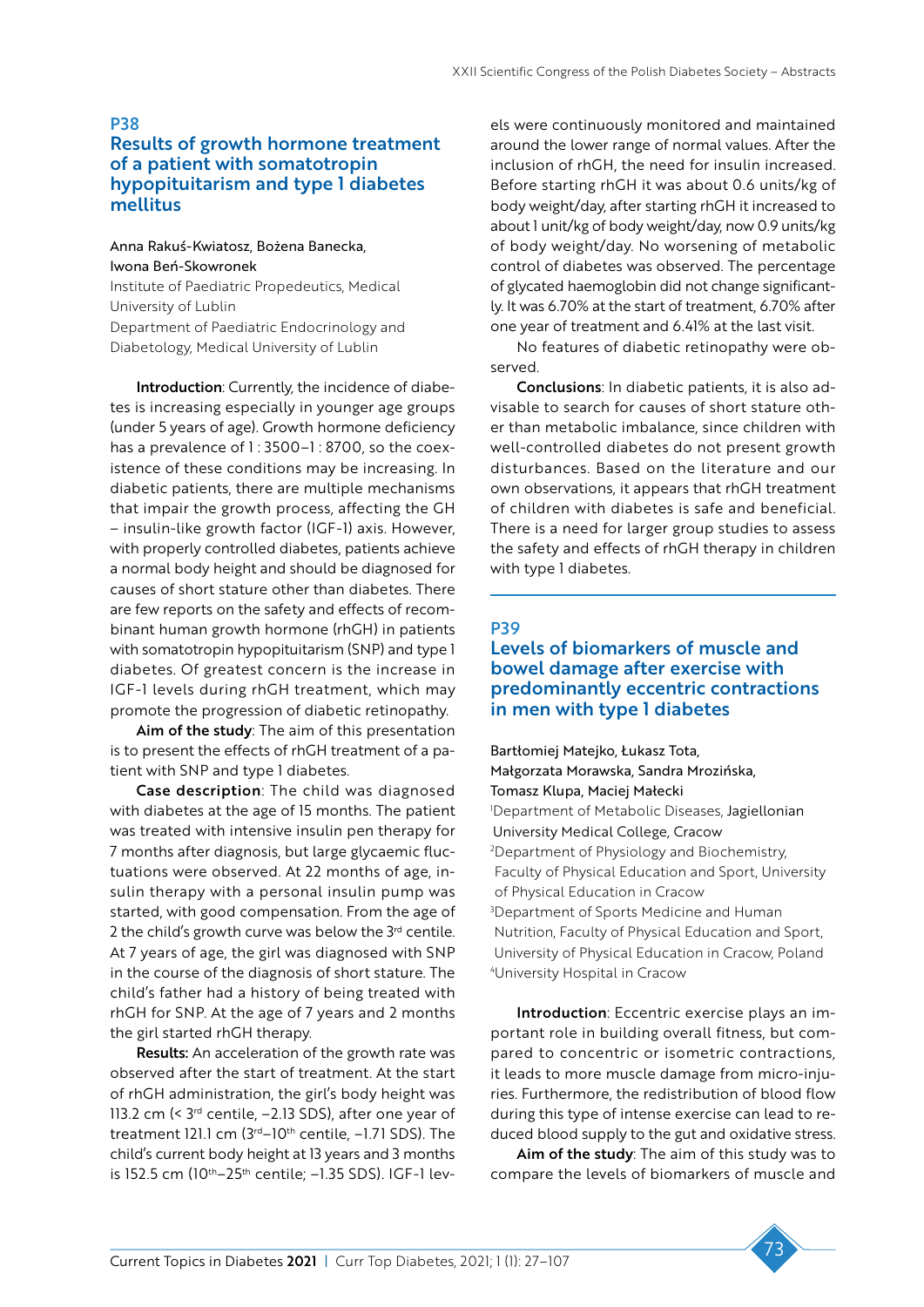| Variable                                    | <b>TIDM</b>      | Control group    | p     |
|---------------------------------------------|------------------|------------------|-------|
| Pre-test myoglobin [ng/ml]                  | $25.4 \pm 11.1$  | $26.3 \pm 10.9$  | 0.790 |
| Pre-test LDH [U/l]                          | 198.9 ±54        | $152.4 \pm 41.1$ | 0.004 |
| Pre-test zonulin [ng/ml]                    | $20.9 \pm 7.3$   | $18.3 \pm 7.3$   | 0.361 |
| Myoglobin 60 minutes after the test [ng/ml] | 194.9 ±62.6      | 78.2 ± 24.8      | 0.001 |
| LDH 60 min after the test [U/l]             | $298.5 \pm 46.4$ | $206 \pm 43.4$   | 0.001 |
| Zonulin 60 min after the test [ng/ml]       | $36.1 \pm .5$    | $27.5 \pm 9.7$   | 0.008 |
| Myoglobin 24 hours after the test [ng/ml]   | 84.4 ± 24.0      | $27.7 \pm 9.1$   | 0.001 |
| LDH 24 hours after the test [U/l]           | 230.8 ±73.9      | $151 + 27.4$     | 0.002 |
| Zonulin 24 hours after the test [ng/ml]     | $40.4 \pm 9.7$   | $20.5 \pm 8.5$   | 0.001 |

Table 1. Levels of muscle and intestinal biomarkers of damage after exercise with a predominance of eccentric contractions in the study groups

bowel damage after exercise with predominantly eccentric contractions (SE) in men with type 1 diabetes mellitus (T1DM) and healthy subjects.

Material and methods: Selected biomarkers were assessed after a 30-minute run on an incline treadmill (10% incline) with a load of 5% of the patient's body weight at a maximum intensity of 60% of maximal oxygen uptake.

Results: Nineteen men with T1DM with a mean disease duration of 12.2 ±6.0 years, characterised by very good glycaemic control (mean HbA<sub>1c</sub> percentage 6.9 ±0.7%, 52 mmol/mol) and 20 healthy men were enrolled in the study. There was no difference in age (25.3 ±5.4 vs. 24.3 ±2.5, *p* = 0.91) and BMI (23.9 ±2.3 vs. 22.8 ±2.0, *p* = 0.15) between groups. Initially, patients with T1DM displayed elevated lactate dehydrogenase (LDH) activity. At 60 minutes and 24 hours after the test, the patients with T1DM had higher levels of myoglobin, LDH and zonulin compared to healthy men (Table 1).

Conclusions: Male patients with T1DM appear to be more susceptible to muscle and bowel damage after SE-majority exercise compared to those without diabetes.

#### P40

### Assessment of coagulation parameters in patients with type 1 diabetes by rotational thromboelastometry – a preliminary study

Małgorzata Kiluk<sup>1</sup>, Tomasz Rusak<sup>2</sup>, Janina Lewkowicz<sup>1</sup>, Katarzyna Łagoda<sup>1</sup>, Irina Kowalska<sup>1</sup>,

#### Anna Tankiewicz-Kwedlo<sup>3</sup>

1 Department of Internal Medicine and Metabolic Diseases, Medical University of Bialystok 2 Institute of Physical Chemistry, Medical University of Bialystok

3 Institute of Monitored Pharmacotherapy, Medical University of Bialystok

Introduction: Rotational thromboelastometry (ROTEM) is a method used to assess the dynamics of whole blood clot formation, quality and lysis. Coagulation disorders observed in people with type 1 diabetes mellitus (T1DM) are one of the causes of the development of vascular complications in this group of patients.

Aim of the study: The aim of this study was to evaluate coagulation parameters in patients with type 1 diabetes by rotational thromboelastometry (ROTEM).

Material and methods: The pilot study included 16 subjects with T1DM (9 women/7 men) aged 26–58 years with a median duration of diabetes of 11 (Q25–Q75: 30.75–43.50) years and 18 age- and gender-matched controls (8 women/10 men). Anthropometric parameters,  $HbA_{1c}$  value (in the T1DM group), platelet count (PLT), prothrombin time (PT), activated partial thromboplastin time (aPTT) and fibrinogen concentration were assessed in all subjects. The viscoelastic properties of the blood clot were investigated using ROTEM: clotting time (CT), clot formation time (CFT) and angle  $\alpha$ , maxi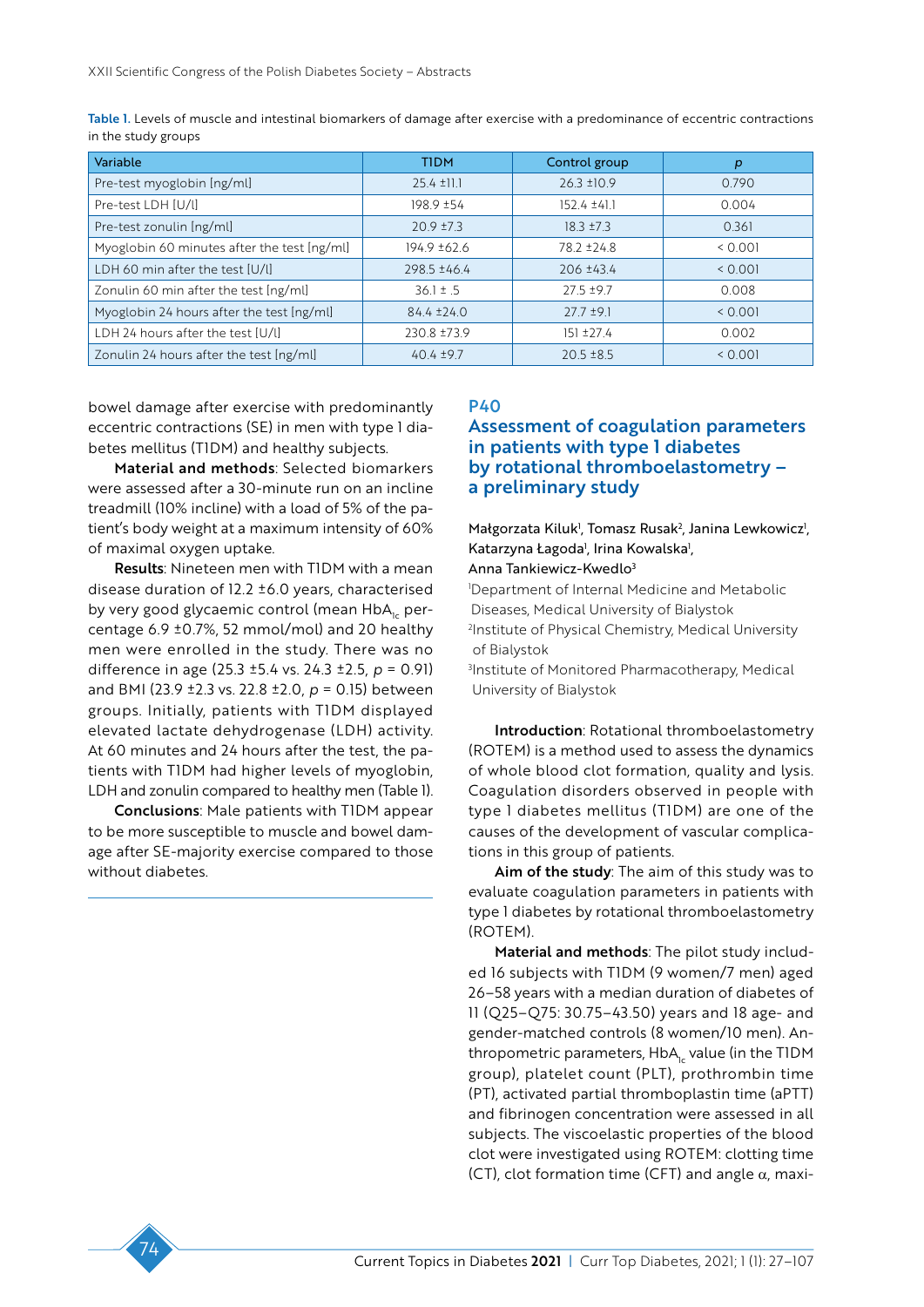mum clot firmness (MCF), clot strength parameter (G), clot lysis index in 30/45/60 min (LI 30/45/60), lysis onset time (LOT) and lysis time (LT).

**Results:** In the T1DM group, the median  $HbA<sub>1c</sub>$ was 9.35 (7.825–9.750)%, diabetic nephropathy was present in 3 (18.75%), retinopathy in 7 (43.75%) and polyneuropathy in 7 (43.75%) patients. The PLT count, PT, aPTT, and the fibrinogen levels were comparable between the diabetic patients and the control group. The T1DM patient population showed significantly higher MCF (*p* = 0.01), G (*p* = 0.006), LI45 (*p* = 0.02), LOT (*p* = 0.002) and LT (*p* = 0.002) values.

Conclusions: Despite comparable values of routinely measured basic coagulation parameters in both groups, qualitative clot analysis using the ROTEM technique revealed differences in the time to clot formation and fibrinolysis as well as in the elasticity of the clot formed in the patients with T1DM. The results indicate a hypercoagulable state in patients with T1DM. Further studies on a larger group of patients with type 1 diabetes are needed to confirm the results.

### P41

Hematopoietic stem cells and stem cells with embryonic characteristics – new potential predictors of β-cell function in patients with newly diagnosed type 1 diabetes

Milena Jamiołkowska-Sztabkowska<sup>1</sup>, Kamil Grubczak<sup>2</sup>, Aleksandra Starosz<sup>2</sup>, Anna Krętowska-Grunwald<sup>2</sup>, Marcin Moniuszko<sup>2</sup>, Artur Bossowski<sup>1</sup>, Barbara Głowińska-Olszewska<sup>1</sup> 1 Department of Paediatrics, Endocrinology, Diabetology with Cardiology Sub-department, Medical University of Bialystok 2 Institute of Regenerative Medicine and Immunoregulation, Medical University of Bialystok

Introduction: There is wide variation in the progression of loss of pancreatic β-cell function among patients with type 1 diabetes. While some patients already present with only trace residual endogenous insulin secretion at the time of diagnosis, in others a phenomenon of partial remission can be observed, during which normoglycaemia and good metabolic control are achievable with low daily insulin requirements. However, predicting which of these groups a particular patient will belong to still poses many difficulties. One possible

explanation for this phenomenon may be the regenerative processes taking place in the pancreas parallel to the destruction of the pancreatic islets.

Aim of the study: The aim of this study was to evaluate circulating haematopoietic stem cells (HSCs) and very-small embryonic like stem cells (VS.ELs) in peripheral blood, to determine their importance in maintaining pancreatic β-cell function and their impact on the subsequent occurrence of partial remission in children and adolescents with newly diagnosed type 1 diabetes.

Material and methods: The study involved 59 patients aged 6–18 years with newly diagnosed type 1 diabetes, followed up for a further 2 years. The control group consisted of 31 healthy children matched for gender and age.

HSC and VS.EL cells were isolated from the whole blood collected from the patients at the time of diabetes diagnosis, and identified by four-colour flow cytometry. Pancreatic β-cell function was assessed indirectly by determining C-peptide secretion at diagnosis and after 2 years. Partial remission of diabetes was defined as insulin requirement < 0.5 units/kg/24 h with maintenance of  $HbA<sub>1c</sub>$  < 7%. The study group was divided into subgroups on the basis of median VS.EL, HSC and C-peptide levels with respect to their relationship to each other and to the occurrence of partial remission.

Results: Among patients with higher stimulated C-peptide levels at the time of diabetes diagnosis, lower HSC levels (*p* < 0.05) and higher VS.EL levels (*p* < 0.05) and higher VS.EL/HSC ratios (*p* < 0.05) were observed. Accordingly, patients maintaining higher C-peptide secretion 2 years after diagnosis appeared to present lower HSC levels and a higher VS.EL/HSC ratio at diagnosis than the other patients (*p* < 0.05). There was also a negative correlation between HSC levels and stimulated C-peptide levels at diagnosis (*p* < 0.05). In addition, patients with lower HSC levels at diagnosis presented a trend towards a higher rate of partial remission at a later stage, especially in the first 3–6 months after disease onset.

Conclusions: The results indicate a significant role of HSC and VS.EL cells in pancreatic β-cell regeneration processes, and assessment of their mobilisation into peripheral blood at the time of diagnosis of type 1 diabetes may be an important predictor of β-cell function and the occurrence of partial remission of the disease in the future.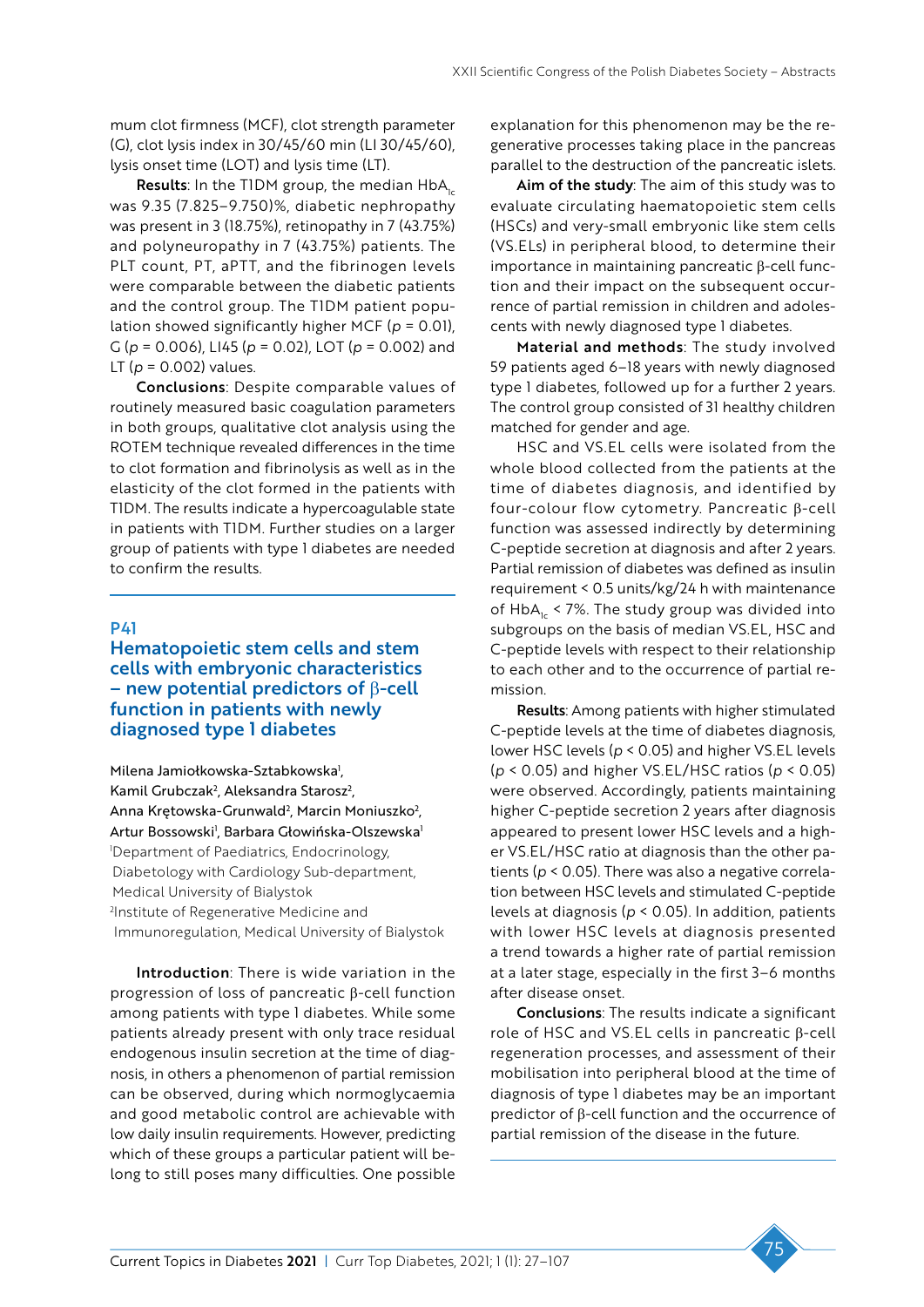# POSTER SESSION 6 – NO MORE DIABETIC FOOT

Chairs: Piotr Liszkowski, Beata Mrozikiewicz-Rakowska, Przemysław Witek

### P42

Care of patients with diabetic foot syndrome during the first lockdown during the COVID-19 pandemic in Poland – a report from a university diabetic foot syndrome treatment centre

Sebastian Borys<sup>ı</sup>, Edyta Falińska<sup>ı</sup>, Jerzy Hohendorff<sup>2</sup>, Przemysław Witek<sup>2</sup>, Teresa Koblik<sup>1</sup>, Maciej Małecki<sup>2</sup> 1 Department of Metabolic Diseases and Diabetology, University Hospital in Cracow 2 Department of Metabolic Diseases and Diabetology, Jagiellonian University Medical College, Cracow, University Hospital in Cracow

Introduction: Patients with Diabetic Foot Syndrome (DFS) require multidisciplinary treatment. The first lockdown during the COVID-19 pandemic resulted in reduced access to medical care worldwide. Data from a number of countries on DFS show a decrease in the number of inpatient services provided with an increase in online doctor consultations, a change in the characteristics of the patients presenting and an increase in amputations. So far, no such data have been analysed in Poland.

Aim of the study: To assess the impact of the COVID-19 pandemic on the characteristics of newly presenting patients, the number of amputations and the way patients contact the outpatient DFS treatment centre in real clinical practice during the first lockdown in Poland.

Material and methods: Electronic medical records of patients with DFS were searched to identify: number of inpatient visits, online doctor consultations, newly admitted patients, including those with more severe forms of DFS (defined by Texas Classification System 2; 3; B; C; D), patients with active Charcot neuropathic osteoarthropathy (CN), revascularisations, small and large amputations during the periods of the first 12 weeks of the COVID-19 pandemic in Poland (13.03.2020–05.06.2020), the 12 weeks preceding that time (19.12.2019-12.03.2020) and the 12 weeks analogous to the lockdown period, one year earlier (13 March, Mai, July 2019).

Results: The review confirmed a significant decrease in the number of total services and inpatient visits during the lockdown with the implementation of online doctor consultations, respectively: inpatient visits vs. online consultation (236 vs. 49); (464 vs. 0); (564 vs. 0). Among newly admitted patients with no significant difference in baseline clinical characteristics during the lockdown, there was a higher proportion of patients with more severe forms of DFS relative to control periods: 15/33(45.5%); 9/31(29%); 15/50 (30%) *p* < 0.05 and active CN, 4/33 (12.1%); 2/31 (6.4%); 3/50 (6%) *p* < 0.05 respectively. In contrast, there was no increase in major and minor amputations, respectively: 2/33 (6.1%); 2/31 (6.4%); 2/50 (4%) and 3/33 (9.1%), 4/31 (12.9%), 17/50 (14%).

Conclusions: The results of the review confirm a decrease in the number of services provided to DFS patients during the first lock-down with the implementation of previously unused online doctor consultation. Newly admitted patients during the lockdown were characterised by more severe forms of DFS. During the study period, despite the unfavourable characteristics associated with more severe forms of DFS, no significantly higher number of major or minor amputations was recorded in newly admitted patients.

#### P43

### Results of microbiological analysis of material collected from infected wounds of patients with diabetic foot syndrome

### Szymon Szymczak, Maciej Pawłowski, Katarzyna Cypryk

Department of Internal Medicine and Diabetology, Medical University of Lodz

Introduction: Diabetic foot syndrome accounted for 60% of lower limb amputations in 2018 in Poland (excluding those related to cancer, trauma and external factors). The risk of surgical treatment increases significantly if there is an infection of the soft tissues of the foot. Early initiation of appropriate antibiotic therapy can significantly reduce the risk of losing a lower limb. Assessment of the antibiotic susceptibility of pathogens causing infection in the course of diabetic foot syndrome is crucial for appropriate treatment.

Aim of the study: The aim of this study was to identify the most common microorganisms in tissue infections in diabetic foot syndrome along with their antibiotic susceptibility.

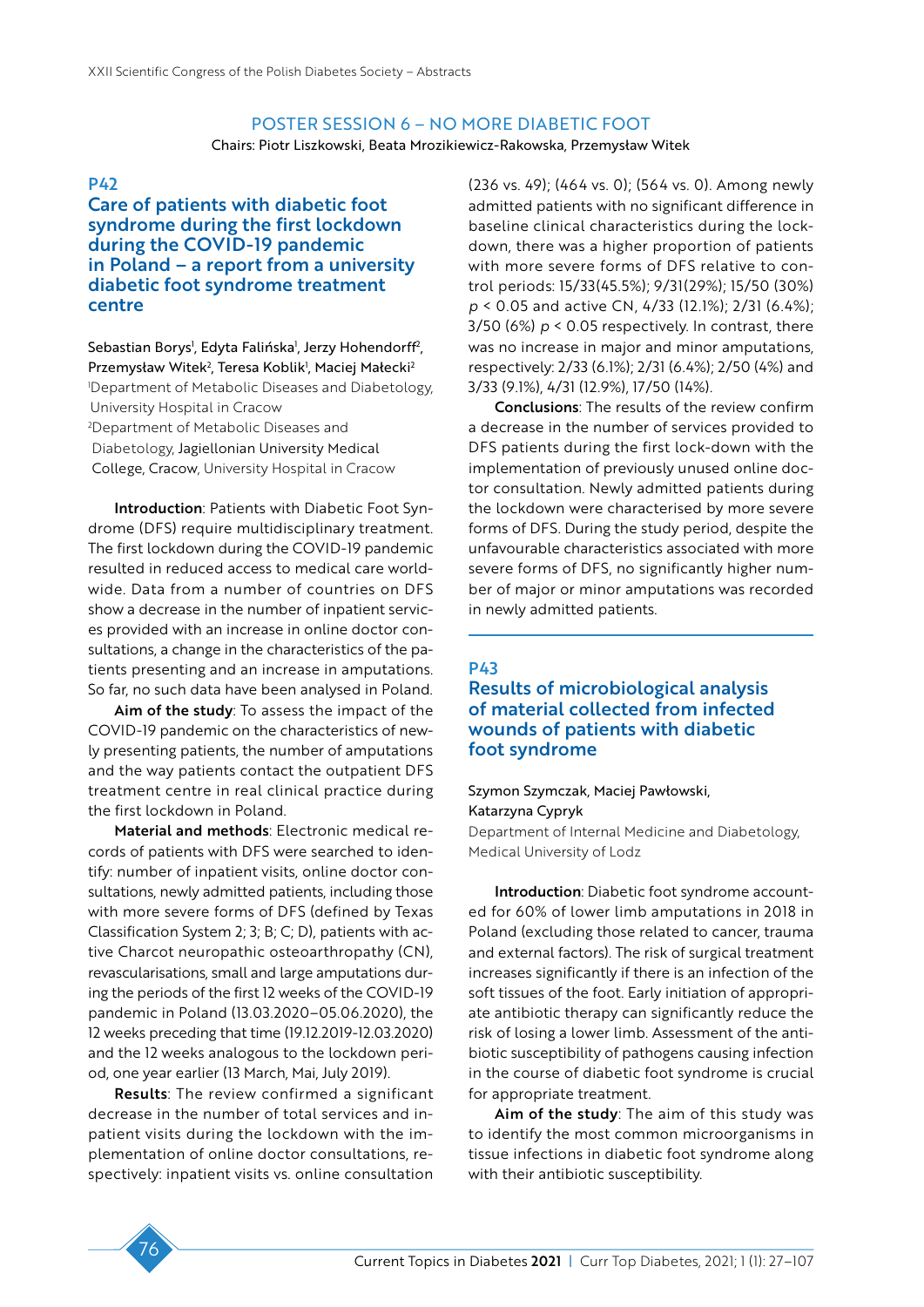Material and methods: The results of 92 microbiological tests of material obtained from infected wounds of patients hospitalised for diabetic foot syndrome between January 2018 and December 2020 were used for the analysis.

Results: The majority of the study population was male (69%). The mean age of the patients was 59.9 years (35 to 87), duration of diabetes more than 19 years (1 month  $-50$  years), BMI 29.45 kg/m<sup>2</sup> (19–43). The glycated haemoglobin (HbA<sub>1c</sub>) value was 9.4% (5.3–18%). The most common patients were those with type 2 diabetes (72.5%). Type 1 diabetes was present in 19.8% and secondary diabetes in 7.7%. The mean duration of hospitalisation was 10.9 days (1–27). More than 40% of patients received an antibiotic before admission to hospital, 53% of infections were caused by more than 1 microorganism. Staphylococcus aureus (33%), Enterococcus faecalis (26%), Escherichia coli (22%), Enterobacter Cloacae (18%), Proteus mirabilis (15%) were most frequently detected. Pathogens sensitive to amoxicillin with clavulanic acid were 59%, clindamycin 46%, ciprofloxacin 61%, levofloxacin 56%, piperacillin with tazobactam 89%, metronidazole 67%, vancomycin 100%. The percentage of MRSA strains was 20% and alarm pathogens were detected in 12.4% of patients.

Conclusions: The percentage of MRSA strains was 20% and alarm pathogens were detected in 12.4% of patients. Only more than 40% of patients admitted to hospital used antibiotics despite obvious features of foot infection. 46–61% of the pathogens were sensitive to PTD-recommended empirical antibiotics, i.e. amoxicillin with clavulanic acid, clindamycin and fluoroquinolones. This points to the need to educate doctors and patients about early treatment of infection in diabetic foot syndrome and to perform microbiological tests to use appropriate antibiotics.

# $\overline{P}4$

# More than half of diabetic foot ulcers do not heal (centre's experience)

#### Anna Poradzka, Leszek Czupryniak

Department of Diabetology and Internal Medicine, Warsaw Medical University

Introduction: Diabetic foot syndrome (DFS) is one of the most severe for the patient and most difficult to treat complications of diabetes. In 2018, 3436 patients in Poland, including 482 in the Mazowieckie province, were hospitalised for DFS.

Aim of the study: The aim of this study was to determine the characteristics of patients with diabetic foot and their ulcers and to summarise the results of six-month treatment in the patient population of our Centre.

Material and methods: The study included 174 patients with 212 diabetic feet hospitalised over a thirteen-month period: from February 2018 to March 2019. The final analysis of treatment outcomes included 160 patients (195 feet).

Data from the medical history, physical examination, and additional laboratory and imaging studies were collated. Information was collected including: age, nicotinism, symptoms of neuropathy and infection. The following were taken into account: ESR, CRP, HbA $_{1c}$ , Fe, ferritin, Ca, P, mean glycaemia, ankle-brachial indices, oxygen partial pressure, assessment of abnormalities of touch, vibration, temperature and probe-to-bone tests, measurements of ulcer area and duration. Ulcerations were assessed at three and six months. Statistica 13.1 software was used for statistical analysis.

Results: The survey covered less than a third of the patients in the area (there were 3890 hospitalisations in the country and 555 in the province during the same period). Patients were mainly male (74%), with a mean age of 61.8 years, mainly with type 2 diabetes (87%), with varying diabetes compensation (mean  $HbA<sub>1c</sub> 8.14+/–2%)$ , with a duration of DFU ranging from a few weeks to 20 years, and a highly variable ulceration area. 48% of patients had undergone previous amputations. Charcot joint was found in 30%.

After three months, 68 (34.7%) ulcers (DFU) were healed. After a further three months, 18 cases experienced a recurrence of DFU. At six-month follow-up, 91 (47%) ulcers were healed and a further 27% reduced in size. During the first three months, 21 DFS patients required amputation and during the following three months, 7 amputations were performed. These were mainly small operations. Only one patient required amputation at knee level. With 13 ulcers healed after previous resection within the foot.

Conclusions: The population of patients with DFS represents a heterogeneous group in terms of both metabolic compensation and ulcer morphology. A significant proportion of the ulcers decreased and almost half healed during the sixmonth follow-up.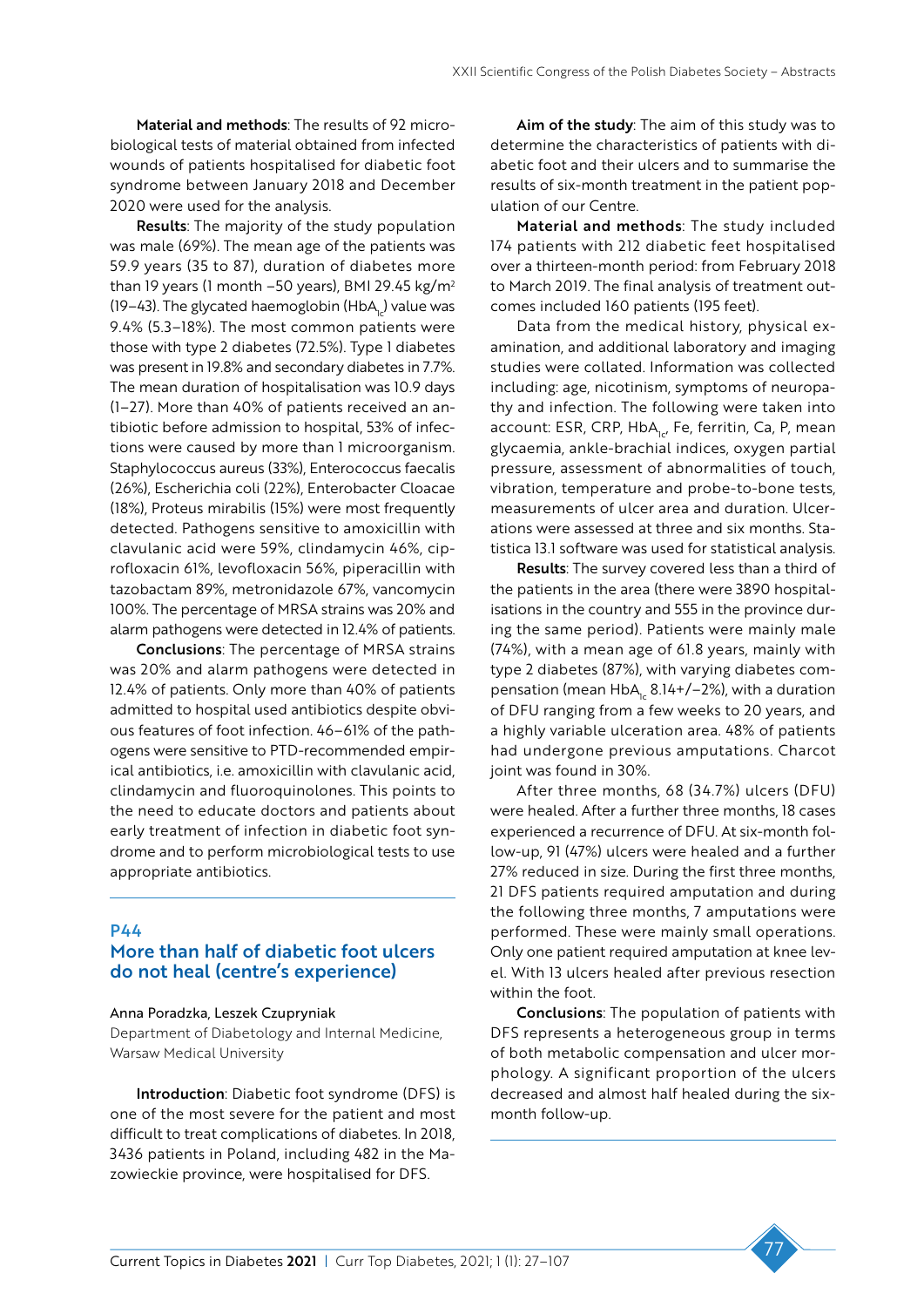#### P45

### Shape of feet in patients hospitalised in the Department of Diabetology of the Institute of Rural Medicine in Lublin

#### Ewa Kostrzewa-Zabłocka<sup>,</sup> Marzena Danielak<sup>1</sup>, Daria Gorczyca-Siudak<sup>1</sup>, Piotr Dziemidok<sup>2</sup>

1 Department of Diabetology, Institute of Rural Medicine in Lublin

2 Department of Diabetology, Institute of Rural Medicine in Lublin (Head of the Department Assistant Professor, Piotr Dziemidok, PhD)

Introduction: Peripheral neuropathy is a major risk factor for ulceration. Neuropathy results in changes in the structure of the foot, which is often manifested by plantarflexion of the phalanges. In turn, foot types are a hereditary trait. They do not change throughout a person's life. Depending on the anatomical relationships of the individual elements of the foot and its morphology, three types of foot are distinguished: Egyptian (70%), Greek (20%) and Roman (Polynesian) (10%). In the Egyptian foot, the big toe is clearly longer than the other toes or is equal to the 2nd toe. It is a strong foot, in the literature not very prone to degenerative changes. The Greek foot is characterised by the fact that the second and sometimes also the third toe are longer than the big toe. In this type of foot there is often a tendency to develop deformities. In the Roman foot, the toes are of similar length and the metatarsophalangeal joints lie at the same height, making the foot wide.

Aim of the study: to determine the foot type in people without and with diabetic foot syndrome to guide prevention.

Material and methods: The method that was used to carry out our own research was a questionnaire survey of our own design. The questionnaire included questions on: gender, age, height, weight and number of years living with the disease. A physical examination was carried out, involving close inspection of the feet to determine the type of foot in people without or with diabetic foot syndrome. A group of 280 patients treated in the Department of Diabetology between October 2020 and February 2021 were included in the study. The Excel computer programme was used to analyse the study. Approval was obtained from the ethics committee at the Institute of Rural Medicine.

Results: The study involved 280 participants (120 women, 160 men). Mean age 59 years, duration of diabetes 16 years, and BMI: 31. The Egyptian foot was present in 154 patients (55.0%). The Greek foot was formed in 120 people (42.9%). The Roman foot was diagnosed in only 6 men (2.1%).

Conclusions: During a foot check, the type of foot prone to diabetic foot formation can be identified and rapid prevention can be implemented. The most common type of foot in patients admitted to the Department is the Egyptian foot. The foot is the least frequently found.

# P46

### The number of ulcers among patients hospitalised in the Department of Diabetology of the Institute of Rural Medicine in Lublin depending on the shape of the foot

Ewa Kostrzewa-Zabłocka<sup>1</sup>, Marzena Danielak<sup>1</sup>, Daria Gorczyca-Siudak<sup>1</sup>, Piotr Dziemidok<sup>2</sup> 1 Department of Diabetology, Institute of Rural Medicine in Lublin

2 Department of Diabetology, Institute of Rural Medicine in Lublin (Head of the Department Assistant Professor, Piotr Dziemidok, PhD)

Introduction: Neuropathic ulcers are the leading cause of non-traumatic foot amputation. As a result of neuropathy, there are changes in the structure of the foot, which increases the risk of ulceration. Foot type is a hereditary trait that does not change throughout a person's life. Arthritic changes are related to the shape of the foot. Depending on the anatomical relationships of the individual elements of the foot and its morphology, three types of foot are distinguished: Egyptian, Greek and Roman (Polynesian). The prevalence of foot shapes in hospitalised patients in the Department of Diabetology was successively 55–42.9– 2.1%. The number of ulcers on the feet, in patients hospitalised in the Department of Diabetology during 5 months October 2020 – February 2021, was analysed. The paper was approved by the ethics committee at the Institute of Rural Medicine.

Aim of the study: To determine the incidence of ulcers according to foot shape among patients hospitalised in the Department.

Material and methods: The method that was used to carry out our own research was a questionnaire survey of our own design. The questionnaire included questions on: gender, age, height, weight and number of years living with the disease.

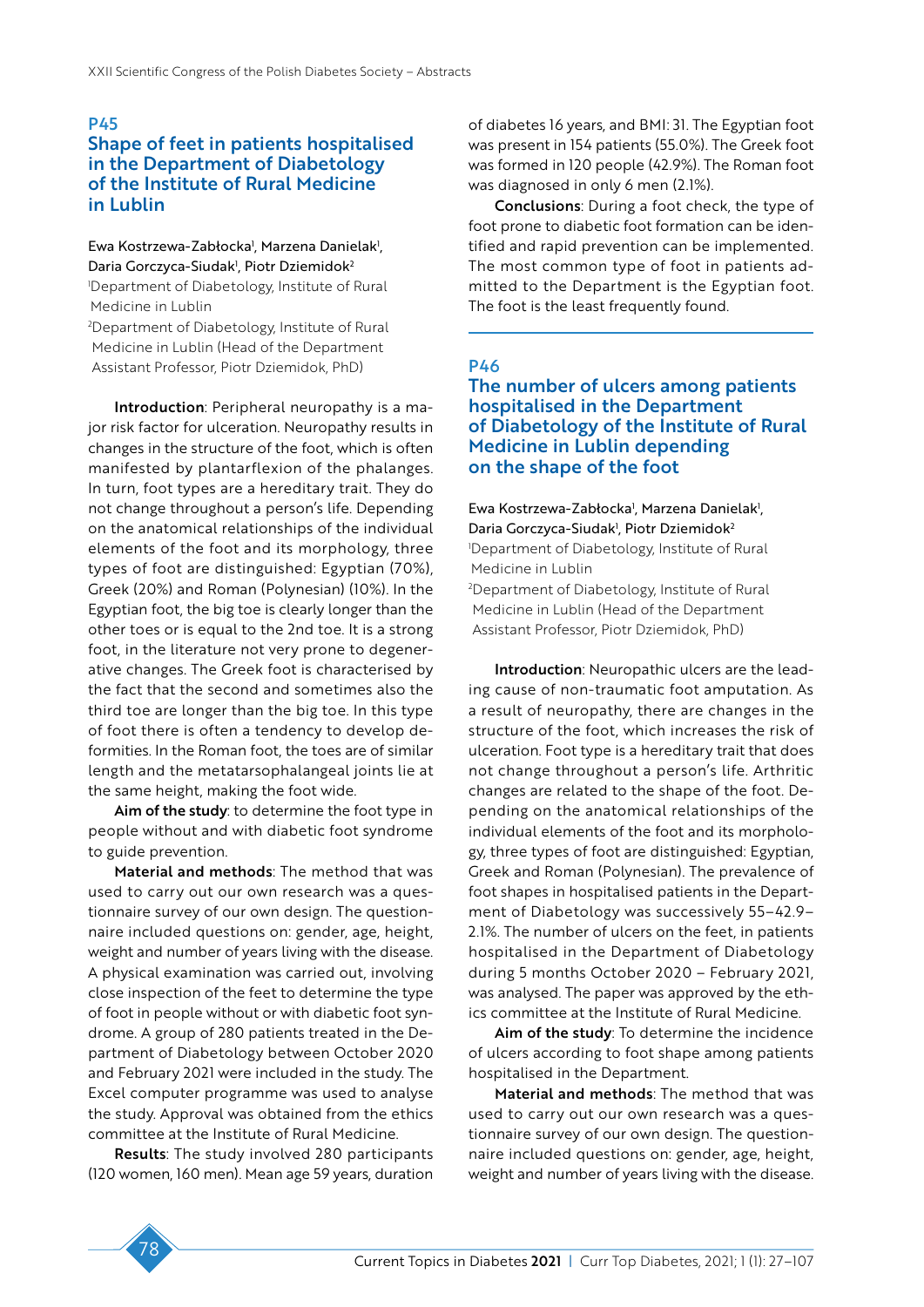A physical examination was carried out, involving close inspection of the feet to determine the type of foot in people without or with diabetic foot syndrome. A group of 280 patients treated in the Department of Diabetology between October 2020 and February 2021 were included in the study. The Excel computer programme was used to analyse the study.

Results: The study involved 280 participants (120 women, 160 men). Mean age 59 years, duration of diabetes 16 years, and BMI: 31.

Type of foot – number of patients with ulceration –percent of patients hospitalised with that type of foot – total  $p \chi^2$  test:

| Greek    | 40 (33.31%)<br>2042.9%                                   | $p = 0.002231$<br>vs. others |  |
|----------|----------------------------------------------------------|------------------------------|--|
| Egyptian | 25 (16.2%)                                               | $p = 0.000513$<br>vs. others |  |
| Roman    | $3(50.0\%)$                                              | $p = 0.137577$<br>vs. others |  |
| Total    | 68 (24.3% of all patients hospitalised<br>at that time). |                              |  |

Conclusions: The foot most prone to developing a wound on the foot is the Greek foot. During a foot check, the type of foot prone to diabetic foot formation can be identified and rapid prevention can be implemented.

#### **P47**

### Effects of diabetic foot syndrome treatment with low energy laser therapy compared to standard therapy

Daria Gorczyca-Siudak<sup>1</sup>, Agata Wójciak<sup>2</sup>, Anna Meksuła<sup>1</sup>, Piotr Paprzycki<sup>3</sup>, Tomasz Saran<sup>2</sup>, Piotr Dziemidok<sup>1</sup>

1 Department of Diabetology, Institute of Rural Medicine in Lublin 2 Department of Rehabilitation, Institute of Rural Medicine in Lublin 3 Department of Functional Research, Institute of Rural Medicine in Lublin

Introduction: Laser therapy is a type of physical therapy during which selected body surfaces are irradiated in order to stimulate cells with the energy of laser radiation. As a result of the therapy, cell multiplication, increased collagen synthesis, improved blood supply and nutrition of tissues, accelerated cell metabolism take place. This form

of therapy can also be used to treat diabetic foot syndrome.

Aim of the study: Comparison of the efficacy and tolerability of low-energy laser therapy as adjunctive therapy compared to standard therapy in wound healing in diabetic foot syndrome.

Material and methods: A total of 20 neuropathic ulcers in diabetic foot syndrome were evaluated. Superficial wounds without signs of infection and without contraindications to laser therapy were included in the study – 10 wounds each in two treatment groups: standard therapy and a combination of standard therapy and biostimulation laser.

The study was a prospective randomised controlled clinical trial. Randomised therapies included the use of low-level laser therapy (LLLT) as an add-on therapy to standard treatment (SOC, meaning standard of care) alone.

SOC therapy included glycaemic optimisation, mechanical wound preparation, use of specialised healing dressings depending on wound characteristics, and antibiotic therapy if indicated. LLLT was based on 10 daily 15-minute non-contact applications with the following parameters: *p* = 400 mW, E = 360 J, wavelength 820 nm. The effects of the measures taken were assessed by manual planimetric comparative wound surface area (WSA) assessment at the start of the study and after 10 days of treatment. The primary endpoint will be the relative wound area reduction (WAR) calculated from the formula%WAR = (arealast–areat0)/areat0) × 100. Patients completed quality of life questionnaires regarding the treatment administered and a questionnaire to assess overall improvement or clinical change. Clinical data from the patients' history and medical records were also assessed.

Results: In the group of ulcers treated with low-energy laser, a greater reduction in wound area was achieved than in the group of wounds treated with standard therapy alone. Treatment-related quality of life did not change significantly in both study groups. The patients in both treatment groups rated the outcome of treatment as varying degrees of improvement.

Conclusions: The use of low energy laser accelerates the healing of neuropathic ulcers in diabetic foot syndrome compared to standard therapy alone. Laser treatment was not associated with treatment-related quality of life impairment.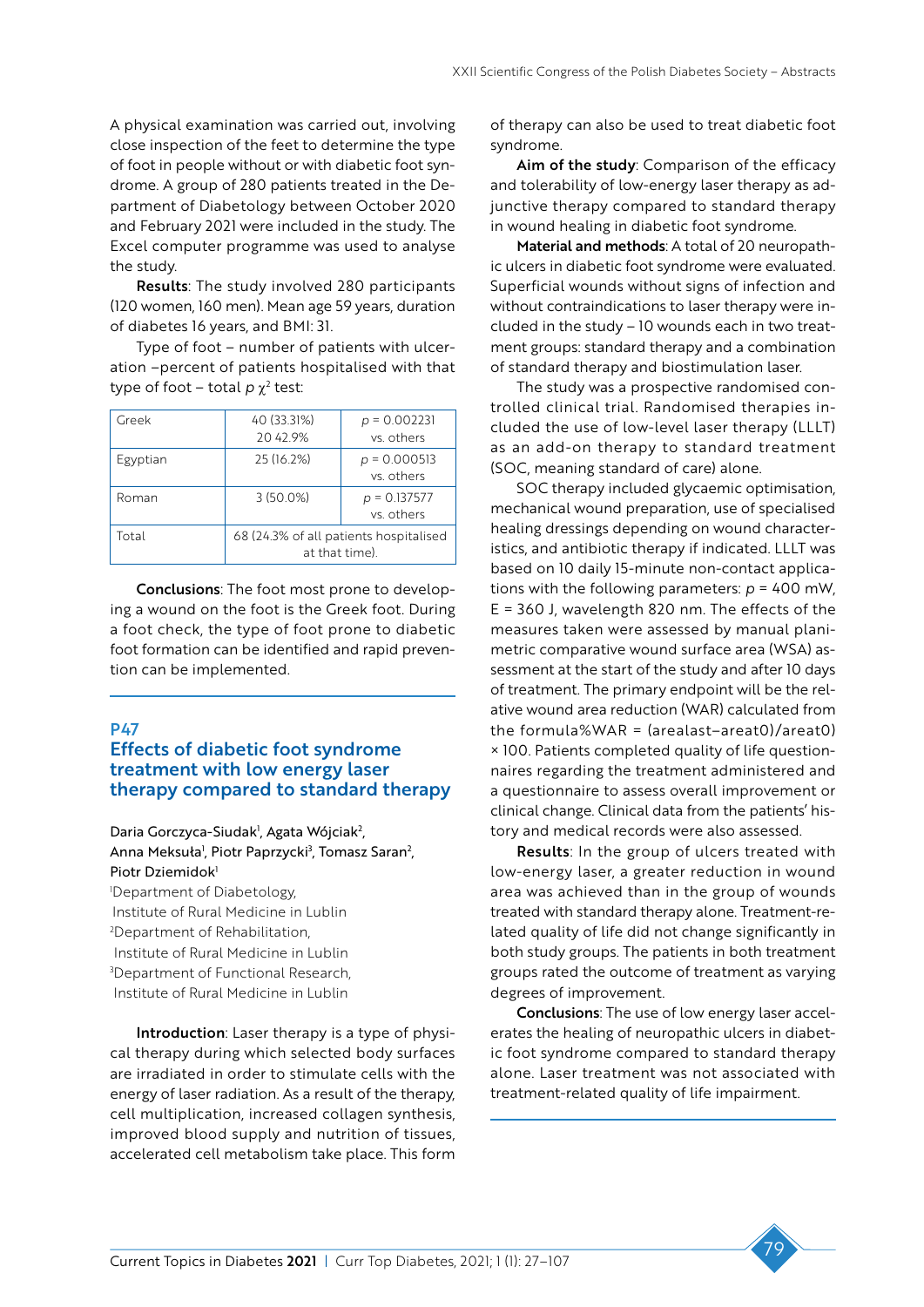#### P49

### Lower limb amputations in patients with diabetes – trends, causes and 30-day mortality

#### Arkadiusz Krysiński<sup>ı</sup>, Magdalena Walicka<sup>2</sup>, Marta Raczyńska<sup>3</sup>, Karolina Marcinkowska<sup>3</sup>, lga Lisicka<sup>3</sup>, Arthur Czaicki<sup>1</sup>, Waldemar Wierzba<sup>4</sup>, Edward Franek<sup>2</sup>

1 Department of Internal Medicine, Endocrinology and Diabetology of the Central Clinical Hospital of the Ministry of Interior and Administration in Warsaw

2 Department of Internal Medicine, Endocrinology and Diabetology of the Central Clinical Hospital of the Ministry of Interior and Administration in Warsaw, M. Mossakowski Institute

of Experimental and Clinical Medicine of the PAS in Warsaw

3 Analysis and Strategy Department of the Ministry of Health in Warsaw

4 University of Humanities and Economics in Lodz

Introduction: Diabetic foot is one of the leading causes of disability worldwide. The resulting lower extremity amputations (LEAs) significantly reduce the quality of life and functioning of patients and result in significant health care costs.

Aim of the study: The aim of this study was to evaluate the trend in the number of LEA procedures performed over 10 years, to assess the diagnoses made at hospital discharge after these procedures and the associated mortality in the population of people with and without diabetes in Poland.

Material and methods: Data from patients who were hospitalised for LEA nationwide between 2010 and 2019 were analysed. Data on hospitalisations came from the National Health Fund da-



Figure 1. Number of amputations in patients with diabetes mellitus (DM) and without diabetes mellitus (Non-DM) per 100,000 population between 2010 and 2019

tabase and data on deaths from the Ministry of Digitalisation database.

A patient was considered to have diabetes when ICD-10 code E10-E14 was the main reason for the public health service. Diagnoses at discharge after LEA were categorised according to the ICD-10 codes that were reported as the main diagnosis for the hospitalisation in the study years.

Diabetic amputations were defined as those performed in patients with diabetes, but no more than 30 days before diagnosis. Non-diabetic amputations, on the other hand, were defined as those occurring in patients who had never been diagnosed with diabetes.

Results: The annual number of LEA procedures in patients with diabetes between 2010 and 2019 increased from 5,049 to 7,759, while in patients without diabetes it remained constant (Figure 1 illustrates the above data per 100,000 population). LEAs in patients with diabetes accounted for an average of 68.6% of all amputations performed. This value has gradually increased from 61.1% in 2010 to 71.4% in 2019. The number of LEAs per 100,000 diabetic patients remained relatively stable over the same period (mean value ±SD was 242.2 ±9.85). The most common diagnosis made at discharge after LEA in diabetic patients was diabetes, ahead of vascular pathology, soft tissue/ bone/joint infections and ulcers (Figure 2). The 30-day mortality rate after LEA procedures remained quite high in both patients with and without diabetes (3.46–34% and 2.24–28.99%, respectively, depending on the cause of amputation). In both groups, mortality was highest in patients with coexisting sepsis and other emergency conditions.



Figure 2. Categories of diagnoses made as principal at hospital discharge after amputation surgery and their percentages. Patients with diabetes – light blue bars (DM), patients without diabetes – dark blue bars (Non-DM), patients with diabetes but without ICD codes E10-E14 as principal diagnosis - grey bars (DM excl.)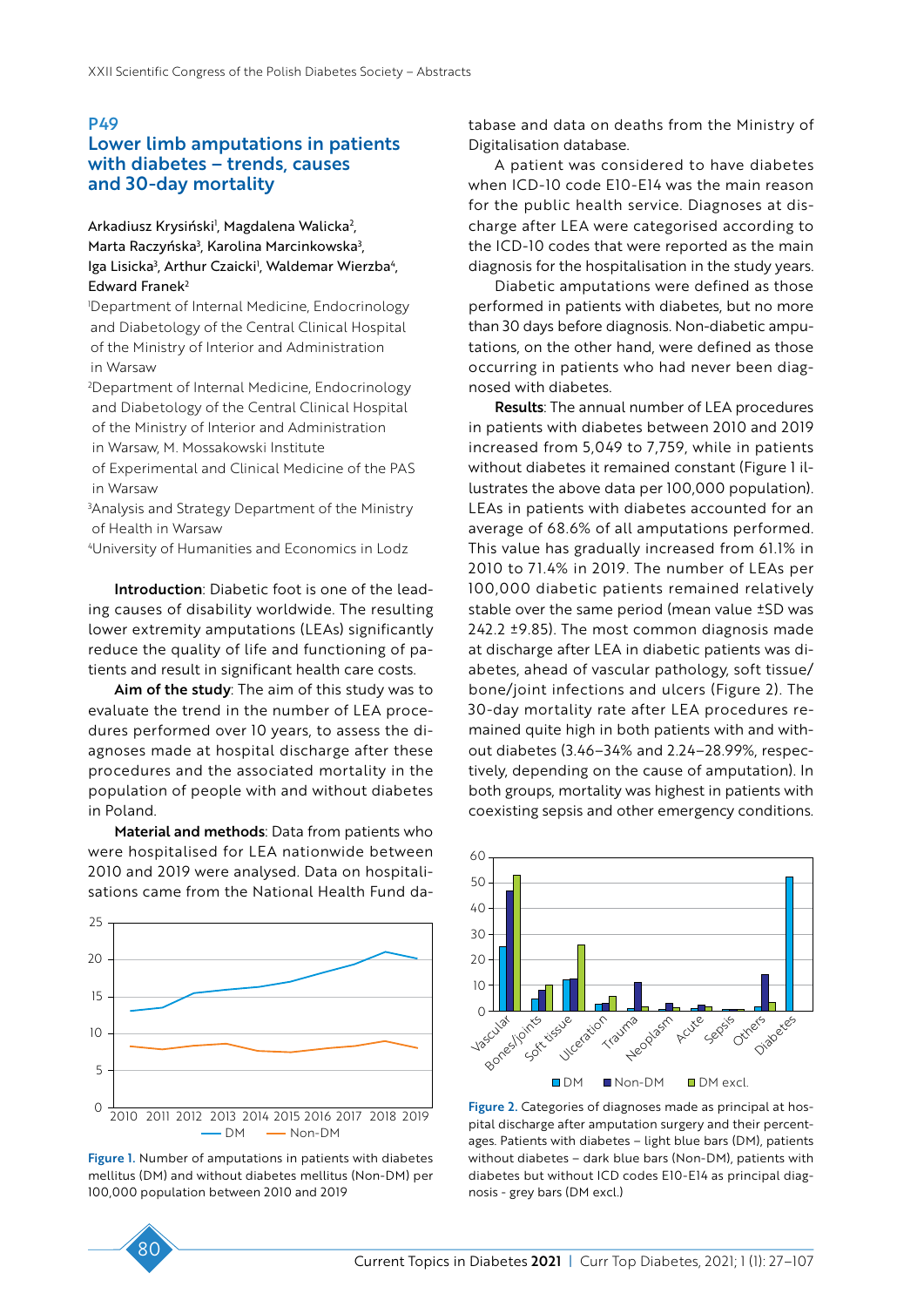In the remaining cases, the 30-day mortality rate was less than 10%.

Conclusions: The number of LEAs in patients with diabetes in Poland increased significantly between 2010 and 2019 – the increasing number of patients with diabetes is responsible for this. The most common causes of LEA were vascular pathologies, infections and ulcerations. The 30-day mortality rate after surgery was quite high and varied according to the principal diagnosis.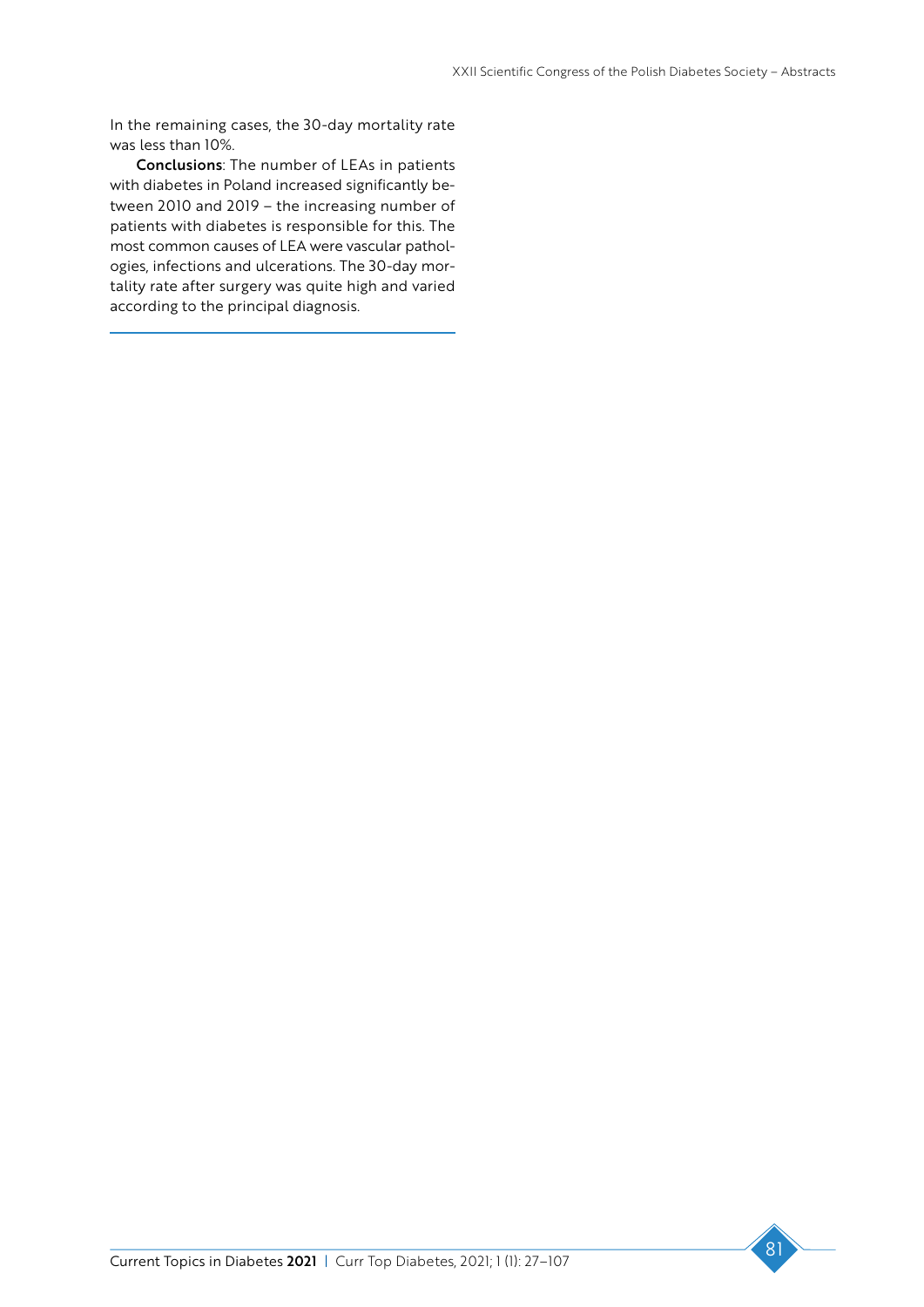# POSTER SESSION 7 – A SOUND MIND IN A SOUND BODY OR VICE VERSA?

Chairs: Andrzej Kokoszka, Agnieszka Szadkowska, Mariusz Tracz

### **P50**

# Professional burnout among physicians caring for patients with diabetes

### Klaudia Czarnik, Katarzyna Rutkowska,

#### Katarzyna Cypryk

Department of Internal Medicine and Diabetology, Medical University of Lodz

Introduction: Professional burnout is a chronic state of progressive exhaustion, weakness and distancing from work. Among other things, it is associated with an increased risk of developing anxiety disorders, depression, addiction, hypertension and a higher incidence of cardiovascular events. Burned-out doctors are less productive, more inclined to practice so-called "defensive medicine", have poorer contact with patients and are more likely to make medical errors. It has been estimated that, depending on their speciality and place of work, 25–60% of physicians exhibit characteristics of professional burnout.

Aim of the study: To determine the prevalence and assess the severity of burnout among physicians caring for patients with diabetes in relation to gender, work environment and work experience.

Material and methods: The study included 285 physicians caring for patients with diabetes. The participants were informed about the study by email and by audio-visual means during the 22<sup>st</sup> Congress of the Polish Diabetes Association. Physicians invited to the study were asked to participate in an online survey consisting of two questionnaires – the Oldenburg Burnout Inventory (OLBI) questionnaire examining two components of burnout (distancing from work and exhaustion) and a questionnaire on gender, work environment (number and characteristics of jobs) and work experience (specialisations acquired, length of service).

Results: The Cronbach's  $\alpha$  coefficient for the OLBI questionnaire was 0.89. 17.45% of the participants had a high and 61.75% a moderate level of distancing from work. The level of exhaustion was identified as high in 44.91% of the participants and as moderate in 48.07%. High levels of distancing from work were more common among men (*p* = 0.10), employees of teaching hospitals (*p* = 0.00), doctors working exclusively in one workplace (*p* = 0.0000) and participants with 10–15 years of work experience (*p* = 0.03). In univariate analysis, the strongest predictor of a high score on the distancing subscale was working in a teaching hospital (OR = 9.96; 95% CI: 3.12–31.76, *p* = 0.00). In a regression model for distancing from work taking into account gender, years working with diabetic patients, working in a teaching hospital and number of jobs, the R2 was  $0.22$  ( $p = 0.00$ ).

Men (*p* = 0.63), employees of teaching hospitals ( $p = 0.34$ ) and primary care units ( $p = 0.10$ ), physicians in private medical practice (*p* = 0.86), participants working in one or two jobs (*p* = 0.00) and young physicians (*p* = 0.13) were more likely to report high levels of exhaustion. Working in a non-teaching hospital appeared to be the strongest protective factor against exhaustion in the study population (OR =  $0.08$ ; 95% CI: 0.03-0.23;  $p = 0.0000$ ).

Conclusions: Most participants in the study had at least moderate levels of both components of professional burnout. The percentage of physicians with professional burnout is already high among young physicians with little work experience. In the study population, physicians working in more than two jobs, including a non-teaching hospital, were the least professionally burned out. There was no relationship between gender and levels of job burnout.

#### P51

# Psychotherapy of patients with type 1 insulin-dependent diabetes mellitus and psychiatric disorders – challenge and opportunity

Katarzyna Cyranka<sup>1</sup>, Tomasz Klupa<sup>2</sup>, Dominika Dudek<sup>1</sup> 1 Department of Psychiatry, Jagiellonian University Medical College, Cracow

2 Department of Metabolic Diseases, Jagiellonian University Medical College, Cracow

Introduction: The co-occurrence of psychiatric disorders and type 1 insulin-dependent diabetes mellitus creates a specific combination of symptoms that require special clinical attention. The literature describes specific disorders specific only to this group of patients – e.g. diabulimia, hypoglycaemia phobia, specific fear of complications, self-harm by neglecting diabetes treatment in the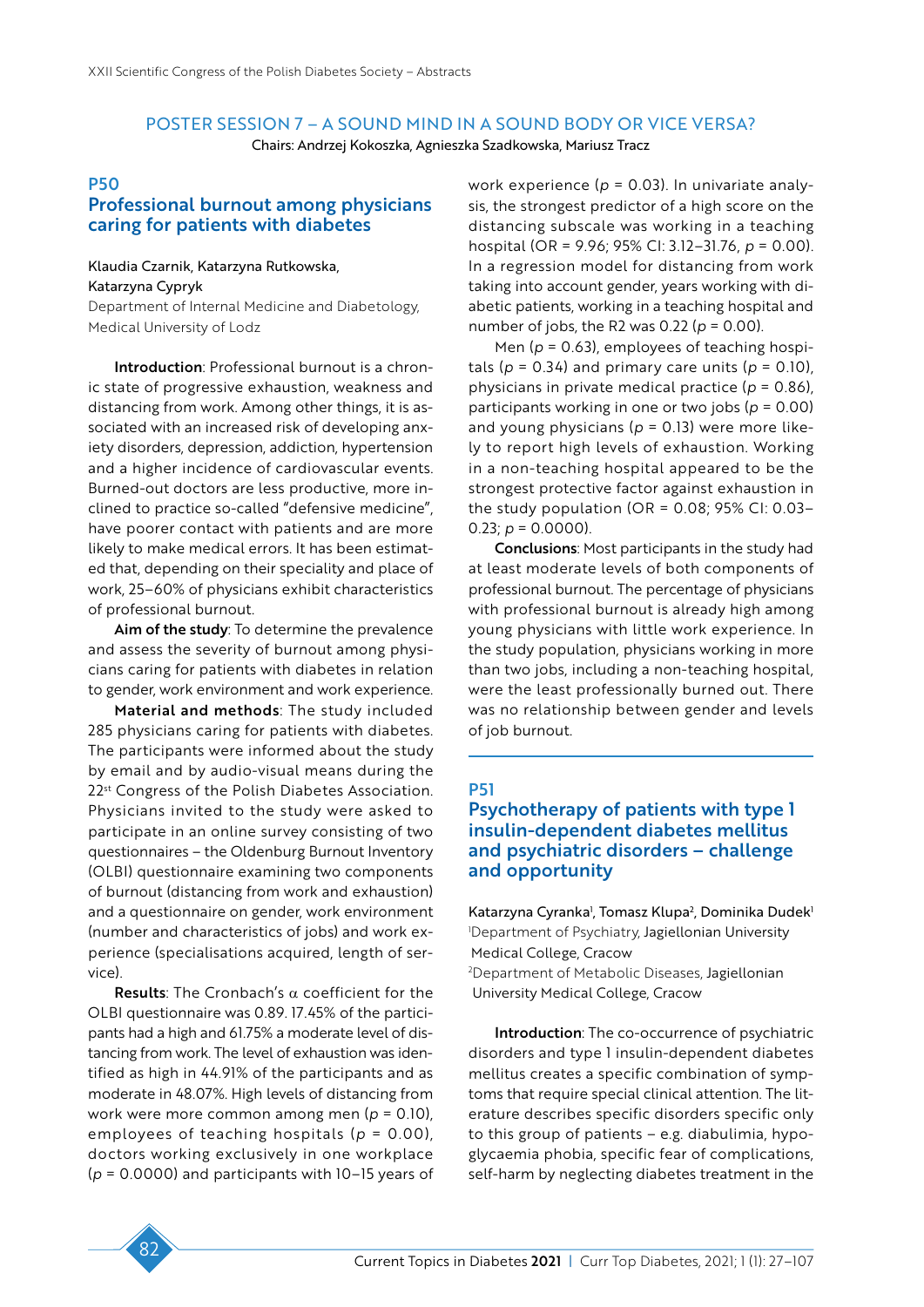course of bodrerline or other personality disorders, diabetes burnout. Treatment of these disorders requires specialist skills and collaboration between the diabetes team and psychiatrists, psychologists and psychotherapists.

Aim of the study: The aim of this study was to analyse the challenges and difficulties associated with the treatment of patients with T1DM and psychiatric disorders in the context of the psychodiabetes outpatient clinic team functioning within the University Hospital in Cracow.

Material and methods: Patients with a diagnosis of T1DM and symptoms of psychiatric disorders were referred to the clinic – some patients were referred by a diabetologist (35% of the group), the remaining patients reported having received information about the possibility of using the clinic's offer via email or Internet information. Diagnosis of patients was made by psychiatrists and clinical psychologists. Each patient underwent a diagnostic interview.

Results: Since June 2020, 57 patients have benefited from the services of the outpatient clinic, 10 of whom have been referred to group psychotherapy in the outpatient clinic, 14 have received pharmacological treatment, all patients have undergone a diagnostic process and have been advised on further treatment options. Among the patients attending the counselling centre, 32% were diagnosed with a personality disorder (F60) (including 39% with emotionally unstable borderline personality), 23% with an anxiety disorder (F40), 14% with an eating disorder (F50), 18% with an affective disorder (F30), and 4% with a mental disorder related to alcohol abuse (F10). Some patients had dual diagnoses of mental disorders.

Conclusions: Patients with insulin-dependent diabetes mellitus type 1 and psychiatric disorders should receive specialist psychodiabetes care, and psychotherapeutic and pharmacological treatment should take into account comorbidity and interdependence associated with symptoms of both diseases.

### P52 Use of dietary applications in the management of type 1 diabetes

Anita Rogowicz-Frontczak<sup>1</sup>, Alicja Sroczyńska<sup>2</sup>, Sylwia Stróżyk<sup>ı</sup>, Dorota Zozulińska-Ziółkiewicz<sup>ı</sup> 1 Department of Internal Medicine and Diabetology, Poznan University of Medical Sciences 2 Poznan University of Medical Sciences

Introduction: Despite significant progress in the management of diabetes, inadequate control of postprandial blood glucose is still a common and serious problem. The current basic treatment model for type 1 diabetes is intensive functional insulin therapy (FIT). One of the most difficult parts of this model is to skillfully estimate the dose of insulin to be given for a particular meal. Online calculators of carbohydrate exchanges (CE) and protein-fat exchanges (PFE) for a whole meal, as well as mobile apps, can be helpful for patients.

Aim of the study: The aim of this study was to investigate the interest of patients with type 1 diabetes in using dietary mobile apps.

Material and methods: An original questionnaire was used for the study, which consisted of 40 questions, including 35 close-ended questions and 5 open-ended questions. A total of 100 people (22 men and 78 women) with type 1 diabetes participated in the anonymous online survey, which was conducted between July and October 2020; 51 people were on personal insulin pump therapy and 49 people were using PEN injectors.

Results: More than half of respondents (53%) said they use mobile apps daily and several times a week. The leading application function was the carbohydrate exchanger (CE) and protein-fat exchanger (PFE) calculator with 71.6% of responses. Among mobile app users, 80.8% of respondents always or often agreed with the estimation of exchangers by mobile apps. 73% of patients felt that the use of mobile apps improved their blood glucose values. However, there was no difference in the assessment of metabolic control of diabetes between the group of respondents using and not using mobile apps at the time of the survey. Both groups achieved similar  $HbA_{1c}$  (6.87 ±1.37 vs. 7.00 ±1.12; *p* > 0.05). Also, no significant association was seen between age and time with diabetes and interest in dietary mobile apps. The obstacles indicated by the users of the applications available on the Polish market include the lack of compatibility of the application with other devices (glucometer,

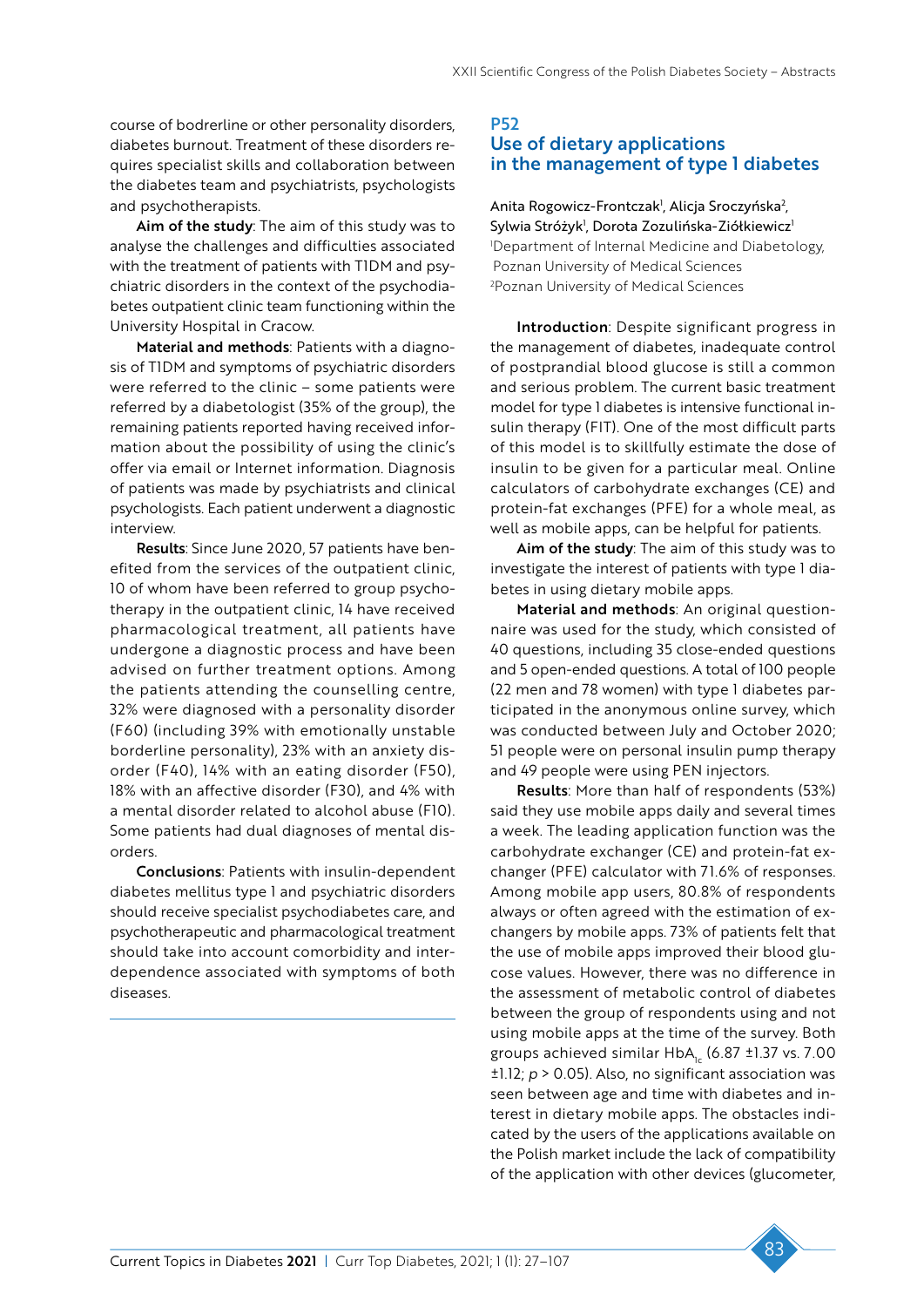sports watches, personal insulin pump) and health monitoring applications, the lack of information on physical activity management, and the lack of inclusion of the glycaemic index of products in the databases or the single features desired by users in individual applications. Among diet mobile app users, 90.5% of those surveyed would recommend such an app to others with type 1 diabetes.

Conclusions: There is a desire and interest in dietary mobile apps among the type 1 diabetes patient population. In the age of smartphones, such mobile apps can be a tool to support patient education and self-treatment at various stages of illness. They can have a positive impact on changing health habits. The availability of mobile applications on the market is large, but many of them do not yet fully meet patients' expectations.

#### **P53**

### Evaluation of selected aspects of quality of life of children with type 1 diabetes in Poland

#### Justyna Grudziąż-Sękowska', Jakub Sękowski', Monika Zamarlik2

1 Medical Centre for Postgraduate Education 2 Faculty of Health Sciences, Jagiellonian University Medical College, Cracow

Introduction: Type 1 diabetes is, next to obesity and asthma, the most common chronic disease in children in Poland. It is not only a medical challenge, but significantly affects all areas of a sick child's life and the functioning of their family. New forms of therapy facilitate the day-to-day management of the disease, but their availability is limited and partly dependent on socioeconomic status.

Aim of the study: The study aimed to assess the prevalence and interrelationship between the child's health status and the pattern of therapy used. Selected aspects of the child's family functioning and access to health and care services were also assessed.

Material and methods: The research material consisted of data collected through questionnaires addressed to carers of children diagnosed with type 1 diabetes. The survey questions were divided into four modules addressing the following issues respectively:

- demographics of the child and carer;
- information about the child's health and therapy;
- information about the impact of the illness on family life and the life of the child;
- information on the care of the child by other persons or institutions.

The study involved 206 carers of children and young people with type 1 diabetes.

The collected data were subjected to statistical analysis. Descriptive statistical tools were used to determine the characteristics of the study population, whereas Pearson's χ2 test and Cramer's V coefficient were used to assess relationships between variables. Statistical analysis was performed using IBM SPSS Statistics, with a statistical significance level of *p* < 0.05.

**Results:** The analysis of the obtained results showed the existence of links between the level of family income and the type of therapy used and the use of modern technologies. Children from better-off families also benefited from additional medical consultations. Families with higher income levels were less likely to restrict children's activities due to illness. Living outside urban centres was associated with poorer access to educational facilities and poorer childcare in educational institutions. No statistically significant correlations were observed between demographic and economic factors and child health status as expressed by the occurrence of complications. However, the incidence of the latter affected the child's family situation.

Conclusions: Research shows that there are strong links between income levels and access to modern therapies (insulin pumps, CGM systems) and access to specialist consultations for children and young people with type 1 diabetes. Unequal access to modern forms of therapy and the suboptimal nature of the care regimen actually implemented can have a negative impact on the health of the population of children and young people with type 1 diabetes. Further in-depth analysis on a larger sample is advisable. The results of such a study can make an important contribution to public policy-making in the field of health care and social policy, as well as helping in everyday clinical practice.

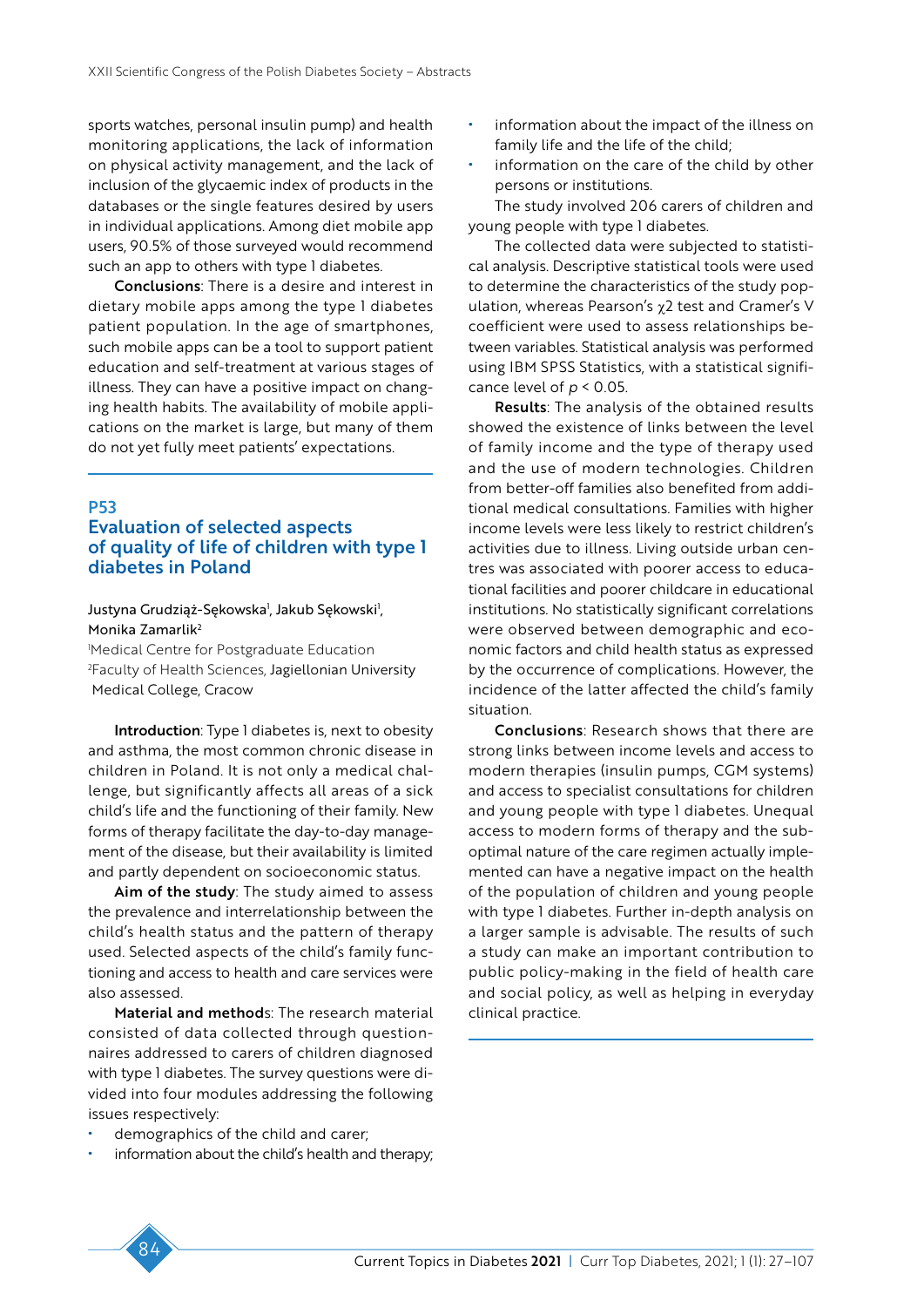#### P54

### Significant improvement in quality of life and metabolic control parameters after the use of a non-puncture scanning blood glucose measurement system (Freestyle Libre) in a patient with type 1 diabetes

Agnieszka Radzka-Pogoda, Mariusz Kowalczyk, Ewa Obel, Marcin Lewicki, Beata Matyjaszek-Matuszek Department of Endocrinology, Diabetology and Metabolic Diseases, Medical University of Lublin

Introduction: Type 1 diabetes mellitus with an unstable, long-standing course expressed by numerous unconscious hypoglycaemic episodes, also at night, with subsequent "rebound" hyperglycaemia, with a marked dawn effect requiring the patient to take multiple daily measurements. The use of a non-puncture scanning blood glucose measurement system (FreeStyleLibre) allows for a significant improvement in the quality of life, the acquisition of good eating habits, a better understanding of the mechanisms of one's body in diabetes and the control of the glycaemic balance of diabetes at a more satisfactory level compared to the traditional method of monitoring blood glucose.

Aim of the study: To present the case of a patient with type 1 diabetes mellitus in whom the use of a puncture-free scanning glycaemic measurement system improved glycaemic control of the disease and quality of life.

Material and methods: Retrospective analysis of available medical records.

Case description: A 60-year-old man with a 41-year history of uncompensated type 1 diabetes mellitus, complicated by micro- and macroangiopathy in the form of polyneuropathy, retinopathy, ischemic heart disease, treated with insulin therapy in the intensive model based on analogue insulins (insulin aspart + degludec), under the care of the Department of Endocrinology and the outpatient diabetes clinic. Before using FreeStyle Libra over the course of May and July 2016, only 34% of blood glucose determinations (out of 500) remained within the target range (70– 140 mg/dl), 53% remained above and 13% of measurements below the recommended values. HbA<sub>1c</sub> was 6.1–6.4% due to the large variation in glycaemic values, this was an adulterated result. The patient used FreeStyleLibre intermittently from September 2016 to January 2020. In October 2016 blood glucose measurements, 52% remained

within the target range, 38% above, 10% below the recommended values. The patient is not currently using the FreeStyleLibre system, but learning about good eating habits and the dynamics of glucose trend changes results in glycaemic values being maintained in December 2020 and January 2021: 59% within the target range, 30% above and 11% below the recommended values, HbA<sub>1c</sub> in January 2021 was 6.6% and enabled the sustained complete elimination of severe hypoglycaemia.

Conclusions: The use of the intensive glycaemic monitoring system significantly improved the patient's quality of life and significantly improved the glycaemic control of diabetes.

### **P55**

# Assessment of self-care levels in patients with T2 diabetes using the Self-care of Diabetes Inventory (SCODI) Questionnaire

#### Sylwia Krzemińska

Silesian Piasts Medical University of Wroclaw

Introduction: Self-care supports the control of normal health behaviours that are necessary to maintain normal glucose levels and minimise the risk of complications. In this disease, it is the patient who decides their future, and their daily choices, self-observation and self-control directly affect their health.

Aim of the study: The aim of this study was to assess the level of self-care among patients with T2 diabetes.

Material and methods: The study was conducted in a group of 100 (42 women, 58 men) with a mean age of 56.86 years, diagnosed with T2 diabetes. A diagnostic survey method was used using the Self-care of Diabetes Inventory Questionnaire and a self-administered questionnaire to collect sociodemographic and clinical data.

Results: Health behaviours and self-confidence in relation to self-care had significantly higher values in the female group, among patients who were in a relationship, and among white-collar workers (*p* < 0.05). There are statistically significant positive correlations between all parts of the SCODI questionnaire. The greater the self-efficacy for good health behaviours, the greater the self-efficacy for health control; the greater the self-efficacy for health control, the greater the self-efficacy for glucose control; the greater the self-efficacy for good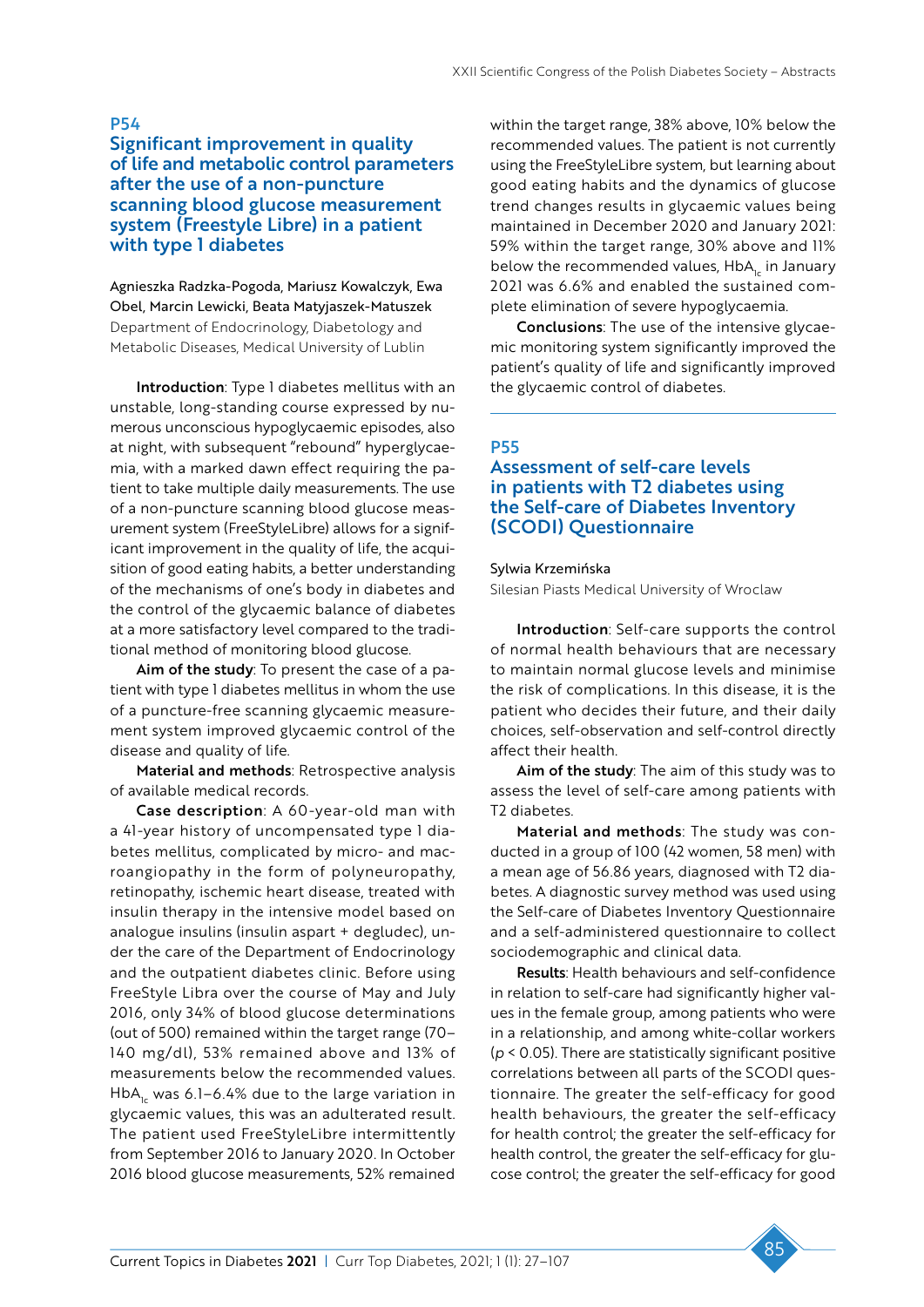health behaviours, the greater the self-efficacy for self-care; the greater the self-efficacy for health control, the greater the self-efficacy for glucose control; the greater the self-efficacy for health control, the greater the self-efficacy for self-care. With the duration of the disease, self-efficacy in terms of correct health behaviour, health control and self-confidence increases. Self-efficacy for normal health behaviours, health control, glucose control and self-confidence in self-care were significantly higher in those who actually followed treatment recommendations.

Conclusions:The surveyed patients are best at adhering to recommendations for good health behaviours and find it most difficult to control their glucose levels themselves.

Health behaviours, self-confidence and health control are higher among women, people in relationships and white-collar workers.

Duration of illness affects levels of self-care in diabetes.

Self-efficacy for good health behaviours correlates positively with self-efficacy for health control, glycaemic control and self-care confidence.

#### P56

### Effect of level of self-care on treatment adherence in patients diagnosed with type 2 diabetes

#### Sylwia Krzemińska

Silesian Piasts Medical University of Wroclaw

Introduction: Self-care is an important part of managing type 2 diabetes. Low self-care may contribute to non-adherence to treatment recommendations. Measures taken to increase self-efficacy in patients with type 2 diabetes help to improve their outcomes.

Aim of the study: To assess the impact of selfcare on treatment adherence in patients diagnosed with type 2 diabetes and the influence of selected sociodemographic and clinical variables on self-care levels.

Materia and methods: A questionnaire survey was conducted in a group of 324 patients (162 women, 162 men) with type 2 diabetes. More than half of the respondents were aged over 60 years (54.01%).

The Self-Care of Diabetes Index (SCODI) questionnaire was used to measure the level of selfcare. Adherence to treatment was assessed using the Adherence in Chronic Diseases Scale (ACDS).

Results: Health behaviour scores were highest on the adherence subscale with a mean of 68.37 (SD = 18.14, Me = 68.75) and lowest on the blood sugar self-monitoring subscale with a mean of 56.05 (SD = 22.45, Me = 55.56). We found that low adherence to treatment recommendations occurred in 52.47% of the subjects, medium in 39.20% and high in only 8.33%. There were significant positive correlations between ACDS scores and SCODI subscales (*p* < 0.05): maintaining selfcare (correlation coefficient: 0.436), self-care (correlation coefficient: 0.413), monitoring self-care (correlation coefficient: 0.384 ) and self-confidence (correlation coefficient: 0.453).

Conclusions: The study suggests that self-care can have a significant impact on adherence to treatment by patients with type 2 diabetes. The higher the level of self-care in each area of functioning, the higher the level of adherence to treatment recommendations. It was found that demographic variables such as female gender, education and employment status could influence self-care in the management of chronic diseases such as type 2 diabetes.

### **P57** The role of the "educational clock" in the management of patients with type 2 diabetes

#### Beata Stepanow<sup>i</sup>, Władysław Grzeszczak<sup>2</sup>

1 Centre for Education and Specialised Medical Care, Kleczew ; Department of Internal Medicine, Nephrology and Diabetology, Medical University of Silesia in Zabrze

2 Department of Internal Medicine, Nephrology and Diabetology, Medical University of Silesia in Zabrze

Introduction: Diabetes is the silent pandemic of the 21st century. Media reports on the SARS-CoV-2 coronavirus pandemic provide statistics on a daily basis. Type 2 diabetes affects 5–7% of the world's population. Diabetes education is fundamental to diabetes management and should be tailored to the needs of people with type 2 diabetes and their loved ones using effective educational methods and tools.

Aim of the study: The aim of this study was to investigate the role of the "Education Clock" in the management of people with type 2 diabetes and the impact on metabolic alignment and the achievement of set therapeutic goals depending on gender, age and duration of disease together with observation of renal function.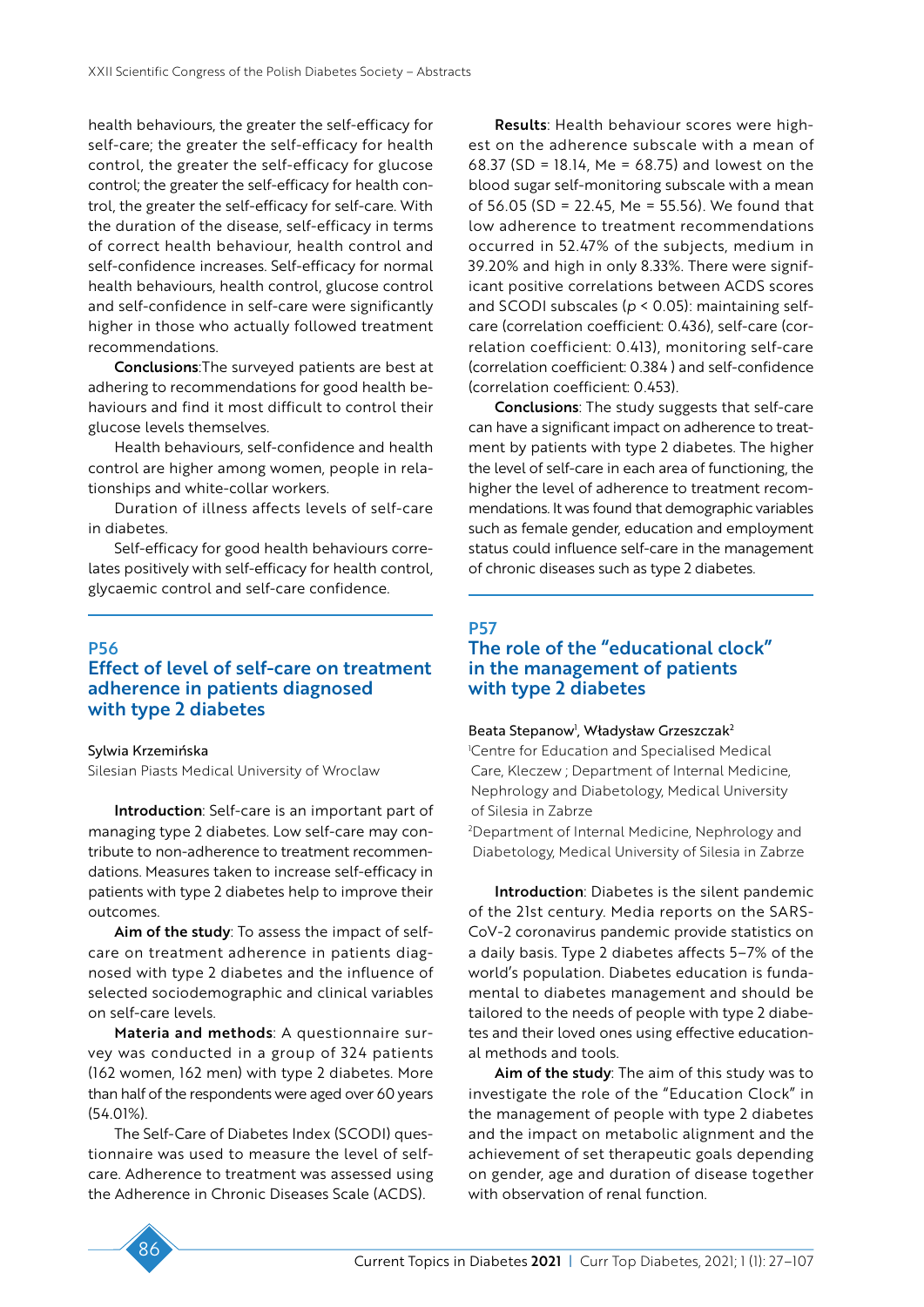Material and methods: The study group consisted of 400 people including 232 women (58%) and 168 men (42%). The mean age of the subjects was 55.91 ±10.24, with a mean disease duration of 8.10 ±3.08 years. HbA<sub>1c</sub> level, body weight, BMI and eGFR were determined twice in the subjects before and after the study. Inclusion criteria for the study were: person with type 2 diabetes, age > 18 years, BMI > = 25 kg/m2 , not meeting criteria for carbohydrate balance in terms of HbA<sub>1c</sub>, prescribed combination therapy: oral medication and insulin, and scoring at least 6 on the Clock-Drawing Test. An educational tool called the "educational clock" was used for the study. The study using the "Education Clock" lasted 3 months (October 2018 – January 2019) in 5 stages.

Results: The use of an educational tool such as the "educational clock" significantly improved the metabolic control of diabetes in the subjects: There was a reduction in  $HbA<sub>1c</sub>$  from an average baseline of 8.11 ±0.53% to 7.21 ±0.44%, with a mean difference in change of –0.9 ±0.48%. At the same time, the subjects experienced a mean weight reduction from an initial 82.65 ±8.14 kg to 78.53 ±7.98 kg, with a mean change difference of –4.12 ±3.50 kg. The subjects had a mean reduction in BMI from baseline 29.25 ±1.67 kg/m<sup>2</sup> to 27.82 ±1.71 kg/m<sup>2</sup>, with a mean difference in change of -1.43 ±1.17 kg/m<sup>2</sup>. In the study group, eGFR increased on average from baseline 73.82 ±7.83 ml/min/1.73 m2 to 74.80 ±9.00  $ml/min/1.73$  m<sup>2</sup>, with a mean change difference of  $0.98 \pm 2.23 \text{ ml/min} / 1.73 \text{ m}^2$ . The study shows that age differentiates the intensity of the studied variables except for the  $HbA_{1c}$  index before education. The subdivision of the study group according to the duration of the disease indicated differences in the intensity of the studied variables except for the mean difference in the change in BMI,  $HbA<sub>1c</sub>$  after education and the mean difference in the change in body weight.

Conclusions: Use of the original educational tool "educational clock" for 3 months The diabetes education process had a significant effect on improving metabolic control regardless of age and in all age groups. Strict adherence in both men and women was important in achieving therapeutic goals without worsening renal function.

### P58 Education of patients with elevated fasting blood glucose levels

Ewa Kostrzewa-Zabłocka Diabetology Outpatient Clinic

Introduction: The main causes of abnormal fasting glycaemia or pre-diabetes include overweight, abdominal obesity, insulin resistance, a sedentary lifestyle, physical inactivity and an excessively caloric diet rich in highly processed foods, mainly simple carbohydrates and saturated fats.

Aim of the study: Education of patients with elevated fasting blood glucose to prevent the development of diabetes.

Material and methods: The method used to conduct the study was a self-constructed questionnaire survey and the Pre-Diabetes and Undiagnosed Diabetes Risk Factor Test developed by the National Health Service. The questionnaire included questions about gender, height, weight, stimulants, place of residence, type of treatment, number of meals consumed per day, frequency of consumption of vegetables, fruit, wholemeal and highly processed products. The survey was conducted between 2019 and 2021 with 100 people at the Diabetes Outpatient Clinic and the Diabetes School attended by people with type 2 diabetes for 11 years to complete their knowledge of pre-diabetes and diabetes.

Results: The study evaluated 100 questionnaires obtained from 42 women and 58 men. The mean age of the subjects was 65 years and BMI: 31.0. Most of the people (60%) lived in the city. Secondary education prevailed in 40% of the individuals. All patients presenting for education had an abnormal fasting blood glucose diagnosed by a diabetologist after an Oral Glucose Tolerance Test and were prescribed a self-monitoring diet without pharmacological treatment. The Risk Factor Test showed that out of the 15 questions asked, 90% of the patients were at increased risk of pre-diabetes. Half had hypertension and were taking cholesterol-lowering statins. They reported drowsiness (80%), fatigue (70%), hunger and increased thirst (30%). They had a sedentary lifestyle and physical activity was low or sporadic (75%). The diet was dominated by highly processed foods (60%), and vegetables and fruit were consumed less than 3 times a day (70%). The patients underwent education on nutrition, physical activity and self-monitoring. Re-education took place once a month with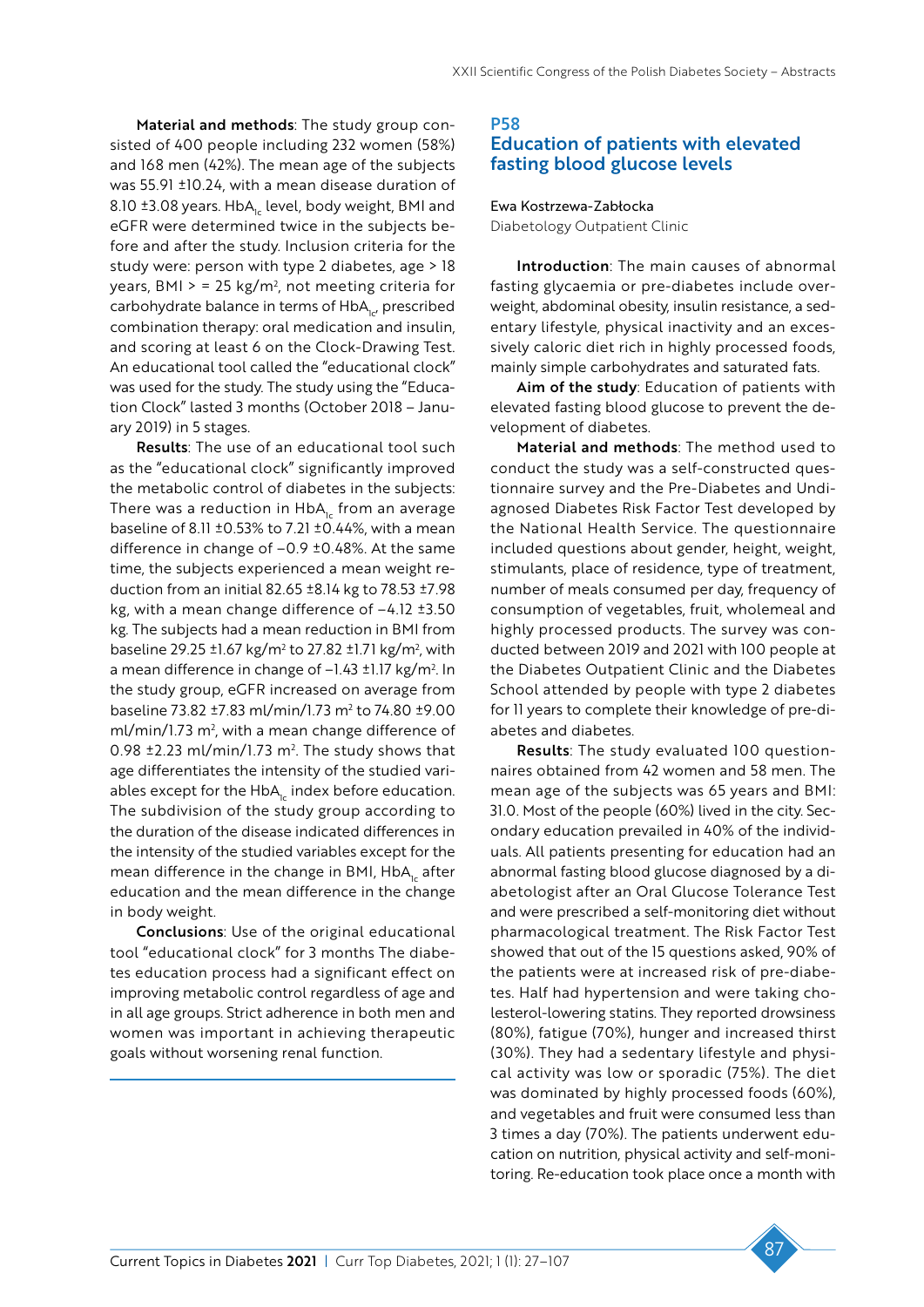weight measurement. Within a year, 60% of the patients reduced their body weight by 6–10 kg and the remainder by 5 kg. Only 30 people required pharmacotherapy after several months of dietary treatment.

Conclusions: Behavioural measures, i.e.: dietary change, physical activity, continuous education of the patient and their family to change living and eating habits, reduced the incidence of diabetes by 50% without pharmacotherapy. The basic recommendation is to check your blood sugar levels regularly and make changes to your diet so that you can prevent the development of diabetes and subsequent complications.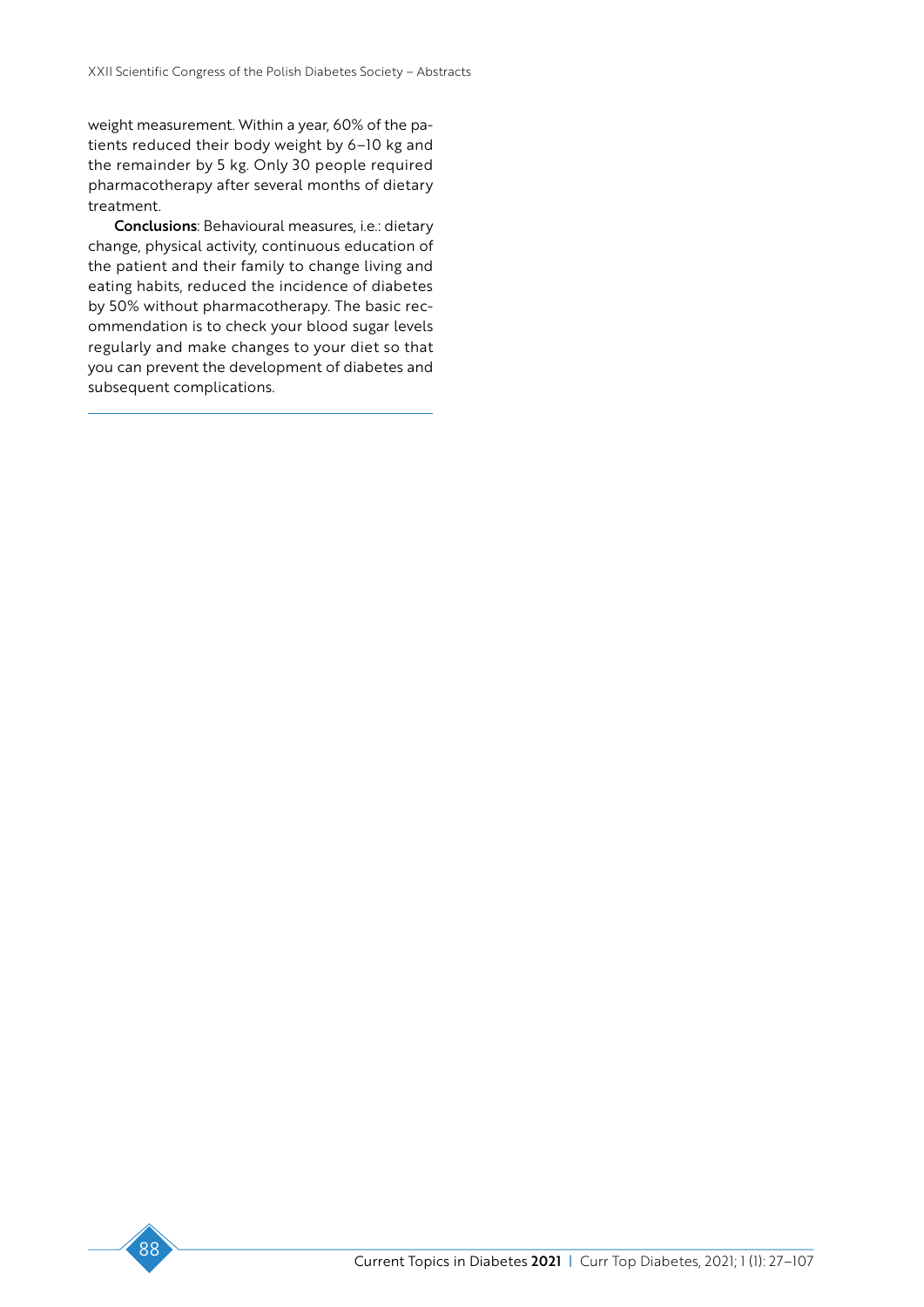# POSTER SESSION 8 – THE MULTI-PRONGED NATURE OF DIABETES

Chairs: Mariusz Dąbrowski, Janusz Gumprecht

#### P59

# Predictors of rehospitalisation and mortality in patients hospitalised for diabetes

Agnieszka Krzyżewska<sup>1</sup>, Magdalena Walicka<sup>2</sup>, lwona Towpik<sup>3</sup>, Milena Kozioł<sup>4</sup>, Michał Zurek<sup>5</sup>, Jagoda Niemczynowicz<sup>4</sup>, Małgorzata Wasążnik<sup>4</sup>, Yaroslav Sanchak<sup>1</sup>, Waldemar Wierzba<sup>6,7</sup>, Edward Franek<sup>8</sup>

1 Department of Internal Medicine Endocrinology and Diabetology of the Central Clinical Hospital of the Ministry of Interior and Administration in Warsaw

- 2 Central Clinical Hospital of the Ministry of Interior and Administration in Warsaw, M. Mossakowski Institute of Experimental and Clinical Medicine of the PAS in Warsaw
- 3 Department of Internal Medicine Collegium Medicum, University of Zielona Góra
- 4 Analysis and Strategy Department of the Ministry of Health in Warsaw
- 5 Department of Analyses and Strategies of the Ministry of Health in Warsaw, Doctoral School of the Department of Diabetology and Internal Medicine 6Academy of Humanities and Economics in Lodz 7 Central Clinical Hospital of the Ministry of Interior and Administration in Warsaw
- 8 Department of Internal Medicine, Endocrinology and Diabetology of the Central Clinical Hospital of the Ministry of Interior and Administration, M. Mossakowski Institute of Experimental and Clinical Medicine of the PAS in Warsaw

Introduction: The multimorbidity of patients with diabetes increases the frequency of their hospitalisation. These hospitalisations are longer and patients have higher overall and in-hospital mortality compared to non-diabetic patients. Diabetic patients also have a higher frequency of rehospitalisation. However, data on factors affecting hospital readmissions and mortality after discharge in this group of patients are limited.

Aim of the study: to assess factors influencing hospital readmission and mortality at 90 days after hospital discharge in patients hospitalised for diabetes.

Material and methods: Data from patients who were hospitalised nationwide for diabetes between January 2017 and December 2017 were

analysed. Data on hospitalisations came from the National Health Fund database and data on deaths from the Ministry of Digitalisation database.

Hospitalisations for diabetes were identified by the following ICD-10 codes: E10 – insulin-dependent diabetes mellitus; E11 – insulin-independent diabetes mellitus; E12 – diabetes associated with malnutrition; E13 – other specified forms of diabetes mellitus; E14 – diabetes unspecified. Statistical analysis consisted of the construction of logistic regression models in which the explanatory variables were rehospitalisation for diabetes and death within 90 days after hospital discharge. The three main groups of explanatory variables included demographic profile, patient medical history and factors related to hospitalisation.

Results: 11.3% of the 74,248 hospitalisations resulted in readmission to hospital. Variables that significantly increased the risk of re-hospitalisation were: age less than 35 years, male sex, previous hospitalisation for acute diabetic complications, weight loss, peripheral artery disease, deficiency anaemia, renal failure, alcohol abuse, heart failure, emergency admission and weekend admission, same-day hospitalisation and hospitalisation of 8–14 days or more, hospitalisation in a teaching hospital with an endocrinology or diabetology ward.

Of the 74,111 people admitted to hospital, 7.3% died within 90 days of discharge (Figure 3). Variables that significantly increased the risk of death were age, malignancy (with and without metastases), weight loss, coagulation disorders, alcohol abuse, acute complications of diabetes, heart failure, renal failure, deficiency anaemia, peripheral arterial disease, water-electrolyte and acid-base imbalance, emergency and weekend hospital admission, hospitalisation of 8–14 days and longer than 14 days. However, same-day hospitalisation and hospitalisation in a more experienced centre were associated with a lower risk of death (Figure 4).

Conclusions: most factors that increase the risk of hospital readmission and death after hospital discharge are unmodifiable, although hospitalisation in an experienced centre may result in a reduction in the frequency of these events.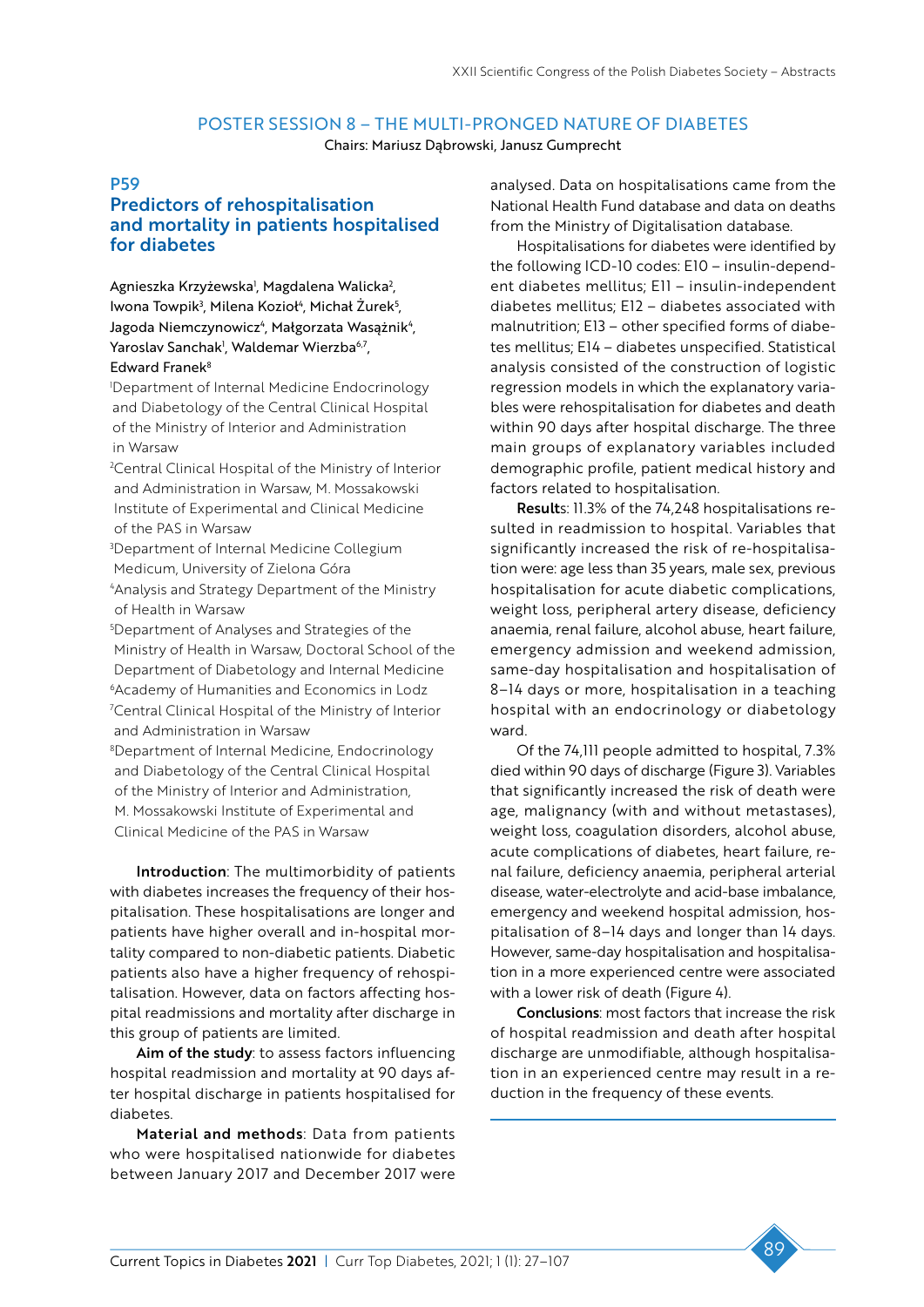

Figure 3. Predictors of rehospitalisation within 90 days of hospital discharge – odds ratios 95% confidence intervals

*\*Hospitalisation due to acute complications in the year before the hospitalisation analysed, \*\* hospitalisation in a teaching hospital with a diabetology/endocrinology ward.*



Figure 4. Predictors of mortality within 90 days of hospital discharge – odds ratios of 95% confidence intervals *\*Age standardised by mean and standard deviation.*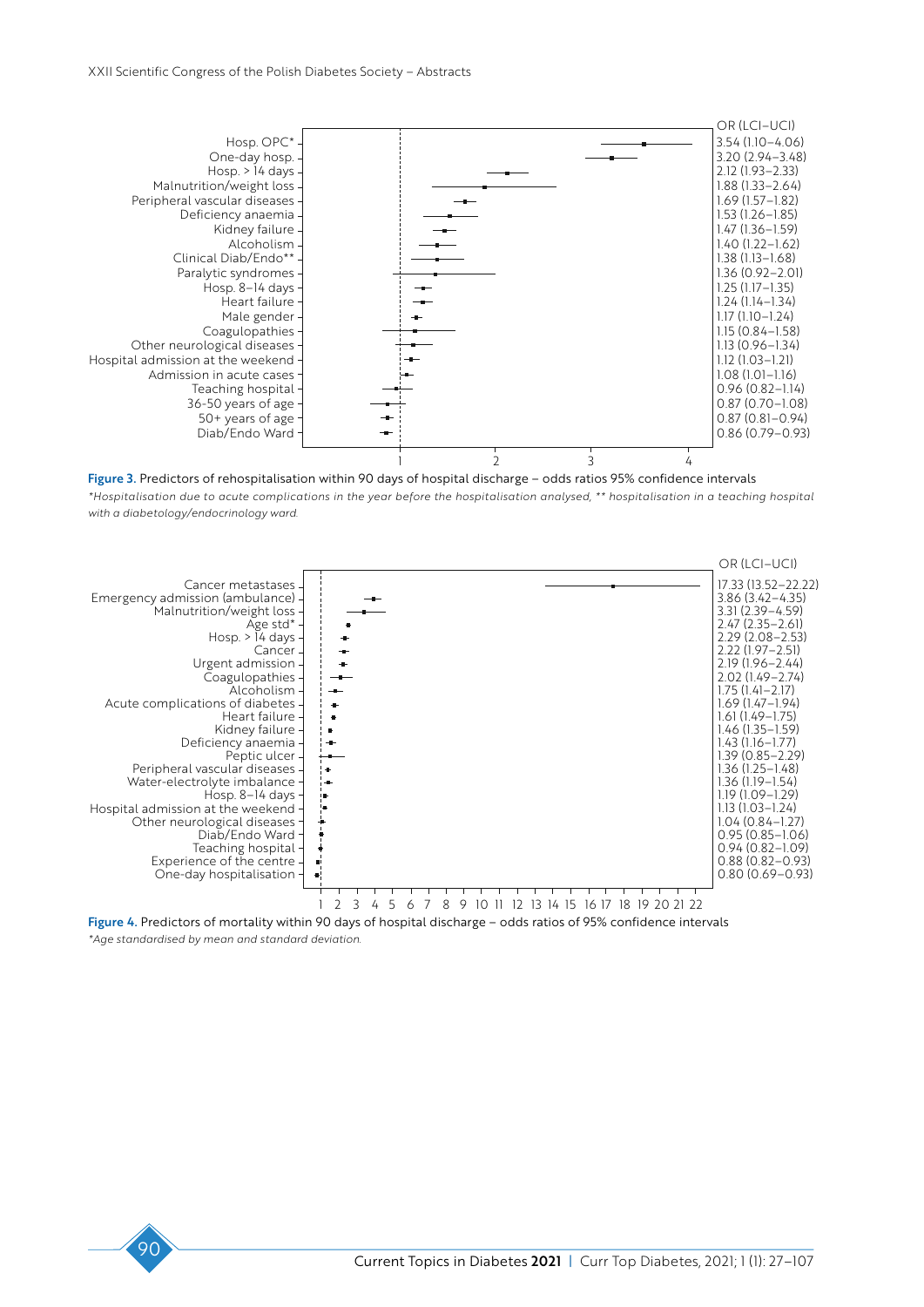#### P60

### Effect of insulin-like growth factors on survival of patients with chronic heart failure

Bartosz Jakub Myśliwiec<sup>1</sup>, Magdalena Wietlicka-Piszcz<sup>2</sup>, Aneta Mańkowska-Cyl<sup>3</sup>, Katarzyna Bergmann<sup>3</sup>,

Marek Bronisz<sup>4</sup>, Izabela Neska-Długosz<sup>5</sup>, Agata Bronisz<sup>6</sup> 1 Department of Pathological Anatomy, LudwikBłażek Multispecialty Hospital, Inowroclaw 2 Department of Theoretical Foundations

- of Biomedical Sciences and Medical Informatics, Ludwik Rydygier Collegium Medicum of University Nicolaus Copernicus, Bydgoszcz
- 3 Department of Laboratory Diagnostics, Ludwik Rydygier Collegium Medicum of University Nicolaus Copernicus, Bydgoszcz, Poland
- 4 Department of Cardiology, Ludwik Błażek Multispecialty Hospital, Inowroclaw
- 5 Department of Pathomorphology, Ludwik Rydygier Collegium Medicum of University Nicolaus
- Copernicus, Bydgoszcz
- 6Sub-department of Endocrinology and Diabetology, Collegium Medicum of Opole University

Introduction: Heart failure (HF) develops against a background of ischaemic heart disease for which obesity is an important risk factor. In recent years, there have been reports that the presence of obesity may be protective in patients with HF. This phenomenon has been termed the obesity paradox representing an inverted epidemiology of known HF risk factors. To date, its aetiology has not been established. One hypothesis under discussion is the involvement of insulin growth factors (IGF-1 and IGF-2). Available studies have mainly documented the effects of IGF-1 on myocardial cells, while there are no reports evaluating IGF-2 in the occurrence of the obesity paradox in patients with HF.

Aim of the study: The aim of this study was to evaluate the effect of IGF-1 and IGF-2 on survival in patients with HF in relation to body mass (BM) and the presence of carbohydrate metabolism disorders (CGD).

Material and methods: Seventy-five patients (64% male) in NYHA class II–IV hospitalised for exacerbation of HF were included in the study. The mean age of the group was 67.11 ±13.56 years, BMI 30.18  $\pm$ 6.17 kg/m<sup>2</sup>. 16% of the patients had a normal BM and 56% suffered from carbohydrate metabolism disorders. Each participant on admission underwent anthropometric measurements

(BMI, WR and WHR), RR measurement, echocardiogram, biochemical tests (including  $HbA_1$ ), IGF-1 and IGF-2 tests. After one year they were contacted for survival data. During the 12-month follow-up, 9 patients (12%) died. Verification of the causes of death was based on medical records.

Results: There were no significant differences in IGF-1 according to NYHA class, BMI, CGD and survival. There were also no significant differences in IGF-2 concentrations according to BMI and CGD. The group with NS in NYHA class III/IV showed significantly lower IGF-2 values compared to patients with NYHA II [583.71 ±162.35 vs. 676.08 ±172.09 ng/ml; *p* = 0.020, respectively]. Also, those who died during the 12-month follow-up had statistically lower IGF-2 values compared to survivors [501.47 ±172.89 vs. 645.31 ±166.17 ng/ml; *p* = 0.040, respectively]. There was a positive correlation of IGF-2 concentrations with lipid parameters (total cholesterol [*r* = 0.28; *p* = 0.015] and LDL [*r* = 0.29;  $p = 0.01$ ]) in the whole group, BMI  $\geq 25$  kg/m<sup>2</sup>, without CGD and NYHA III/IV (in this group also with triglycerides [*r* = 0.35; *p* = 0.031]). Similar correlations were not shown for IGF-1. Logistic regression analysis showed that IGF-2 concentration was one of the risk factors for death during 12-month follow-up [OR 0.99; [95% CI: 0.99–1.00]; *p* = 0.0253].

Conclusions: In the study group, reduced IGF-2 levels characterise patients with more advanced HF and are associated with a higher risk of death at 1-year follow-up.

IGF-2 seems to influence cellular metabolic processes more than IGF-1.

### P61

## Association of HDL cholesterol levels with the incidence of chronic complications of type 1 diabetes (after 18 years of follow-up: the PoProStu study)

Agata Grzelka-Woźniak, Aleksandra Uruska, Aleksandra Araszkiewicz, Dariusz Naskręt, Dorota Zozulińska-Ziółkiewicz Department of Internal Medicine and Diabetology, Poznan University of Medical Sciences

Introduction: High density lipoprotein cholesterol (HDL): HDL-C) has a protective effect against the development of chronic complications in people with type 1 diabetes (DM 1). It has also been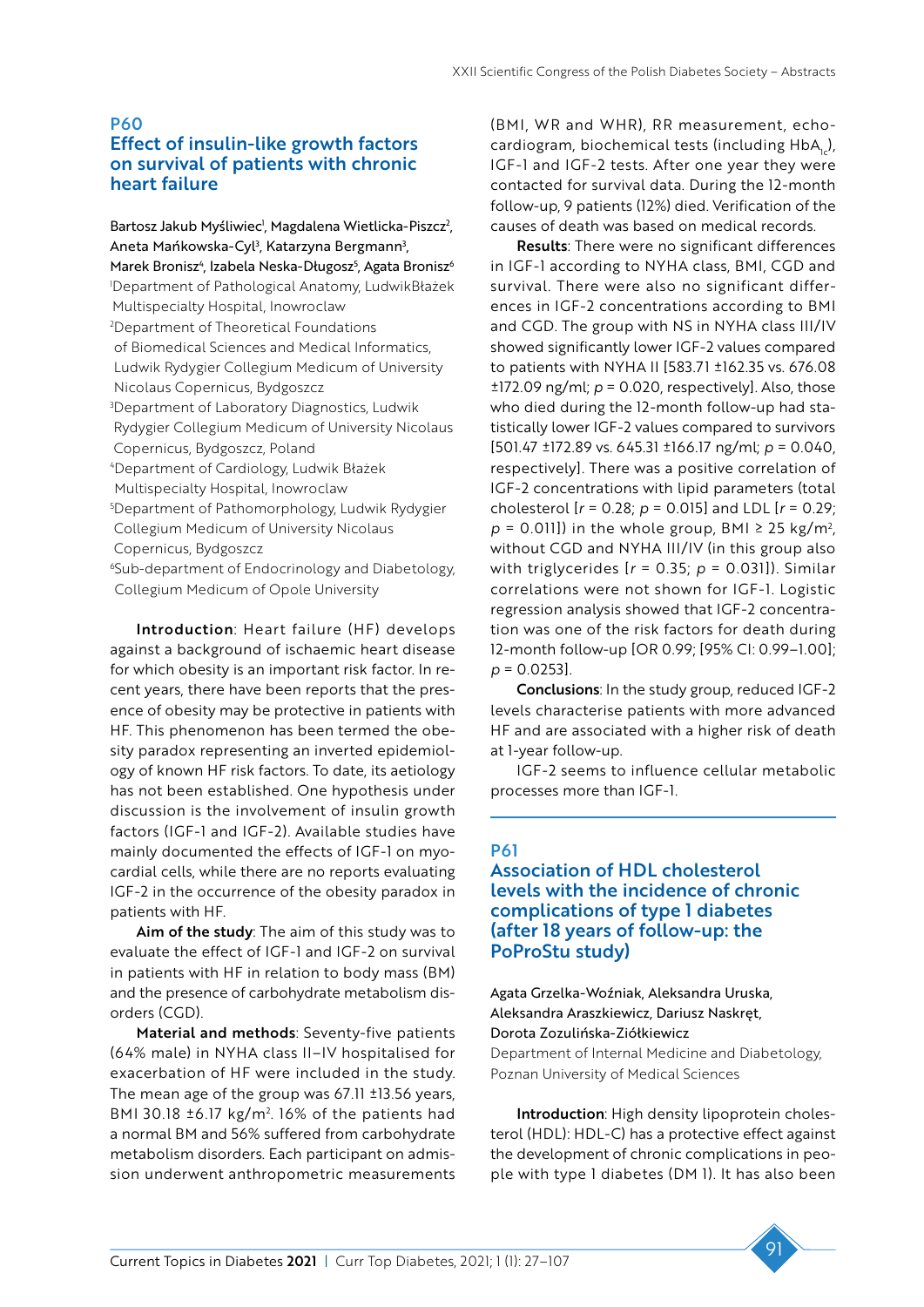shown that after the diagnosis of DM 1, the initiation of insulin therapy causes an increase in HDL-C concentration and its qualitative changes. In addition, the relationship of current HDL cholesterol levels with the occurrence of certain chronic complications in diabetes was shown to be U-shaped.

Aim of the study: The aim of this study was to evaluate the association of baseline HDL-C levels, after the initiation of insulin therapy at the beginning of DM 1, with the incidence of chronic diabetic complications assessed in an 18-year follow-up (Poznan Prospective Study – PoProStu).

Material and methods: A group of 92 adults with DM 1 (60 men, 32 women) were included in the study. The following were assessed: baseline data at the beginning of DM 1 including: first serum HDL-C concentration after the introduction of insulin therapy. In the follow-up study after 18 years of observation the endpoint was: the occurrence of chronic complications of diabetes (diabetic kidney disease, peripheral neuropathy, cardiovascular autonomic neuropathy, diabetic retinopathy, macroangiopathy). In addition, parameters of metabolic control of diabetes at baseline and at the end of the observation were assessed.

Results: The median baseline HDL-C concentration was 74 (61.5–84.5) mg/dl. In a follow-up study after 18 years of observation among people with DM 1 aged 43 (39–46) years with diabetes duration of 20 (19–22) years, the median  $HbA<sub>1c</sub>$  was 7.85 (7.2–8.5)%. The occurrence of diabetic kidney disease was found in 22 (24%), peripheral neuropathy in 19 (21%), cardiovascular autonomic neuropathy in 9 (10%), diabetic retinopathy in 31 (34%) and macroangiopathy in 9 (10%) subjects. The association of serum HDL-C levels with the occurrence of chronic complications of diabetes was confirmed in a quadratic logistic regression model among men, for diabetic kidney disease ( $pM = 0.005$ ,  $pHDL$  ^ 2 = 0.016) and for diabetic retinopathy (pM = 0.012, pHDL ^ 2 < 0.05). The logistic regression model for diabetic retinopathy in men was independent of diabetes duration and metabolic control parameters. Statistical significance was found for the logistic regression model for diabetic kidney disease in men independent of  $HbA<sub>1c</sub>$  at the end of follow-up: (pM = 0.0015, significance of extension  $\chi$ 2 test of differences between models *p* = 0.052).

Conclusions: Among men with DM 1 there is a non-linear U-shaped association between baseline HDL-C concentration, established after the introduction of insulin therapy, and the occurrence after 18 years of observation of diabetic retinopathy and, independently of  $HbA<sub>1c</sub>$  value, the occurrence of diabetic kidney disease, which would suggest the loss of protective properties of high HDL cholesterol concentration.

### P62 Quality of life in patients with diabetic eye disease

#### Katarzyna Łagoda<sup>1,2</sup>, Paulina Polińska<sup>3</sup>, Hanna Bachórzewska-Gajewska<sup>4</sup>

1 Department of Clinical Medicine, Medical University of Bialystok

2 Department of Internal Medicine and Metabolic Diseases, University Teaching Hospital in Bialystok 3 Ophthalmology Outpatient Clinic, Podlaskie Province Centre for Occupational Medicine in Bialystok

4 Department of Clinical Medicine, Medical University of Bialystok

Introduction: Diabetic eye disease is a late complication of diabetes that can have a significant impact on patients' overall quality of life (QOL).

Aim of the study: The aim of this study was to assess the quality of life of patients with diabetic eye disease and to determine the influence of sociodemographic factors on QOL.

Material and methods: The study included a group of randomly selected 107 patients, aged 19–84 years, of both genders (including 58.9% women, mean age 41.8, SD = 43.09), diagnosed with diabetes (diabetes t.2 – 81.3%) and diabetic eye disease. Data were collected using an original survey questionnaire, the Beck Depression Test and the Shortened Version of the WHO Questionnaire (WHOQOL-BREF).

Results: The most common vision dysfunctions in the study population were cataract (48.6%), diabetic retinopathy (40.1%) and glaucoma (17.7%). More than three-quarters of respondents described their general health (75.7%) and vision (77.6%) and quality of life (73.8%) as good. Only 2.8% rated their health as very good and 1.9% as very bad. More than one third of the men pointed out the need to receive help from others to perform activities of daily living. Mean Beck Depression Test scores were slightly higher in people living in rural areas (14.7 points) than in urban areas (8.5 points); in older people and those with lower education. Mild (14%), moderate (19%) and severe (14%) depression occurred in people aged 65 years

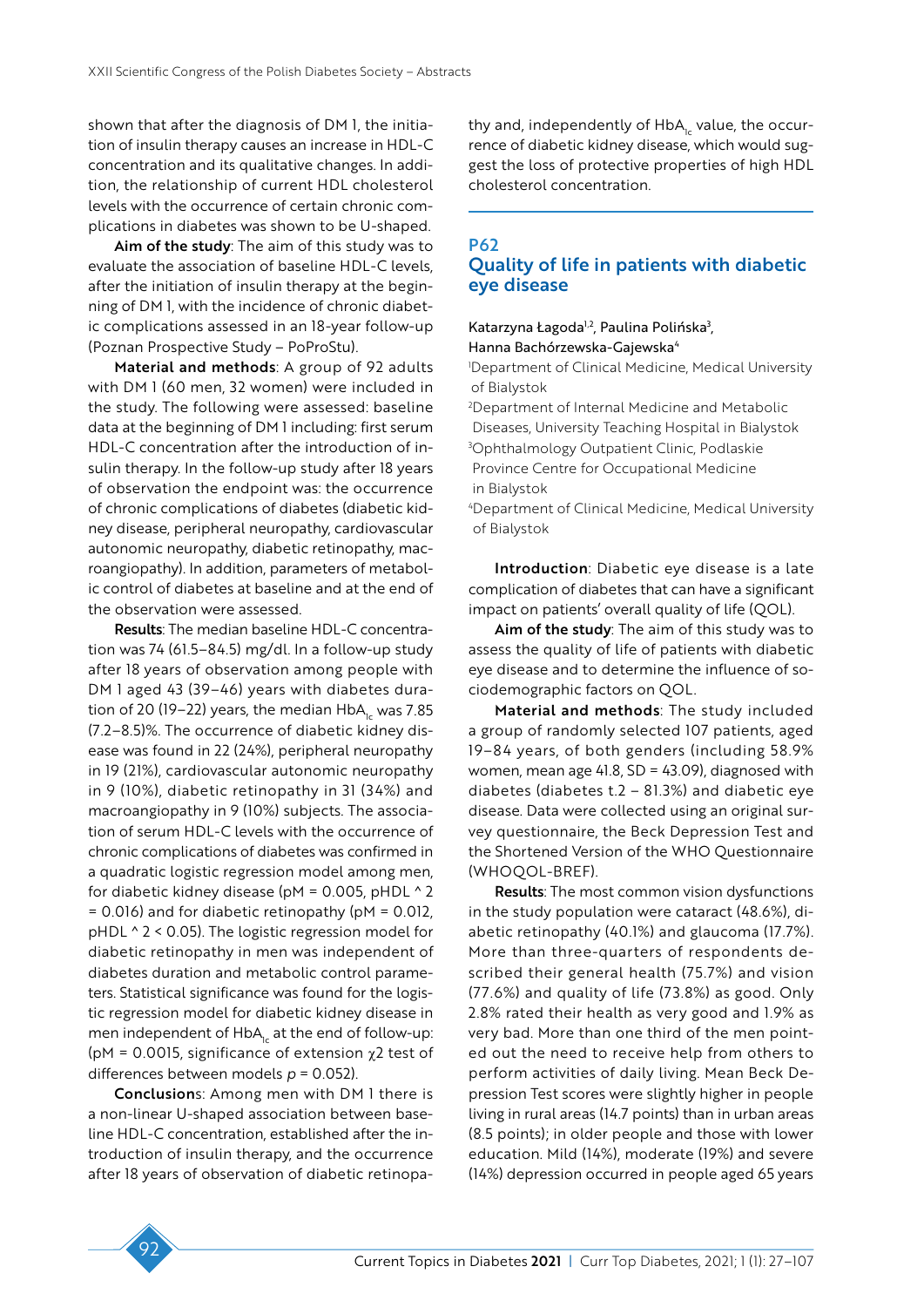and over. Depressive features were not found in the group of patients under 40 years of age. According to the patients, QOL is affected by poorer vision (49.5%), high blood pressure (41.1%), poor physical performance (31.8%), rapid fatigue (29.9%) and sleep disturbances (23.4%). The patients' quality of life was at an average level (mean score of 3.4). Urban residents rated the quality of life and health satisfaction significantly higher than rural residents in the psychological (*p* = 0.001), somatic ( $p = 0.017$ ), health satisfaction ( $p = 0.038$ ) and overall quality of life (*p* = 0.021) domains. The quality of life was rated lower by: people living alone (3 points) and those with low education (3.59 points).

Conclusions:There was no significant effect of vision dysfunction on the subjective assessment of quality of life. The patients with diabetic eye disease rated their overall health, vision and quality of life as good.

More than one third of the patients presented depressive features, and the highest rates were presented by elderly people, with primary education, widowed and single.

The patients' quality of life is at an average level. The subjects rated QOL highest in the environmental, somatic and psychological domains, and lowest in the social domain, satisfaction with their health and overall quality of life.

Monitoring the quality of life of patients with diabetic eye disease is an important element of medical care enabling the planning of comprehensive care: diabetological, psychological and social.

#### P63

### Fenofibrate in the prevention and treatment of diabetic retinopathy: a systematic review

Monika Małowicka<sup>1</sup>, Monika Szałańska<sup>1</sup>, Elżbieta Łukomska<sup>1</sup>, Aneta Jakubowska<sup>2</sup>, Dariusz Wilkowski2 1 HTA Consulting 2 Mylan Healthcare

Introduction: Diabetic retinopathy (DR) is the most common and severe microvascular complication of diabetes, threatening vision loss. The study examined the validity of fenofibrate (off-label) as an add-on therapy to standard of care (SO) for primary and secondary prevention of DR.

Aim of the study: To assess the efficacy and safety of fenofibrate in the prevention and treatment of DR and to add to the evidence base with data from studies conducted in real practice and papers published in a language other than English.

Material and methods: Randomised controlled trials (RCTs), experimental studies without randomisation and observational studies (data from actual clinical practice).

A systematic review of the literature indexed in MEDLINE, EMBASE, Cochrane Library, Web of Science and other databases was conducted in January 2021. Studies were included in the review regardless of the language of publication. Where possible, a meta-analysis was performed using the OpenMeta[Analyst] software. A Mantel-Haenszel fixed-effects model or a DerSimonian-Laird random-effects model (in case of heterogeneity of results) was used for cumulation.

Results: Inclusion criteria were met by 16 experimental studies (including 7 RCTs) and 14 observational studies. The research was characterised by moderate to very high methodological quality. A meta-analysis of experimental results indicates that fenofibrate added to SO compared with placebo or SO reduces the risk of DR progression by more than 50% (RR 0.45; 95% CI: 0.30–0.65). Although experimental studies did not show a beneficial effect of fenofibrate in the primary prevention of DR, studies conducted in real practice indicate that fenofibrate may also be effective in this aspect (RR 0.81; 95% CI: 0.69–0.95). In experimental studies, fenofibrate therapy contributed to a 31% reduction in the risk of needing laser photocoagulation for any reason (RR 0.69; 95% CI: 0.58–0.82), as well as for diabetic macular oedema or DR progression. A similar trend was shown in observational studies, but a meta-analysis was not available. The results of one study indicate that the use of fenofibrate therapy compared with SO may be associated with an improvement in quality of life in patients 3 months after vitrectomy (*p* = 0.007), likely due to the protective effect of fenofibrate on ocular tissues after ocular surgery – as evidenced by the results of other single scientific reports. Safety profile analysis indicates that fenofibrate is well tolerated by diabetic patients, but cumulative results were not possible.

Conclusions: The results of the review confirm that fenofibrate added to standard therapy may be an effective and safe therapeutic option for the secondary prevention of DR, thus delaying the need for invasive treatment. Data from actual practice indicate that the therapy may also be effective for primary prevention of DR. The place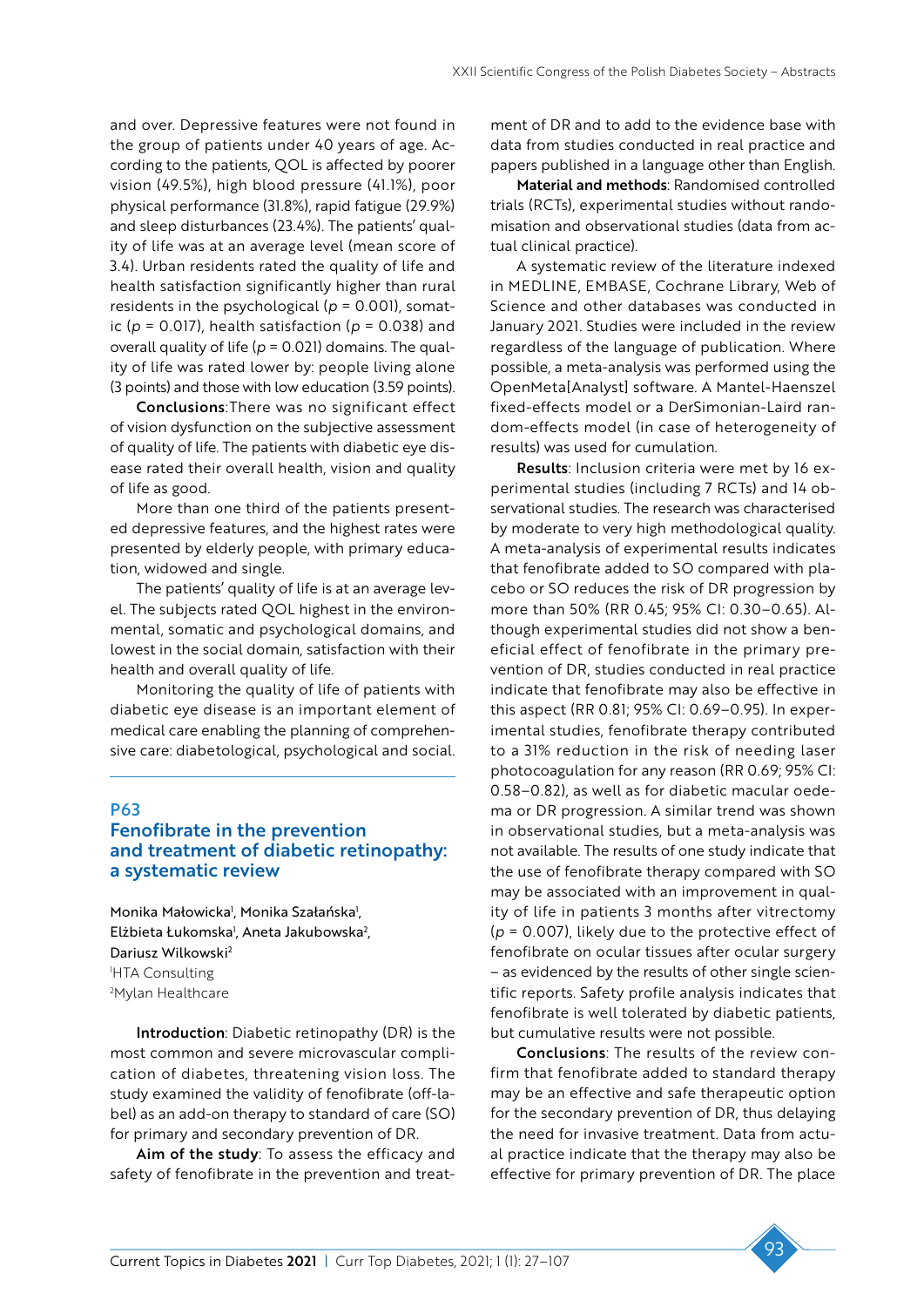of fenofibrate in the care pathway for patients with diabetes needs to be reviewed.

#### P64

# Insulin therapy in patients receiving enteral and parenteral nutrition – a summary

Paweł Szczepaniec<sup>i</sup>, Katarzyna Górnik<sup>i</sup>, Aneta Brot<sup>i</sup>, Michał Kiedrzyński<sup>i</sup>, Katarzyna Szewczyk- Bialik<sup>i</sup>, Karolina Kaczmarczyk<sup>ı</sup>, Emilia Skrobisz-Wikło<sup>ı</sup>, lwona Lewińska<sup>1</sup>, Grażyna Kulig<sup>2</sup>, Marek Kunecki<sup>2</sup> 1 Internal Medicine Ward I, M. Pirogow Provincial Specialist Hospital in Lodz 2 Nutrition Treatment Centre, M. Pirogow Provincial Specialist Hospital in Lodz

Introduction: Diabetic patients on total enteral or parenteral nutrition present an atypical glycaemic profile with a prolonged rise in glycaemia after the connection of nutrition. In patients who eat meals, the above profile is superimposed by postprandial increases in glycaemia.

Aim of the study: The aim of this paper is to summarise the authors' several years of experience in the management of insulin therapy in these patients.

Material and methods: Glargine was administered as a single injection in patients fed enterally around the clock without prolonged interruptions. In patients on enteral nutrition for 16–20 hours per day, NPH insulin was administered in addition to glargine before connecting the feeding. The dose of NPH insulin was 30–40% of the daily requirement. In patients on parenteral nutrition, when feeding took 16–20 hours per day, glargine was given as a single injection and NPH insulin was given before connecting the feeding. The NPH insulin dose was generally 66–75% of the daily insulin dose. If the patient did not agree to treatment with glargine, they received NPH insulin instead.

Patients eating meals had short-acting insulin or a human insulin analogue administered additionally before meals if necessary. If the daily insulin requirement was less than 10 units, glargine or NPH insulin was used before connecting the feeding in monotherapy. Daily insulin requirements were determined by continuous intravenous insulin infusion, abandoning it when the expected value was low.

Results: Acceptable glycaemic values were achieved in the patients, while hypoglycaemic episodes were completely avoided. The insulin regimen proved convenient for the patients themselves and their caregivers, allowing it to be used in an outpatient setting in patients who were discharged home.

Conclusions: In the patients on enteral nutrition for 24 hours per day, the administration of glargine as a single injection, and in the case of feeding for 16–20 hours per day, the combination of glargine with NPH insulin administered before the connection of the feeding, proved to be effective and safe. NPH insulin accounted for 30–40% of the total daily insulin dose. In patients on parenteral nutrition, the combination of glargine with NPH insulin administered prior to the connection of nutrition proved to be effective and safe. NPH insulin accounted for 66–75% of the total daily insulin dose. The proportion between NPH insulin and glargine may be slightly altered if the patient's general condition is severe or there is a severe infection. When insulin requirements were low, it was effective to administer NPH insulin by single injection to the patients on parenteral nutrition or glargine to the patients on enteral nutrition for less than 24 hours. In the case of patients consuming additional meals, the administration of bolus doses of short-acting insulin was not necessary at low daily insulin requirements.

If a patient on parenteral nutrition does not agree to the use of glargine, it can be replaced by NPH insulin – administered then in the morning (30–40% of the daily dose) and before connecting the feeding (the remaining 60–70%).

### P65 Newly diagnosed diabetes as the first sign of acromegaly

### Agnieszka Wojciechowska-Luźniak, Marek Kowrach, Przemysław Witek

Department of Internal Medicine, Endocrinology and Diabetology, Warsaw Medical University

Introduction: Diabetes is one of the complications of certain endocrinopathies. Early diagnosis of the underlying disease offers a chance of permanent cure or improved diabetes control.

Aim of the study: The aim of this study was to analyse the factors determining the diagnosis of acromegaly in a patient with newly diagnosed diabetes and to evaluate the further course of di-

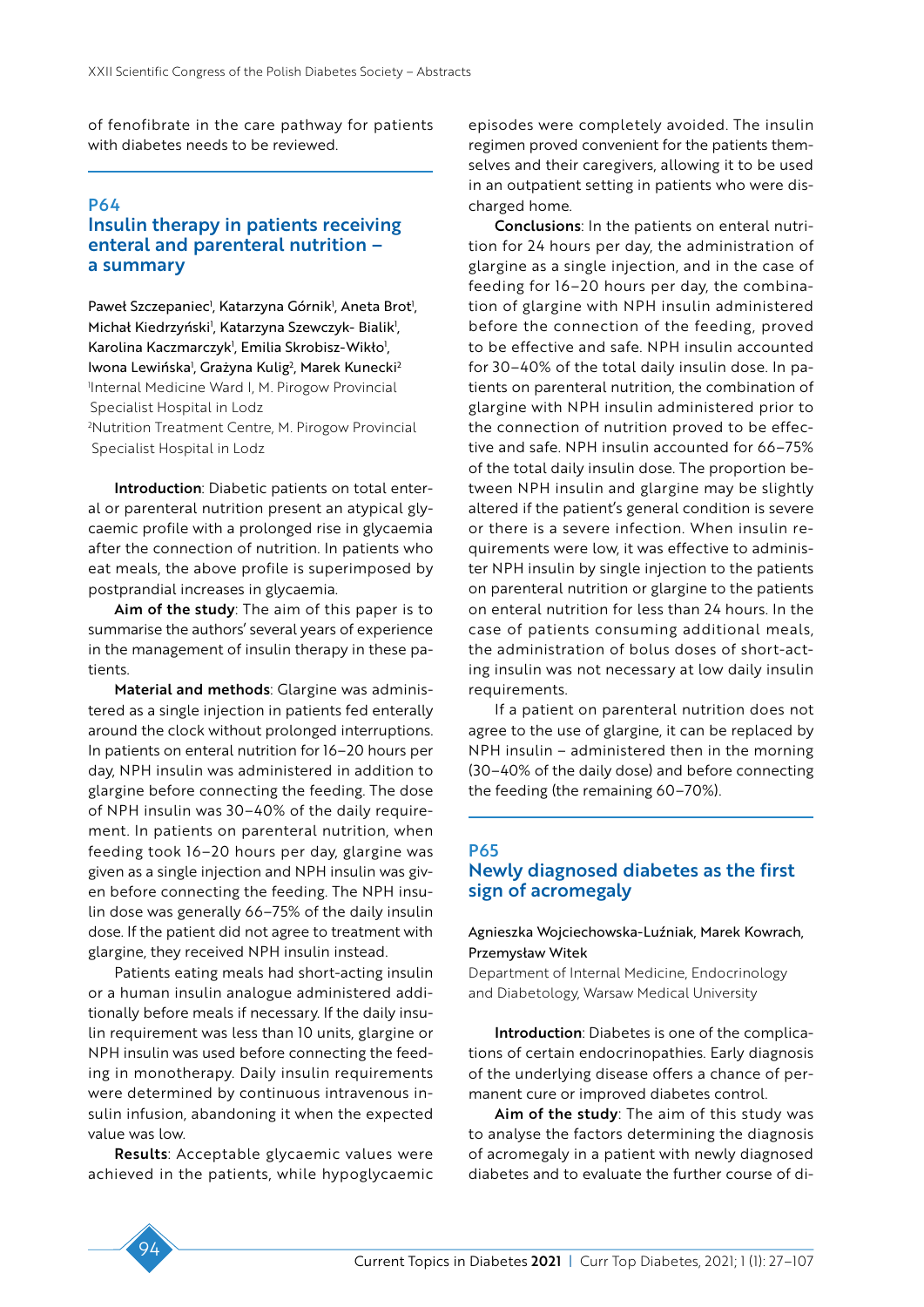| Parameter               | Result         | Parameter      | Result             | Parameter  | Result           |
|-------------------------|----------------|----------------|--------------------|------------|------------------|
| Age                     | 56             | $HbA_{1c}$     | 10.3%              | Creatinine | $0.9$ mg/dl      |
| Glycaemia on admission  | 290 mg%        | Leukocytosis   | 5700 µl            | TSH        | $1.08$ µlU/ml    |
| Ketones in urine        | Absent         | Haemoglobin    | $13.9$ g/dl        | FT4        | 14.29 pmpl/l     |
| Sodium concentration    | 147 mmol/l     | Testosterone   | $1.59$ ng/ml       | Prolactin  | 7.8 ng/dl        |
| Potassium concentration | $4.1$ mmol/l   | Urea           | $41 \text{ mg/dl}$ | Cortisol   | $15.13 \mu g/dl$ |
| Insulin                 | $2.4 \mu U/ml$ | $ CF-1 $       | 301.2 ng/ml        | <b>HGH</b> | 10.19 ng/ml      |
| Anti-GAD antibodies     | Negative       | IAA antibodies | Negative           |            |                  |

Table 2. Treatment with a first-generation somatostatin analogue

abetes after surgical treatment of the detected tumour.

Material and methods: The analysis was retrospective and included clinical and laboratory characteristics of the course of hospitalisation and the period after surgical treatment.

Results: A 56-year-old patient was admitted to the Department of Diabetology because of polyuria and polidypsia occurring for 3 months, weight loss of about 10 kg. In addition, for about 3 years the patient had noticed enlargement of the hands and feet, a change in the tone of voice and periodic excessive sweating. On admission, physical examination revealed clinical features of acromegaly, high blood pressure values reaching  $200/140$  mm Hg. The HbA<sub>1c</sub> level was 10.3% and glycaemia on admission was 290 mg%.

The patient received insulin therapy in an algorithm of 4 injections, at a total daily dose of 40 units/day. In addition, a standard hypotensive treatment was prescribed, achieving normalisation of blood pressure values. A brain MRI was performed which showed an abnormal mass within the sellaturcica measuring approximately  $20 \times 23 \times 19$  mm (ap  $\times$  db  $\times$  cc), funnel distortion, with no obvious thickening. The determined GH concentration was 10.19 ng/ml, (*n* < 5 ), and IGF-1 –301.2 ng/ml (*n* < 256). Treatment with a first-generation somatostatin analogue was administered. Selected patient results are shown in the Table 2. Successful surgical removal of a somatotrophic pituitary tumour allowed insulin to be discontinued and diabetes to be treated with an oral drug only – metformin XR at a dose of 1500 mg in the evening. The control glycated haemoglobin level 3 months after surgery was 5.9%.

Conclusions: The coexistence of diabetes and symptoms of endocrine disease should provide a rationale for looking for secondary causes of diabetes, including GH-secreting tumours – acromegaly. In the management of this form of diabetes, attention should be paid to adequately modifying

the treatment of diabetes after treatment of the underlying disease, which will reduce the risk of hypoglycaemia.

### P66 Frontal lobe abscess as the first manifestation of diabetes mellitus

Anna Krentowska<sup>1</sup>, Agnieszka Łebkowska<sup>1</sup>, Robert Chrzanowski<sup>2</sup>, Grzegorz Perestret<sup>2</sup>, Robert Rutkowski<sup>2</sup>, Zenon Mariak2, Irina Kowalska<sup>1</sup> 1 Department of Internal Medicine and Metabolic Diseases, Medical University of Bialystok 2 Department of Neurosurgery, Medical University of Bialystok

Introduction: Diabetes mellitus in adulthood is usually asymptomatic in the early stages and is diagnosed incidentally, but in some cases the first manifestation is symptoms of ketoacidosis. Chronic hyperglycaemia can lead to immune disorders and severe infections.

Case description: A 46-year-old patient with no history of chronic disease was admitted to the neurology ward in November 2019 for sudden onset of headache, vomiting and disturbance of consciousness. He also reported polyuria and polydipsia for several months. Physical examination revealed pyramidal syndrome in the form of mild right hemiparesis and discrete right VII nerve paresis. Laboratory tests showed hyperglycaemia of 343 mg/dl,  $HbA<sub>1c</sub>$  percentage of 13.4%, features of ketoacidosis, elevated inflammatory parameters and glucosuria, ketonuria as well as proteinuria. MRI of the head showed an extensive irregular multifocal lesion in the left frontal region, with peripheral contrast enhancement, partly with features of diffusion restriction, with a morphology consistent with a brain abscess in the late phase of organisation. The lesion caused extensive swelling of the left cerebral hemisphere with displacement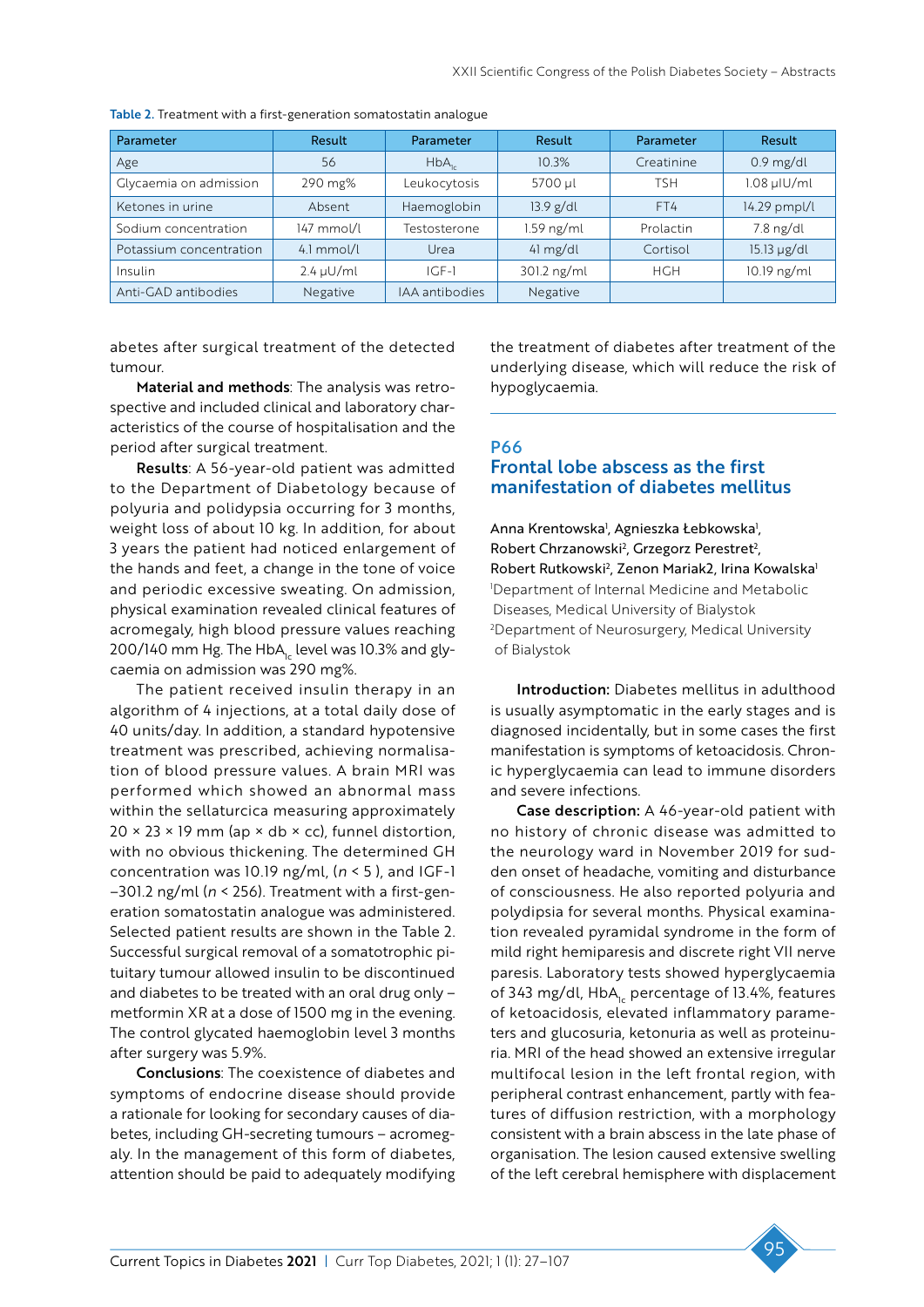of the central structures for approximately 10 mm. After metabolic disorders were compensated and his general condition improved, the patient was transferred to the neurosurgery ward, where a left frontal craniotomy was used to completely remove the multichamber brain abscess. Culture of the abscess material yielded a growth of Staphylococcus aureus MSSA – targeted therapy with cloxacillin followed by rifampicin was implemented. Diabetes was treated with continuous intravenous insulin infusion followed by insulin analogues in an intensive insulin therapy regimen. In addition, hypotensive treatment was initiated. After completion of antibiotic therapy, the patient was admitted to the diabetes ward in January 2020 for diagnosis and metabolic compensation of diabetes. He reported poor exercise tolerance and weight loss of 12 kg since the diagnosis of diabetes. The physical examination revealed mediocre subcutaneous tissue (BMI – 21.6 kg/m2 ), muscular atrophy, high blood pressure, resting tachycardia and features of polyneuropathy. Ophthalmic examination diagnosed proliferative retinopathy, diabetic macular oedema and cataracts in both eyes. Laboratory tests showed a reduction in  $HbA<sub>1c</sub>$  to 6.8%, mild anaemia, atherogenic dyslipidaemia, hypokalaemia and proteinuria. The glucagon test showed a reduced baseline C-peptide concentration (0.76 ng/ml) and an incomplete increase after stimulation (1.44 ng/ml). No anti-GAD antibodies were found. Doppler ultrasound of the carotid arteries showed bilaterally calcified atherosclerotic plaques of the internal carotid artery. During hospitalisation, insulin therapy was modified and metformin was added, with satisfactory glycaemic control observed (insulin requirement 0.7 units/kg/day). Due to hyperlipidaemia, statins were included. Further follow-up (February 2020) showed an increase in body weight (BMI – 23.4 kg/m2 ), normal glycaemic values, and further reductions in HbA<sub>1</sub> and lipid concentrations.

Conclusions: Long-term significant hyperglycaemia leads to immune dysfunction and can cause severe, life-threatening infections. To prevent the occurrence of acute complications of diabetes, early recognition and treatment are important.

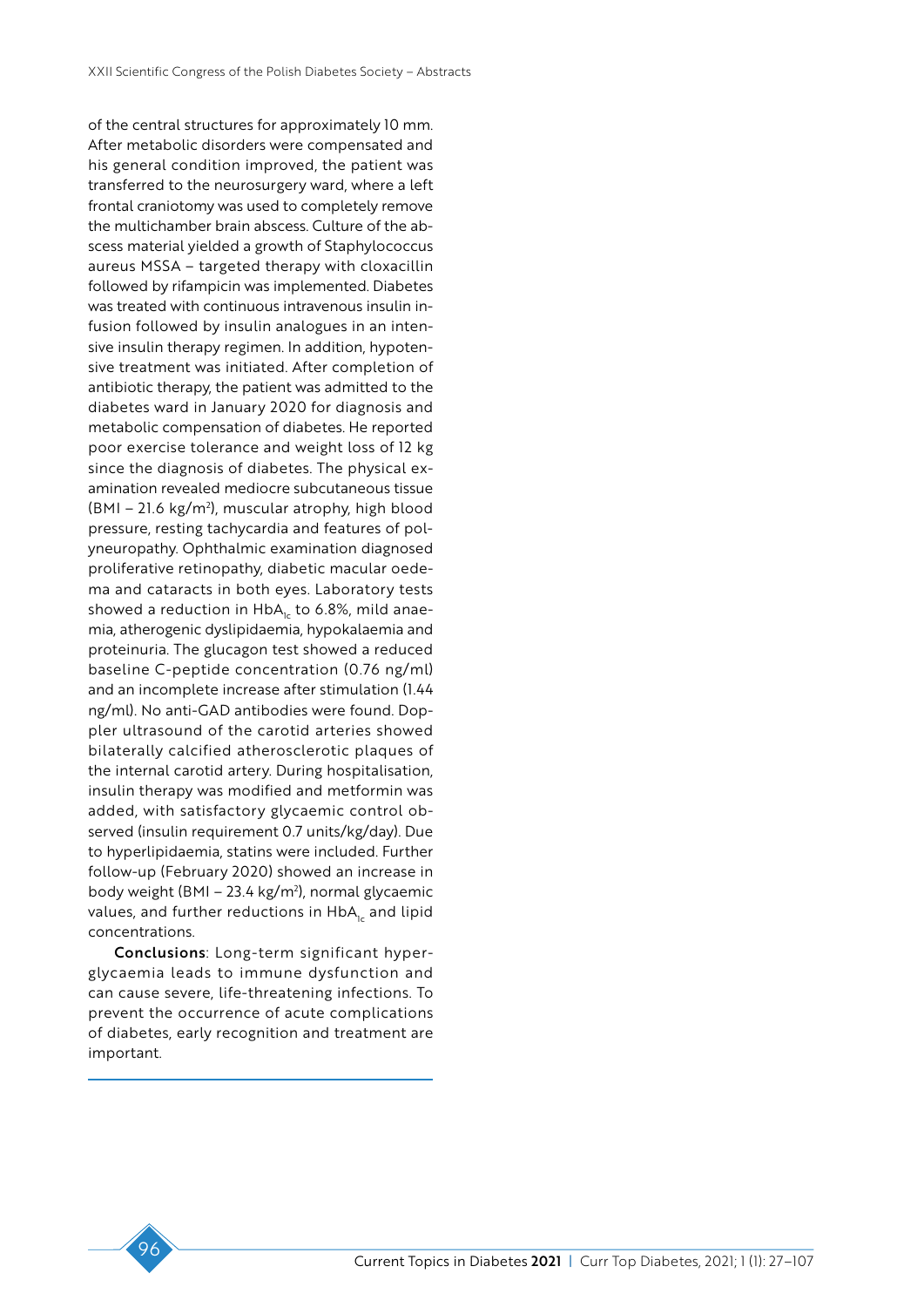## POSTER SESSION OF YOUNG SCIENTISTS I – TYPE 1 DIABETES – THERE IS SOMETHING TO THINK ABOUT

Chairs: Aleksandra Araszkiewicz, Przemysława Jarosz-Chobot, Irina Kowalska

### PS0

### Assessment of the prevalence and severity of DKA in children with newly diagnosed DM1 from Silesia in the year of the pandemic – 2020 compared to 2019

### Ewa Rusak<sup>1</sup>, Sebastian Seget<sup>1</sup>, Natalia Furgał<sup>2</sup>, Maksymilian Macherski<sup>2</sup>, Przemysław Dys<sup>2</sup>, Przemysława Jarosz-Chobot<sup>1</sup>

1 Department of Paediatric Diabetology Faculty of Medical Sciences, Medical University of Silesia, Katowice

2 Student Research Group in Paediatric Diabetology, Faculty of Medical Sciences, Medical University of Silesia, Katowice

Introduction: During the COVID-19 pandemic, access to healthcare services decreased in many countries, including Poland, as a result of many restrictions designed to inhibit the spread of SARS-CoV-2 infections. Diabetic ketoacidosis (DKA) is an acute, life-threatening complication of diabetes that can result from a delayed diagnosis of type 1 diabetes (DM1) and requires urgent medical intervention.

Aim of the study: To assess the prevalence and severity of DKA in children with newly diagnosed DM1 in 2020 compared to 2019.

Material and methods: Retrospective analysis based on 196 medical histories from 2019 and 223 from 2020, of children aged 1 to 18 years hospitalised in the Department of Paediatric Diabetology and Paediatrics of the John Paul II Upper Silesian Child Health Centre in Katowice due to DM1 diagnosis. The analysis used the results of tests performed on the day of admission to hospital.

Results: The number of children with a diagnosis of DM1 in 2020 hospitalised at the Children's Diabetes Ward in Katowice increased by 13.77% compared to the previous year (196 vs. 223). The number of cases with DKA at the diagnosis of DM1 in 2020 increased by 12.5 percentage points (pp) relative to 2019 (47.5% vs. 35%). In addition, the number of cases of severe DKA with a diagnosis of DM1 (pH 7.00, bicarbonate < 10 mmol/l) requiring ICU treatment in 2020 also increased by 2.7 pp in this group.

Conclusions: The absolute number of fresh DM1 diagnoses in children, DKA cases, including those classified as severe increased in 2020 compared to the previous year. Arguably, it was the COVID-19 pandemic that contributed to the delay in the diagnosis of DM1 and the inclusion of appropriate treatment. However, confirmation of this thesis requires a more in-depth analysis.

# PS1

Assessment of the prevalence of positive anti-thyroid antibodies: anti-thyroid peroxidase and antithyroglobulin in children with newly diagnosed type 1 diabetes in 2016–2019

#### Natalia Ogarek<sup>1\*</sup>, Paulina Oboza<sup>1\*</sup>, Aleksandra Pyziak-Skupień<sup>2</sup>, Ewa Rusak<sup>2</sup>, Przemysława Jarosz-Chobot2

1 Student Research Group in Paediatric Diabetology, Faculty of Medical Sciences, Medical University of Silesia, Katowice

2 Department of Paediatric Diabetology, Faculty of Medical Sciences, Medical University of Silesia, Katowice

\*These authors contributed equally to this work.

Introduction: Type 1 diabetes (T1D) is often accompanied by other conditions in the autoimmune disease family, particularly autoimmune thyroiditis. The prevalence of anti-thyroid antibodies in children with T1D at diagnosis has been shown to be higher than in the general population.

Aim of the study: To assess the presence of antibodies to thyroid peroxidase (ATPO) and thyroglobulin (ATG) and their association with selected clinical parameters in children with newly diagnosed T1D.

Material andmethods: A retrospective study, based on four years of hospital records (2016–2019) including 737 children (401 boys) with newly diagnosed T1D, with a median age of 9.69 (25–75% 6.15–12.92) years. The prevalence of ATPO and ATG in the following age groups was assessed: 0–5; 5–10; 10–18 years. Selected clinical parameters such as anthropometric data, anti-glutamic acid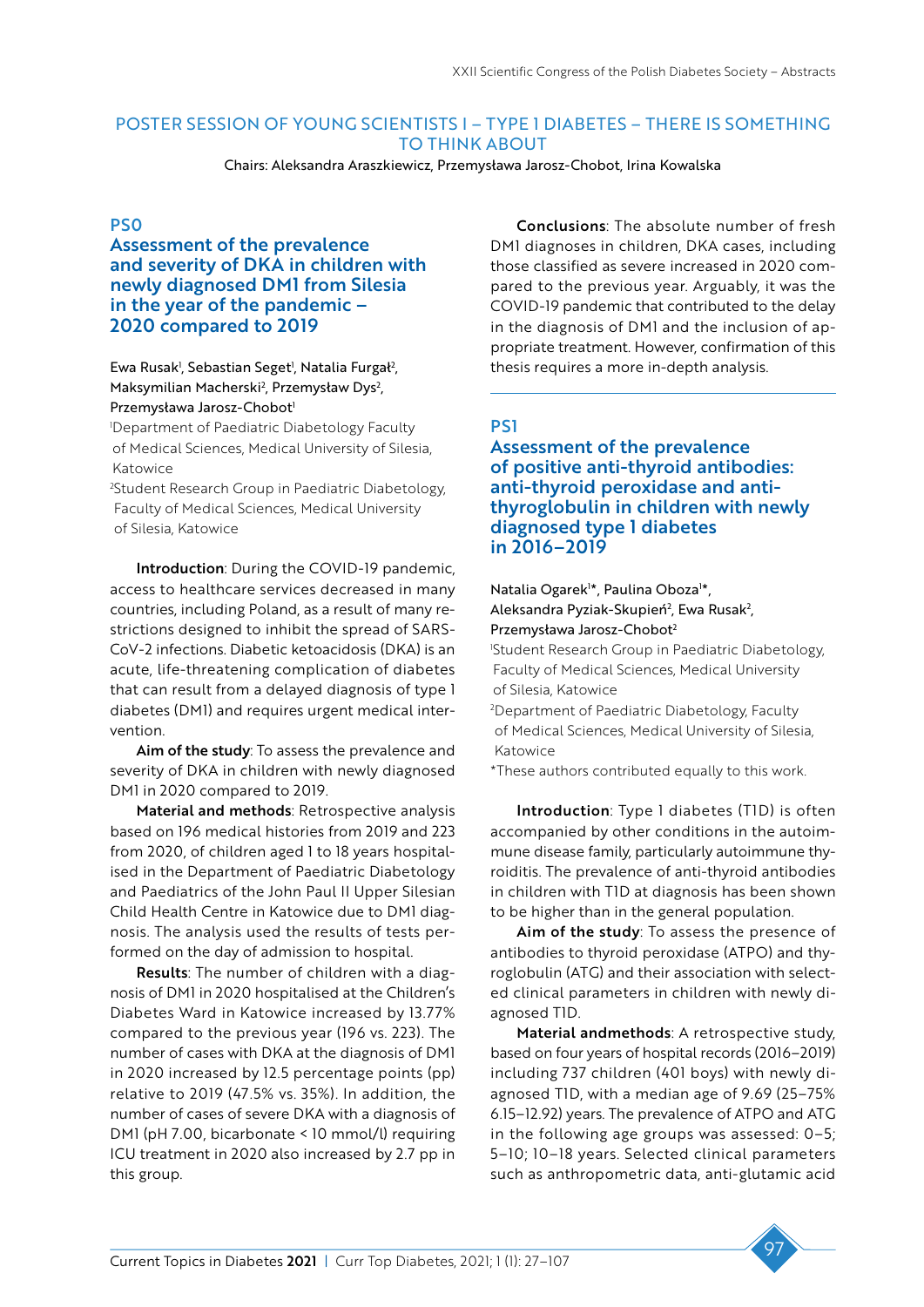decarboxylase antibodies (GADA), anti-tyrosine phosphatase antibodies (IA2A), anti-zinc transporter 8 antibodies (ZnT8A), HbA<sub>1c</sub>, C-peptide, daily insulin dose, thyroid hormones were analysed: TSH, fT4, the presence of diabetic ketoacidosis.

Results: Positive ATPO and/or ATG were found in 10.6% of all children with newly diagnosed T1D; ATPO – 9.4%, ATG – 4.3%, ATPO and ATG (combined) – 3.1%, with no difference in prevalence between years. The distribution across age groups for positive ATPO was as follows: 12.3% –from 10 to 18; 9.1% –from 5 to 10; 4.0% –from 0 to 5 years; and for ATG: 5.7% –from 10 to 18; 4.7% –from 5 to 10; < 1% –from 0 to 5 years. Positive ATPO were significantly more frequent in older children (Me 10.81 vs. Me 9.47 years; *p* = 0.005), as well as positive ATG (Me 11.47 vs. Me 9.59 years; *p* = 0.040). Positive ATPO was observed more frequently in girls (63.8% vs. 36.2%; *p* = 0.002). Moreover, among other selected clinical parameters, the following significant statistical relationships were noted: positive ATPO was significantly more often accompanied by positive and higher GADA values 13.2%; *p* = 0.008; Me 186.93 vs. 48.69 U/ml; *p* = 0.001), and respectively positive ATPO and ATG, higher HbA<sub>1c</sub> values (Me 12.2 vs. 11.5% *p* = 0.039; Me 12.4 vs. 11.06%; *p* = 0.039) and higher TSH levels (Me 3.43 vs. Me 2.89 mIU/l; *p* = 0.008; Me 3.88 vs. Me 2.92 mI- $U/I$ ;  $p = 0.010$ ).

Conclusions: Positive antithyroid antibodies are present in about 11% of the Polish population of children with newly diagnosed T1D, especially in older children, of the female gender and with positive GADA.

### PS2

# The new challenge of the obesity epidemic: type 1.5 diabetes among children – a case report

Dominika Rynkiewicz, Bartosz Jankowski Medical University of Gdansk

Introduction: In the paediatric population, type 1 diabetes is the most common, but due to changing lifestyles and the obesity epidemic, paediatricians are increasingly dealing with type 2 diabetes or double diabetes so-called 1.5. Risk factors for type 2 diabetes in children include obesity, poor eating habits, elevated liver parameters, elevated triglycerides and cholesterol, and maternal gestational diabetes. In patients with type 1.5 diabetes, an autoimmune background is implied. Obese patients may arrive at hospital in a good general condition, without ketoacidosis, and with laboratory results showing both type 1 and type 2 diabetes at the same time.

Case description: A 13-year-old patient in good general condition was admitted with suspected insulin-dependent diabetes mellitus. Fasting blood glucose was 224 mg/dl, with no features of ketoacidosis. He reported weakness, and polyuria and polydipsia that had been present for about 2 weeks. He denied weight loss. He was overweight from the age of 8. On admission he weighed 79 kg, with a history of abnormal eating habits. Diagnosis for diabetes showed a fasting C-peptide of 5.35 ng/ml with a blood glucose of 160 mg/dl, IA2 of 20.8 IU/ml,  $HbA<sub>1c</sub>$  of 8.2% and urine glucose of 5962 mg/dl. He was also diagnosed with autoimmune thyroiditis. Hypertriglyceridaemia (TG 350 mg/dl), elevated GGTP, hypertransaminasaemia and non-alcoholic fatty liver were found. The mother suffered from gestational diabetes. In addition, there is a family history of type 2 diabetes. Treatment with Humalog and Abasaglar insulin was started.

Conclusions: A diagnosis of type 1.5 diabetes was made and the patient was referred for further gastroenterological diagnosis. Proper diet, physical activity will be necessary to achieve clinical improvement. Lifestyle change is a key prognostic factor in obese patients, and early intervention can prevent the development of insulin resistance, a major modifiable risk factor for type 1.5 diabetes.

#### PS3

### Diabetes and new technologies – using the m-health app to convert food by children and young people with type 1 diabetes

Katarzyna Więckowska-Rusek<sup>1</sup>, Justyna Danel<sup>1</sup>, Przemysława Jarosz-Chobot<sup>2</sup>, Grażyna Deja<sup>2</sup> 1 Student Research Group at the Paediatric Diabetology Department, Faculty of Medical Sciences, Medical University of Silesia, Katowice 2 Department of Paediatric Diabetology Faculty of Medical Sciences, Medical Medical University of Silesia, Katowice

Introduction: Nutrition mobile apps are becoming an increasingly popular tool for meal conversion among people with type 1 diabetes (CT1)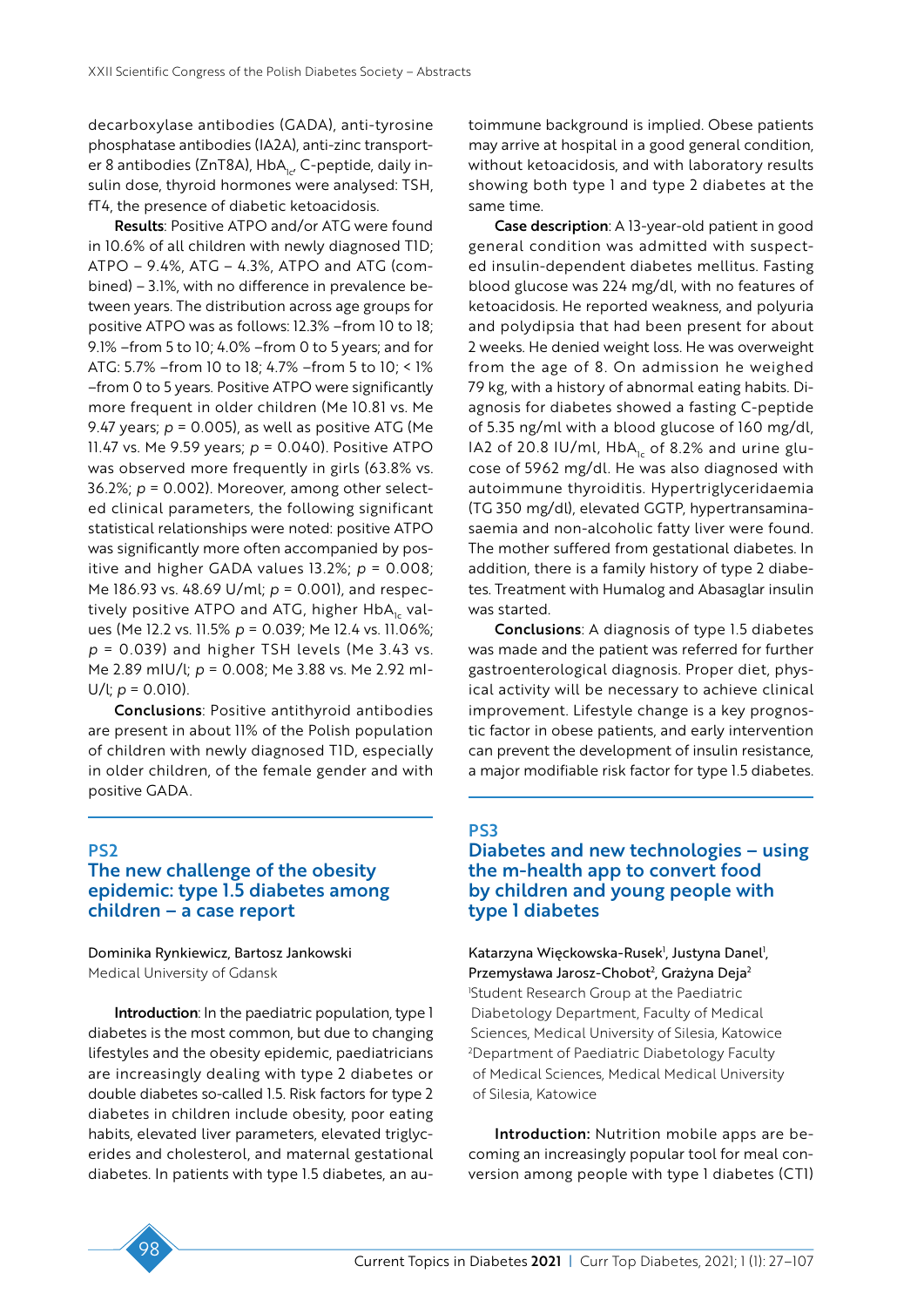The basic functions, combined with innovative solutions introduced in mobile applications, bring hope that this way of converting food will significantly contribute to improving metabolic compensation and influence a better quality of life for CT1 patients.

Aim of the study: Assessing the prevalence and benefits of mobile nutrition apps as food conversion tools for children and adolescents with CT1.

Material and methods: The study included 100 patients of the Upper Silesian Child Health Centre (43% boys, 58% girls), aged 3–21 years (mean 14 years), with CT1 lasting 1–14 years (mean 5.5 years).

The study used an original questionnaire and medical data from patient records: weight, height, duration of diabetes, insulin therapy model and results of the last 3  $HbA<sub>1c</sub>$  measurements.

Results: Of all respondents, 47% used mobile apps and/or online calculators regularly (several times a day), 20% chose apps for unfamiliar products, 21% had used them in the past and 12% had never used them. The most popular mobile apps were the dedicated diabetes app Medtronic (25%) and the nutrition app VitaScale (22%). Patients who regularly use mobile apps achieved lower  $HbA<sub>1c</sub>$ levels than those who do not calculate the nutritional value of their meals or do so blindly (median: 7.2% vs. 7.8%). The subjective opinion of 44% of the respondents was that the use of mobile apps had a beneficial effect on improving their blood glucose, 67% said that the use of apps improved their quality of life. The patients treated with an insulin pump achieved better metabolic compensation as measured by  $HbA_{12}$  (7.5% vs. 8.5%), however, no association between treatment modality (pump/multiple injections) and frequency of use of the application was demonstrated. The use of mobile apps correlated positively with younger patient age (where carers are more likely to be involved in treatment) and shorter disease duration. The patients using mobile apps were more likely to have a normal BMI (25–85 pc, 77% vs. 55%).

Conclusions: Regular use of mobile dietary apps can improve metabolic control as measured by  $HbA<sub>1c</sub>$  and maintain normal body weight among children and adolescents with CT1. In addition, food conversion using mobile apps improves the subjective quality of life of CT1 patients and their caregivers.

PS4

## Evaluation of the implementation of nutritional standards in adult patients with type 1 diabetes treated with a personal insulin pump

Katarzyna Zięba<sup>i</sup>, Magdalena Płonka<sup>i</sup>, Albert Wróbel<sup>i</sup>, Tomasz Klupa<sup>2</sup>, Maciej Małecki<sup>2</sup>, Bartłomiej Matejko<sup>2</sup> 1 Student Research Group at the Department of Metabolic Diseases, Jagiellonian University Medical College, Cracow 2 Department of Metabolic Diseases, Jagiellonian University Medical College, Cracow

Introduction: Proper nutrition is one of the most important factors for good human health, it is also an element influencing the metabolic compensation of patients with type 1 diabetes (T1DM). There are few studies evaluating diet, knowledge, and implementation of dietary recommendations in adult patients with type 1 diabetes, and none of them evaluated the implementation of dietary standards in this group of patients.

Aim of the study: The aim of this observational study was to assess nutrition in terms of the implementation of PTD recommendations and nutritional standards (EAR/AI) for selected vitamins and nutrients.

Material and methods: Data on qualitative and quantitative dietary parameters were obtained using structured notes kept by the patient for 7 days (after training in this area). The content of energy and selected nutrients was calculated using the computer program "DietaPRO" version 2020 (the updated 2017 Tables of Nutritional Values, Polish Food and Nutrition Institute, were used). Dietary supplements were not included in the calculations. Both the estimated average requirement level (EAR) and the adequate intake level (AI) were based on the guidelines of the Polish Food and Nutrition Institute (2020). Data were collected from 42 adults (29 men) with treated T1DM (without complications or comorbidities); age 26, 0 ±5.9 years; diabetes duration 12.6 ±6.1 years; treated with personal insulin pumps for a mean of 7.0 ±4.0 years, with a mean BMI of 24.0 ±3.0.

Results: The mean energy value of the patients' total daily ration was 2036.8 kcal (1585.3 kcal among women, 2239.2 kcal among men). The analysed menus provided on average 17.5% of energy from protein, 34.0% from fat and 49.7% from carbohydrates, indicating a macronutrient distribution in line with recommendations.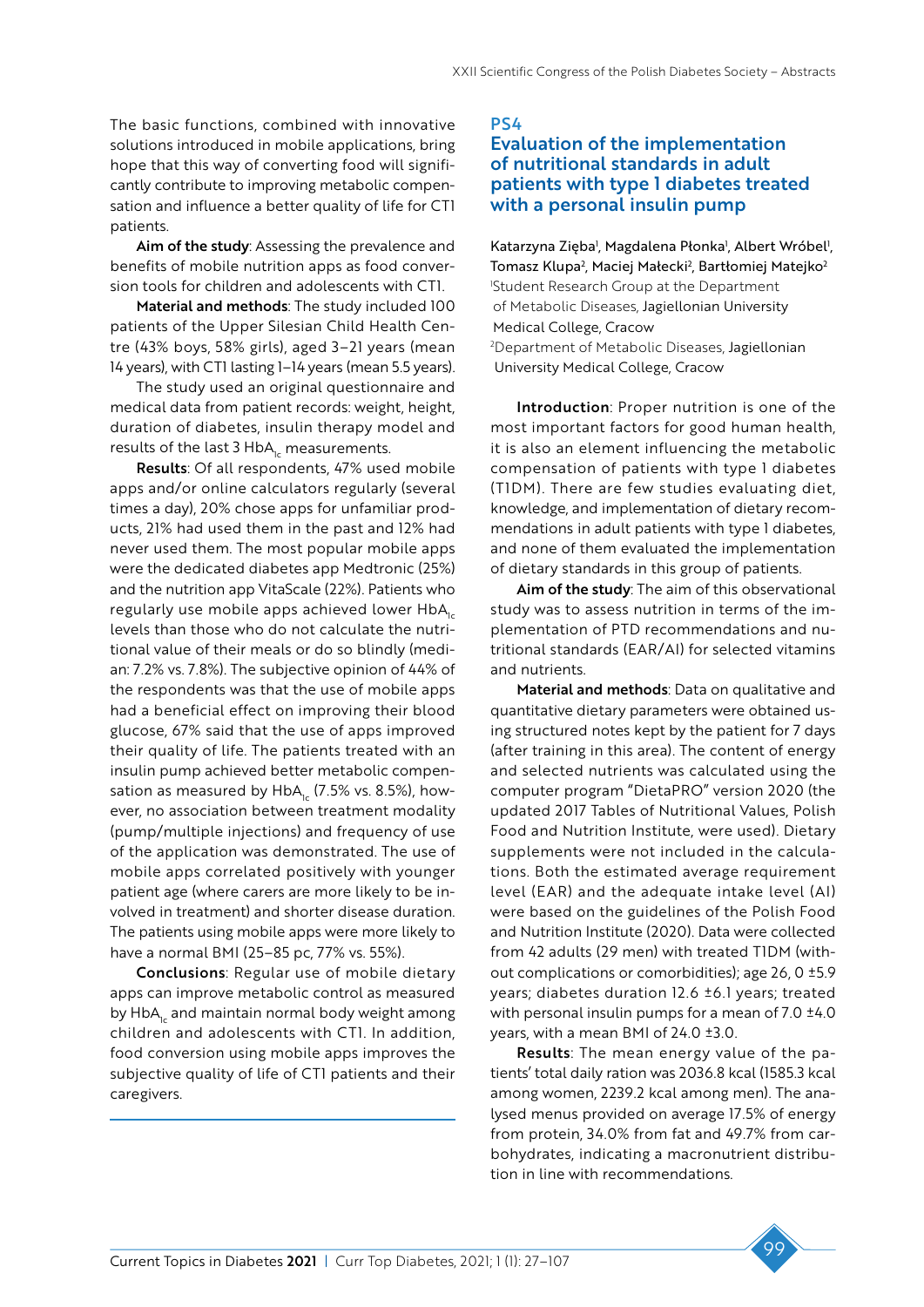Saturated fatty acids as well as dietary cholesterol were consumed in excess (13%, 350.9 mg/ day). The diet was characterised by a slightly lower than recommended intake of polyunsaturated fatty acids (PUFAs) (5.1%) and a normal intake of monounsaturated acids (12.5%). There was a low risk of calcium (94.6% EAR), magnesium (94.3% EAR) and folate (89.6% EAR) deficiency. Insufficient intakes of potassium (79.8% AI), iodine (34.1% EAR) and vitamin D (16.5% EAR) were observed. Other nutrients analysed (thiamin, riboflavin, niacin, phosphorus, iron, zinc, copper, manganese, vitamin A, vitamin B6, vitamin B12, vitamin C, vitamin E) did not pose a risk of deficiency.

Conclusions: In conclusion, the patient group studied consumes excessive amounts of saturated fatty acids and dietary cholesterol. Intakes of calcium, magnesium, potassium, iodine, vitamin D and folate were at risk of deficiency. The results obtained indicate the need for further dietary education of patients with type 1 diabetes under the care of diabetes clinics in order to prevent lipid disorders and improve the quality of diet.

Source of funding for research work: Scientific grant of the Polish Diabetes Association 2017.

### PS5

## Glyculator 3.0: updated analytics platform for analysis of glycaemic variability from continuous glycaemic monitoring

Jędrzej Chrzanowski', Anna Wielgus', Szymon Grabla', Arkadiusz Michalak<sup>2,3</sup>, Piotr Łuczak<sup>4,5</sup>, Przemysław Kucharski<sup>4,5</sup>, Agnieszka Szadkowska<sup>6</sup>, Beata Mianowska<sup>6</sup>, Wojciech Fendler<sup>7,8</sup> 1 Department of Biostatistics and Translational Medicine, Medical University of Lodz 2 Department of Biostatistics and Translational Medicine, Medical University of Lodz 3 Department of Paediatrics, Diabetology, Endocrinology and Nephrology, Medical University of Lodz 4 Department of Biostatistics and Translational Medicine, Medical University of Lodz

5 Institute of Applied Computer Science, Technical University of Lodz

6Department of Paediatrics, Diabetology, Endocrinology and Nephrology, Medical University of Lodz 7 Department of Biostatistics and Translational Medicine, Medical University of Lodz

8 Department of Radiation Oncology, Dana-Farber Cancer Instutute, Harvard Medical School, Boston, MA, USA



Aim of the study: To produce a free online tool for reproducible GV analysis, including providing ongoing support for standards published by scientific societies, and enabling data transport to other analysis platforms.

Material and methods: To determine the scalability of the analytical systems produced, we collected over 400-patient-years of data collected across 4 CGM technology producers: Abbott, Dexcom, Eversense and Medtronic. The standards published as part of the special editions of Diabetes Care "Standards of Medical Care in Diabetes" from 2018–2021 were implemented.

When creating the software, we relied on a database system suitable for storing time series and on our own implementation of algorithms for loading and pre-processing CGM data files. In addition, to enable access to these data and analysis results, we have developed a user-friendly graphical user interface (GUI), accessible via a web browser, and an application programming interface (API), particularly useful for integrating our tools with other applications. The tool includes a calculation module to analyse parameters of glycaemic variability in a selected time window in one or many patients and tools to design cross-sectional analyses of larger CGM datasets.

Results: The developed online tool "GlyCulator 3.0." is a modular implementation of current CGM data analysis standards. The tool allows importing input data in different formats, overlaying multiple records, assessing their quality with possible correction of data gaps, calculating glycaemic variation parameters and creating comparative reports for further statistical analyses. Data from analyses performed by "GlyCulator" users with a basic description of the particular study in which the data were collected will be able to be imported together with the exact CGM analysis parameters into a permanent repository of CGM data and analysis protocols for subsequent scientific use or reanalysis. In addition, it will allow raw data to be made available to other analytical platforms such

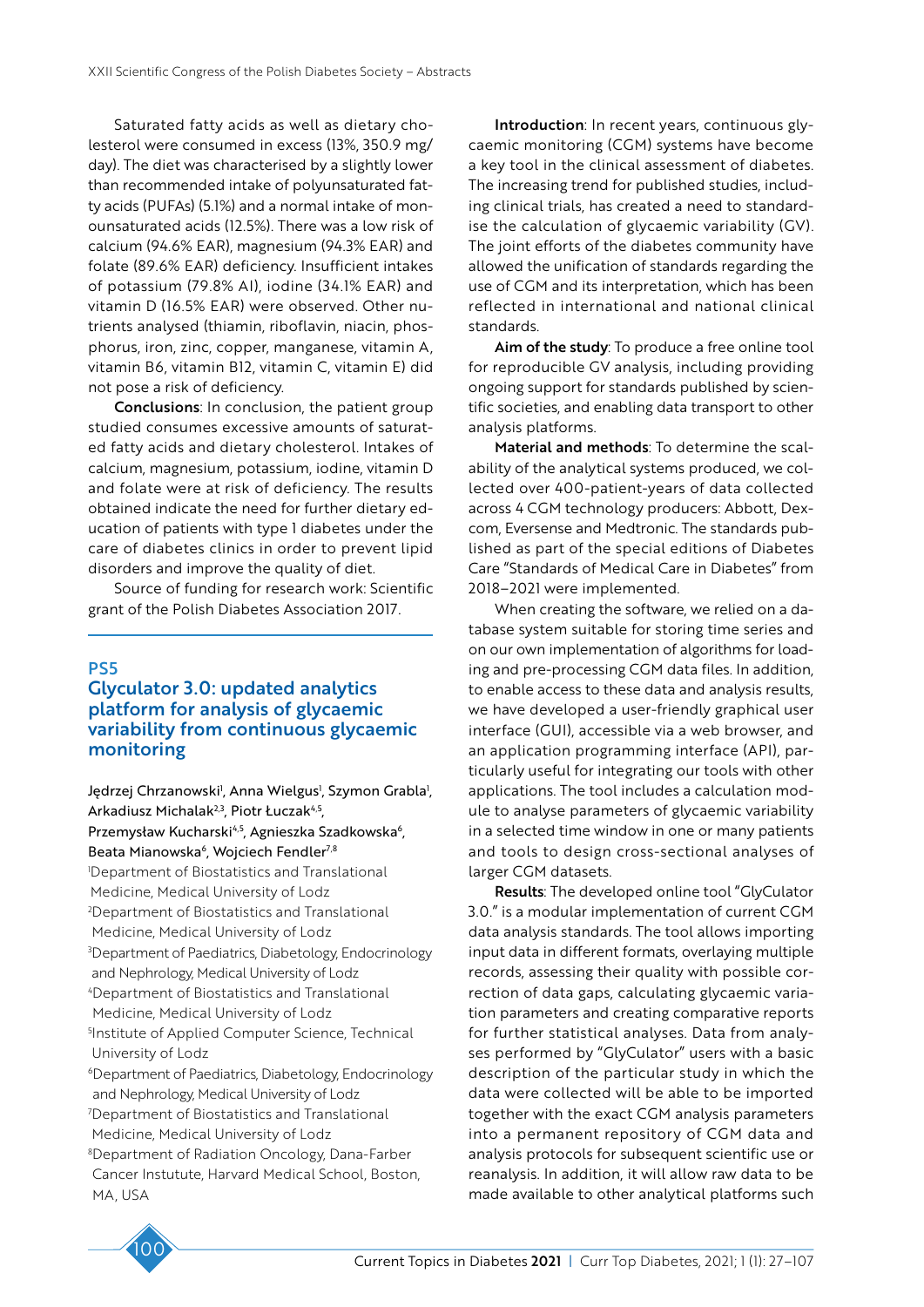as R and Python, enabling more sophisticated and reproducible analysis in clinical or scientific collaborations.

Conclusions: The developed GlyCulator 3.0 tool, available in Polish and English, allows easyto-use, reproducible and updated to the latest standards CGM data analysis and management for research and clinical projects.

### PS6

## Assessment of factors influencing the intensity of fear of hypoglycaemia in women with type 1 diabetes

#### Agnieszka Przezak, Weronika Bielka

Student Research Group at the Department of Diabetology and Internal Medicine, Pomeranian Medical University, Szczecin

Introduction: Hypoglycaemia is a condition in which blood glucose falls below 70 mg/dl, regardless of the presence of clinical symptoms. Severe hypoglycaemia can lead to serious consequences, including death. Most patients with type 1 diabetes (DM1) experience at least one hypoglycaemia per month. Fear of hypoglycaemia (FOH) is a subjective feeling of a DM1 patient that leads to the need to take multiple measures to prevent a drop in glucose levels, compromising the patient's quality of life and suboptimal diabetes compensation.

Aim of the study: To assess factors influencing the severity of fear of hypoglycaemia in women with DM1.

Material and methods: The study group consisted of 98 women with DM1 aged 29.2 ±7.2 years, with diabetes duration of 13.7  $\pm$ 8.1 years and HbA<sub>1c</sub> of 6.9 ±1.3%. At the time of the study, 32 women were pregnant (32.7%). 54 women were treated with a personal insulin pump (PIP) (55.1%).

The Hypoglycaemia Fear Survey-II (HFS-II) questionnaire, consisting of a section on actions taken to avoid hypoglycaemia (HFS-behaviour) and a section on fear of hypoglycaemia (HFS-concerns), was used to assess the intensity of FOH. The questionnaire covered behaviours and concerns related to hypoglycaemia in the past 4 weeks, with a higher score indicating greater anxiety. Parameters analysed: presence of pregnancy, duration of disease, type of therapy (PIP vs. pens), metabolic compensation of diabetes (HbA<sub>1</sub>), number of hypoglycaemic episodes.

Results: The mean HFS score in the whole study group was 49.94 ±22.86 and the mean hypoglycaemia frequency was 5.61 ±6.14/week. The pregnant and non-pregnant women did not differ significantly in treatment ( $\chi$ 2 = 1.33, NS) or FOH intensity (40.50 vs. 52.50, NS) with significantly more frequent hypoglycaemic episodes in the pregnant group (7.00/week vs. 3.50/week, *p* = 0.001). In the pregnant women, there was a significant positive correlation between the HFS-behaviour score and the frequency of hypoglycaemia (rs = 0.467, *p* < 0.05). The women with DM1 < 10 years had a slightly higher overall HFS score compared to women with DM1 ≥ 10 years (55.00 vs. 43.50, *p* = 0.092), and a significantly higher HFS-concerns score (32.50 vs. 22.50, *p* = 0.019). A significantly lower HFS score was observed in the group of women treated with PIPs compared to pen therapy (42.50 vs. 57.00,  $p = 0.018$ ), with a slightly higher frequency of hypoglycaemia (4.85/week vs. 3.00/week, *p* = 0.064). There was no significant correlation between the HFS score and the degree of metabolic compensation as measured by the  $HbA<sub>1c</sub>$ level (rs = 0.132, NS).

Conclusions: FOH in women with DM1 can be modified by various factors, the most relevant of which appear to be the type of therapy used, the duration of the disease and the presence of pregnancy. In the group analysed, pregnant women and women treated with PIP with DM1 were more likely to experience hypoglycaemic episodes.

## PS7 Do we always know what we are treating? A case report

ArkadiuszAab, Adriana Liszka, Michał Oleszko, Julia Zarańska, Mariusz Dąbrowski Medical College, Rzeszow University

Introduction: Observational studies show that the number of people developing type 1 diabetes over the age of 30 is steadily increasing. Clinical observation and proper diagnosis are essential to administer the right treatment at the right time.

Aim of the study: The aim of this study is to present the diagnostic process in a 34-year-old female patient with diabetes.

Material and methods: The patient had been treated for hypothyroidism in the course of Hashimoto's disease since she was 29 years old. History of five pregnancies (3 unsuccessful). In her last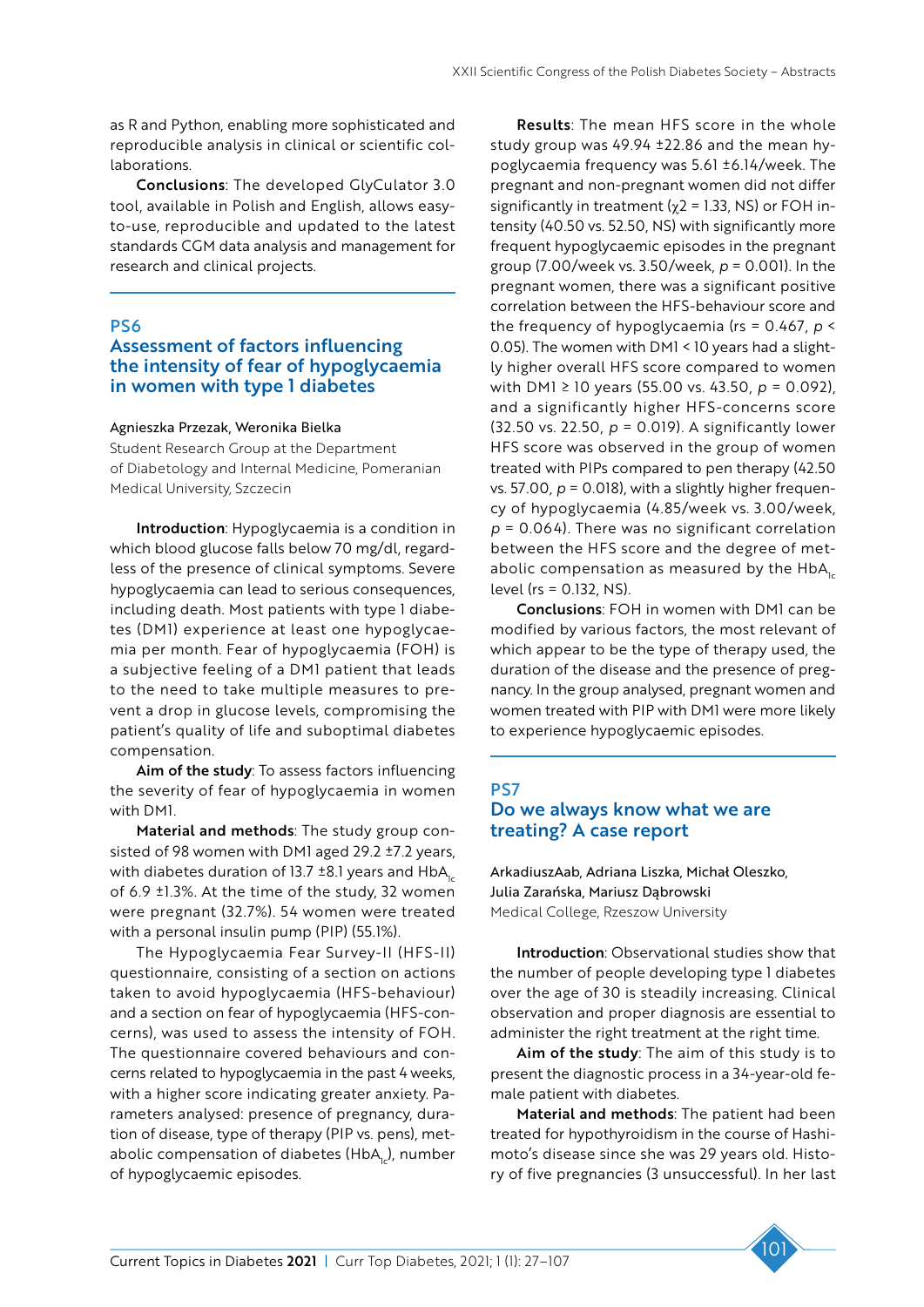pregnancy she was diagnosed with gestational diabetes, which was successfully treated with metformin in the UK. The delivery went without complications. Several months after delivery, the patient found fasting blood glucose of ≥ 126 mg/dl on several occasions in self-monitoring. The body weight at the time was 72 kg with a height of 175 cm, BMI 23.5 kg/m<sup>2</sup>. Family history of diabetes negative.

Methods: Analysis of the diagnostic process based on the results of self-monitoring, laboratory tests and the clinical course of diabetes.

Results: A fasting blood glucose result of 133 mg/dl was obtained. In a repeat examination 113 mg/dl, in addition C-peptide 1.09 ng/ml (norm 1.1–4.2 ng/ml),  $HbA<sub>1c</sub>$  5.7% and anti-GAD antibodies were measured – negative. To confirm the diagnosis of diabetes, an Oral Glucose Tolerance Test (OGTT) with insulinaemia determination was performed. Fasting blood glucose was 108 mg/dl and in the 2<sup>nd</sup> h OGTT was 222 mg/dl. The fasting insulin concentration was 2.70 µIU/ml and after 2 hour's 8.30 µIU/ml. Diabetes was diagnosed and therapy with a DPP-4 inhibitor and metformin was initiated. To differentiate the type of diabetes, anti-IA2 antibodies were determined. A negative result was obtained. The patient followed a strict diet, glycaemic control was very good, HbA<sub>1</sub>, 5.7%. After about 4 months of therapy, due to the stress induced by the child's illness, self-monitored blood glucose increased rapidly (to > 360 mg/dl). The patient reported further weight loss to 63 kg. This was considered indicative of an endogenous insulin deficit, type 1 diabetes was diagnosed, oral medication was discontinued and insulin therapy with multiple injections using insulin analogues was recommended. Improvements in glycaemia and stabilisation of body weight were achieved.

Conclusions: From the outset, the patient's type 1 diabetes was supported by the presence of another autoimmune disease, the absence of excess weight and a negative family history, as well as low fasting C-peptide and insulin levels and a small increase in insulinaemia during the OGTT. The absence of anti-GAD and anti-IA2 antibodies made the diagnostic process difficult. However, this did not rule out type 1 diabetes, and the subsequent clinical course indicated a worsening endogenous insulin deficit – gradually increasing glycaemia, weight loss and finally a sharp increase in glycaemia as a result of emotional stress enabled the correct diagnosis to be made. The example of this patient indicates that in young adults > 30



The paper has been prepared as part of the Student Research Group in Diabetology at the Medical College of Rzeszow University.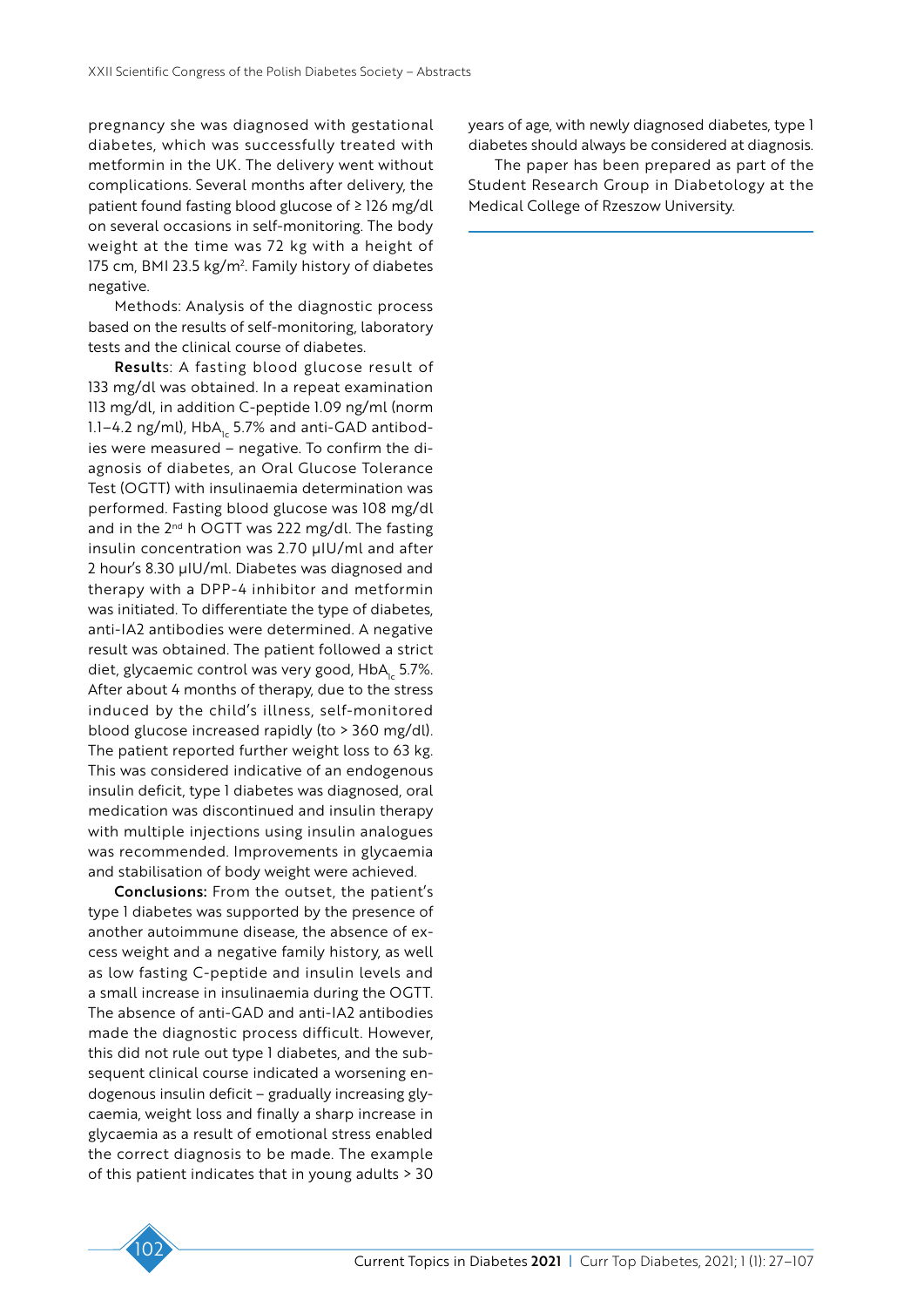## POSTER SESSION OF YOUNG SCIENTISTS II – FOR STYLE MATTERS

Chairs: Maciej Małecki, Piotr Molęda, Dariusz Włodarek

### PS8

# Lifestyle of a student with T1 diabetes during the COVID-19 pandemic

#### Artur Lański

Student Research Group "Health Promotion" Department of Physiotherapy, John Paul II State Higher School in Biala Podlaska

Introduction: At the beginning of the  $20<sup>th</sup>$  century, two elements were introduced into the treatment of diabetes, insulin, discovered in 1922, and a model of self-treatment based on diabetes education.

Material and methods: It included exploring knowledge about diabetes and allowing people to monitor their blood glucose levels, weight, diet, need for physical activity and mental wellbeing. Thus, a lifestyle based on personalised diabetes education has become a factor in the prevention and treatment of diabetes, significantly facilitating the self-control of:

- fasting and pre-meal blood glucose: 70–99 mg/dl (3.9–5.5 mmol/l), 2 hours after a meal: < 140 mg/dl (7.8 mmol/l);
- achieving optimal levels of total cholesterol: < 175 mg/dl (< 4.5 mmol/l), LDL fraction cholesterol levels in patients with diabetes and ischaemic heart disease: < 70 mg/dl (< 1.9 mmol/l), HDL fraction cholesterol levels: > 40 mg/dl (> 1.0 mmol/l) [for women, higher by 10 mg/dl (by 0.275 mmol/l)], triglyceride levels: < 150 mg/dl (< 1.7 mmol/l), normalisation of blood pressure: < 130/80 mm and excessive body fat accumulation exceeding 30% of body weight in women and 25% in men.

This article aims to show the lifestyle of a student patient with tl diabetes during the COVID-19 pandemic treated with an insulin pump, with a particular focus on behaviours that pose additional health risks in the areas of physical, mental and social health. The aim is to clarify which habits and behaviours of a student with t1 diabetes enforced by studying in a changing environment disrupted, and how, a sense of health security? What was effective for prevention?

Results: Lifestyle in the area of physical health was characterised by: reduced physical activity, impaired fitness and efficiency. Increased time spent sitting in front of a computer. Staying tensed and in non-ergonomic positions. Excessive visual-motor and auditory concentration. Eating irregularly, snacking between meals, resulting in feeling sluggish. The mental health lifestyle was characterised by: limited cognitive perception and formative skills. Accumulation of negative feelings and emotions. Increased vigilance in identifying sources of danger, limited predictability caused anxiety. In the style of social life there were: limited communication and relationships: family, collegial, didactic. Lack of constructive academic discussion. Limited family, information, emotional and medical support. Difficult to clarify misunderstandings, changes in established rules, didactic criteria generating psychosocial discomfort.

Conclusions: The rational lifestyle of a student with t1 diabetes during the COVID-19 pandemic was determined by personalised diabetes self-education. The time of the pandemic necessitated an independent search for up-to-date diabetes knowledge, performing follow-up procedures and making decisions. According to the student, systematic and moderate physical activity was a basic prophylactic and therapeutic factor causing health-promoting structural and functional changes in tissues and organs and the psychosocial sphere.

### PS9

## Health-seeking behaviours of people with type 2 diabetes during the COVID-19 pandemic

#### Kamil Mąkosza, Sylwia Dzięgielewska-Gęsiak

Student Research Group at the Teaching Department of Internal Medicine, Faculty of Health Sciences, Medical University of Silesia, Katowice

Introduction: The COVID-19 pandemic period is a period of social isolation that can result in abnormal lifestyles. An abnormal lifestyle is the nucleus of a group of metabolic disorders, including hyperglycaemia resulting in a diagnosis of type 2 diabetes.

Aim of the study: Analysis of health-seeking behaviours of patients with type 2 diabetes during the COVID-19 pandemic.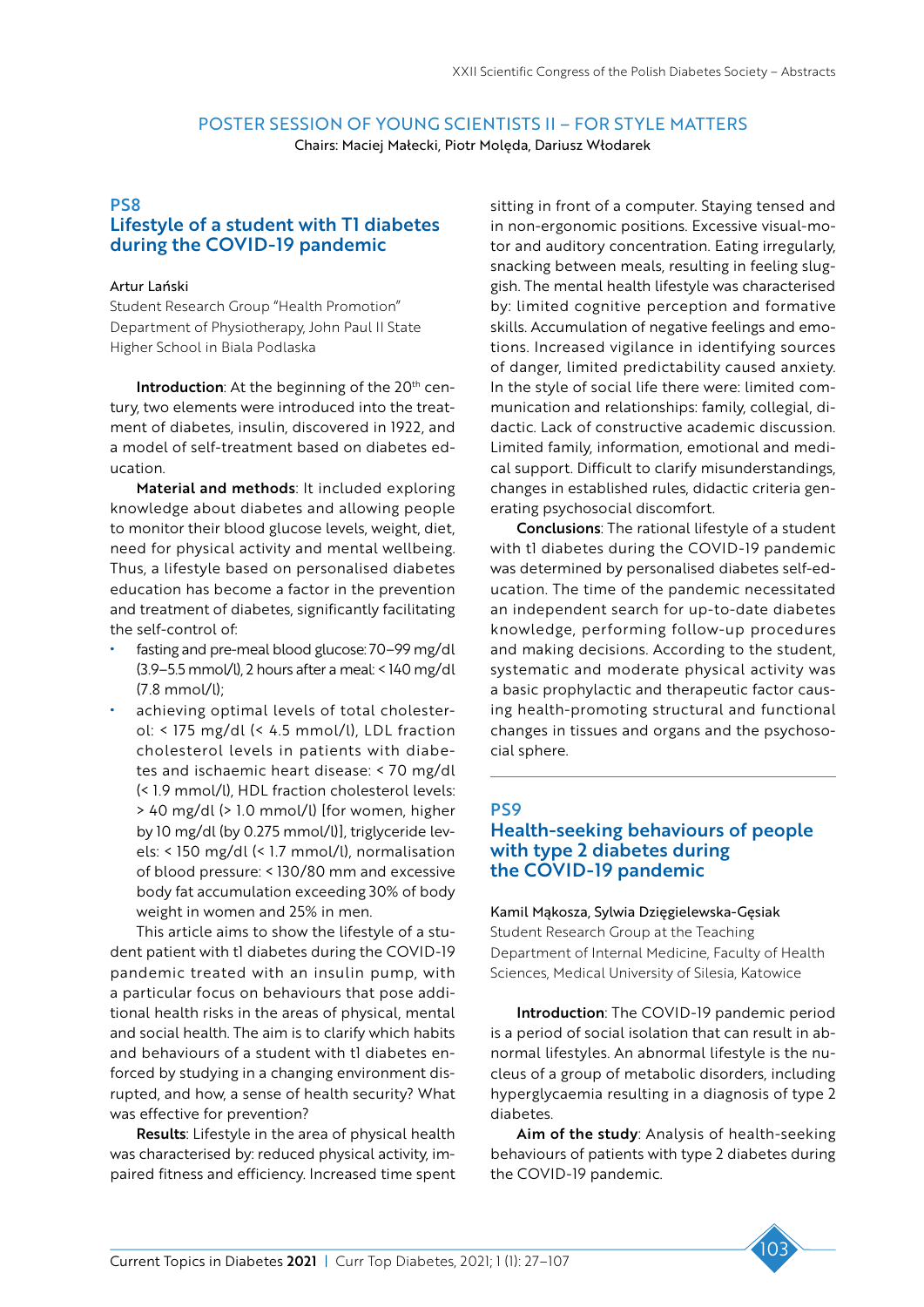Material and methods: The study group consisted of patients (*n* = 134, median age) with type 2 diabetes. The study was conducted using an original survey questionnaire consisting of 30 questions, both single-choice and open-ended. In addition to eating habits in terms of health-seeking behaviour, issues concerning physical activity and the use of apps to support a healthy lifestyle were examined. Patients were also asked about engaging in risky behaviours such as drinking high alcoholic beverages and smoking tobacco products.

Results: Older subjects paid more attention to the regularity of their diet  $p = 0.04$ : 75 subjects declared regularity of eating (median age 66 years [interquartile range 55–72 years]), 48 subjects declared eating according to perceived hunger (median age 60 years [interquartile range 49-69 years]), 11 subjects pay no attention to the regularity of eating (median age 52 years (interquartile range 47–65 years)). Younger people were more likely to report smoking cigarettes (*p* = 0.01) and were more likely to undertake physical activity (*p* < 0.001), with some seniors not doing any physical activity at all due to declared mobility limitations. Those who exercised more frequently also reported more frequent use of apps to support health-promoting behaviours (*p* < 0.00001).

Conclusions: Age is an important determinant of health-seeking behaviour. Younger people are more likely to use apps to support healthy behaviours and are more likely to be physically active. Older people, on the other hand, are more likely to say they eat regularly compared to younger people. Younger people require dietary support due to reported lower meal regularity, and older people require support to increase physical activity due to reported lower physical activity.

Source of funding for research work: Statutory research: KNW-1-072/K/9/K.

## PS10 Mutual correlates of carbohydrate metabolism disorders and depression

### Justyna Tomasik<sup>i</sup>, Sylwiusz Niedobylski<sup>i</sup>, Zaneta Zawadzka<sup>1</sup>, Małgorzata Skarbek<sup>1</sup>, Grzegorz Rudzki2

1 Diabetology Section of the Student Research Group at the Department of Endocrinology, Diabetology and Internal Medicine of the Medical University of Lublin

2 Department of Endocrinology, Diabetology and Internal Medicine, Medical University of Lublin

Introduction: Due to the significant increase in the incidence of the disease, diabetes and depression are among the growing diseases of civilisation – in recent decades, the proportion of people suffering from depression has risen to 4.3% of the world's population and from diabetes to 8.8%. With increasing data on these diseases, it is increasingly postulated that there is a clear, two-way correlation between them – both mood disorders can become risk factors for diabetes and vice versa.

Aim of the study: The aim of this study is to present the current state of knowledge on the co-occurrence of depression and diabetes, as well as the relationship between these diseases.

Material and methods: A literature review was performed using the PubMed, Google Scholar and Cochrane platforms. Articles published after 2015 were analysed.

Results: Mood disorders are twice as common among people with diabetes, regardless of type. In contrast, people with depression have a 1.5 times higher risk of developing type 2 diabetes, compared to the general population. A key element in the mechanism of diabetes in depression is chronic stress. It has been demonstrated that it is the cause of excessive, chronic activation of the hypothalamic-pituitary-adrenal axis and the sympathetic nervous system, leading to increased secretion of cortisol and catecholamines whose effect on cells may be the cause of the development of insulin resistance and then disorders of carbohydrate metabolism and eventually diabetes. Patients with depressed mood have no motivation to undertake physical activity which, combined with hypercortisolaemia, results in obesity and hyperglycaemia. It is associated with increased mortality and more frequent cardiovascular complications compared to people with diabetes alone. There is also an inverse relationship. Chronic inflammation,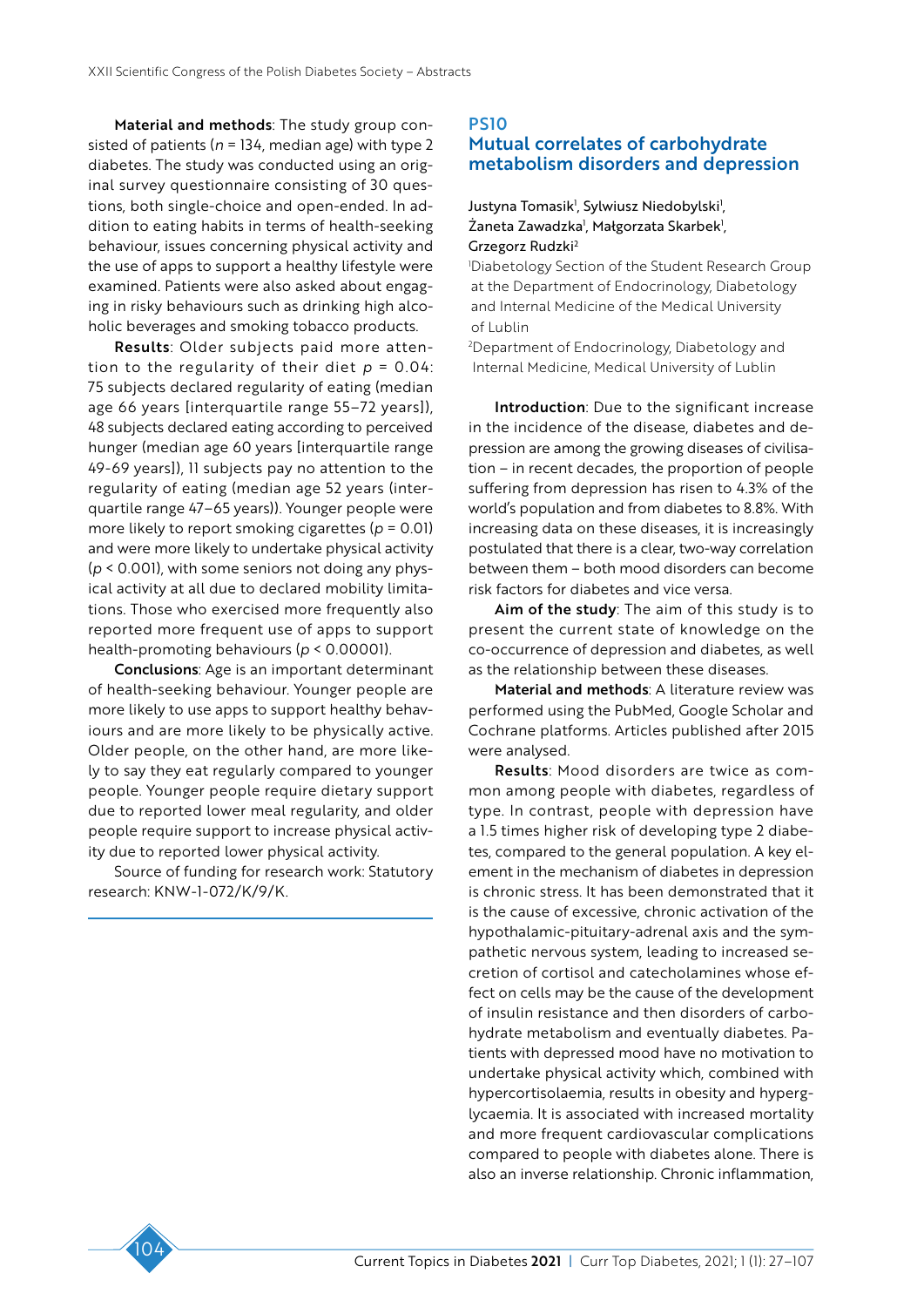which accompanies diabetes, has been observed to cause changes leading to the development of depression. Adipose tissue and damaged vascular endothelium release pro-inflammatory cytokines that may influence the onset of depressive symptoms by affecting neurotransmitter metabolism and also activating the hypothalamic-pituitary-adrenal axis. Fluctuations in glucose concentrations affect the functioning of areas of the brain responsible for mood and cognitive function.

Conclusions: The results of long-term studies do not clearly indicate whether depression leads to the development of diabetes or whether this chronic metabolic disease contributes to mood disorders. However, it remains undisputed that there is a link between these two diseases. Successful treatment of depression in a person who has not yet developed diabetes can significantly reduce the chance of developing the disease. It has been found that immunological and endocrine disorders can lead to the coexistence of depression and diabetes. The widespread prevalence, severe complications and acute social impact of depression and diabetes, combined with the paucity of information on the exact nature of their correlation, illuminate the need for more research into these relationships.

### PS11

## Assessment of quality of life and adherence to treatment in patients with type 2 diabetes

Sylwia Bąk, Sylwia Krzemińska Silesian Piasts Medical University of Wroclaw

Introduction: Type 2 diabetes is a chronic metabolic disorder. It can be asymptomatic for many years. It requires close cooperation between the patient and the treatment team and adherence to treatment based on diet, exercise and pharmacotherapy. Ultimately, it causes deterioration in both physical and mental functioning, resulting in a reduced quality of life. The effectiveness of the therapy is significantly dependent on the patients' quality of life and adherence to treatment.

Aim of the study: The aim of this study was to assess the quality of life and adherence to treatment recommendations of patients with type 2 diabetes.

Materials and methods: Due to the epidemiological situation related to the COVID-19 pandemic and the constraints involved, the study was conducted by diagnostic survey from November 2020 to January 2021 using remote tools. 110 subjects (60 women and 50 men) were eligible for the study. The Polish version of the Audit of Diabetes-dependent Quality of Life (ADDQoL) questionnaire, The Adherence in Chronic Diseases Scale (ACDS) and Acceptance of Illness Scale (AIS) were used to measure the variables.

Results: The respondents rated their quality of life as good. The respondents' mean rating of quality of life without disease was –1.55 points (SD = 0.69), which rounded up amounts to –2, meaning that they rated their quality of life without disease as much better than their current quality of life. The aspects of daily life most affected by the disease, according to the respondents, are freedom to eat, freedom to drink, physical fitness, travel and holidays. The study found that the higher the adherence the better the quality of life in areas such as current quality of life, quality of life without diabetes, leisure time, work life, travel, physical fitness, family life, social life, sex life, physical appearance, self-confidence, willingness to do things, reactions of the environment, financial situation, housing situation. The least burdened areas of life are family life and independence from others, as well as professional life.

Conclusions: In conclusion, our results show that type 2 diabetes adversely affects the quality of life assessment of patients with type 2 diabetes. The majority of respondents also have low levels of adherence.

### PS12

## Assessment of public knowledge about vitamin D supplementation

Olga Kubicka<sup>i</sup>, Szymon Suwała<sup>2</sup>, Roman Junik<sup>2</sup> 1 Student Research Group Evidence-Based Medicine at the Department of Endocrinology and Diabetology, Jagiellonian University Medical College, Cracow

2 Department of Endocrinology and Diabetology, Jagiellonian University Medical College, Cracow

Introduction: For many years, life has moved largely indoors, in front of computer screens – the COVID-19 pandemic, to the surprise of the whole world, through numerous necessary lockdowns, forced society to restrict being outside even more. Right now, more than ever, it is important to sup-

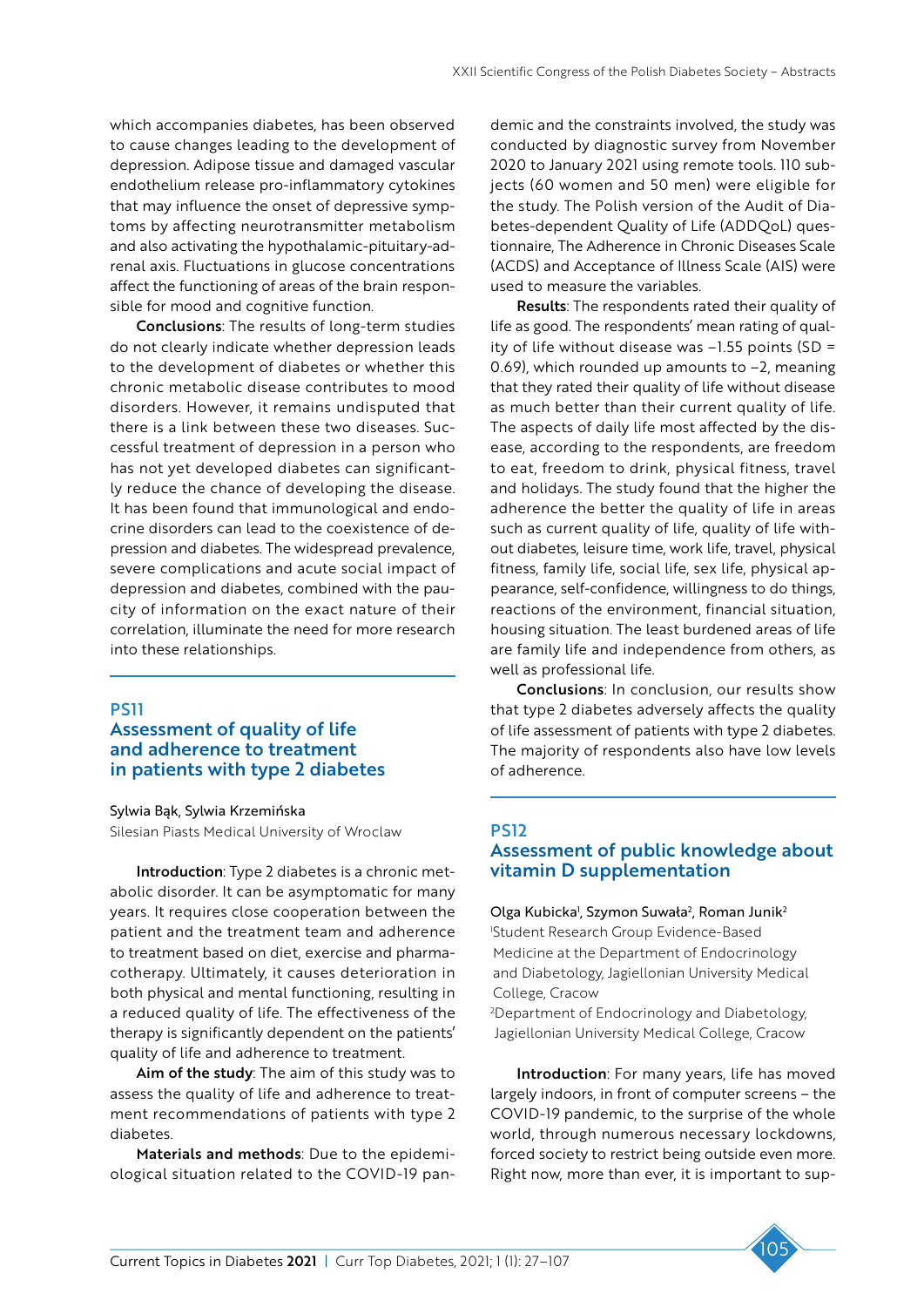plement vitamin D, which has proven multidirectional, including immunostimulatory, effects.

Aim of the study: The aim of the study was to test the public's knowledge of vitamin D supplementation, with a particular focus on people with diabetes, and to explore behavioural trends to prevent calcifediol deficiency.

Material and methods: The study was conducted using a questionnaire method, statistical analysis of the results was performed using the STATIS-TICA package. The survey is ongoing – so far 307 respondents from all over Poland, aged 16–71, have taken part.

Results: 81.4% of respondents take vitamin D supplements, of which 42.3% have done so for more than a year – among respondents with diabetes, the percentage taking vitamin D is 94%. Only 30% of respondents seem to be aware of the correct action of sunlight exposure in vitamin D biosynthesis. The survey is ongoing – full results will be presented at the Convention.

Conclusions: An increasing number of people, also among patients with diabetes, take up vitamin D supplementation. However, the level of knowledge on this subject is still insufficient – gaps are revealed even among the most basic information. Full conclusions will be presented at the Convention.

## PS13 Probiotics and diabetes

### Piotr Bramora<sup>1</sup>, Katarzyna Szałabska-Rąpała<sup>2</sup>, Ilona Kaczmarczyk-Sedlak3

1 Department of Pharmacognosy and Phytochemistry, Faculty of Pharmaceutical Sciences in Sosnowiec, Medical University of Silesia, Katowice 2 Doctoral School of the Medical University of Silesia in Katowice, Discipline of Pharmaceutical Sciences, Department of Pharmacognosy and Phytochemistry, Faculty of Pharmaceutical Sciences in Sosnowiec, Medical University of Silesia, Katowice 3 Department of Pharmacognosy and

Phytochemistry, Faculty of Pharmaceutical Sciences in Sosnowiec, Medical University of Silesia, Katowice

Introduction: One of the most dangerous civilisation diseases is diabetes mellitus. It is thought to affect nearly 400 million people on Earth. According to the latest knowledge, it is considered a heterogeneous disease. Patients with either type 1 or type 2 diabetes are most commonly seen. Both these types of disease are characterised by an im-



Aim of the study: The available literature on the potential use of probiotics in modern diabetes pharmacotherapy was reviewed.

Material and methods: Scientific articles from the last few years describing in vivo studies and biological properties, including antioxidant properties of probiotics, were collected and studied.

Results: Based on in vivo experiments, it was hypothesised that administration of probiotics could lead to delayed development of complications by altering the composition of the intestinal flora. Among other things, oxidative stress and inflammation are reduced. In addition, there was an increase in the expression of genes for adhesion molecules in the intestinal lining epithelium, leading to a sealing of the intestinal barrier. An increase in tissue insulin sensitivity and inhibition of autoimmune processes were also observed.

Conclusions: In view of the incomplete knowledge, research should continue to define definitively the role of probiotics in the prevention and treatment of diabetes.